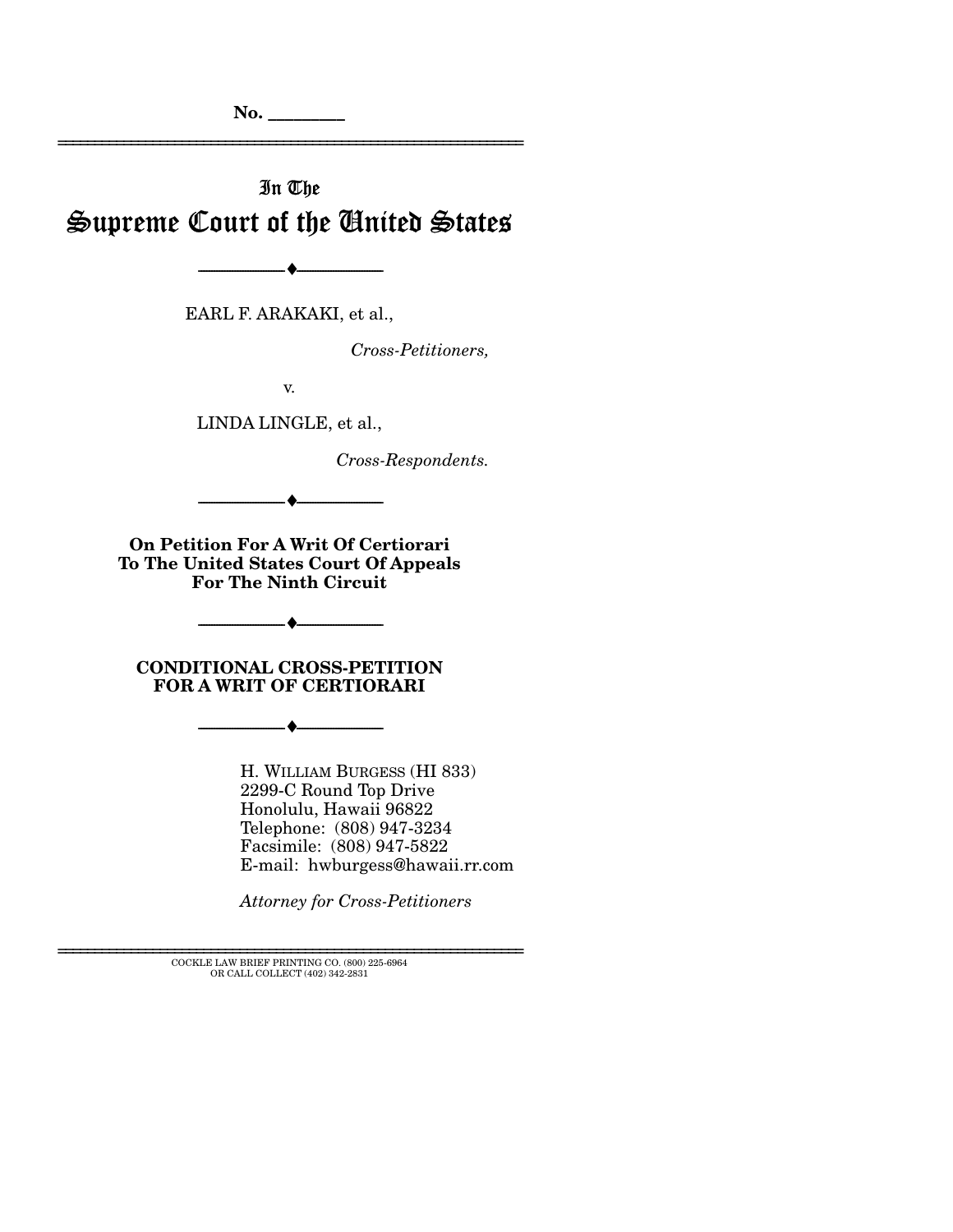#### **QUESTIONS PRESENTED**

 1. Whether Cross-Petitioners have standing as beneficiaries of Hawaii's ceded lands trust: to challenge federal laws which require the present trustee (State of Hawaii) to breach its fiduciary duties (i.e., the duty of impartiality and the duty not to comply with illegal trust terms); and to sue Hawaii state officials to enjoin them from breaching the same fiduciary duties; $\frac{1}{1}$ 

 2. Whether Cross-Petitioners have standing as state taxpayers: to challenge federal laws which require the State of Hawaii to engage in racial discrimination; and to sue to enjoin state officials from implementing the federally mandated racial discrimination; and

 3. Whether Cross-Petitioners have standing as state taxpayers (in addition to the right to challenge direct appropriations of tax revenues to the Office of Hawaiian Affairs, properly upheld by the Court of Appeals) to sue to enjoin state officials from racial discrimination in other ways which increase their state tax burden, such as: by issuing general obligation bonds or by transfers characterized as "settlement" or "trust revenues" or by lease of public lands at nominal consideration.

 (Cross-Petitioners allege that all the state's racial discrimination pursuant to the Hawaiian Homes Commission

<sup>&</sup>lt;sup>1</sup> In the sense that Hawaii's ceded lands trust is a charitable trust, this question could be restated as follows: Whether Cross-Petitioners, as persons having a special interest in the charitable trust and its dispositions, may maintain an action requesting the court to apply *cy pres* to delete the illegal trust purpose which requires the trustee to be partial and engage in invidious discrimination. See section IIG *infra*.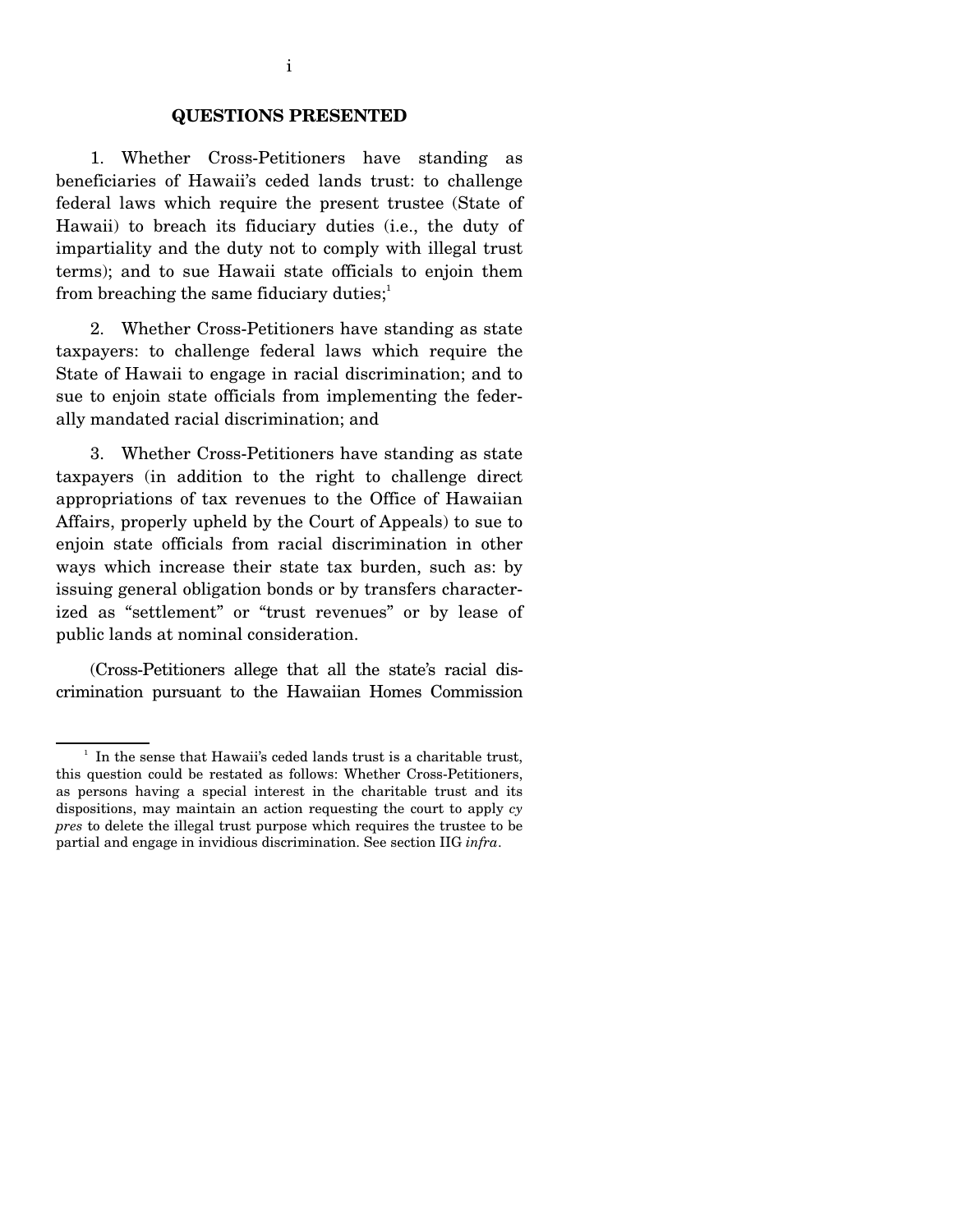# **QUESTIONS PRESENTED** – Continued

Act and the Office of Hawaiian Affairs laws, both that which is and is not federally mandated, diminishes their trust benefits and increases their tax burdens but excludes them from equally sharing the benefits solely because they are not of the favored race.)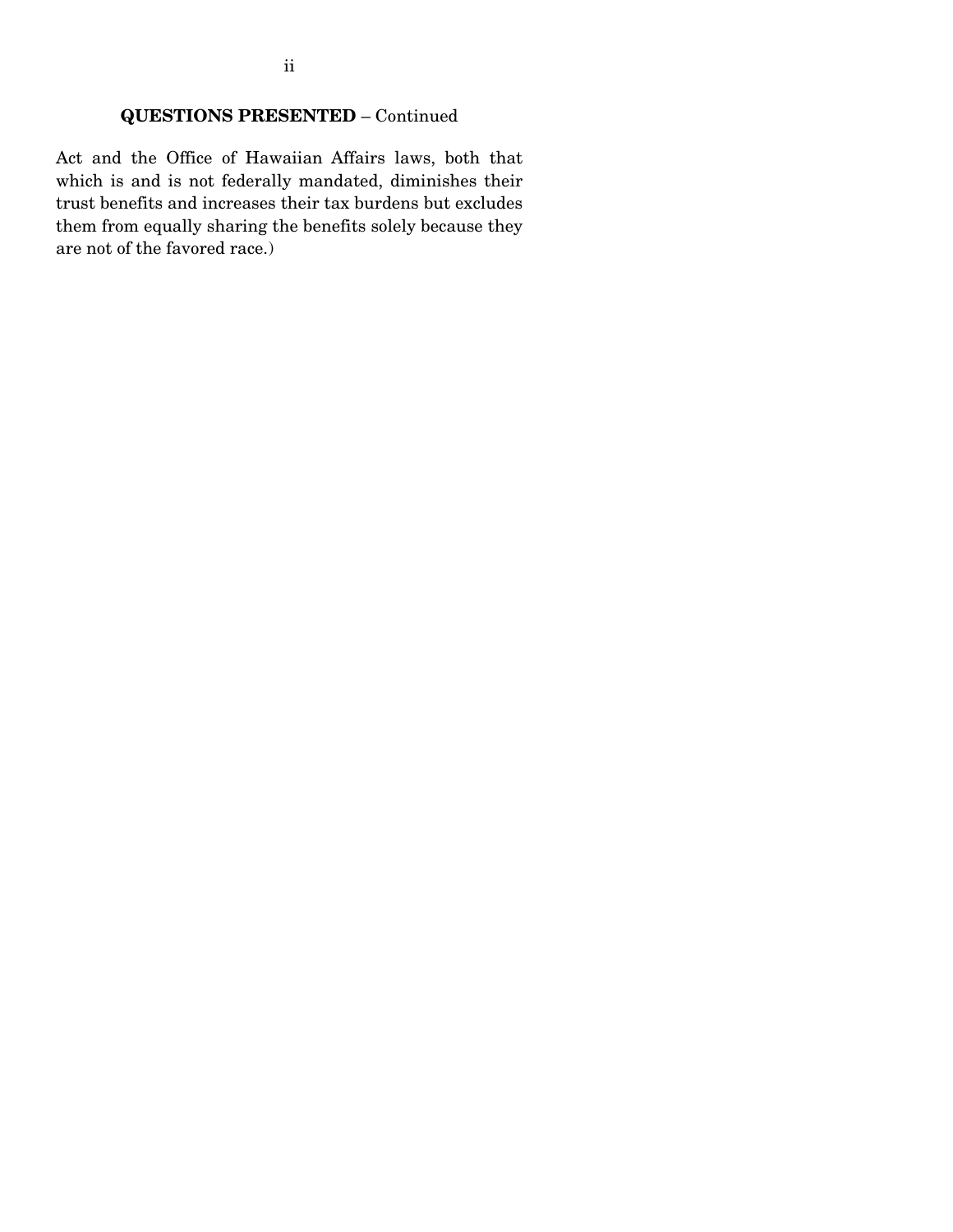Cross-Petitioners Earl F. Arakaki; Evelyn C. Arakaki; Edward U. Bugarin; Sandra Puanani Burgess; Patricia A. Carroll; Robert M. Chapman; Michael Y. Garcia; Toby M. Kravet; James I. Kuroiwa, Jr.; Frances M. Nichols; Donna Malia Scaff; Jack H. Scaff; Allen H. Teshima; Thurston Twigg-Smith (collectively "**Cross-Petitioners**") were the Plaintiffs-Appellants in the appeal proceedings below.

 Cross-Respondents Linda Lingle, in her official capacity as Governor of the State of Hawaii; Georgina Kawamura, in her official capacity as Director of the Department of Budget and Finance; Russ Saito, in his official capacity as State Comptroller and Director of the Department of Accounting and General Services; Peter Young, in his official capacity as Chairman of the Board of Land and Natural Resources; Sandra Lee Kunimoto, in her official capacity as Director of the Department of Agriculture; Ted Liu, in his official capacity as Director of the Department of Business, Economic Development and Tourism; Rodney Haraga, in his official capacity as Director of the Department of Transportation (collectively "**State Respondents**") were, or their official predecessors were, the State Defendants-Appellees in the appeal proceedings below.

 Cross-Respondents Haunani Apoliona, Chairperson; and Rowena Akana; Donald B. Cataluna; Linda Dela Cruz; Dante Carpenter; Colette Y.P. Machado; Boyd P. Mossman; Oswald Stender; and John D. Waihe'e, IV, in their official capacities as trustees of the Office of Hawaiian Affairs (collectively "**OHA Respondents**") were, or their official predecessors were, the OHA Defendants-Appellees in the appeal proceedings below.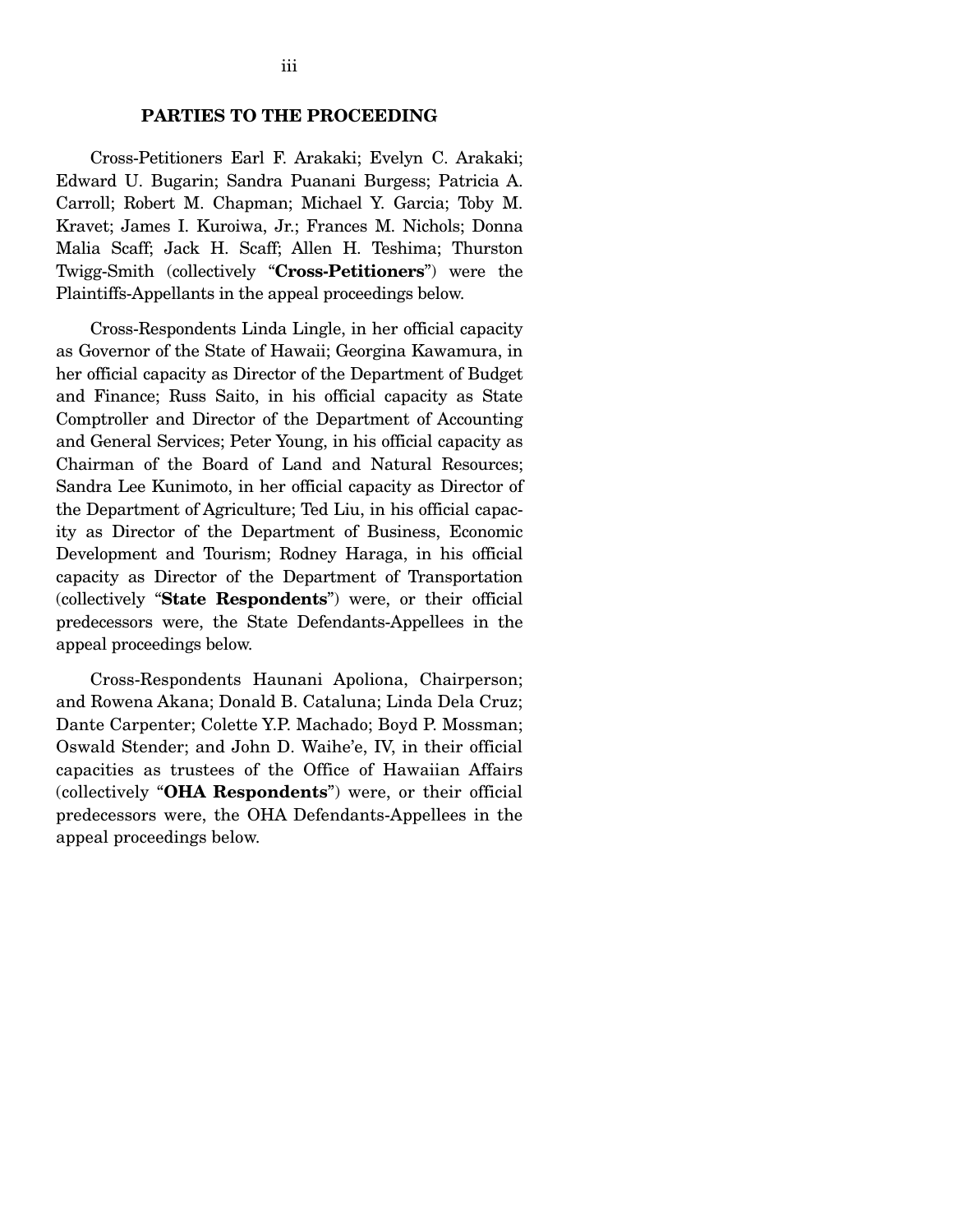#### **PARTIES TO THE PROCEEDING** – Continued

 Cross-Respondents Micah Kane, Chairman; and Quenton K. Kawananakoa; Mahina Martin; Colin Kaalele; Trish Morikawa; Milton Pa; Stuart Hanchett; Billie Baclig; and Malia Kamaka, in their official capacities as members of the Hawaiian Homes Commission (collectively "**HHCA/ DHHL Respondents**") were, or their official predecessors were, the HHCA/DHHL Defendants-Appellees in the appeal proceedings below.

 Cross-Respondent the United States of America ("**United States**") was a Defendant-Appellee in the appeal proceedings below.

 Cross-Respondents State Council of Hawaiian Homestead Associations and Anthony Sang, Sr. (collectively "**SCHHA Respondents**") were Defendants-Intervenors-Appellees in the appeal proceedings below.

 Cross-Respondents Hui Kako'o'aina Ho'opulapula; Blossom Feiteira; and Dutch Saffery (collectively "**HUI Respondents**") were Defendants-Intervenors-Appellees in the appeal proceedings below.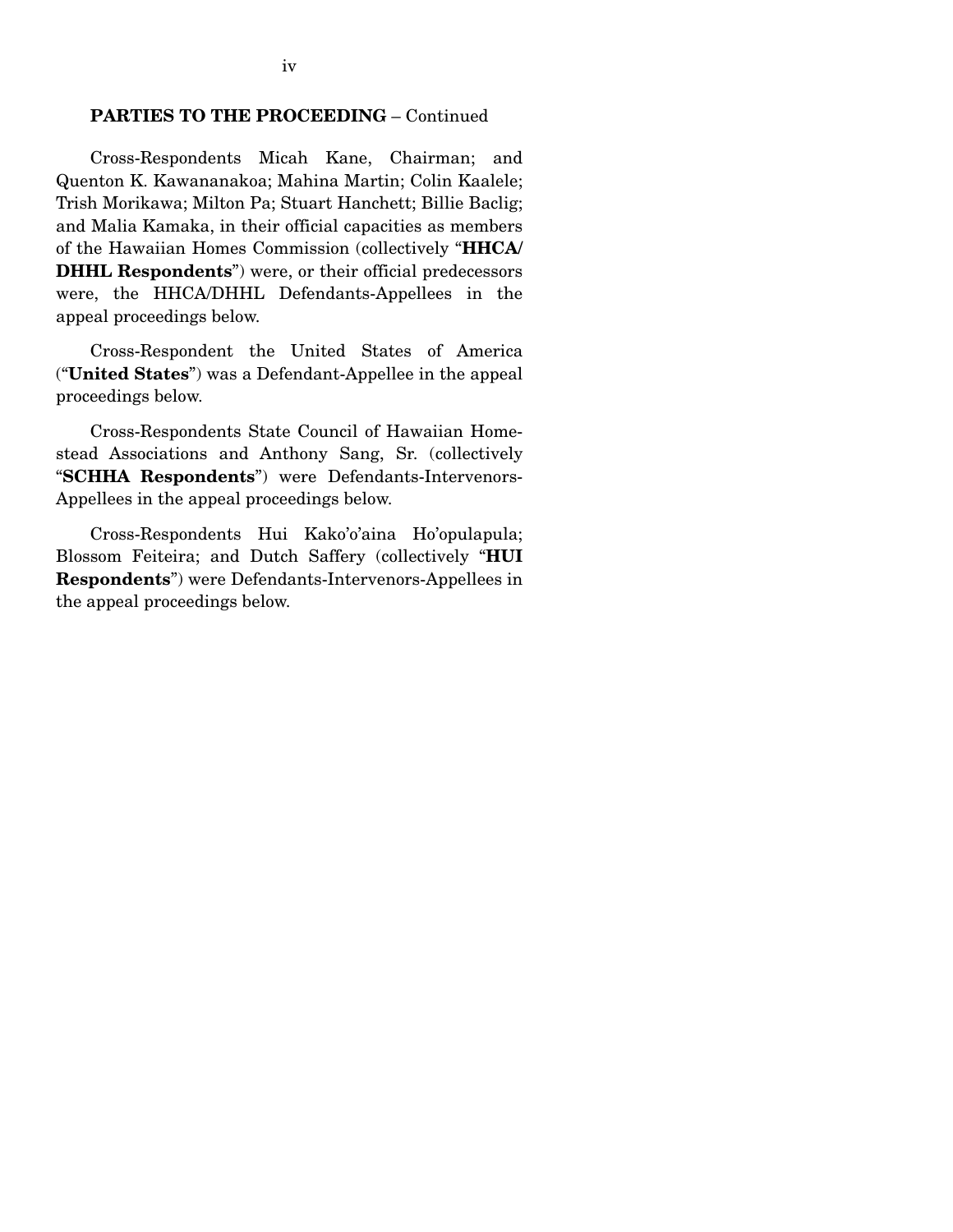# TABLE OF CONTENTS

|                                                                                                                               | Page           |  |  |
|-------------------------------------------------------------------------------------------------------------------------------|----------------|--|--|
|                                                                                                                               | Ť              |  |  |
|                                                                                                                               |                |  |  |
|                                                                                                                               |                |  |  |
|                                                                                                                               | vii            |  |  |
|                                                                                                                               |                |  |  |
|                                                                                                                               | 1              |  |  |
| CONSTITUTIONAL AND STATUTORY PROVISIONS                                                                                       |                |  |  |
|                                                                                                                               | 2<br>2         |  |  |
|                                                                                                                               | $\overline{2}$ |  |  |
|                                                                                                                               | $\overline{2}$ |  |  |
|                                                                                                                               |                |  |  |
|                                                                                                                               |                |  |  |
|                                                                                                                               |                |  |  |
| REASONS FOR GRANTING THE CONDITIONAL                                                                                          | 10             |  |  |
| The Court of Appeals' opinion conflates "stand-<br>I.<br>ing" and the merits of the claims alleged                            | 12             |  |  |
| Standing focuses on the party, nature and<br>A.<br>source of the claims asserted, not the mer-                                | 12             |  |  |
| Allegations establish standing, must be ac-<br>В.<br>cepted as true and construed favorably                                   | 12             |  |  |
| C.<br>Essentially the standing question<br>1S<br>whether persons in the same position<br>making claims of the same nature and | 13             |  |  |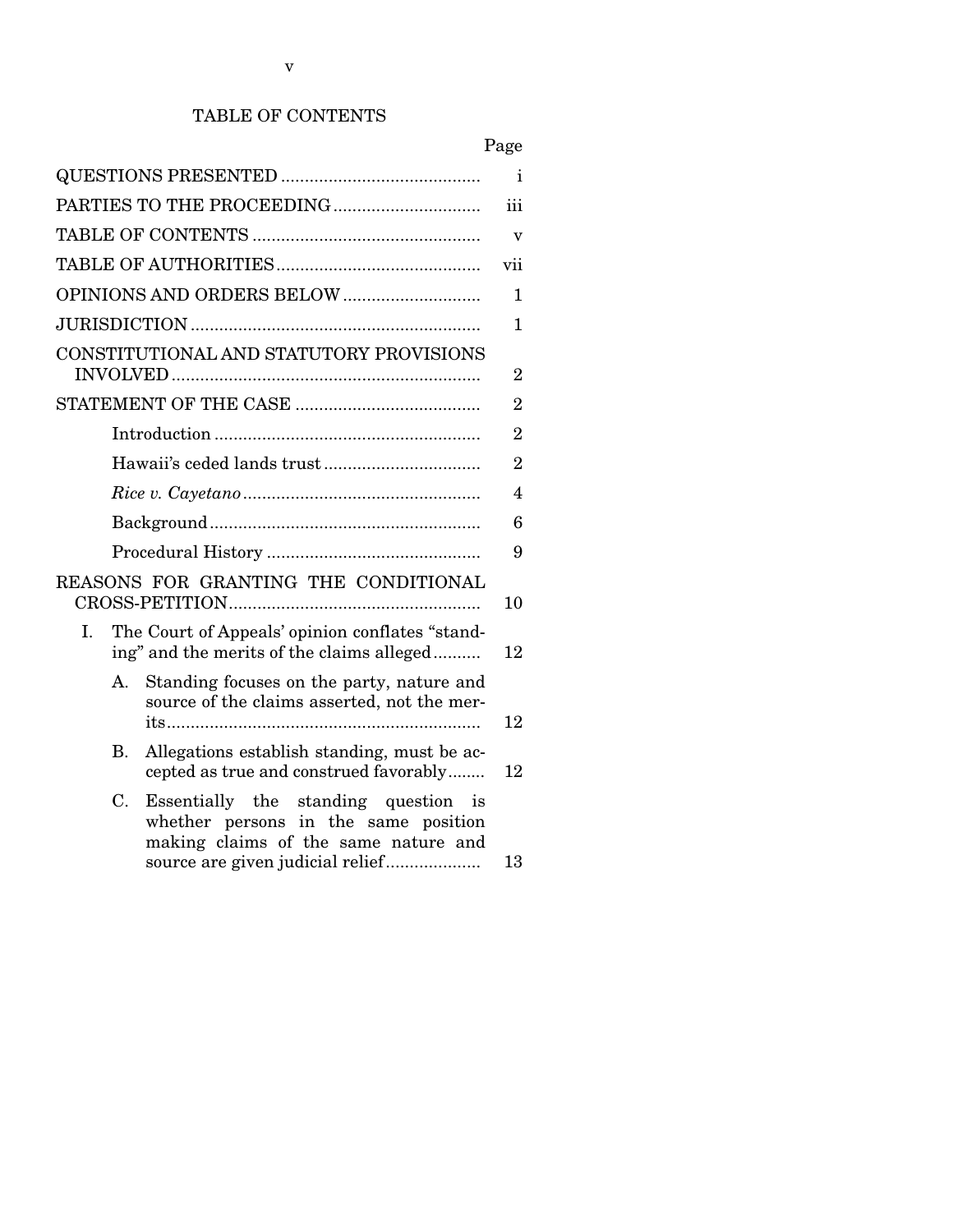# TABLE OF CONTENTS – Continued

# Page

|     | D.          | The Ninth Circuit has regularly upheld<br>standing for trust beneficiaries and state                                                                                              | 14       |
|-----|-------------|-----------------------------------------------------------------------------------------------------------------------------------------------------------------------------------|----------|
| II. |             | The unfavorable construction and erroneous                                                                                                                                        | 16       |
|     | А.          | Injecting partiality and race did not extin-                                                                                                                                      | 16       |
|     | Β.          | Trustee powers are held in a fiduciary ca-                                                                                                                                        | 18       |
|     | $C_{\cdot}$ | Returning ceded lands with "strings" at-<br>tached did not end the U.S. role as trustee                                                                                           | 19       |
|     | D.          | Allowing a trustee to escape liability, and<br>immunize a successor trustee from liability<br>for breach of trust – by breaching the trust                                        | 22       |
|     | Е.          | Nor is the U.S. an indispensable party for<br>the claim against the current trustee                                                                                               | 23       |
|     | F.          | Even third parties are liable if they par-                                                                                                                                        | 25       |
|     | G.          | Both the Hawaii Supreme Court and Ninth<br>Circuit have recognized that the reasoning<br>and law of charitable trust cases may be<br>applied to Hawaii's ceded lands trust        | 25       |
|     | Н.          | The Circuit Court's holding too narrowly<br>restricts the relief available when a state<br>uses a racial classification to single out<br>some of its taxpayers for exclusion from |          |
|     |             | This Court's taxpayer jurisprudence                                                                                                                                               | 27<br>29 |
|     |             |                                                                                                                                                                                   |          |
|     |             |                                                                                                                                                                                   | 30       |

vi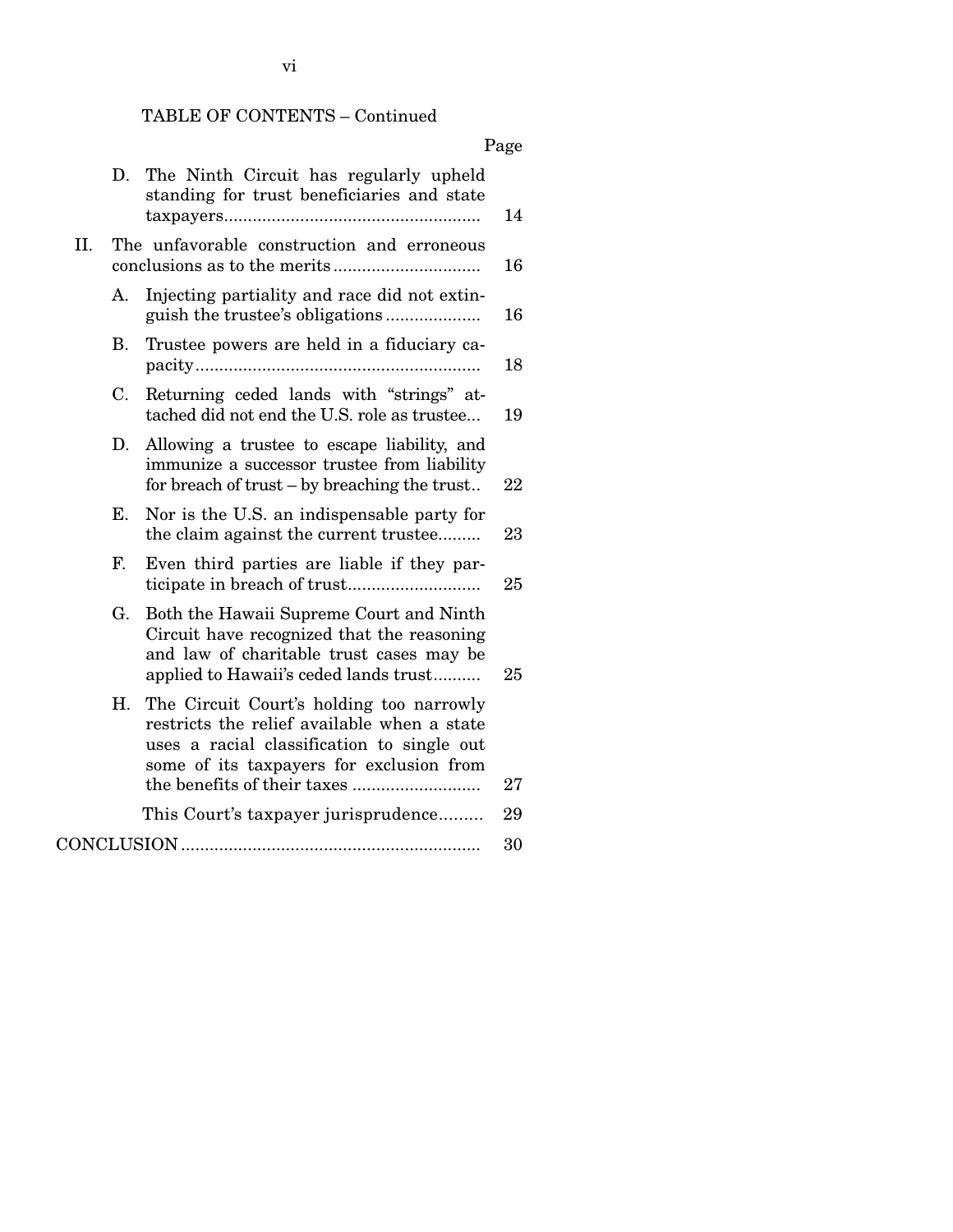# Page

# CASES

| Adarand Constructors, Inc. v. Pena, 515 U.S. 200 (1995)  8, 17                                    |
|---------------------------------------------------------------------------------------------------|
| Arakaki v. Lingle, 423 F.3d 954 (9th Cir. 2005)passim                                             |
| Arakaki v. State of Hawaii, 314 F.3d 1091 (9th Cir.                                               |
| Babbitt v. Youpee, 519 U.S. 234 (1997) 16                                                         |
| Brown v. Board of Education, 347 U.S. 483 (1954) 8                                                |
| Cammack v. Waihee, 932 F.2d 765 (9th Cir. 1991) 27, 29                                            |
| Carroll v. Nakatani, 342 F.3d 934 (9th Cir. 2003) 23                                              |
| City of Richmond v. J.A. Croson & Co., 488 U.S.                                                   |
| Crampton v. Zabriske, 101 U.S. 601 (1879)  29, 30                                                 |
| $\label{eq:21} \textit{Coyle v. Smith, 221 U.S. 559 (1911) … … … … … … … … 21}$                   |
| Doe v. Madison School District, en banc, 177 F.3d                                                 |
| Doremus v. Board of Educ. of Borough of Haw-<br>thorne, 342 U.S. 429, 72 S.Ct. 394 (1952)  15, 29 |
| Flast v. Cohen, 88 S.Ct. 1942, 392 U.S. 83, 20                                                    |
| Frothingham v. Mellon, 262 U.S. 447 (1923) 29                                                     |
| Graham v. FEMA, 149 F.3d 997 (9th Cir. 1998) 12                                                   |
| Green v. Dumke, 480 F.2d 624 (9th Cir. 1973)  24                                                  |
| Hoohuli v. Ariyoshi, 741 F.2d 1169 (9th Cir. 1984) 15, 27                                         |
| Hoohuli v. Ariyoshi, 631 F.Supp. 1153 (D. Hawaii,                                                 |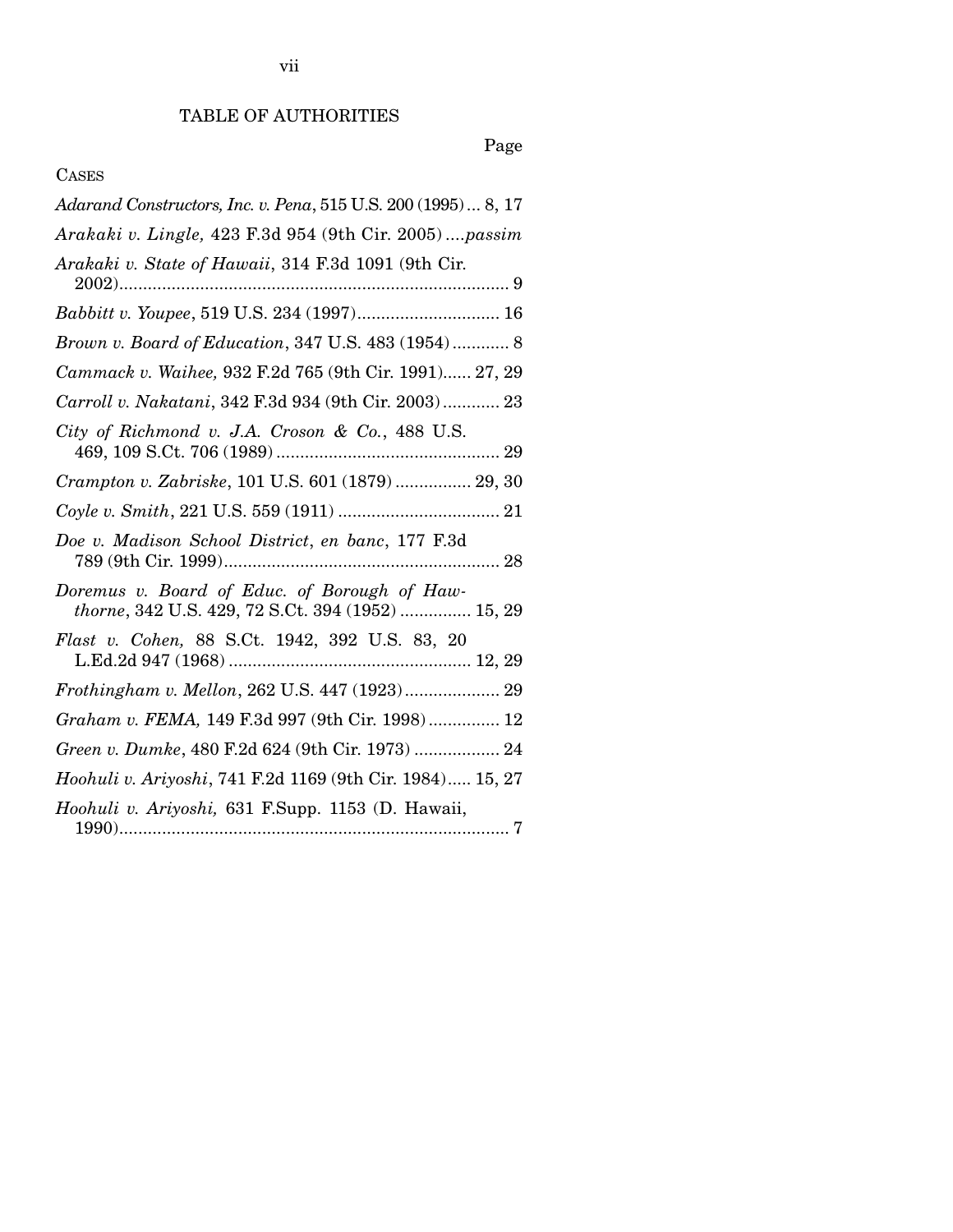viii

# TABLE OF AUTHORITIES – Continued

| Page                                                                                                                                               |
|----------------------------------------------------------------------------------------------------------------------------------------------------|
| In re Island Airlines, 44 Haw. 634, 361 P.2d 390                                                                                                   |
| Kapiolani Park Preservation Soc'y v. City & County<br>of Honolulu, 69 Haw. 569, 751 P.2d 1022 (1988)  25, 26                                       |
| Light v. United States, 220 U.S. 523, 31 S.Ct. 485,                                                                                                |
| Lujan v. Defenders of Wildlife, 504 U.S. 555, 112<br>S.Ct. 2130, 119 L.Ed.2d 351 (1992)  12                                                        |
| Napeahi v. Paty, 921 F.2d 897 (9th Cir. 1990)  14, 15                                                                                              |
| Pele Defense Fund v. Paty, 73 Haw. 578, 837 P.2d                                                                                                   |
| Pennsylvania v. Board of Directors of City Trusts,                                                                                                 |
| Price v. Akaka, 928 F.2d 824 (9th Cir. 1991) 26                                                                                                    |
| Price v. Akaka, 3 F.3d 1220 (9th Cir. 1993) 14, 15, 20                                                                                             |
| Price v. State of Hawaii, 764 F.2d 623 (9th Cir.                                                                                                   |
| Rice v. Cayetano, 528 U.S. 495, 120 S.Ct. 1044                                                                                                     |
| Saenz v. Roe, 526 U.S. 489, 119 S.Ct. 1518 (1999)  22                                                                                              |
|                                                                                                                                                    |
| State v. Zimring, 58 Haw. 106, 566 P.2d 725 (1977) 4                                                                                               |
| U.S. v. Gardner, 107 F.3d 1314 (9th Cir. 1997) 4, 20                                                                                               |
| Valley Forge Christian College v. Americans United<br>for Separation of Church and State, 454 U.S.<br>464, 102 S.Ct. 752, 70 L.Ed.2d 700 (1982) 12 |
| Warth v. Seldin, 422 U.S. 490, 95 S.Ct. 2197 (1975)  5, 12, 13                                                                                     |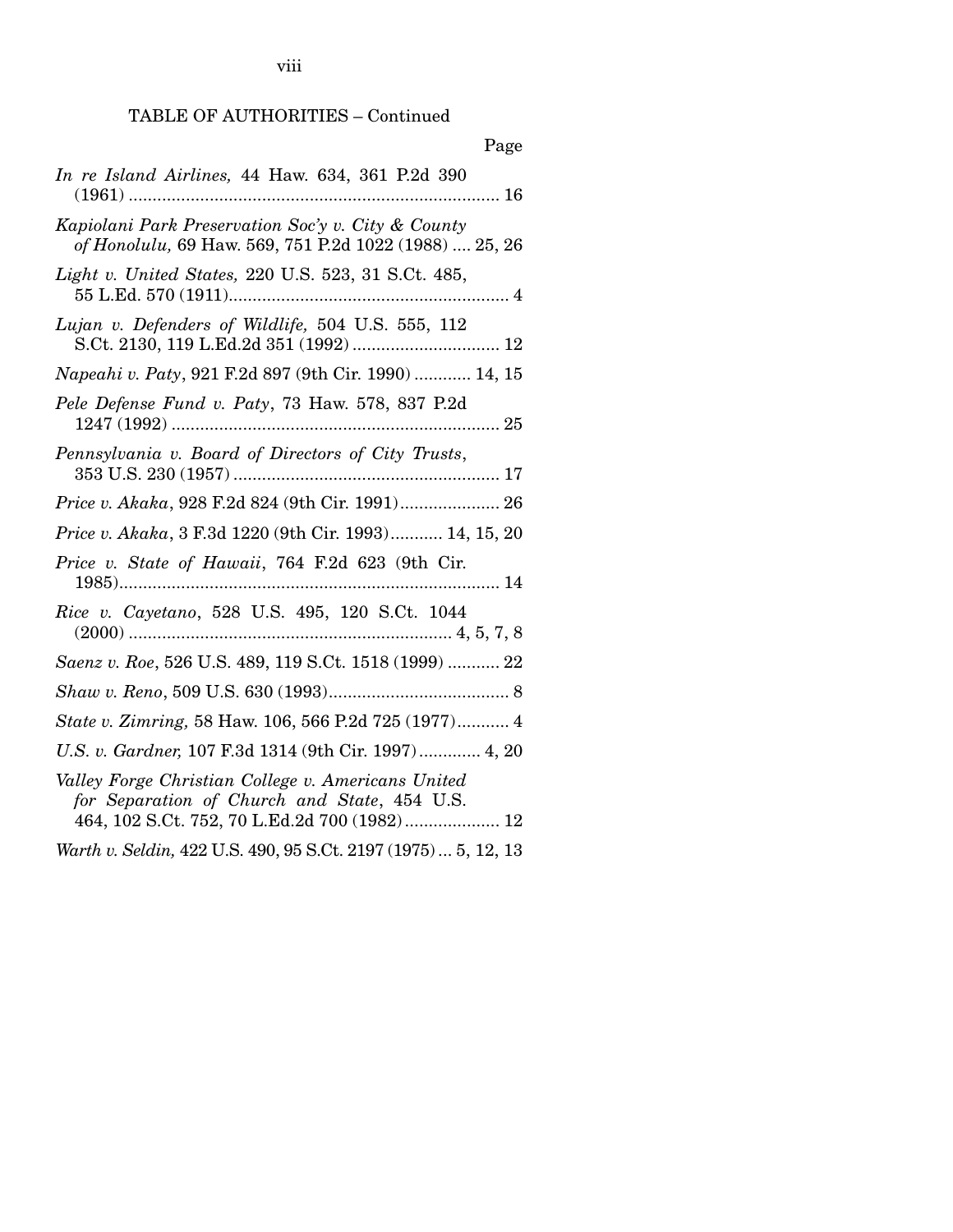# TABLE OF AUTHORITIES – Continued

## Page

## **CONSTITUTIONS**

| United States Constitution, Article IV, Section 3 16                                  |  |
|---------------------------------------------------------------------------------------|--|
| United States Constitution, Amendment V 13, 16                                        |  |
| United States Constitution, Amendment XIV<br>(Equal Protection Clause) 10, 13, 22, 24 |  |
|                                                                                       |  |
| Constitution of the State of Hawaii, Article XII,                                     |  |

## **STATUTES**

| The Admission Act [73 Stat. 4], Section 4 21, 22, 23                                             |
|--------------------------------------------------------------------------------------------------|
|                                                                                                  |
| The Admission Act [73 Stat. 4], Section 5(f)  14, 15, 26                                         |
|                                                                                                  |
|                                                                                                  |
| Resolution No. 55 of July 7, 1898, 30 Stat. 750<br>(known as the "Annexation Act" or "Newlands") |
| Hawaii Organic Act April 30, 1900, C 339, 31 Stat. 141  2, 3                                     |
|                                                                                                  |
|                                                                                                  |
|                                                                                                  |
|                                                                                                  |
| Hawaiian Homes Commission Act, 42 Stat. 108                                                      |
| Hawaiian Homes Commission Act ("HHCA"), §203 19                                                  |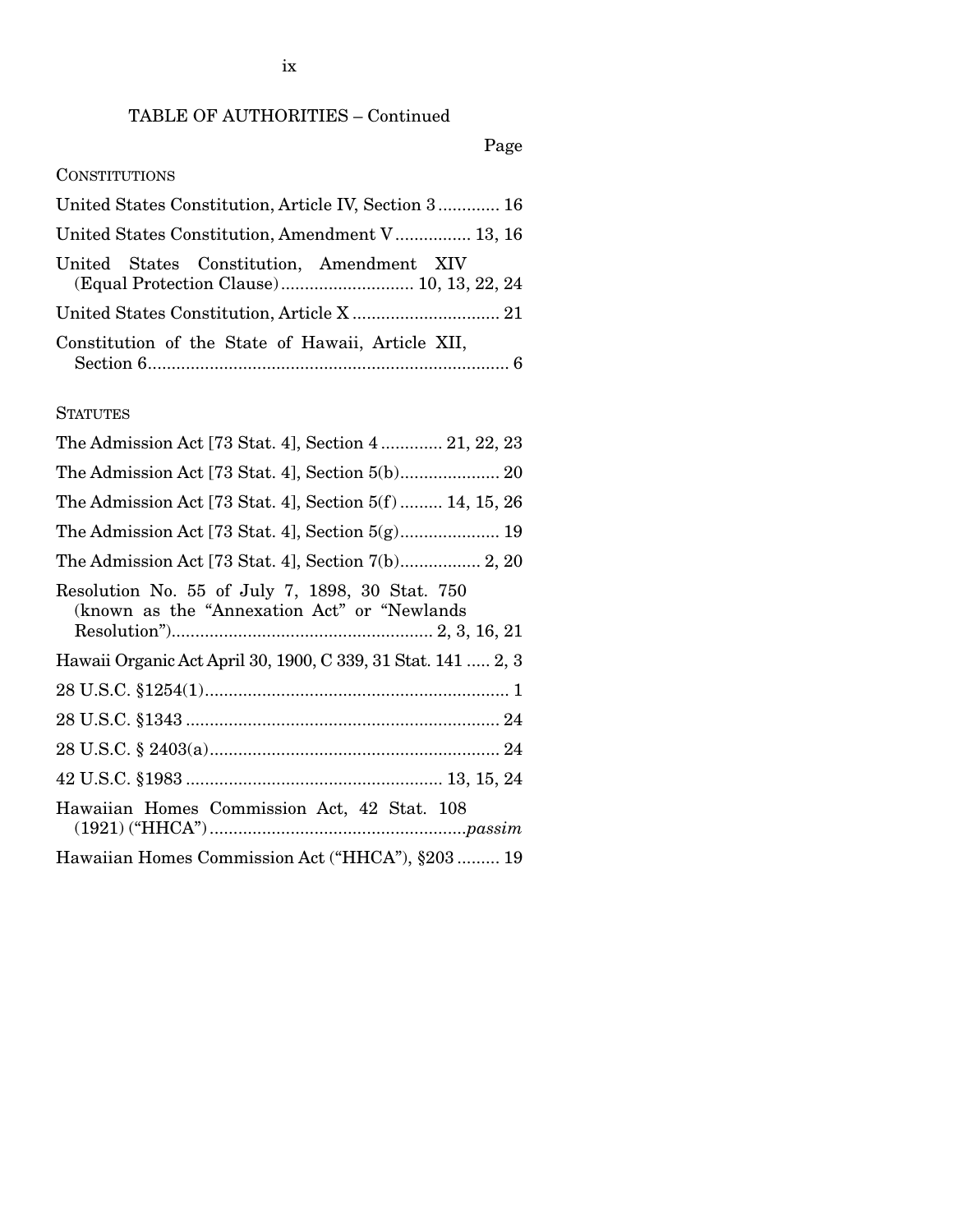|--|

| Uniform Trustees' Powers Act, Haw. Rev. Stat. |  |  |  |
|-----------------------------------------------|--|--|--|
|                                               |  |  |  |
| Uniform Trustees' Powers Act, Haw. Rev. Stat. |  |  |  |
|                                               |  |  |  |
|                                               |  |  |  |
|                                               |  |  |  |

# RULES

## OTHER AUTHORITIES

| Robert C. Schmitt, Demographic Statistics of Ha-                                                   |  |
|----------------------------------------------------------------------------------------------------|--|
| H. William Burgess & Sandra Puanani Burgess, The<br>Ceded Lands Case: Money intended for education |  |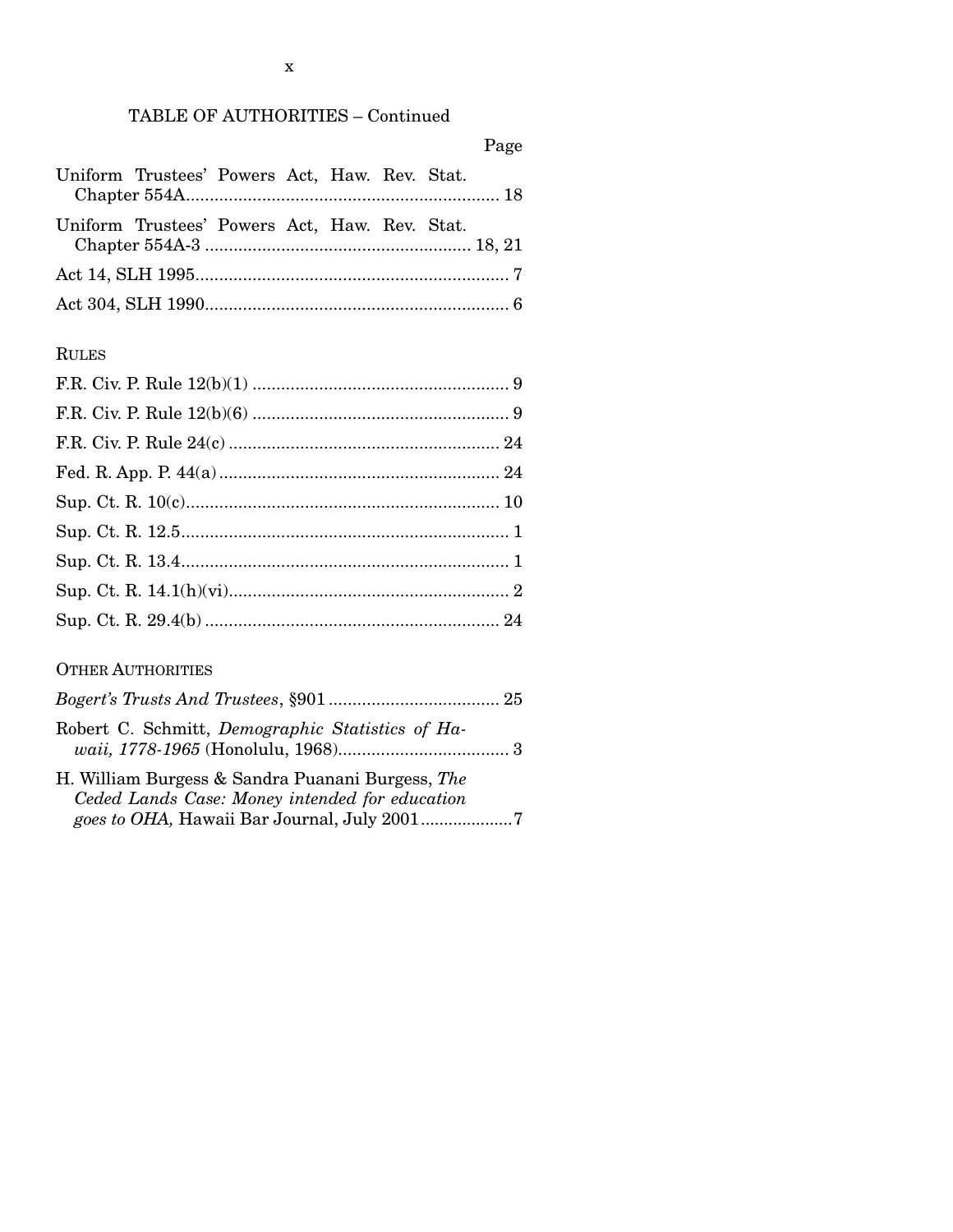# TABLE OF AUTHORITIES – Continued

| Susan N. Gary, Regulating the Management of<br>Charities: Trust Law, Corporate Law, and Tax          |
|------------------------------------------------------------------------------------------------------|
|                                                                                                      |
| Op. Hawaii Atty. Gen. July 7, 1995, footnote 1 3                                                     |
| 13 Fed. Prac. & Proc. Juris. 2d § 3531, 2005 pocket                                                  |
| Restatement of the Law of Trusts                                                                     |
| 2d $\S214(1)$ comment a, beneficiary may sue to<br>2d §391 plaintiff with "special interest" may sue |
| 3d §64 trustee power of termination or modifica-                                                     |
| 3d §183 "Duty to Deal Impartially With Benefi-                                                       |
| Signing Statement President Ronald Reagan                                                            |
| Signing Statement President George Bush                                                              |
|                                                                                                      |
|                                                                                                      |
|                                                                                                      |
| Uniform Trust Code, Section 705 (March 7, 2005) 19                                                   |
|                                                                                                      |
|                                                                                                      |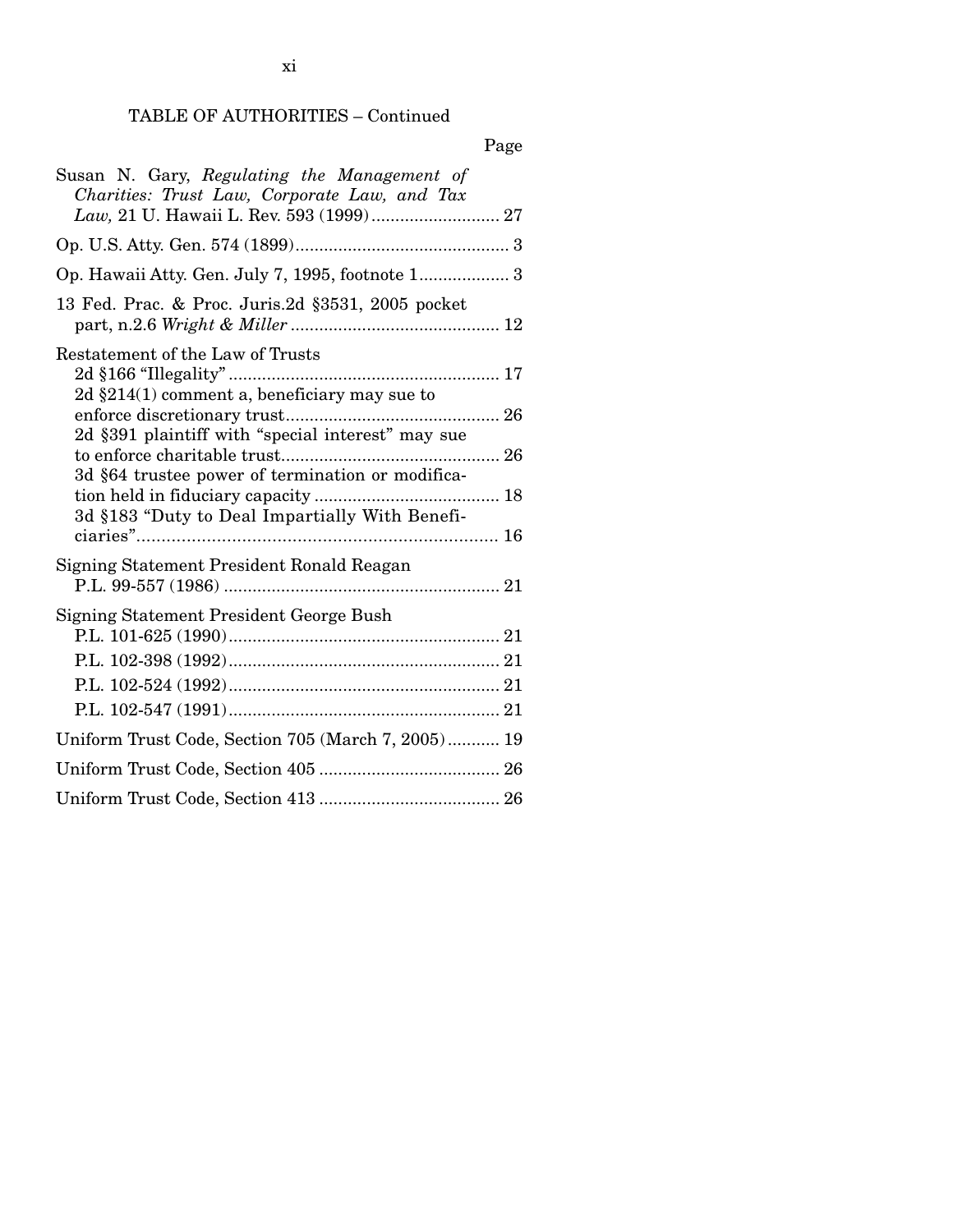## **CONDITIONAL CROSS-PETITION FOR A WRIT OF CERTIORARI**

 If this Court grants the petition for writ of certiorari filed by the Defendant-Appellee Governor of the State of Hawaii ("**Governor**"), then it should also issue a writ of certiorari to review the questions presented in this conditional cross-petition.



#### **OPINIONS AND ORDERS BELOW**

 Cross-Petitioners incorporate by reference the "Opinions and Orders Below" section in the Governor's Petition for Writ of Certiorari.

**JURISDICTION** 

--------------------------------- ♦ ---------------------------------

 The opinion of the court of appeals was entered on August 31, 2005, is reported as *Arakaki v. Lingle*, 423 F.3d 954 (9th Cir. 2005), and is reproduced in the appendix to the Governor's petition at App. 1. Cross-Petitioners filed a timely petition for panel or *en banc* rehearing on October 3, 2005 which the court of appeals denied on November 4, 2005. (App. 169.) The Governor filed a petition for writ of certiorari which was docketed by the Clerk of this Court on February 7, 2006 as Docket Number 05-988. The jurisdiction of this Court over this conditional crosspetition is invoked under 28 U.S.C. §1254(1) and Rules 12.5 and 13.4 of this Court.

--------------------------------- ♦ ---------------------------------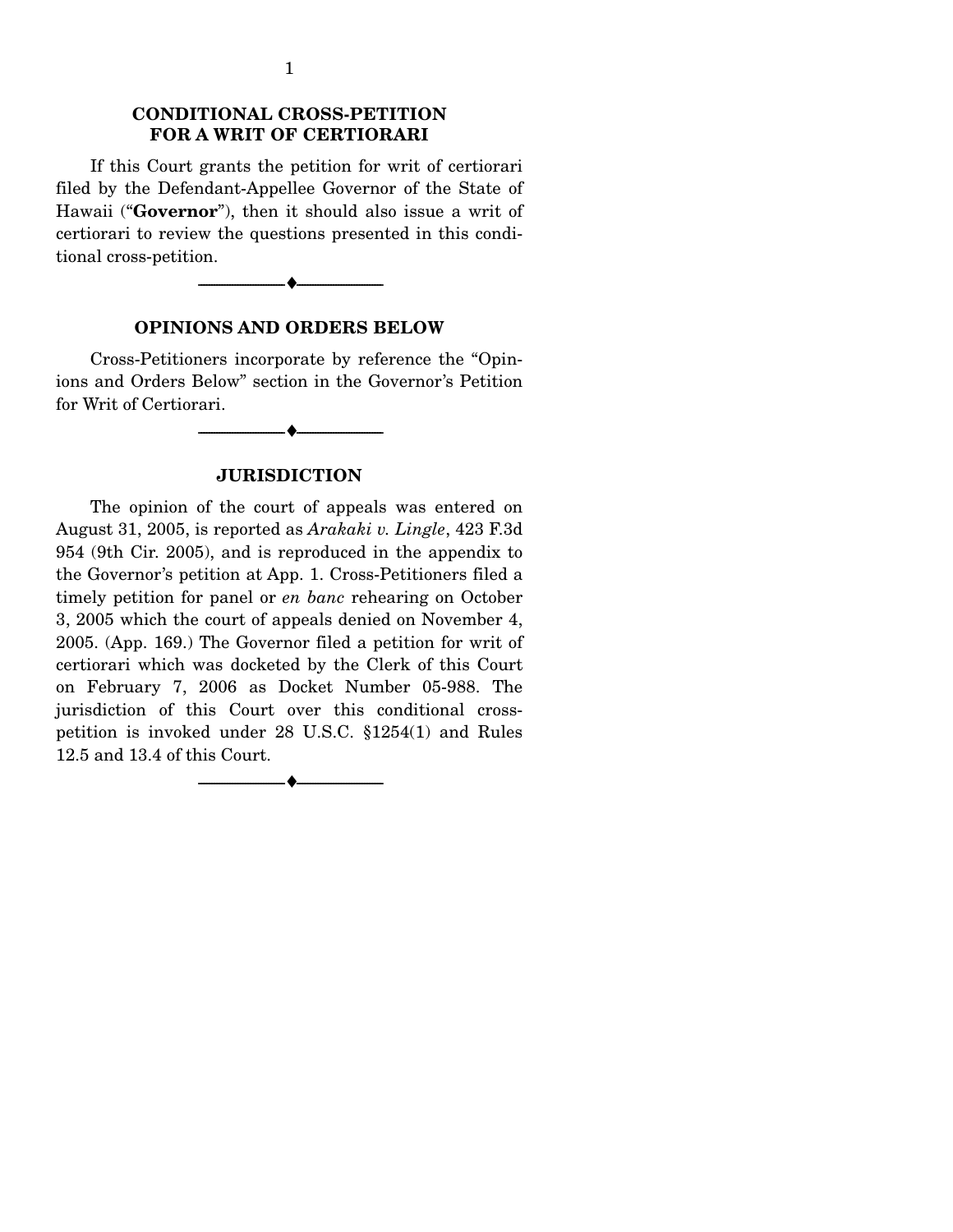### **CONSTITUTIONAL AND STATUTORY PROVISIONS INVOLVED**

 To supplement the provisions set forth in the appendix filed by the Governor, relevant provisions of the 1898 Annexation Act; the 1900 Hawaii Organic Act; §§5(g) and 7(b) of the 1959 Admission Act; and other materials essential to understand this conditional cross-petition, are listed in the index and set forth in the appendix, *infra*  pursuant to this Court's Rule 14.1(h)(vi).

#### **STATEMENT OF THE CASE**

--------------------------------- ♦ ---------------------------------

 **Introduction.** Cross-Petitioners are fourteen individual citizens of Hawaii and the United States of America, five women and nine men, all either born and raised in the state or long-time residents. All are taxpayers of the State of Hawaii and beneficiaries of Hawaii's ceded lands trust (sometimes referred to as the "public land trust" or the "§5(f) trust"). Included among them are persons of Japanese, English, Filipino, Hawaiian, Irish, Chinese, Scottish, Polish, Jewish, German, Spanish, Okinawan, Dutch, French and other ancestries. (Complaint ¶¶7, 8 & 9, Cross Pet. App. 82, *infra.*)

 **Hawaii's ceded lands trust.** The "ceded lands" are the approximately 1.8 million acres of public lands of the Republic of Hawaii ceded to the United States in 1898 on the condition that, except for those used for civil, military or naval purposes of the U.S. or assigned for the use of local government, **all revenue or proceeds of the lands "shall be used solely for the benefit of the Inhabitants of the Hawaiian Islands for educational and other public purposes."** Annexation Act, known as the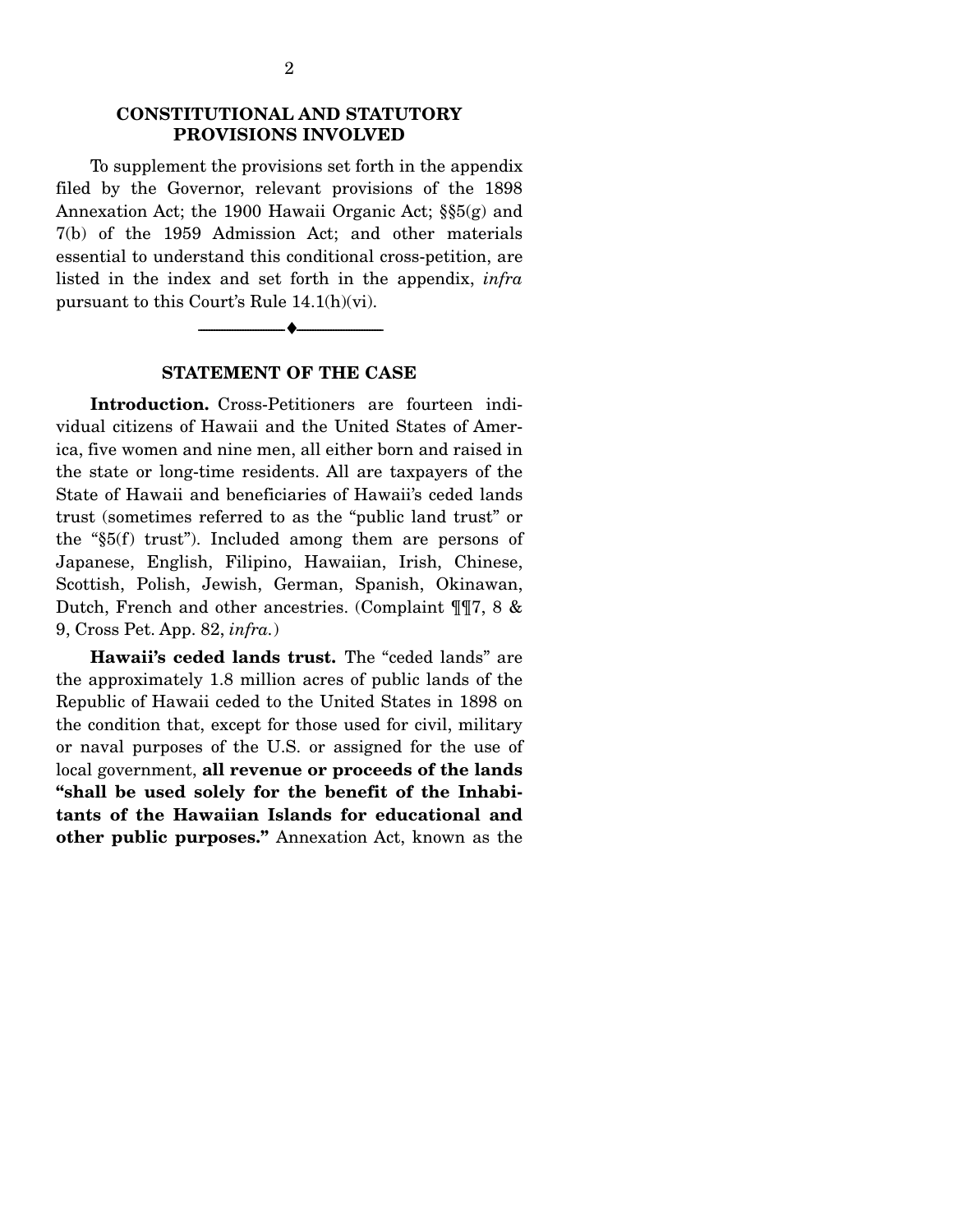"Newlands Resolution", 30 Stat. 750 (1898) (Cross Pet. App. 1, *infra*)*.* (Emphasis added.)

 In 1898 about 31% of the inhabitants of the Hawaiian Islands were of Hawaiian ancestry; that is, at least one ancestor lived in the Hawaiian Islands before 1778 when the islands were discovered by English explorer Captain James Cook. Robert C. Schmitt, *Demographic Statistics of Hawaii, 1778-1965* (Honolulu, 1968) (extrapolating between 1896 and 1900 census). (Cross Pet. App. 7, *infra.*)

 The trust relationship established by the Annexation Act was recognized by the Attorney General of the United States in Op. Atty. Gen. 574 (1899). (Cross Pet. App. 102, *infra.*)

Page 576. "The effect of this clause is to subject the public lands in Hawaii to a special trust, limiting the revenue from or proceeds of the same to the uses of the inhabitants of the Hawaiian Islands for educational or other public purposes."

 The Organic Act in 1900 reiterated that "All funds arising from the sale or lease or other disposal of public land shall be applied to such uses and purposes **for the benefit of the inhabitants of the Territory of Hawaii**  as are consistent with the Joint Resolution of Annexation approved July 7, 1898." Organic Act §73(e). (Cross Pet. App. 11, *infra.*) (Emphasis added.)

 "Section 5 [Admission Act] essentially continues the trust which was first established by the Newlands Resolution in 1898, and continued by the Organic Act in 1900." (Opinion by Margery Bronster, Attorney General State of Hawaii July 17, 1995 to Governor Benjamin J. Cayetano, footnote 1.) (Cross Pet. App. 15, *infra.*)

 "The federal government has always recognized the people of Hawaii as the equitable owners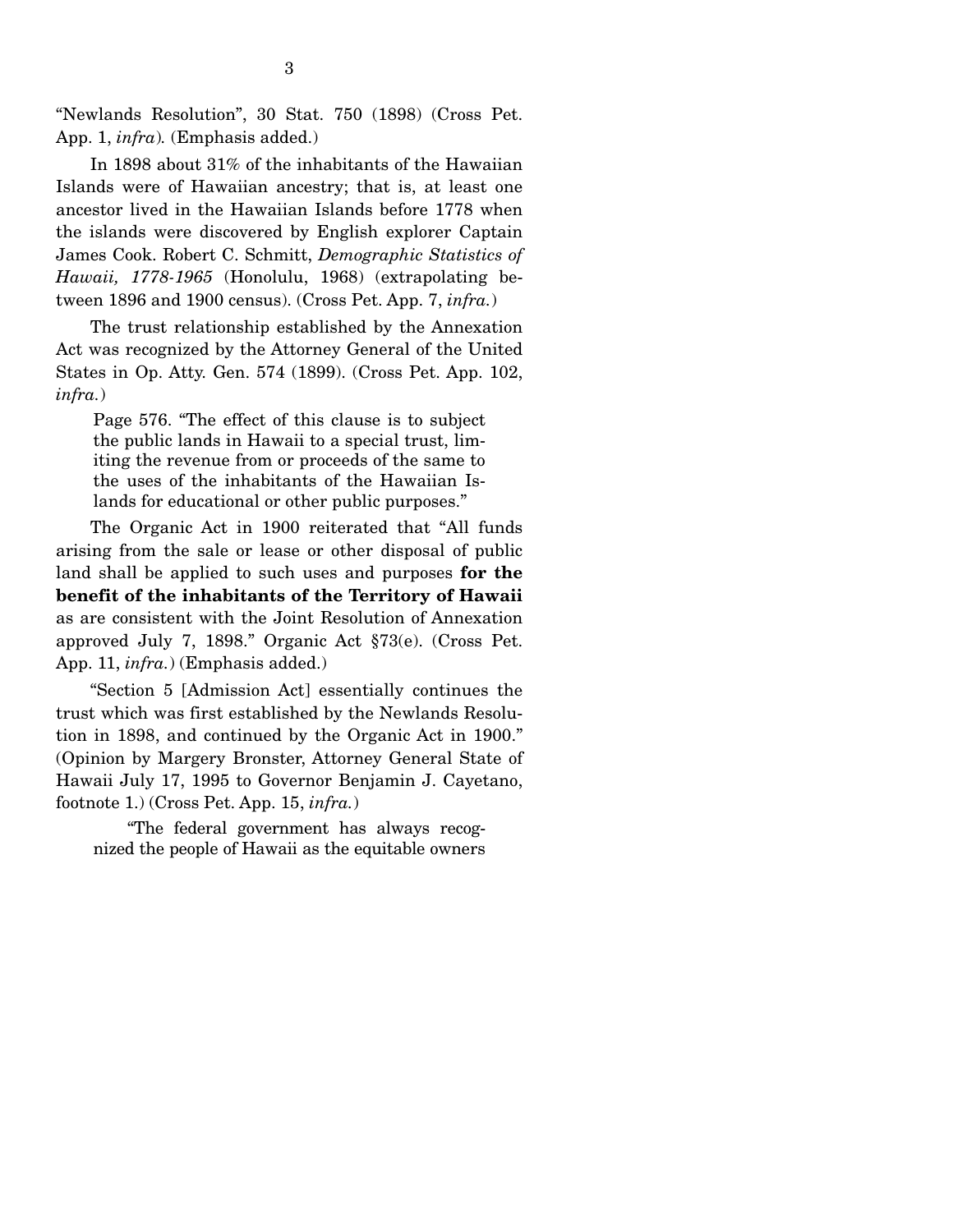of all public lands; and while Hawaii was a territory, the federal government held such lands in 'special trust' for the benefit of the people of Hawaii." *State v. Zimring*, 58 Hawaii 106, 124, 566 P.2d 725 (1977).

"Excepting lands set aside for federal purposes, the equitable ownership of the subject parcel and other public land in Hawaii has always been in its people. Upon admission, trusteeship to such lands was transferred to the State, and the subject land has remained in the public trust since that time." *Id.* at 125.

 The insistence of the Republic of Hawaii in 1898 that the United States hold the ceded lands solely for the benefit of the inhabitants of Hawaii was based on historic precedent and had significant, long-reaching consequences for the future State of Hawaii. The United States had held a similar trust obligation as to the lands ceded to it by the original thirteen colonies. Once those new states were established, the United State's authority over the lands would cease. Other future states, Nevada for example, did not have such an arrangement. As the Ninth Circuit held in *U.S. v. Gardner*, 107 F.3d 1314, 1318 (9th Cir. 1997), citing *Light v. United States*, 220 U.S. 523, 536, 31 S.Ct. 485, 488, 55 L.Ed. 570 (1911), the United States still owns about 80% of the lands in Nevada and may sell or withhold them from sale or administer them any way it chooses.

 *Rice v. Cayetano.* The instant case is the logical extension of the landmark *Rice v. Cayetano*, 528 U.S. 495, 516 & 517, 120 S.Ct. 1044, 145 L.Ed.2d 1007 (2000) in which the United States Supreme Court, on February 23, 2000, held that the definitions of "Hawaiian" and "native Hawaiian," as used in the Office of Hawaiian Affairs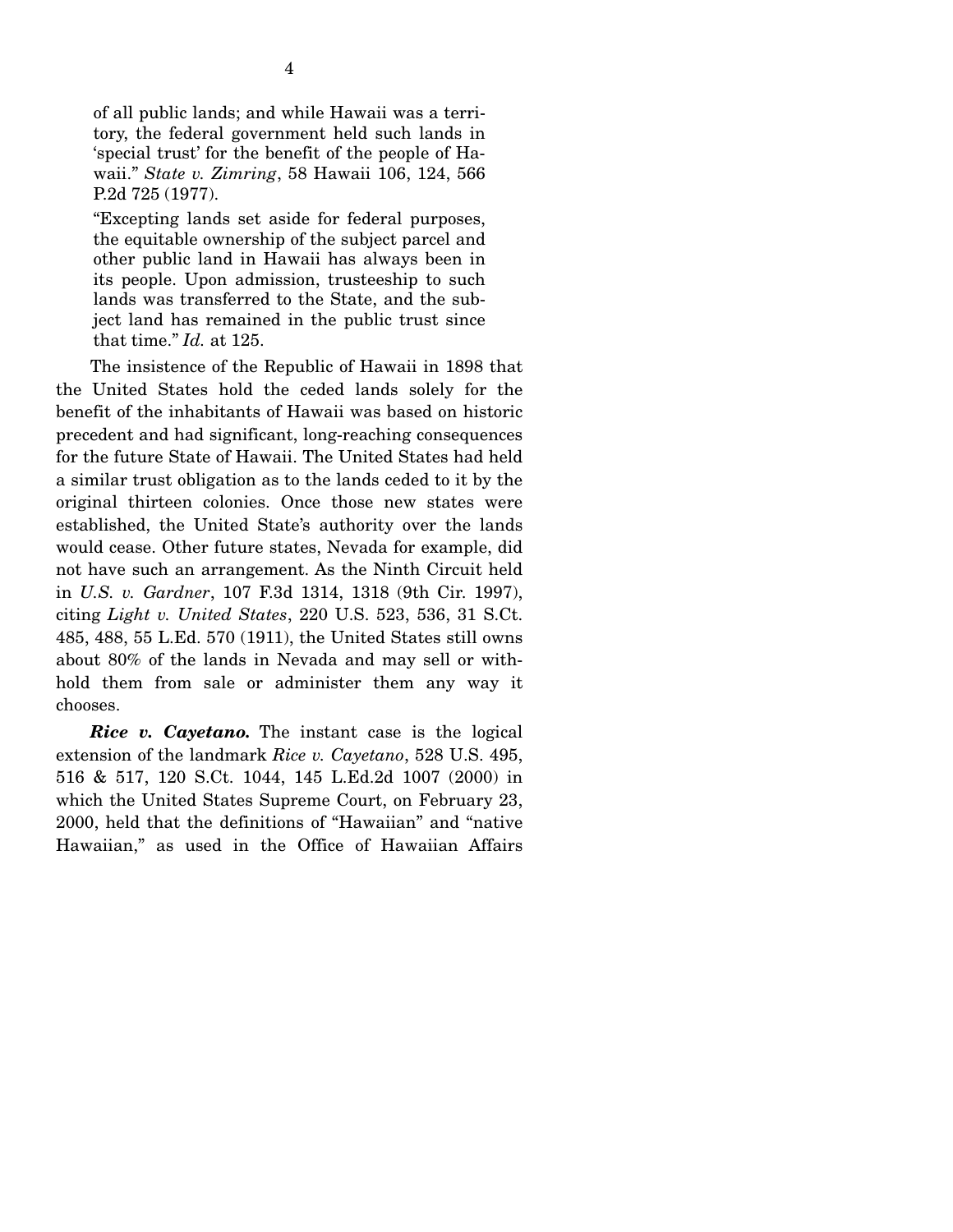("OHA") laws and the Hawaiian Homes Commission Act ("HHCA"), are racial classifications. In *Rice*, the Court struck down, under the Fifteenth Amendment, the state's use of these classifications to restrict voting for OHA trustees.

 Here, Cross-Petitioners, on behalf of themselves and others similarly situated, $^{2}$  assert that the continued use of those same invidious classifications by the State of Hawaii and its officials and agencies not only harms Cross-Petitioners by visiting upon their state and nation the evils of governmental racial discrimination but also injures them in two ways that affect their pocketbooks:

 • It reduces the benefits and equitable ownership of each of them in the ceded lands trust to less than onethird the share of each of the favored beneficiaries; and

 • It increases the Hawaii State tax burden of each of them but excludes them from the benefits of the increase.

 Their goal in this lawsuit is to invalidate the OHA laws and the HHCA; and enjoin the further use of those racial classifications by officials of the State of Hawaii; thereby remedying the harm to their pocketbooks and reaffirming the promise of democracy that the law protects all persons equally, not just members of a particular race.

<sup>&</sup>lt;sup>2</sup> This suit is on behalf of Cross-Petitioners and "others similarly situated." See Complaint for Declaratory Judgment and for an Injunction (Cross Pet. App. 71, 96 and 103, *infra*, at ¶¶54, heading, 58 & 62). A judgment declaring the HHC/DHHL and OHA laws invalid and permanently enjoining their implementation, will automatically benefit all others similarly situated. As this Court teaches in *Warth v. Seldin*, 422 U.S. 490, 501 (1975), the plaintiff must allege a distinct and palpable injury even if it is shared by a large class of other possible litigants, but so long as this requirement is satisfied, may have standing to seek relief on the basis of the legal rights and interests of others and, indeed, may invoke the public interest in support of their claim.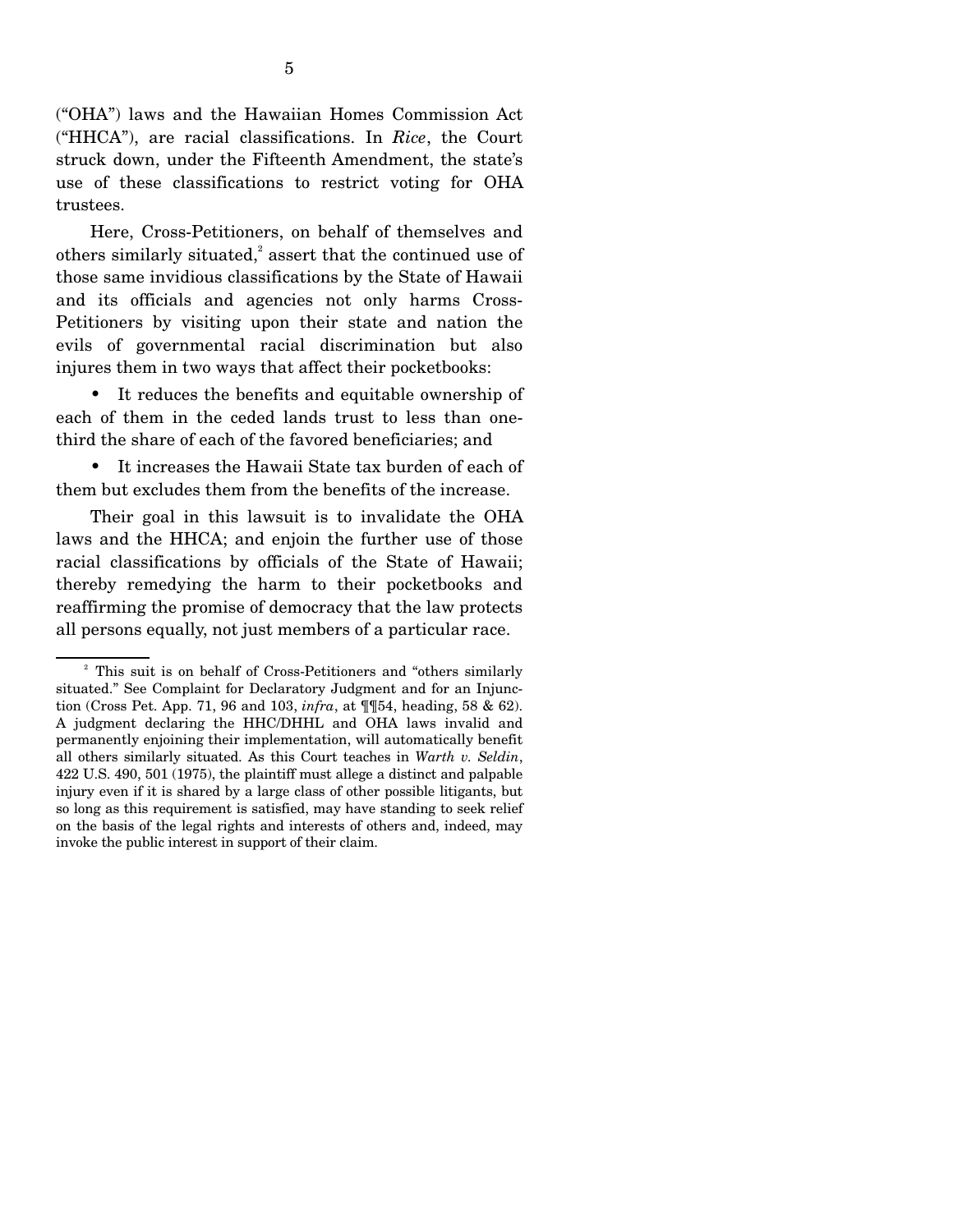But Hawaii's leadership in integration and equality has unfortunately been offset by state constitutional and statutory provisions granting special privileges to some or all persons of Hawaiian ancestry. It began when Congress passed the Hawaiian Homes Commission Act ("HHCA"), Act of July 9, 1921, c. 42, 42 Stat. 108, which injected race and partiality into the previously race-neutral ceded lands trust. Then, in 1959 Congress required Hawaii to adopt the HHCA as a condition of statehood and Hawaii became the only state in the nation to give 99 year homestead leases of its public lands at \$1 per year, renewable for another 100 years, exclusively to persons defined by race. In the 1978 Constitutional Convention, the Office of Hawaiian Affairs ("OHA") was established to manage the "income and proceeds from that pro rata portion of the" ceded lands trust "for native Hawaiians." (Haw. Const. Art. XII §6.). This led to the State of Hawaii making annual cash distributions of revenues (gross before expenses) from the trust exclusively for native Hawaiians.

 The racial preference movement burgeoned during the years 1986-1994, when John Waihee was Governor.<sup>3</sup>

<sup>&</sup>lt;sup>3</sup> Act 304 SLH 1990 became law and money poured from the State treasury into OHA, \$136.5 million in June 1993 for prior years (1980- 1991) as well as sharply increased current years' payments. (Chart of OHA's annual receipts, Cross Pet. App. 16, *infra.*) Through a December 1994 Memorandum of Understanding (Exh. 2 filed 4/13/04 in the Ninth Circuit Court, Cross Pet. App. 21, *infra*.) the state was committed to (Continued on following page)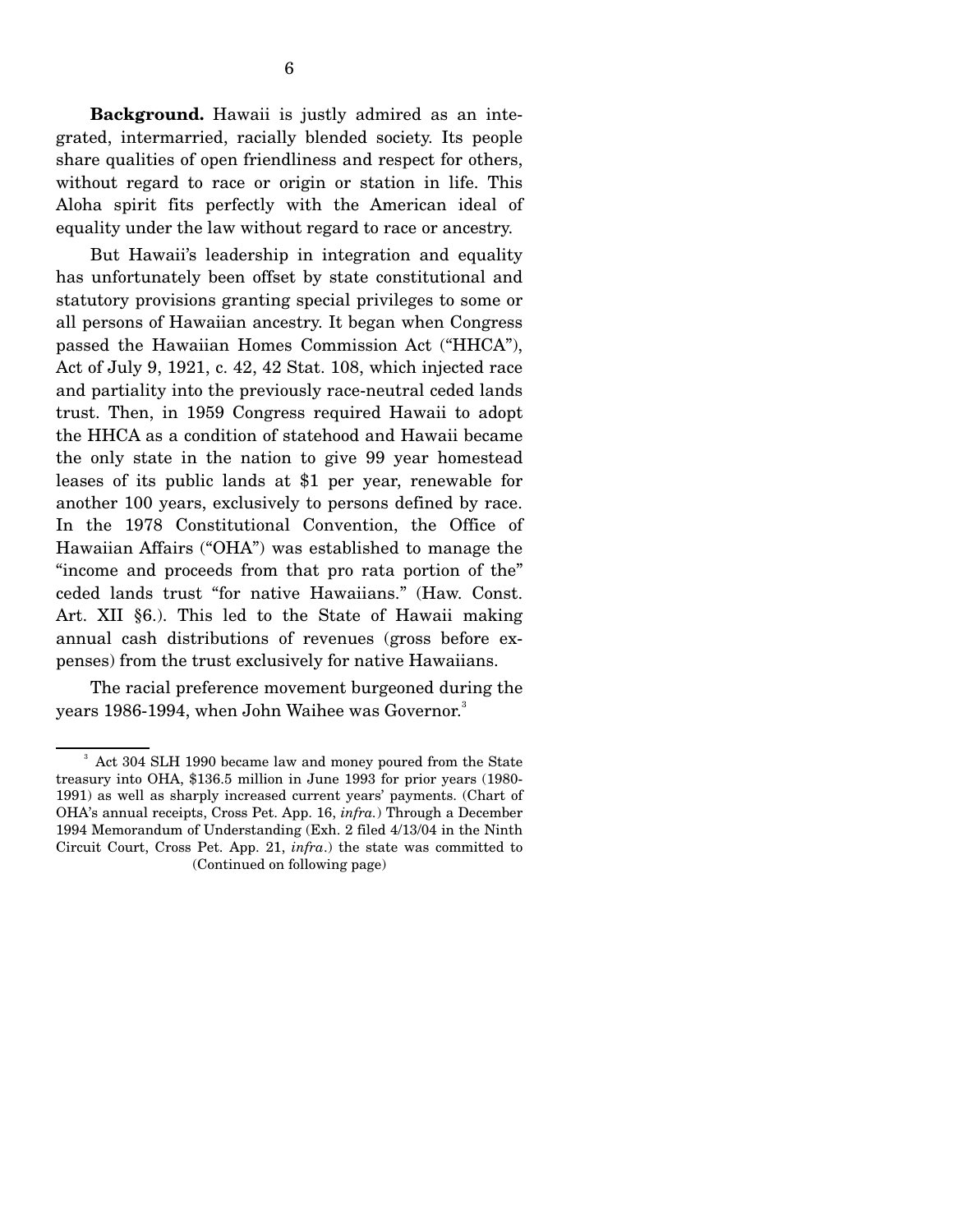By the end of 1994, significant moneys from the ceded lands, instead of going for public education as they did for the first 20 years after statehood (*Hoohuli v. Ariyoshi*, 631 F.Supp. 1153, 1155 (D.Hawaii, 1990)) were being diverted to cash distributions for the exclusive benefit of one comparatively small racial group (the estimated 20,000 to 80,000 "native Hawaiians" of not less than one-half part of the blood of the races inhabiting the Hawaiian Islands previous to 1778). OHA, after receiving the \$136 million in 1993, sued the State for hundreds of millions more for the same period. (See *The Ceded Lands Case: Money intended for education goes to OHA*, Hawaii Bar Journal, H. William Burgess and Sandra Puanani Burgess, July 2001. Cross Pet. App. 30, *infra.*)

 Some Hawaii residents became concerned. In 1996, one of those residents, Harold "Freddy" Rice, sued then-Governor Ben Cayetano challenging the Hawaiians-only restriction on voting for trustees of the Office of Hawaiian Affairs ("OHA"). On February 23, 2000, the United States Supreme Court in *Rice v. Cayetano*, 528 U.S. 495, 514-16 (2000) held that the definitions of "Hawaiian" and "native Hawaiian" are racial classifications. Because these classifications were the basis for state restrictions on voting in

pay DHHL \$30 million per year for 20 years: total \$600 million. That resulted in Act 14 SLH 1995 which began appropriating the \$30 million per year. In just the seven years from July 1, 1995 through June 30, 2002, HHC/DHHL depleted the State treasury, by expenditures, debts incurred and lost revenues, of over \$430 million and was on track to deplete another \$780 million in the following 12 years. (Cross Pet. App. 17, *infra*.) In the 12 years up to June 30, 2002, the cost of OHA to the State treasury was over \$417 million and projected to cost another \$1.2 billion over the next 12 years if not restrained. (Cross Pet. App. 19, *infra*.)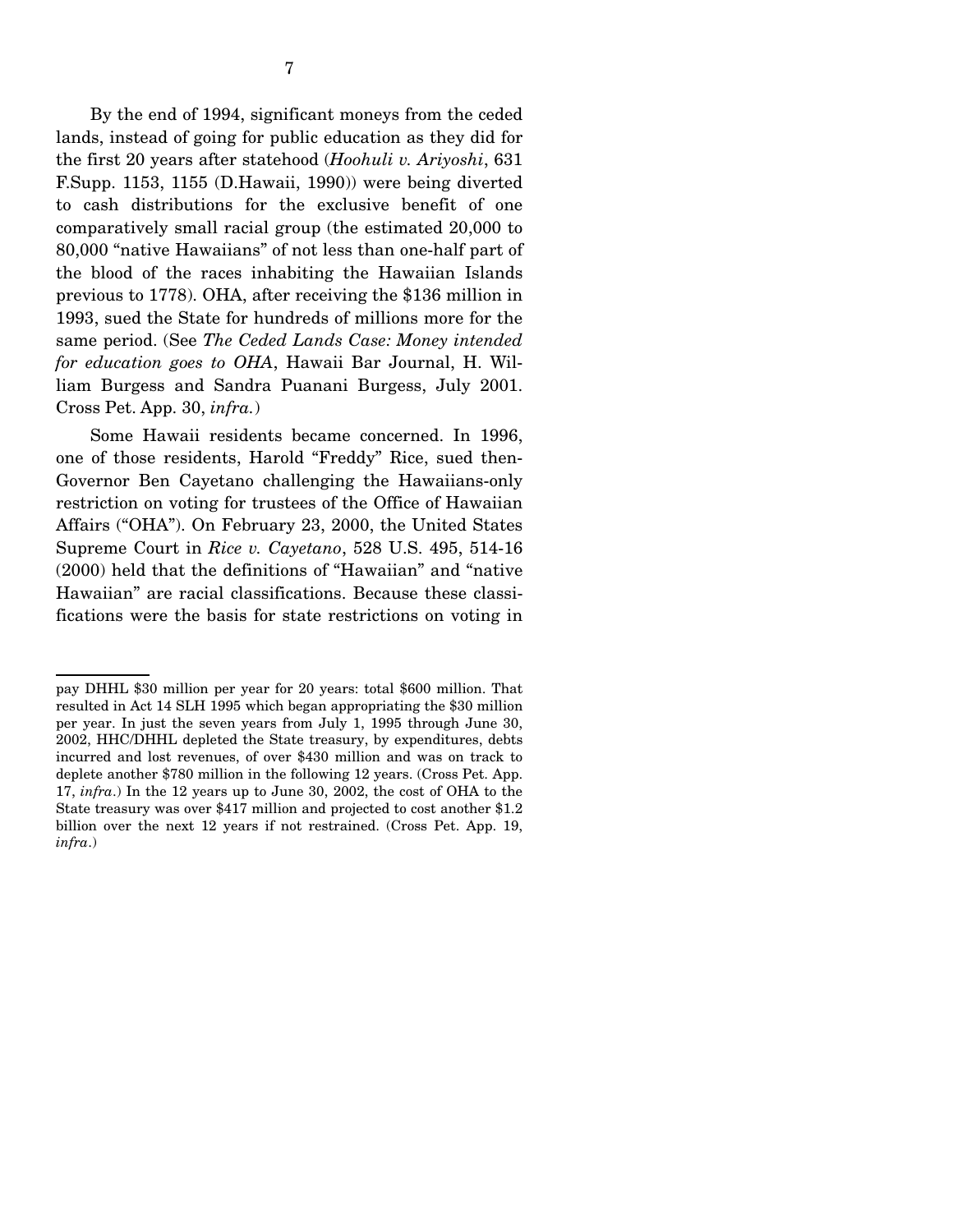statewide elections for OHA trustees, the Court held they violate the Fifteenth Amendment and are invalid.

 The message of *Rice* was clear: Hawaii's laws defining "Hawaiian" (one drop) and "native Hawaiian" (not less than one-half part) are racial classifications. These definitions are the foundation and only reason for the existence of OHA and HHC/DHHL.

 Contemporaneous messages from the Supreme Court were equally clear. "Accordingly, we hold today that all racial classifications, imposed by whatever federal, state, or local governmental actor, must be analyzed by a reviewing court under strict scrutiny." *Adarand Constructors, Inc. v. Pena*, 515 U.S. 200, 227 (1995). "A racial classification, regardless of purported motivation, is presumptively invalid and can be upheld only upon an extraordinary justification." *Shaw v. Reno*, 509 U.S. 630, 643-44 (1993).

 Regrettably, these pellucid messages were not heard or heeded in Hawaii's state government. The response of the state to *Rice*, like the response of many states in analogous circumstances after the decision in *Brown v. Board of Education*, 347 U.S. 483 (1954), ranged from denial to evasion. The state, for example, still refused to allow non-Hawaiians to *run* for OHA trustee. In July 2000 a multi-racial group of Hawaii residents (many of whom are also Plaintiffs-Appellants-Cross-Petitioners in this case) filed suit to protect the right to run for OHA trustee and to vote in OHA elections without the choice of candidates being abridged by race. In September 2000, the district court granted summary judgment in favor of plaintiffs and required the state to permit otherwise qualified non-Hawaiians to run for office and to serve, if elected, as trustees of OHA. The Ninth Circuit affirmed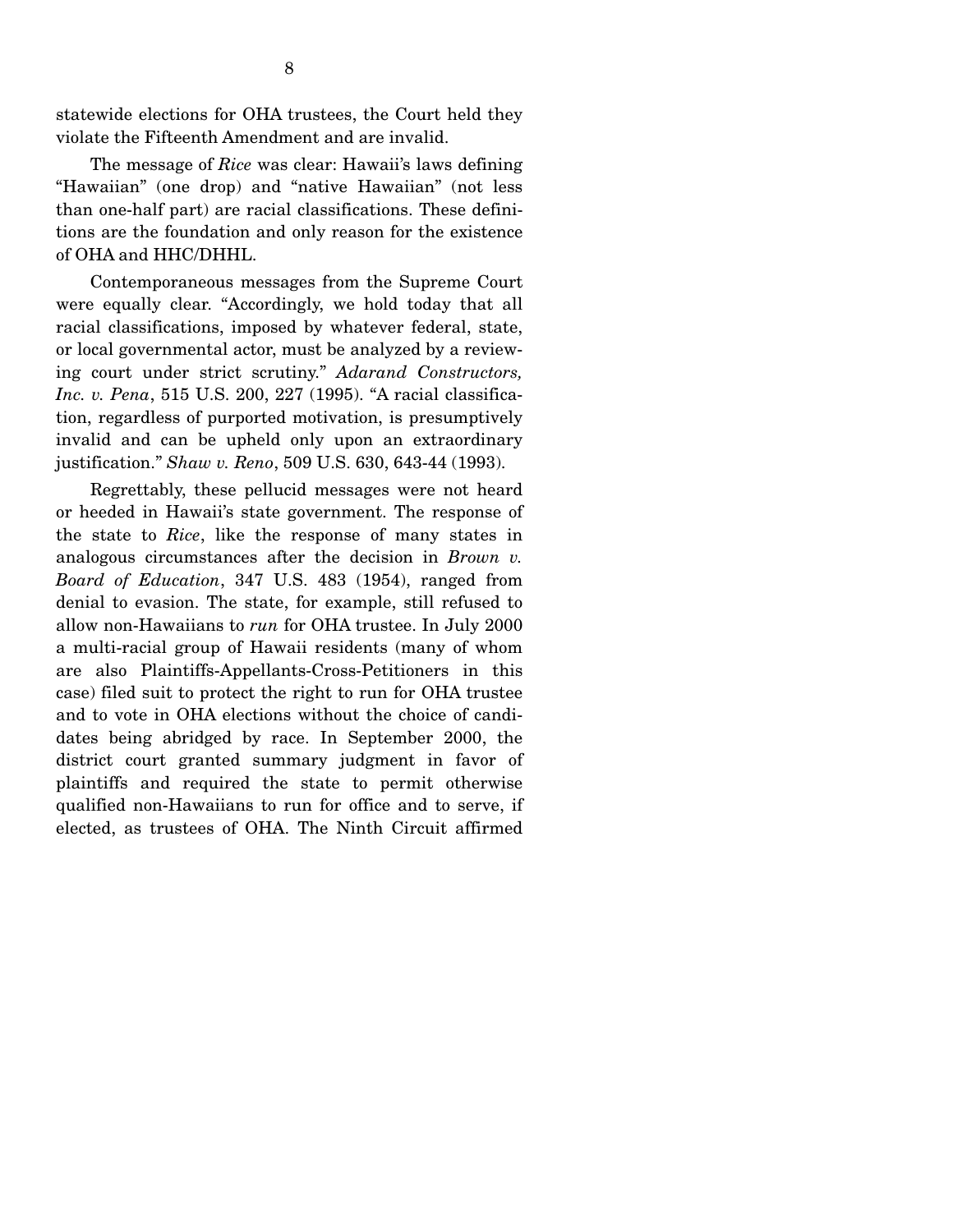this judgment. *Arakaki v. State of Hawaii*, 314 F.3d 1091 (9th Cir. 2002).

 But the state and its officials still refused to dismantle the state's racially discriminatory programs. The state's two bastions of racial allocation of public resources are OHA and DHHL. Through these two programs, unjustified by any compelling interest and in no sense narrowly tailored to any legitimate purpose, the state (and to an extent, the federal government) engages in invidious racial discrimination and also breaches its fiduciary duty as trustee of the ceded lands trust.

**Procedural history.** Cross-Petitioners filed this suit March 4, 2002 to protect their pocketbooks as state taxpayers and the value of their benefits and equitable ownership of the lands in the ceded lands trust. In a series of "standing" orders under F.R. Civ. P. Rule 12(b)(1) lack of jurisdiction over the subject matter, and/or  $12(b)(6)$  failure to state a claim upon which relief can be granted, between May 8, 2002 and January 15, 2004, the District Court, while forbidding Cross-Petitioners from moving for summary judgment, dismissed part after part of Cross-Petitioners' claims and finally dismissed the remaining taxpayer claims on "political question" grounds.

 The United States Court of Appeals for the Ninth Circuit reversed the trial court's dismissal on "political question" grounds and upheld Cross-Petitioners' standing to challenge the appropriation of state tax revenues to OHA; but affirmed the dismissal on standing grounds of all of Cross-Petitioners' other claims and even more narrowly restricted their taxpayer standing by also dismissing their challenge to appropriation of tax moneys for HHCA/DHHL.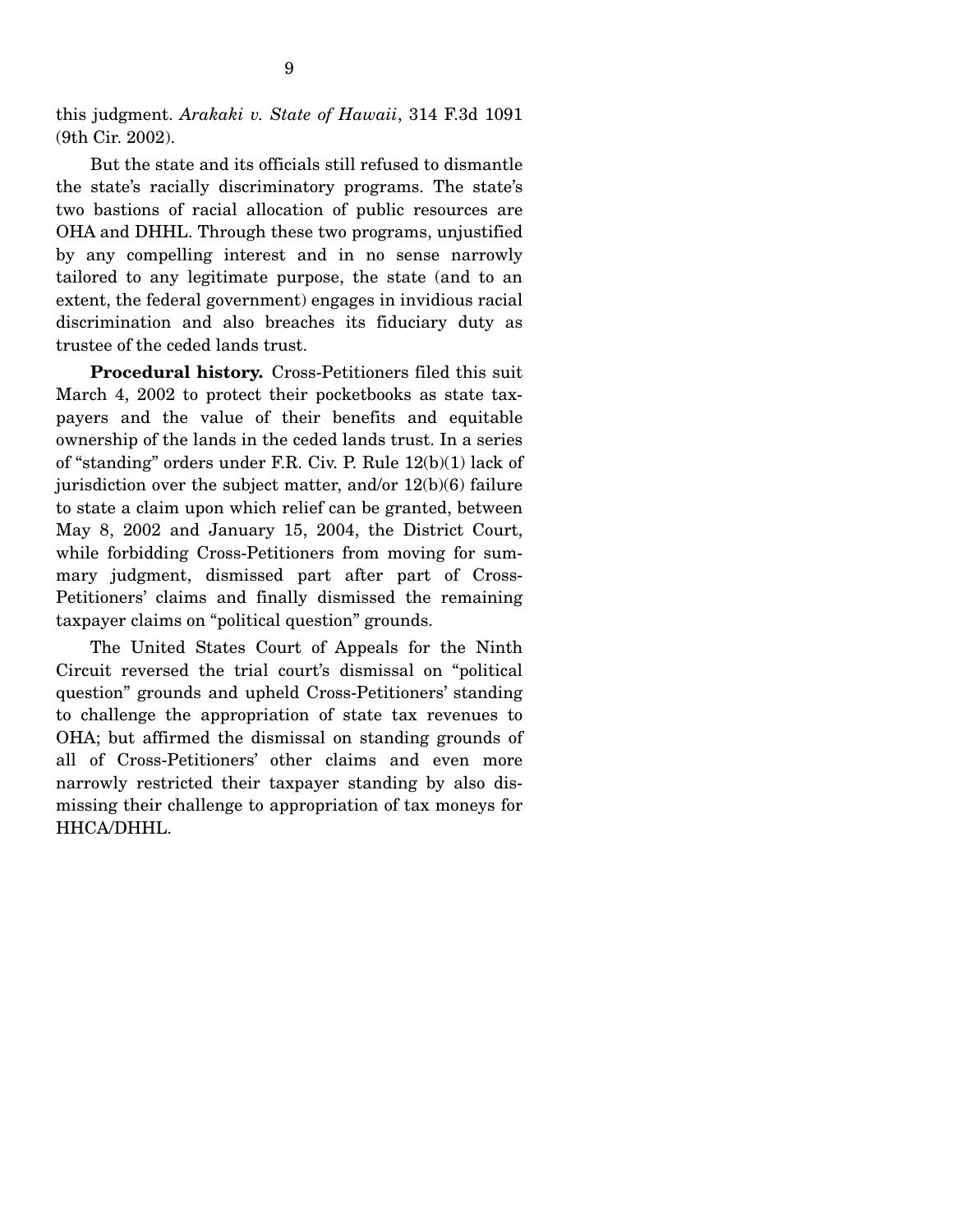This leaves Cross-Petitioners with:

 ● No ability to challenge the federal laws which mandate that the State breach the ceded lands trust and violate the Fourteenth Amendment;

• No claims to protect their interests in the ceded lands trust;

• No claims against the United States or the HHCA/DHHL Defendants; and

• No ability to challenge the major source of funding of OHA, i.e., the transfers financed by general obligation bond issues and the transfers which State officials characterize (inaccurately, Cross-Petitioners believe) as for "settlements" or from "ceded lands" or "trust" revenues.

 It also postpones far into the future the liberation of the people of Hawaii from their state government's explicit and offensive racial discrimination.

--------------------------------- ♦ ---------------------------------

### **REASONS FOR GRANTING THE CONDITIONAL CROSS-PETITION**

 In portions of its otherwise fine decision below, the Ninth Circuit conflates "standing" with the merits of the claims alleged; distinguishes away basic law applicable to federally created trusts; sees no redressable evil when the U.S. mandates that a state unconstitutionally discriminate on the basis of race; and can find little relief available in the federal judiciary when a state uses a racial classification to single out some of its taxpayers for exclusion from the benefits of their taxes. In these respects, the court of appeals has decided important questions of federal law in a way that conflicts with relevant decisions of this Court. Sup. Ct. R. 10(c).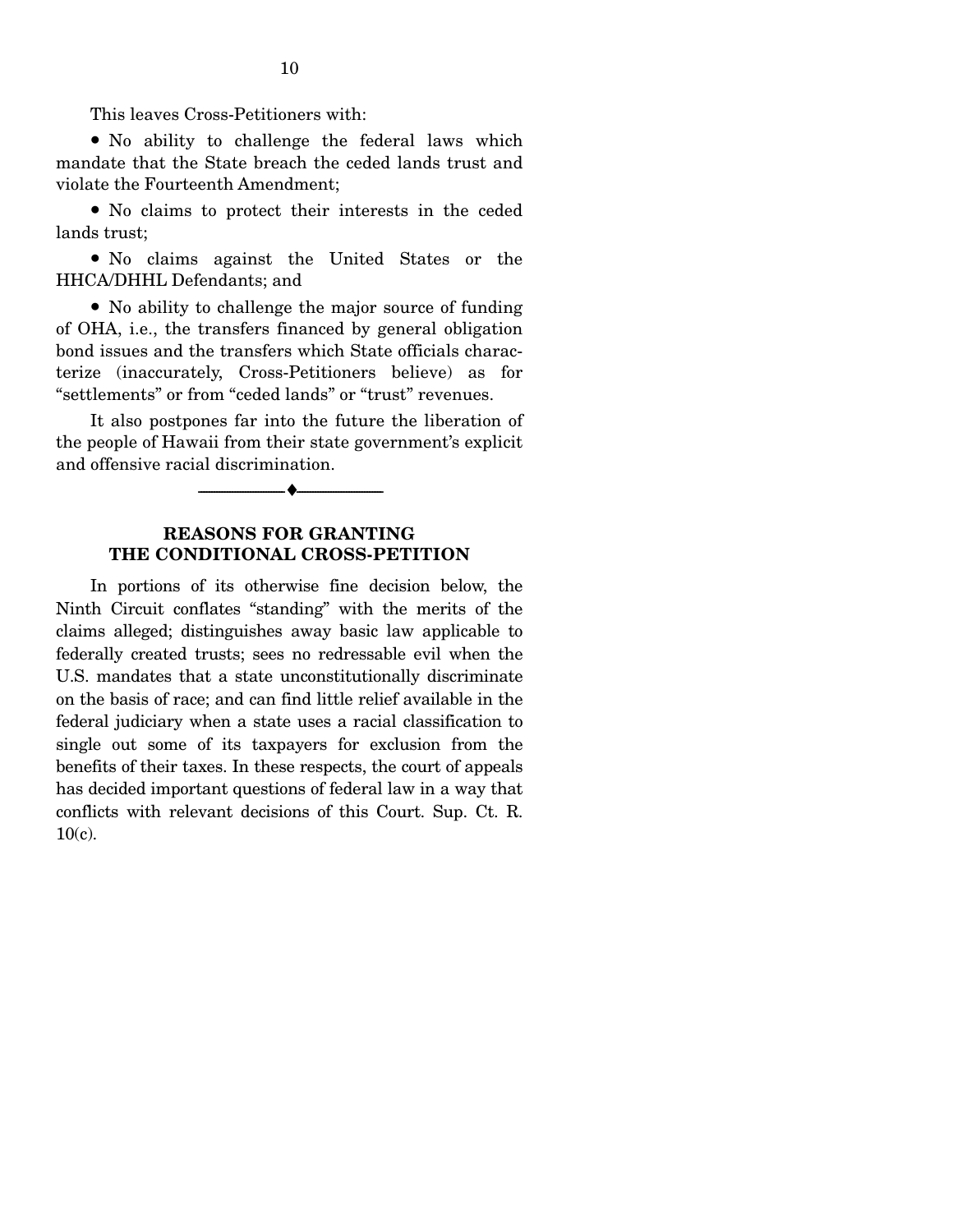The result is to leave unchallenged most of a broad and patently offensive regime of racial discrimination and breach of fiduciary duty by the State of Hawaii and its officials. Since the dismissal of the trust claims and the claims against HHC/DHHL, the drain from the state treasury and the development of a strong and visible independence movement in Hawaii have escalated. Large separationist signs<sup>4</sup> are regularly posted at Iolani Palace facing King Street, one of Honolulu's busiest thoroughfares. Protesters wearing red Tshirts as symbols of their racial separateness are frequently seen. These facts are commonly known in Hawaii and appropriate for judicial notice under F.R. Evid. 201.

 Arakaki Cross-Petitioners did not petition for certiorari, intending instead to first pursue, as expeditiously as possible, final judgment on the merits and then to seek review of the interlocutory orders dismissing Arakaki Cross-Petitioners' other claims.

 But now the Governor has filed a petition for certiorari. This presents a welcome opportunity for the major parties to ask this Court to address their questions as to standing and perhaps put this case finally on track to a just, speedy and inexpensive determination. Piecemeal review of just the one "standing" issue raised by the Governor would have the opposite effect.

 Judicial economy, the fundamental rights at stake in this case, and the ominous nature of the existing regime, call for resolution of all "standing" questions at the same time and soon.

<sup>&</sup>lt;sup>4</sup> "We are not American, We are not American", "We don't need no American Government", See http://tinyurl.com/9fzvt.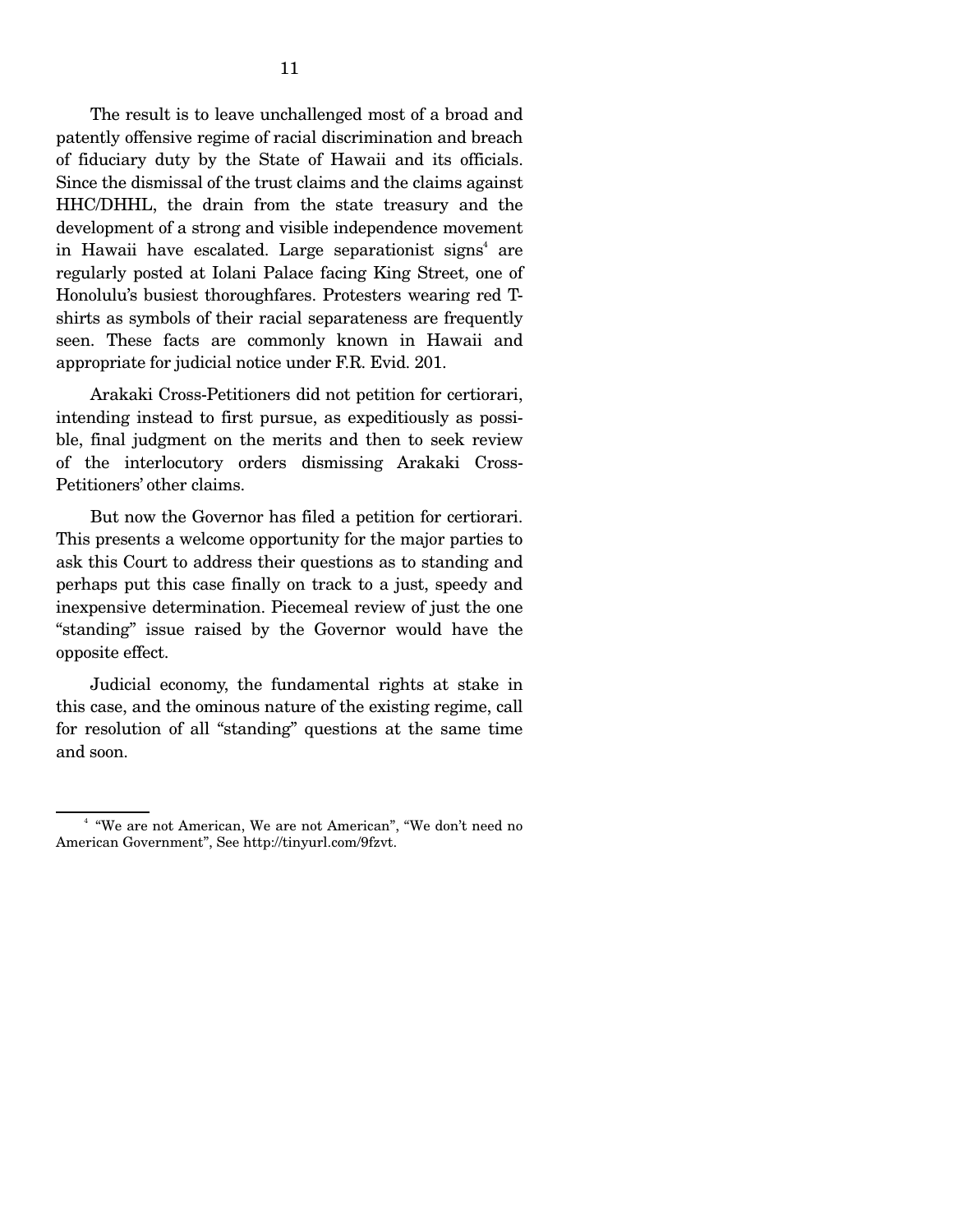## **I. The Court of Appeals' opinion conflates "standing" and the merits of the claims alleged.**

#### **A. Standing focuses on the party, nature and source of the claims asserted, not the merits.**

 "The requirement of standing 'focuses on the party seeking to get his complaint before a federal court and not on the issues he wishes to have adjudicated.' " *Valley Forge Christian College v. Americans United for Separation of Church and State*, 454 U.S. 464, 484, 102 S.Ct. 752, 765, 70 L.Ed.2d 700 (1982), quoting from *Flast v. Cohen*, 88 S.Ct. 1942, 1952, 392 U.S. 83, 99, 20 L.Ed.2d 947 (1968).

### **B. Allegations establish standing, must be accepted as true and construed favorably.**

 The focus on the party also means that standing is not defeated by failure to prevail on the merits. An allegation of injury establishes standing to win a determination whether the law affords redress for that injury. 13 Fed. Prac. & Proc. Juris.2d §3531, 2005 pocket part, n.2.6 *Wright & Miller.* 

 "For purposes of ruling on a motion to dismiss for want of standing, both the trial and reviewing courts must accept as true all material allegations of the complaint, and must construe the complaint in favor of the complaining party." *Graham v. FEMA*, 149 F.3d 997, 1001 (9th Cir. 1998) (quoting *Warth v. Seldin*, 422 U.S. 490, 501, 95 S.Ct. 2197, 45 L.Ed.2d 343 (1975)); see *Lujan v. Defenders of Wildlife*, 504 U.S. 555, 561, 112 S.Ct. 2130, 119 L.Ed.2d 351 (1992) (holding that "At the pleading stage, general factual allegations of injury resulting from the defendant's conduct may suffice, for on a motion to dismiss we 'presum[e] that general allegations embrace those specific facts that are necessary to support the claim'".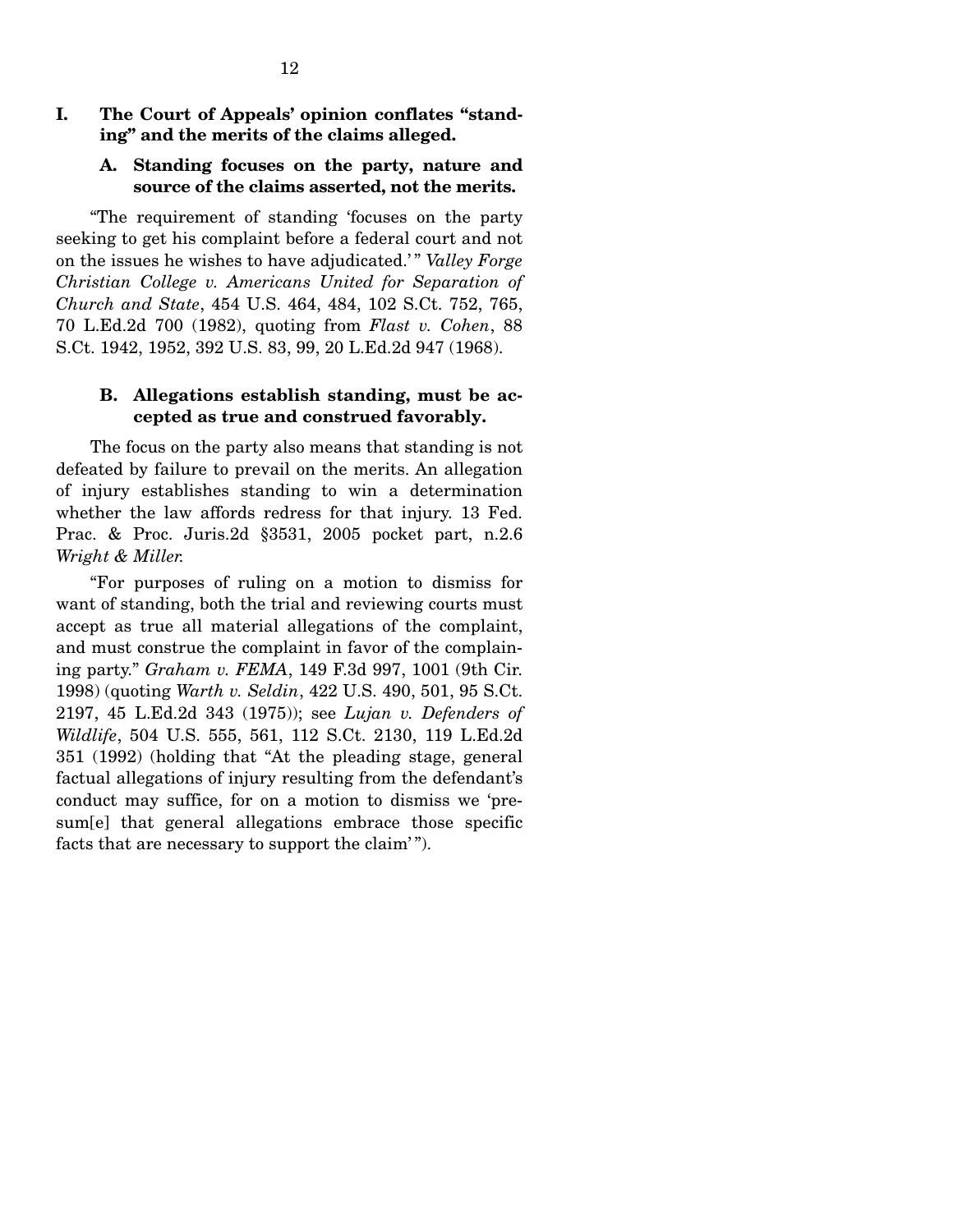**C. Essentially the standing question is whether persons in the same position making claims of the same nature and source are given judicial relief.** 

 Although standing in no way depends on the merits of the plaintiff's contention that particular conduct is illegal, \* \* \* it often turns on the **nature and source of the claim asserted. \* \* \*** Essentially, the standing question in such cases is **whether the constitutional or statutory provision on which the claim rests properly can be understood as granting persons in the plaintiff's position a right to judicial relief.** 

*Warth v. Seldin*, 95 S.Ct. 2197, 2206, 422 U.S. 490, 500, 45 L.Ed.2d 343 (1975). (Emphasis added.)

 Thus, in reviewing the motions to dismiss for want of standing, the court below should have construed the complaint favorably and limited its focus to the Cross-Petitioners and the source and nature of the claims they allege. Paraphrasing this Court's teaching in *Warth, supra*  at 428 U.S. 500, the essential questions should have been to this effect:

 Under the common law of trusts and 42 U.S.C. §1983, do persons in Cross-Petitioners' position (i.e., public land trust beneficiaries truthfully claiming injury traceable to breach of fiduciary duty by the former and present trustees) have a right to sue?

 Under the Fifth and Fourteenth Amendments and 42 U.S.C. §1983, do persons in Cross-Petitioners' position (i.e., state taxpayers truthfully claiming a state, in implementing a program mandated by the federal government, injures them by denying them, solely because of their race, the equal benefits of their taxes) a right to judicial relief ?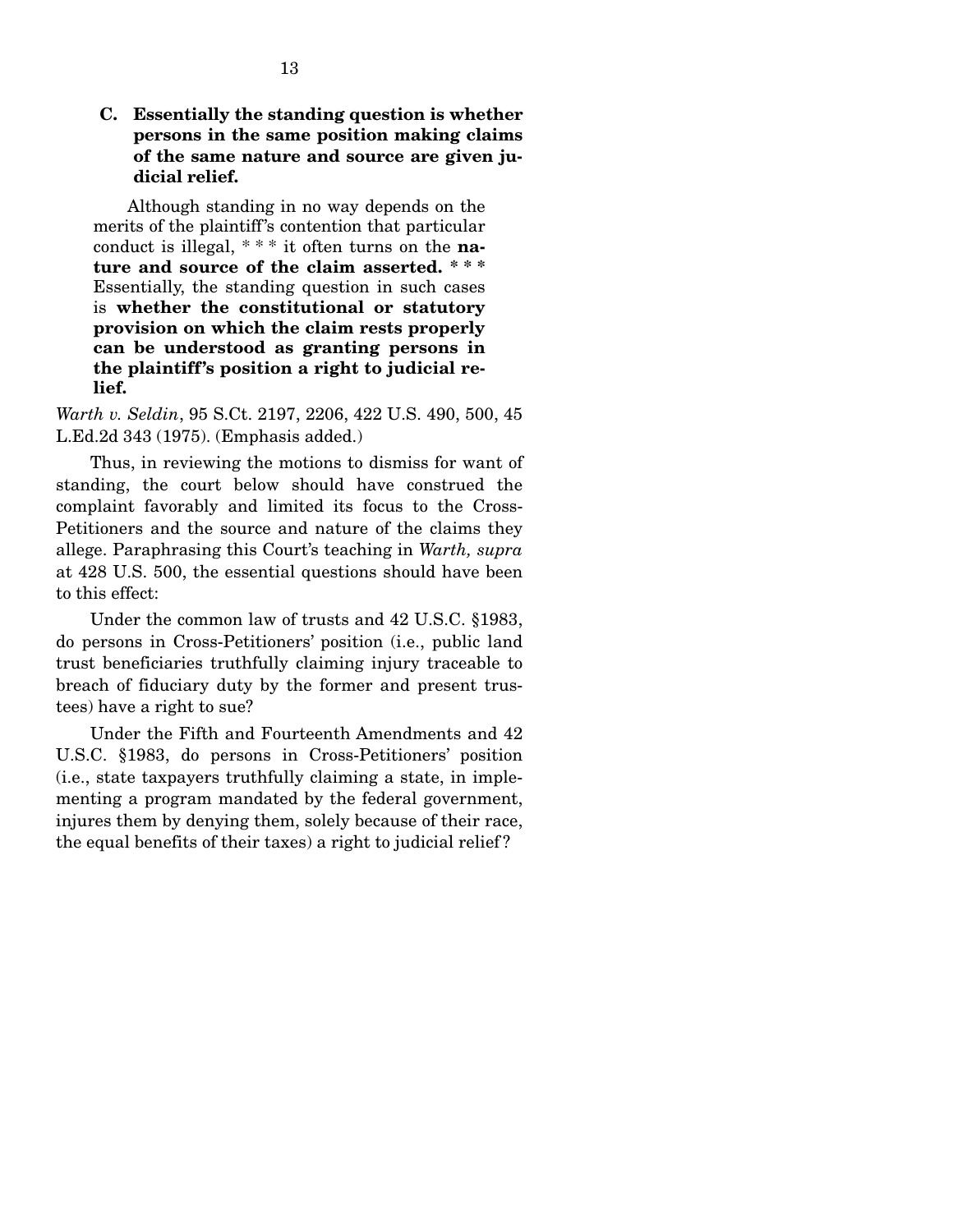## **D. The Ninth Circuit has regularly upheld standing for trust beneficiaries and state taxpayers.**

 In *Price v. State of Hawai'i*, 764 F.2d 623, 628-30 (9th Cir. 1985), Dr. Nui Loa Price, "individually and in his capacity as ancestral chief of the Hou Hawaiians" and other native Hawaiians (50% or more blood quantum) claimed the State had breached the public land trust by failing to expend Admission Act §5(f) funds "for the betterment of native Hawaiians"; instead spending §5(f) funds on "the maintenance of the State of Hawaii governmental structure" a purpose not authorized by the Admission Act. The Ninth Circuit said,

 To establish standing, a plaintiff must allege personal injury that is "fairly traceable" to the defendant's conduct and "likely to be redressed by the requested relief." (Internal cites omitted.)

 The Hou have suffered an economic injury that can be "fairly traced" to the State's decision to fund other purposes than section 5(f)'s "the betterment of the conditions of native Hawaiians.". . . It is also clear that the Hous' economic injury would be "likely" to be redressed (internal cites omitted.) if we enjoined Governor Ariyoshi from allowing executive agencies to continue to expend trust funds in the manner alleged by the Hou. . . . We hold that the Hou have standing to seek prospective injunctive relief against Governor Ariyoshi.

*Napeahi v. Paty*, 921 F.2d 897, 898-99 (9th Cir. 1990) concerned a state official's shoreline certification which "resulted in including 1.75 acres within the boundary of the privately owned parcel, rather than as submerged land held by the State in trust for the people of Hawaii." The plaintiff was "a beneficiary of the ceded land trust who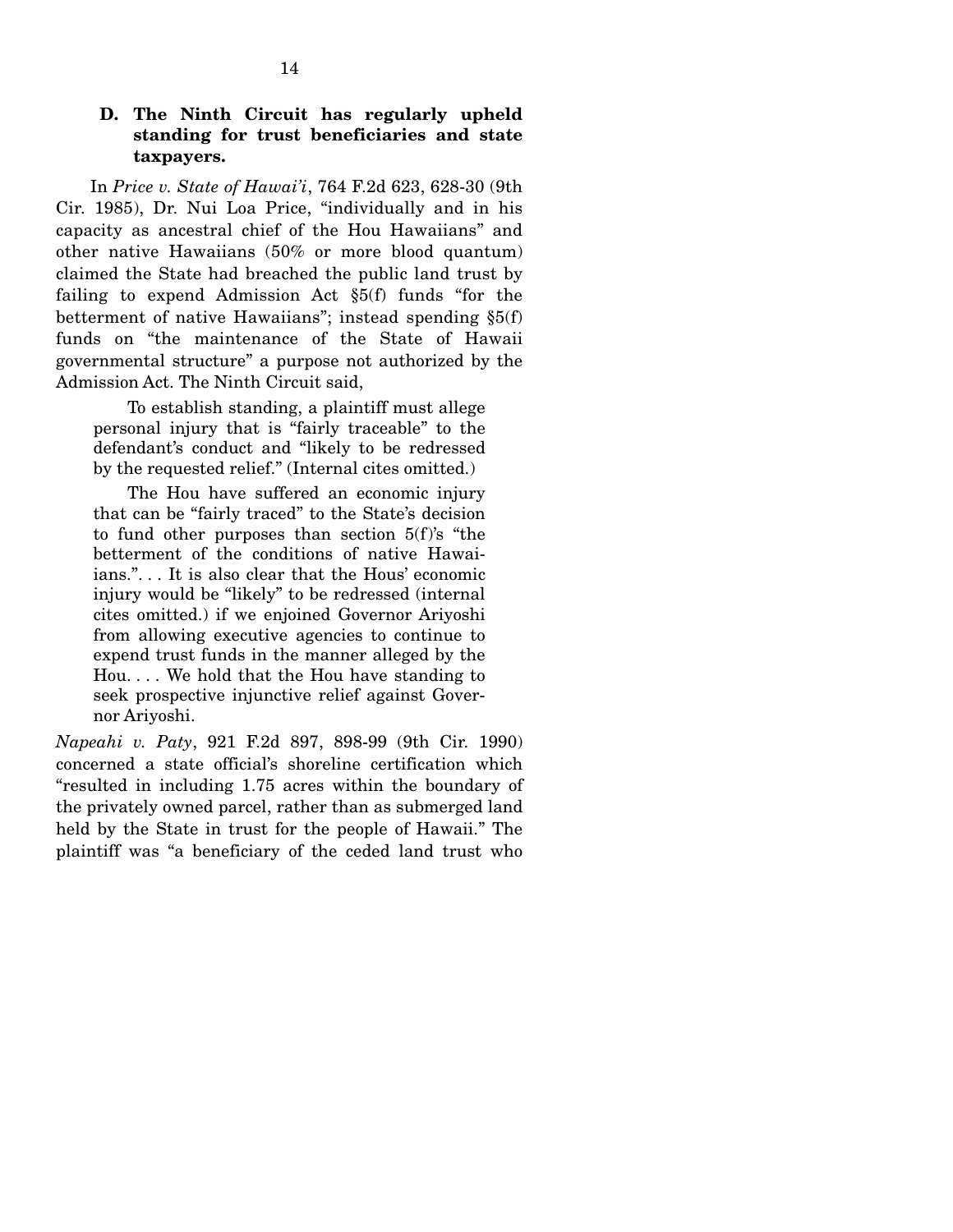contends that the State erred in its determination of the seaward boundary, thus depriving the trust of a parcel of land that should have remained subject to the terms of the trust." The Court noted at 921 F.2d 901 n.2, "Although the parties have not, in this case, raised the issue of standing to enforce the provisions of the Trust, Napeahi, as a native Hawaiian and beneficiary of this public trust, does have standing to enforce its provisions."

 In a later *Price v. Akaka*, 3 F.3d 1220, 1224 (9th Cir. 1993), a §1983 action against the OHA trustees to challenge expenditure of public trust funds for a referendum to define "native Hawaiians" as all people of Hawaiian ancestry, the court held, "Price is among the class of  $\S5(f)$ beneficiaries whose welfare is the object of the action at issue. Therefore, there is 'little question that the [trustees'] action or inaction has caused him injury, and that a judgment preventing or requiring action will redress it.'"

 In *Hoohuli v. Ariyoshi*, 741 F.2d 1169 (9th Cir. 1984), eleven taxpayers (nine "native Hawaiians" and two of no Hawaiian ancestry) challenged under §1983 and the Fourteenth Amendment, spending tax monies from the state general fund for the benefit of the racial class "Hawaiians" (one drop of Hawaiian blood). They claimed they are burdened with more taxes to support the second class. The court held that the case fit the description of "good faith pocketbook action" in *Doremus v. Board of Educ. of Borough of Hawthorne*, 342 U.S. 429, 434, 72 S.Ct. 394, 397 (1952) and concluded that individual plaintiffs who are not Hawaiian have standing as taxpayers.

 The source and nature of the claims alleged and redressability sought in the above four cases are the same as in Cross-Petitioners' claims. Since that fully satisfies the essentials, the standing inquiries should have ended there.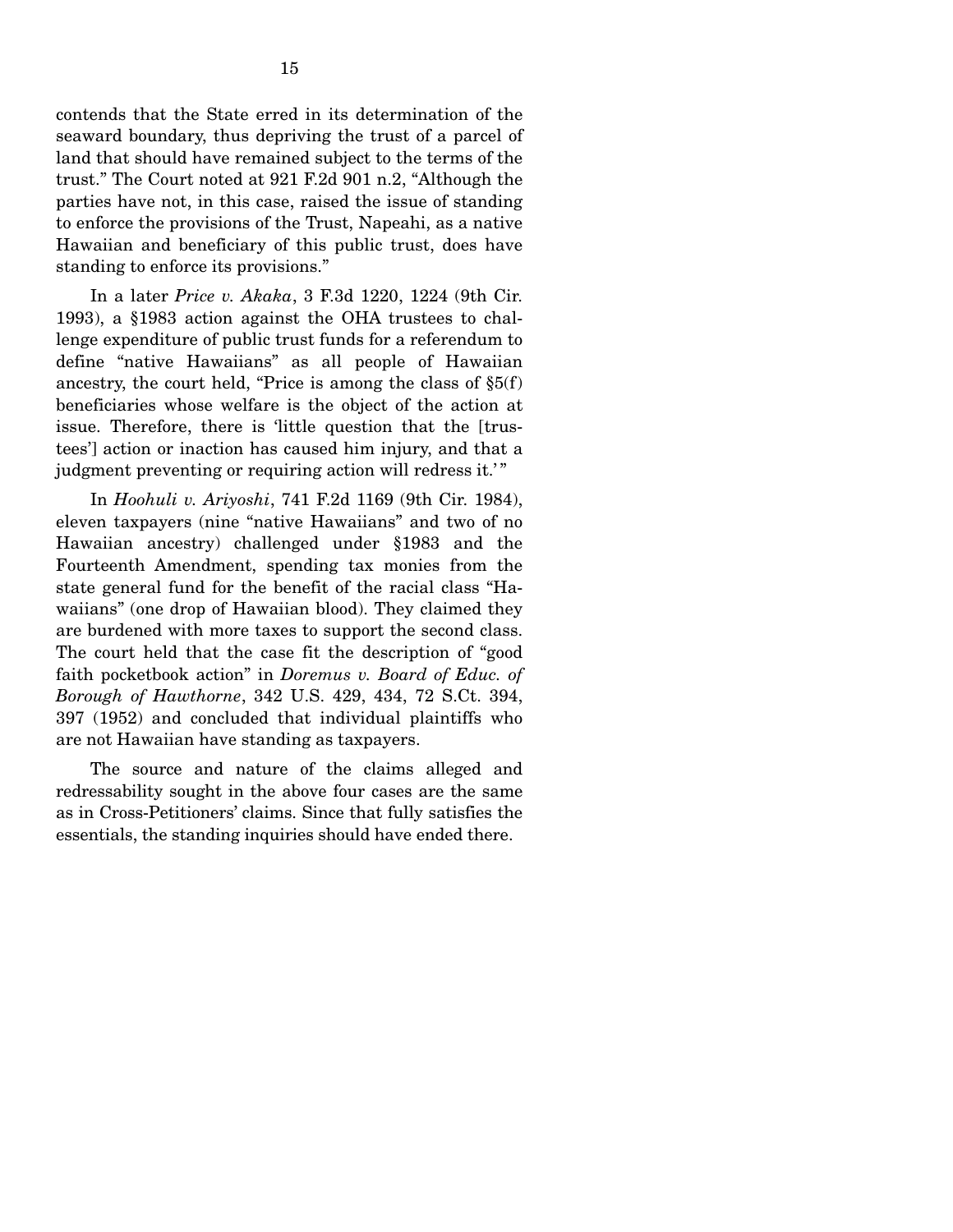The next section will show that the Court of Appeals construed the complaint *un*favorably, based its standing dismissals on its conclusions as to the merits, and those conclusions are wrong.

## **II. The unfavorable construction and erroneous conclusions as to the merits.**

### **A. Injecting partiality and race did not extinguish the trustee's obligations.**

 Any trust obligation the United States assumed in the Newlands Resolution [Annexation Act of 1898] for the lands at issue here was extinguished by Congress when it created the DHHL/HHCA and granted it control of defined "available lands." *Arakaki v. Lingle*, 423 F.3d at 964.

 With all respect, that is simply not so. The United States still retained title to the 200,000 acres of "available lands" as well as the other 1.2 million acres of the ceded lands and also overall control over DHHL/HHC and the Territory of Hawaii. (Article IV, Sec. 3, U.S. Const. gives Congress the power to make all needful rules and regulations respecting the territory or other property belonging to the United States. The authority of Congress to provide for the government of Hawaii prior to statehood was derived from this section. *In re Island Airlines*, 44 Haw. 634, 361 P.2d 390 (1961)).

 Moreover, Congress' power to destroy rights in lands it holds in trust is limited by the Fifth Amendment. *Babbitt v. Youpee*, 519 U.S. 234 (1997). As trustee, Congress, has a duty to act impartially amongst multiple beneficiaries. The Restatement of the Law, Trusts 3d §183 entitled "Duty to Deal Impartially With Beneficiaries": When there are two or more beneficiaries of a trust, the trustee is under a duty to deal impartially with them.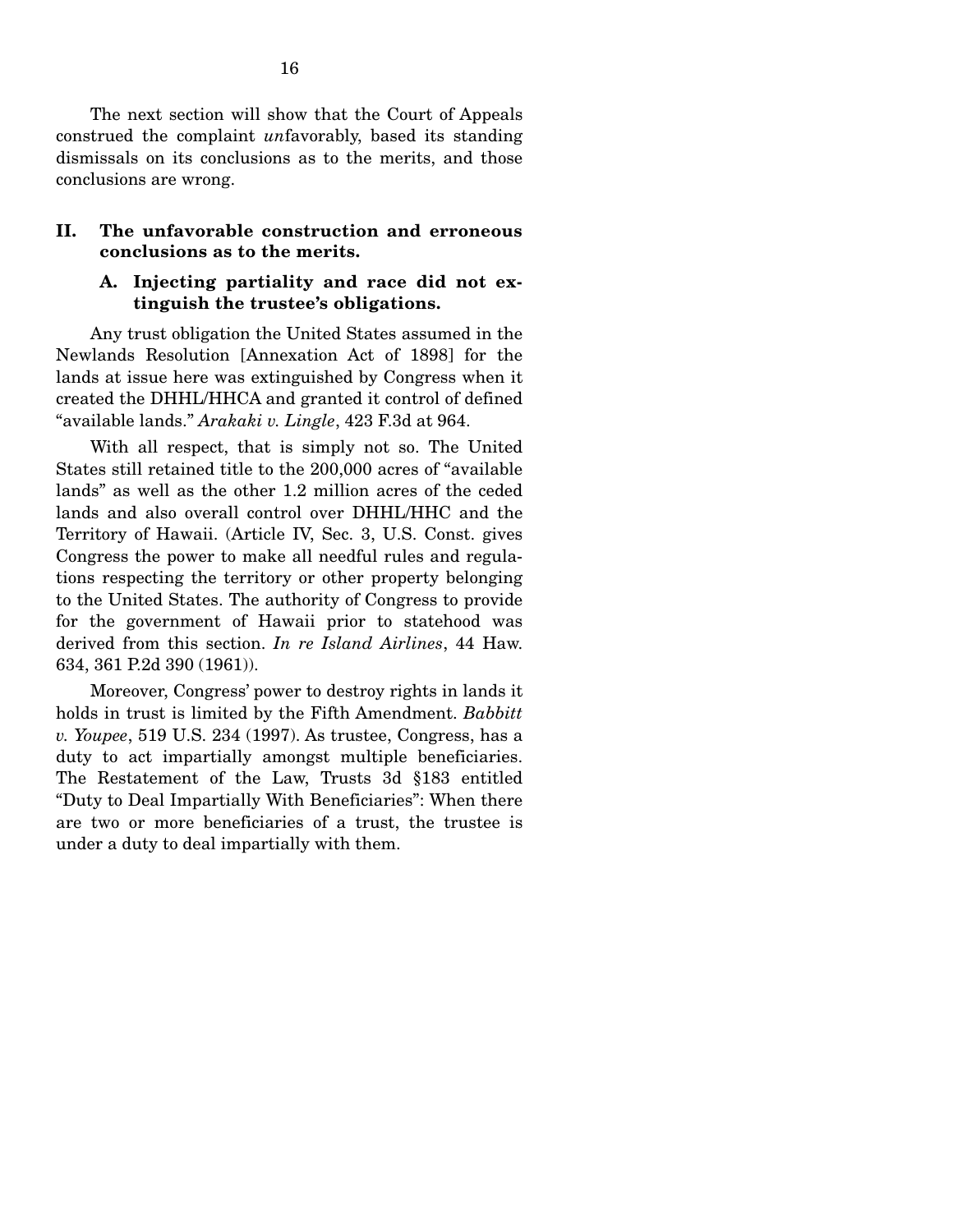Furthermore, Congress has no power to discriminate among beneficiaries on racial grounds. See *Pennsylvania v. Board of Directors of City Trusts*, 353 U.S. 230 (1957) (government, acting as trustee, cannot enforce even privately created racial classification). See also, *Adarand Constructors, Inc. v. Pena*, 515 U.S. 200, 227 (1995) ("Accordingly, we hold today that all racial classifications, imposed by whatever federal, state or local governmental actor, must be analyzed by a reviewing court under strict scrutiny"). Cross-Petitioners assert federal constitutional rights to impartial and equal treatment that neither Congress nor the State can override.

 The Restatement of Trusts 2d §166 (1959) entitled "Illegality" provides the trustee is under a duty not to comply with a term of the trust which is illegal and cites as an example of illegality a provision which would be contrary to public policy.

 In 1921, when Congress enacted the HHCA, the United States as trustee violated its fiduciary duty to the people of Hawaii in two ways: It injected partiality and race into the way it treated the beneficiaries; and it set aside some 200,000 acres of the ceded lands for the exclusive benefit of native Hawaiian beneficiaries while still allowing those native Hawaiian beneficiaries to share fully in the benefits of the remaining lands.

 In the sense that each trust beneficiary is the equitable or beneficial owner of a pro-rata share of the trust corpus, the HHCA gives each native Hawaiian beneficiary the equitable ownership of over three times the area of the ceded lands equitably owned by each beneficiary not of the favored race. (Based on OHA's estimate of approximately 80,000 native Hawaiians, their pro-rata beneficial ownership of the 200,000 acres of "available lands" would be 2.5 acres each. The native Hawaiians, as part of the 1.2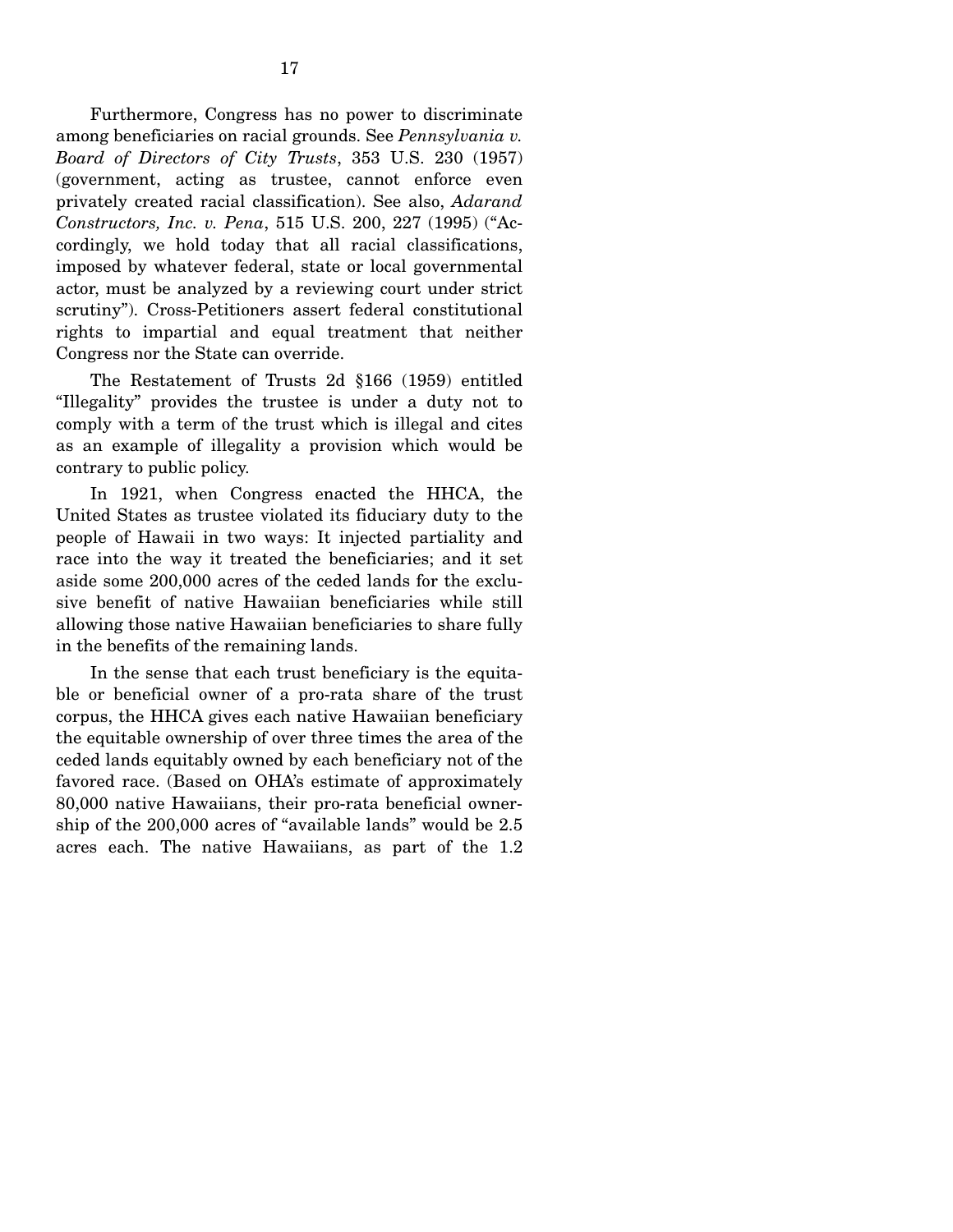million total population of Hawaii, per Census 2000, would also continue to share in the beneficial ownership of the other 1.2 million acres, or 1 acre each. Therefore, each native Hawaiian would be the equitable "owner" of 3.5 acres of ceded lands, every other resident would equitably "own" 1 acre.) (Many believe the number of native Hawaiians is less than 20,000 so the magnitude of the racial favoritism may be much higher than 3 to 1.)

 Enacting and implementing the HHCA thus severely violated the duty of impartiality the United States owed to each individual beneficiary lacking the favored quantum and type of blood.

## **B. Trustee powers are held in a fiduciary capacity.**

 The Circuit Court opinion, 423 F.3d at 964, provides: Assuming, *arguendo*, that the United States became a trustee, its "status as trustee was expressly subject to future revision. The Resolution specifically provides that 'the United States shall enact special laws for [the] management and disposition' of the public lands."

 Trustees typically are given broad powers over the management and disposition of trust assets and those powers are held in a fiduciary capacity. See, for example, the broad powers given, except as otherwise specifically provided in the trust, to all trustees, under the Uniform Trustees' Powers Act adopted in Hawaii as Chapter 554A H.R.S. In the exercise of the trustee's powers, "a trustee has a duty to act with due regard to the trustee's obligation as a fiduciary." §554A-3 H.R.S. The Restatement of the Law, Trusts 3d §64, comment on subsection (1), unless otherwise provided by the terms of the trust, a power of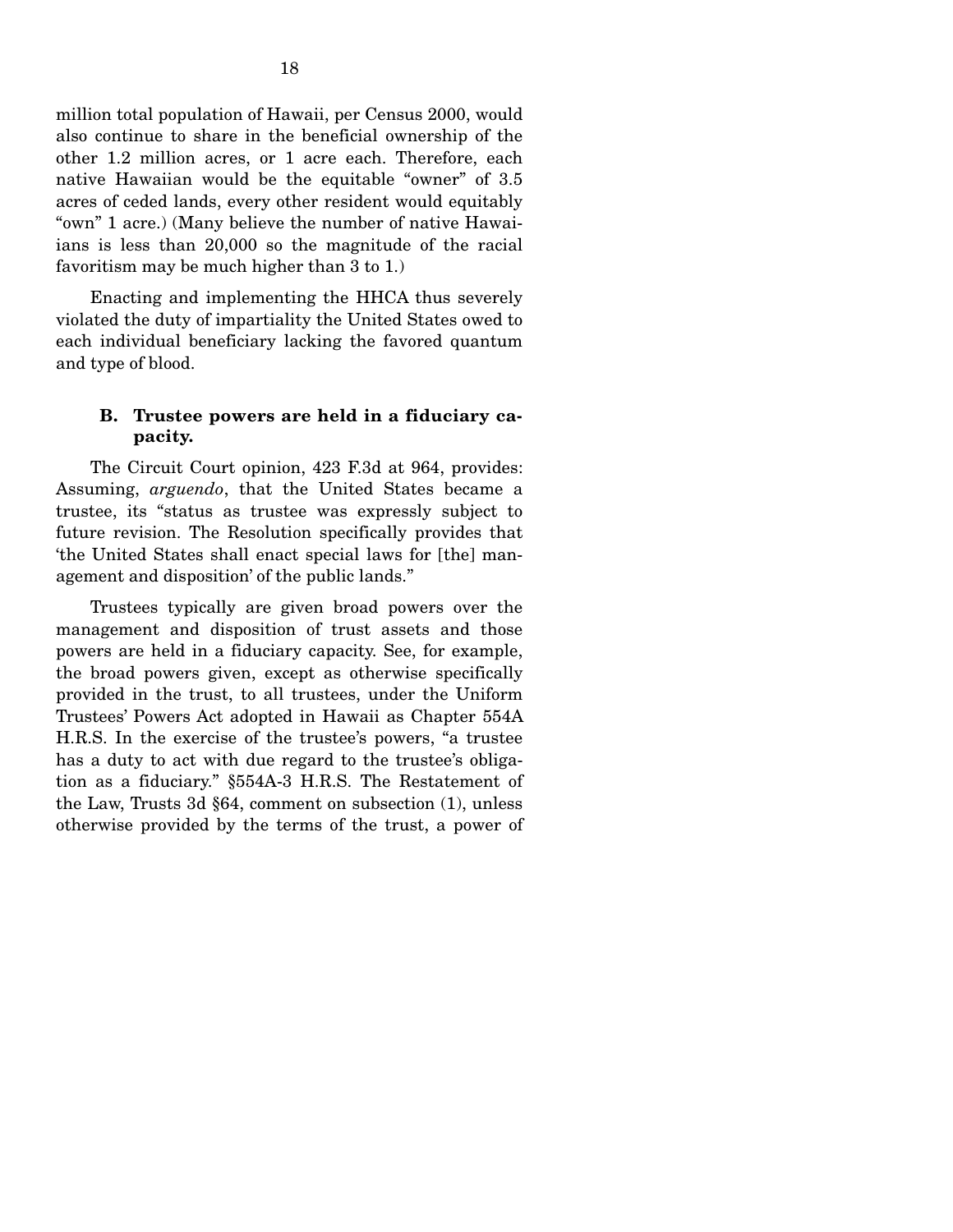termination or modification that runs with the office of trustee is held by the trustee in a fiduciary capacity.

## **C. Returning ceded lands with "strings" attached did not end the U.S. role as trustee.**

 The Court below, *Arakaki v. Lingle*, 423 F.3d at 964: Any lingering doubt over the United States' role as trustee was eliminated entirely in the Admission Act when the United States "grant[ed] to the State of Hawaii, effective upon its admission in the Union, the United States' title to all the public lands and other public property, and to all lands defined as 'available lands' by section 203 of the Hawaiian Homes Commission Act . . . title to which is held by the United States immediately prior to its admission into the Union."

 The Uniform Trust Code dated March 7, 2005 drafted by the National Conference of Commissioners on Uniform State Laws, Section 705 provides that a trustee may resign upon at least 30 days' notice to the qualified beneficiaries and all co-trustees; or with the approval of the court, and

"(c) Any liability of a resigning trustee or of any sureties on the trustee's bond for acts or omissions of the trustee is not discharged or affected by the trustee's resignation." (Cross Pet. App. 46, *infra.*)

 It is true that in 1959, upon Hawaii joining the union, the United States returned title to about 1.4 million acres of the ceded lands<sup>5</sup> to Hawaii, including the about  $200,000$ 

 $<sup>5</sup>$  Admission Act §5(g), Cross Pet. App. 12, *infra*, limited the term</sup> "public lands and other public property" to "the lands and properties that were ceded to the United States by the Republic of Hawaii under (Continued on following page)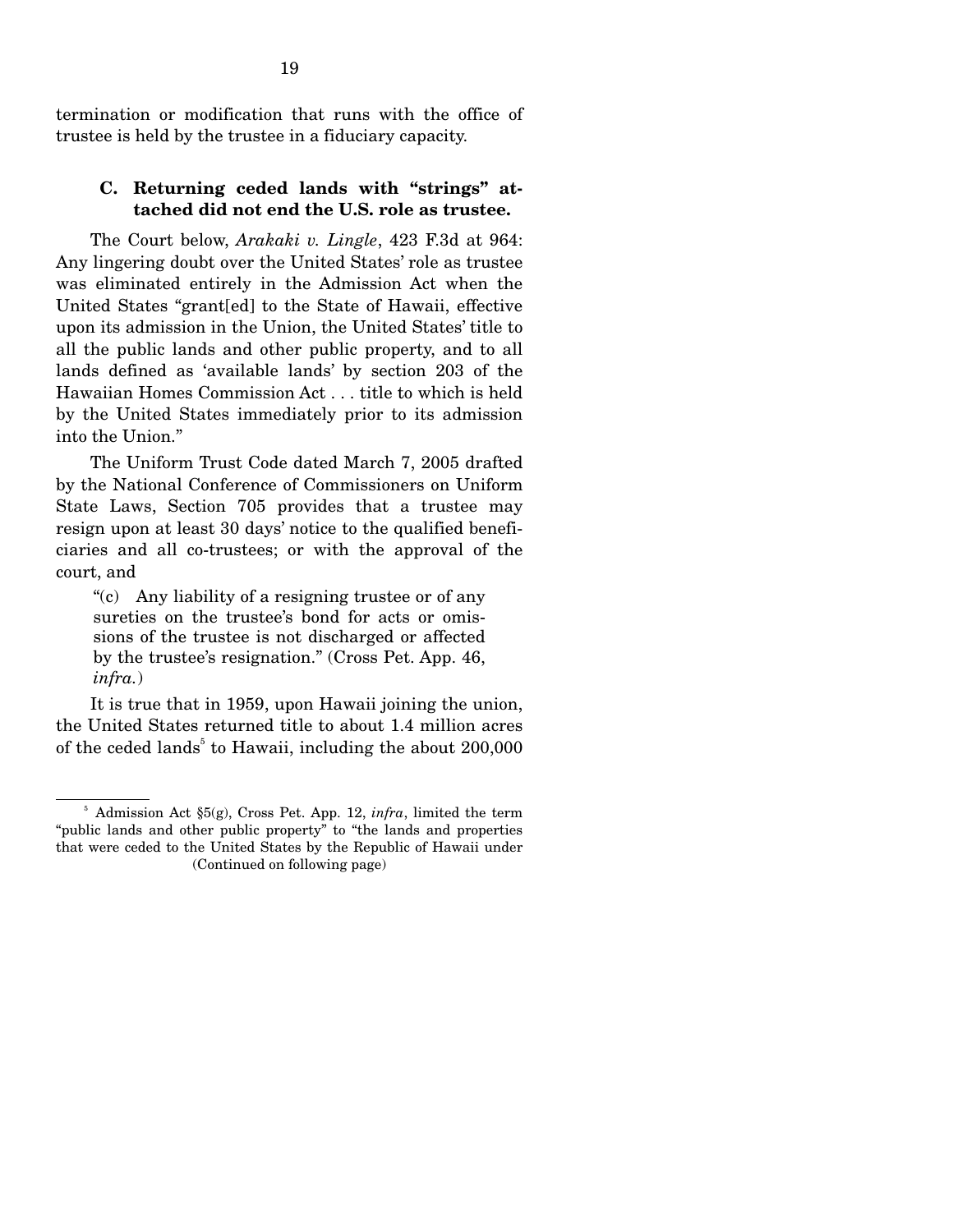acres of "available" lands, but the return was not without strings. If the authority of the United States over the 1.4 million acres had ceased then, that might well have ended the role of the United States as trustee. But, unlike its treatment of the original thirteen states,<sup>6</sup> when it returned Hawaii's ceded lands, the United States' authority over Hawaii's ceded lands did not cease. Quite to the contrary, as the court said in *Price v. Akaka*, 3 F.3d 1220, 1222, n.2 (9th Cir. 1993)

Although the §5(b) lands include the "available lands" under the HHCA, §4 of the Admission Act "strictly limits the manner in which Hawaii may manage the homelands and the income they produce."

 These powers reserved by the United States were so important to Congress that §7 of the Admission Act required the provisions "reserving rights or powers to the United States" to be "consented to fully by said state and its people" and spelled out the precise language to be put on the ballot for ratification by the electorate in the 1959 statehood election:

"All provisions of the Act of Congress approved .......... (date of approval of this Act) ......... reserving rights or powers to the United States, as well as those prescribing the terms or conditions of the grants of lands or other property therein made to the State of Hawaii are consented to fully by said State and its people."

the joint resolution of annexation approved July 7, 1898 . . . , or that have been acquired in exchange for lands or properties so ceded."

<sup>6</sup> *U.S. v. Gardner*, 107 F.3d at 1317 and 1318 (9th Cir. 1997), quoting from the Supreme Court, "Once those new states were established, the United States' authority over the land would cease."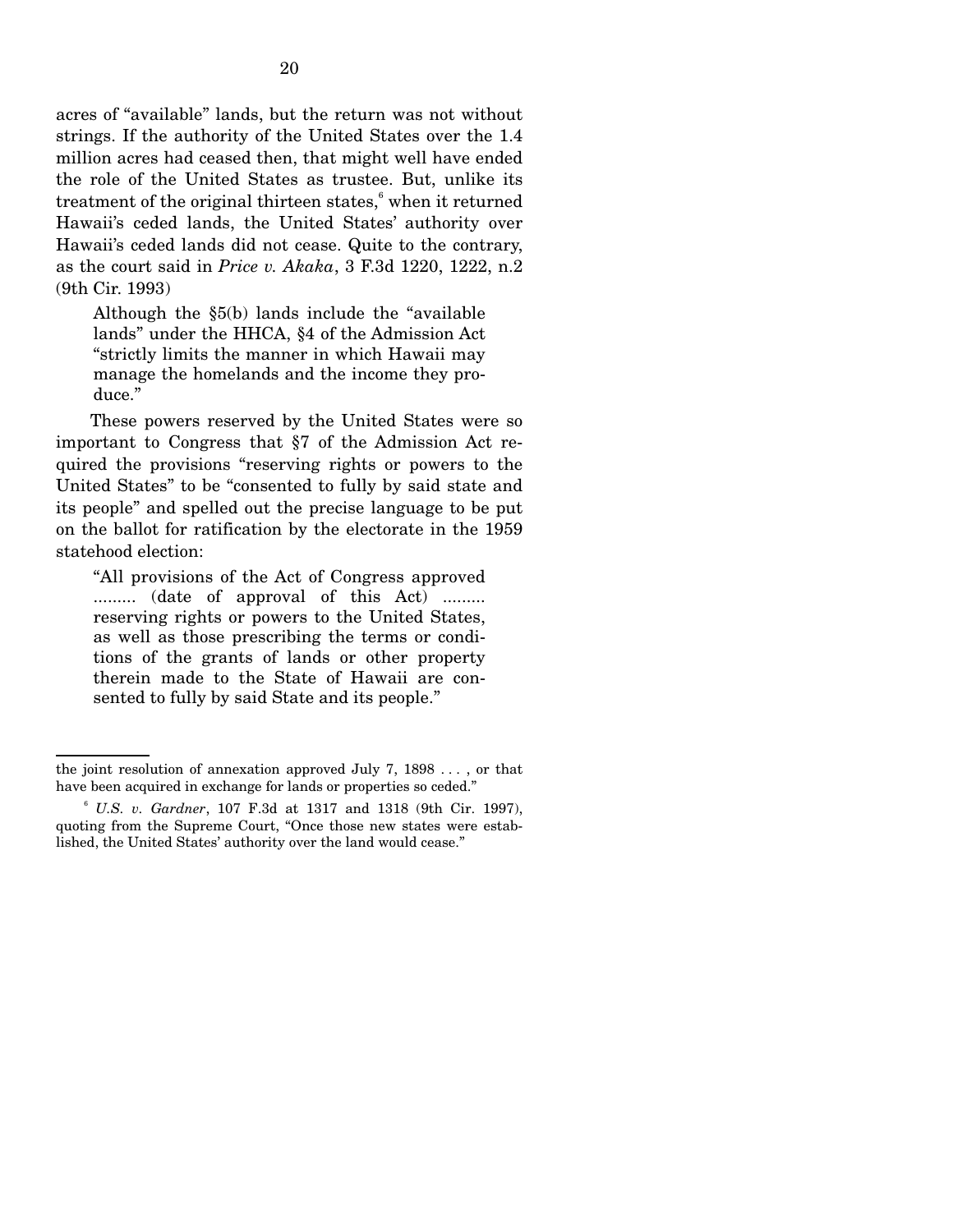The United States had no authority to impose these restrictions on Hawaii's use of its public lands as a condition of statehood. That would have violated the Equal Footing Doctrine. *Coyle v. Smith*, 221 U.S. 559 (1911). Nor does the United States have such authority by virtue of being the federal government. The powers not delegated to the United States by the Constitution, nor prohibited by it to the States, are reserved to the States respectively, or to the people. Art. X, U.S. Const.

 The only authority of the United States in 1959 to reserve any rights or prescribe any terms or conditions over Hawaii's ceded lands derived from the 1898 Annexation Act in which the United States accepted the obligation to hold those lands solely for the benefit of the Inhabitants of the Hawaiian Islands for educational and other public purposes.

 Thus in 1959, after statehood, the United States held only trust powers over the ceded lands; and trust powers may be exercised only "with due regard to the trustee's obligation as a fiduciary." Uniform Trustees' Powers Act, §554A-3 H.R.S.

 The United States has never relinquished the trustee powers it so carefully reserved in 1959 although two presidents have urged it to do so.<sup>7</sup> Nor has the United States rescinded its mandate that the State of Hawaii, the successor trustee, adopt and continue to carry out the HHCA. That official mandate by the United States still hangs like a sword over the heads of Hawaii state officials

<sup>7</sup> President Ronald Reagan in 1986 and President George H.W. Bush in 1992, expressed concern that the HHCA employs an express racial classification and urged Congress to amend Section 4 of the Admission Act so that the consent of the United States is not required and also to give further consideration to the justification for the troubling racial classification. (Cross Pet. App. 58, *infra.*)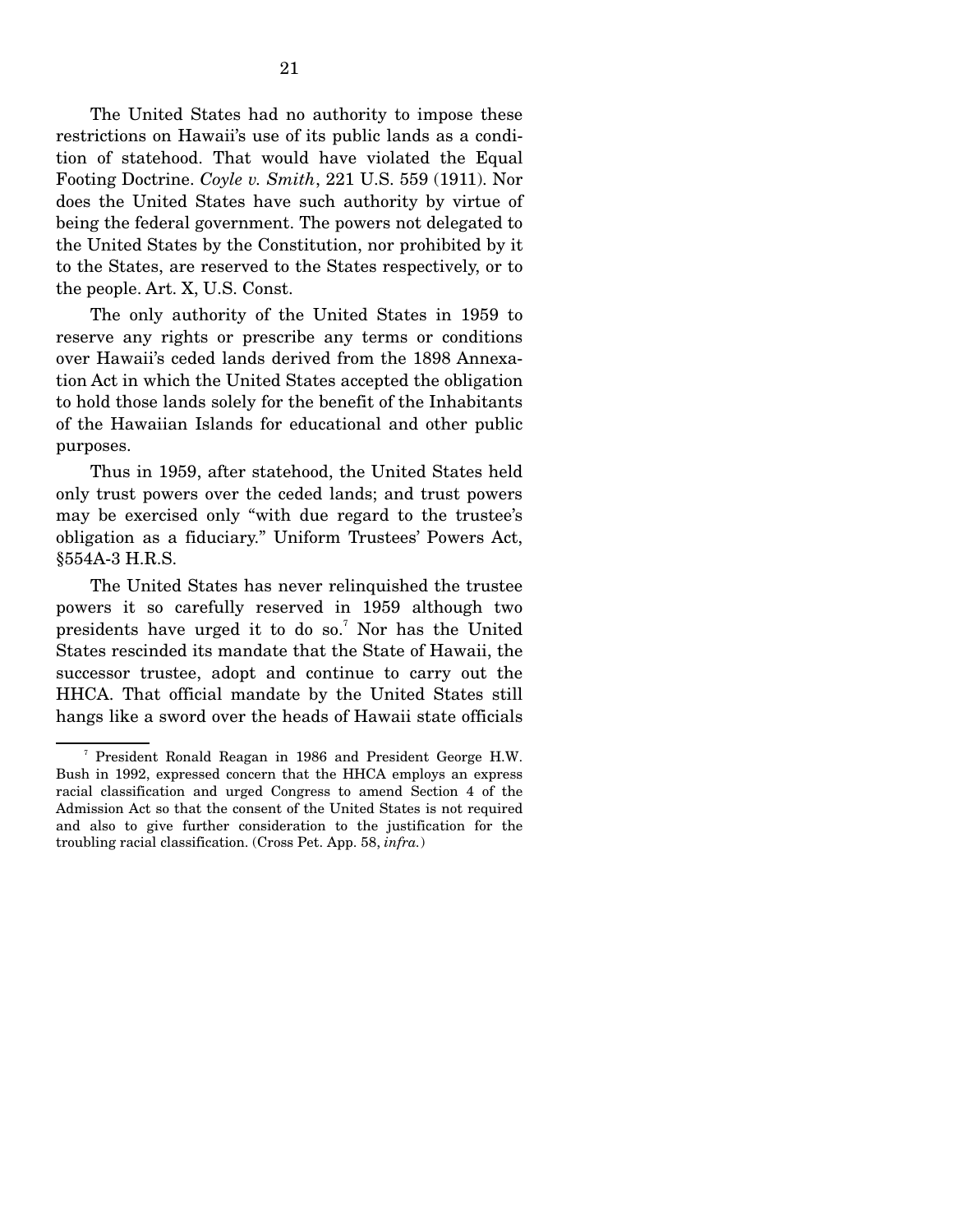commanding them to keep violating the Fourteenth Amendment.

## **D. Allowing a trustee to escape liability, and immunize a successor trustee from liability for breach of trust – by breaching the trust.**

 The Court of Appeals concludes that the United States cannot be sued on Plaintiffs' trust beneficiary theory because §4 of the Admission Act does not designate it as a co-trustee and "the United States has only a somewhat tangential supervisory role of the Admission Act, rather than the role of trustee." *Arakaki v. Lingle*, 423 F.3d at 964. Yet, a few paragraphs later at page 965, it says because §4 of the Admission Act "expressly reserves to the United States that no changes in the qualifications of the lessees may be made without its consent" the United States is an indispensable party and, "Accordingly, the district court properly dismissed the Plaintiffs' trust beneficiary claim against the state defendants."

 The Court of Appeals cites no legal precedent for this extraordinary conclusion: A trustee can select a successor trustee, mandate that the successor violate the trust and then resign, and the beneficiaries have no redress against anyone. This heads-trustees-win-tailsbeneficiaries-lose construction is as unfavorable as it is possible to imagine. It violates both elementary trust law and the Equal Protection clause. Congress may not authorize the states to violate the Fourteenth Amendment. *Saenz v. Roe*, 526 U.S. 489, 508, 119 S.Ct. 1518, 1528 (1999).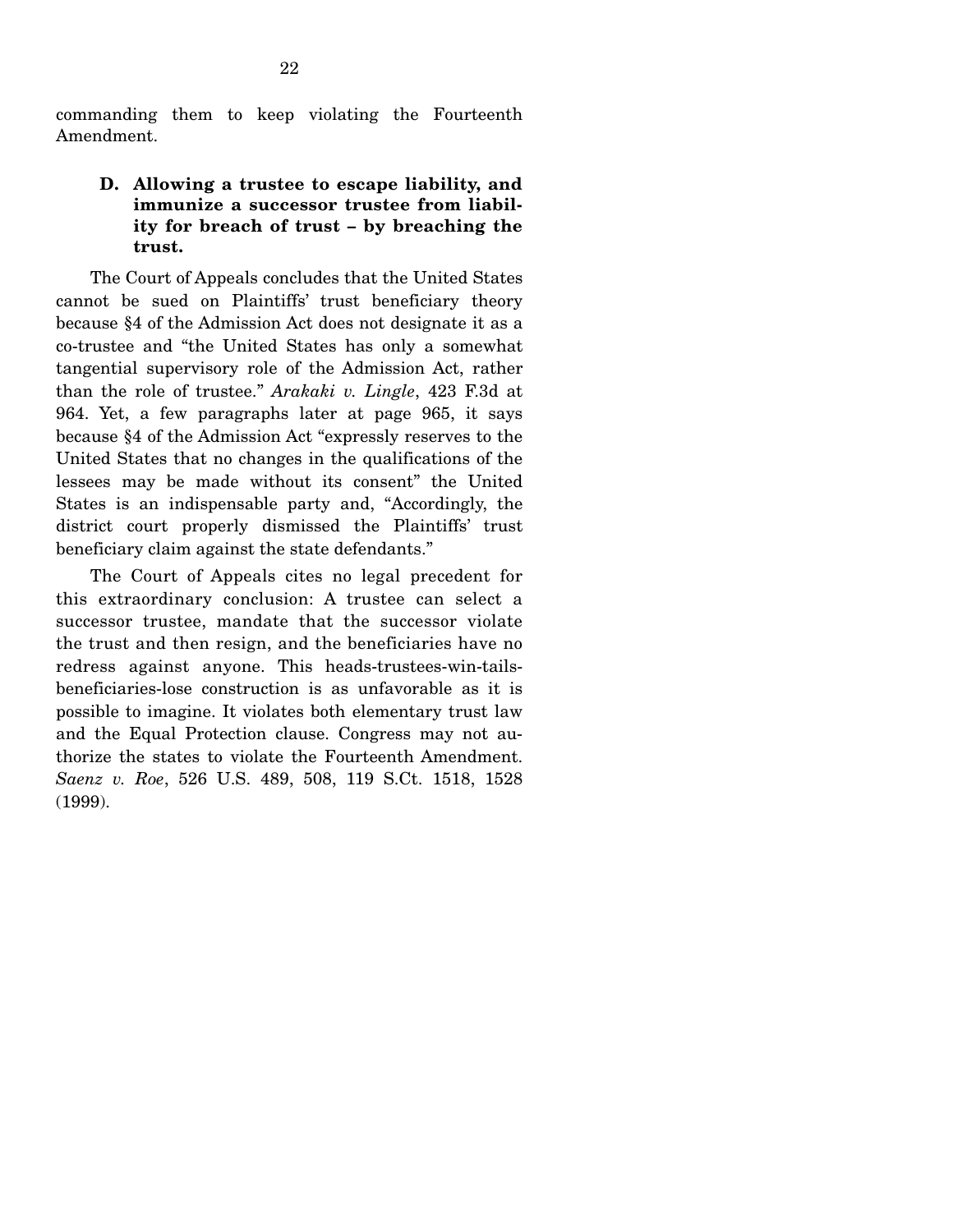### **E. Nor is the U.S. an indispensable party for the claim against the current trustee.**

 The Court of Appeals at *Arakaki v. Lingle*, 423 F.3d at 965, cites *Carroll v. Nakatani*, 342 F.3d 934 (9th Cir. 2003) as requiring the United States to be an indispensable party here. But *Carroll v. Nakatani* did not mention "Indispensable party." Redressability was the issue there. In that case, the Plaintiff, Patrick Barrett, a non-Hawaiian, applied for a Hawaiian homestead lease, but did not sue the United States, and maintained he was not challenging the Admission Act, or any other federal law. On appeal the Ninth Circuit Court said,

His claim, on its own, presented without the United States as a party and never challenging the constitutionality of the Admissions Act renders his claim not redressable. . . .

We also affirm the district court's holding that Barrett's claim challenging the HHC homestead lease program is not redressable because he failed to join the United States or challenge the Admissions Act. *Id.* at 934.

 In this case, the Cross-Petitioners do not seek award of Homestead leases, did bring suit against the federal government, and do challenge the constitutionality of both §4 of the Admission Act and the other HHCA/DHHL laws. (Complaint, Cross Pet. App. 78, 88, 89, *infra.*) The redress Cross-Petitioners seek is a declaratory judgment that the applicable federal and state laws are unconstitutional and a permanent injunction against their further implementation. This remedy is readily grantable by a federal court and fully satisfies the third prong for standing, redressability.

 Neither *Carroll* nor any other decision of the Ninth Circuit or the Supreme Court, to Cross-Petitioners'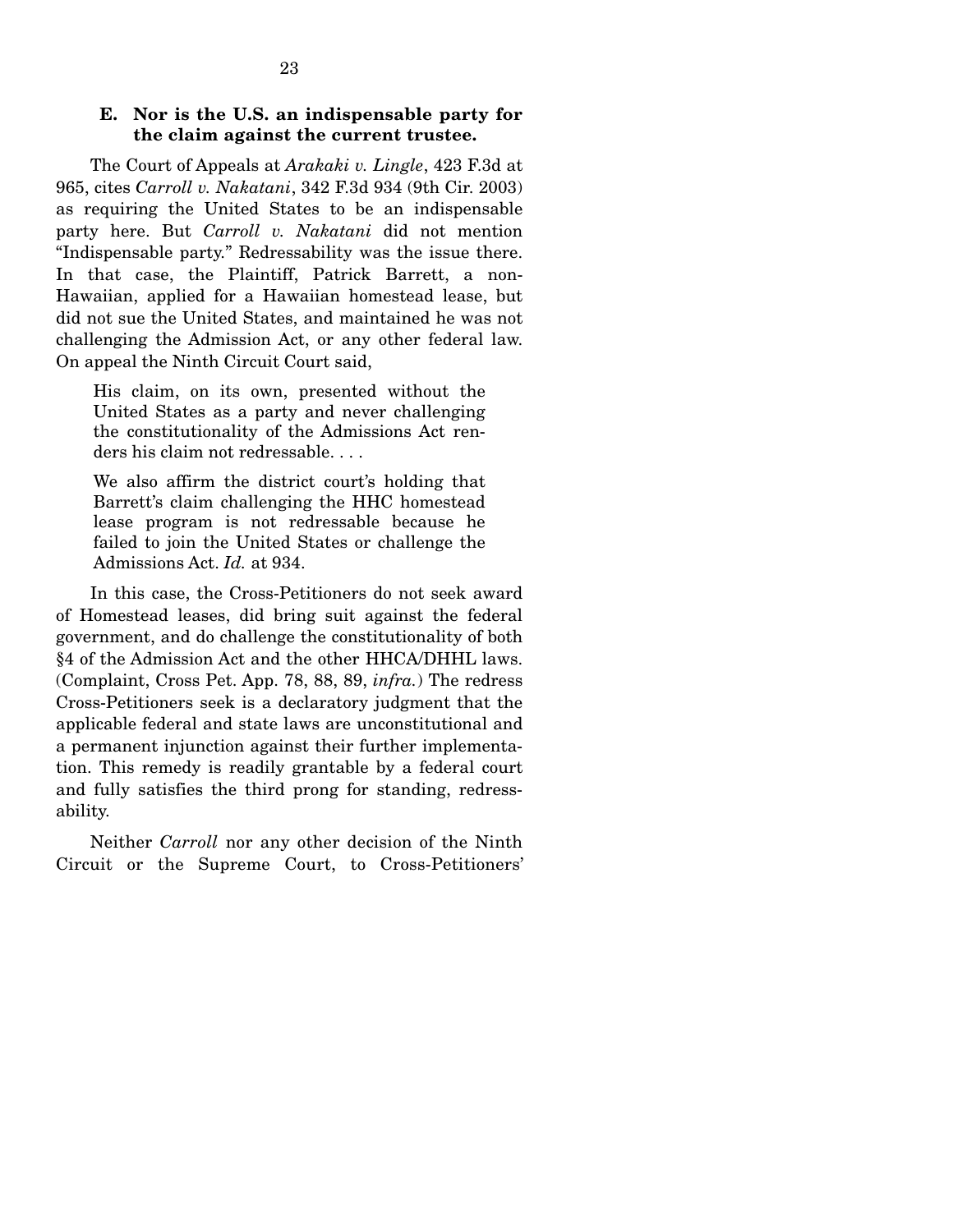knowledge, has held that the U.S. is an indispensable party to every suit in federal court challenging the validity of an Act of Congress. The Department of Justice itself in this case said in the District Court, "To begin with, the United States is not required to be named as a party in every action involving state statutes to which it has given its imprimatur." Reply by Defendant United States to Plaintiffs' Response to the United States' Motion to Dismiss filed in the District Court August 26, 2002. Docket 201. (Cross Pet. App., *infra*, 115.)

 Instead of such a burdensome requirement, Congress and federal court rules provide a notice requirement in civil suits. 28 U.S.C. §2403(a) requires that in a suit in which the United States is not a party and the constitutionality of "any Act of Congress affecting the public interest is drawn into question, the court shall certify such fact to the Attorney General, and shall permit the United States to intervene for presentation of evidence, if evidence is otherwise admissible in the case, and for argument on the question of constitutionality." To the same effect, see Rule 29.4(b) of this Court's rules, Fed. R. App. P. 44(a) and F.R. Civ. P. Rule 24(c).

 As the Ninth Circuit said in *Green v. Dumke*, 480 F.2d 624, 628 (9th Cir. 1973), the Supreme Court has repeatedly found federal jurisdiction for challenges to the activities of state agencies administering federal programs under 42 U.S.C. §1983 combined with 28 U.S.C. §1343. It has not mattered a jurisdictional whit that the agency was enforcing federal statutes, as well as pursuing state ends. At 480 F.2d 629, the court continued, "When the violation is the joint product of the exercise of a State power and a non-State power then the test under the Fourteenth Amendment and §1983 is whether the state or its officials played a 'significant' role in the result."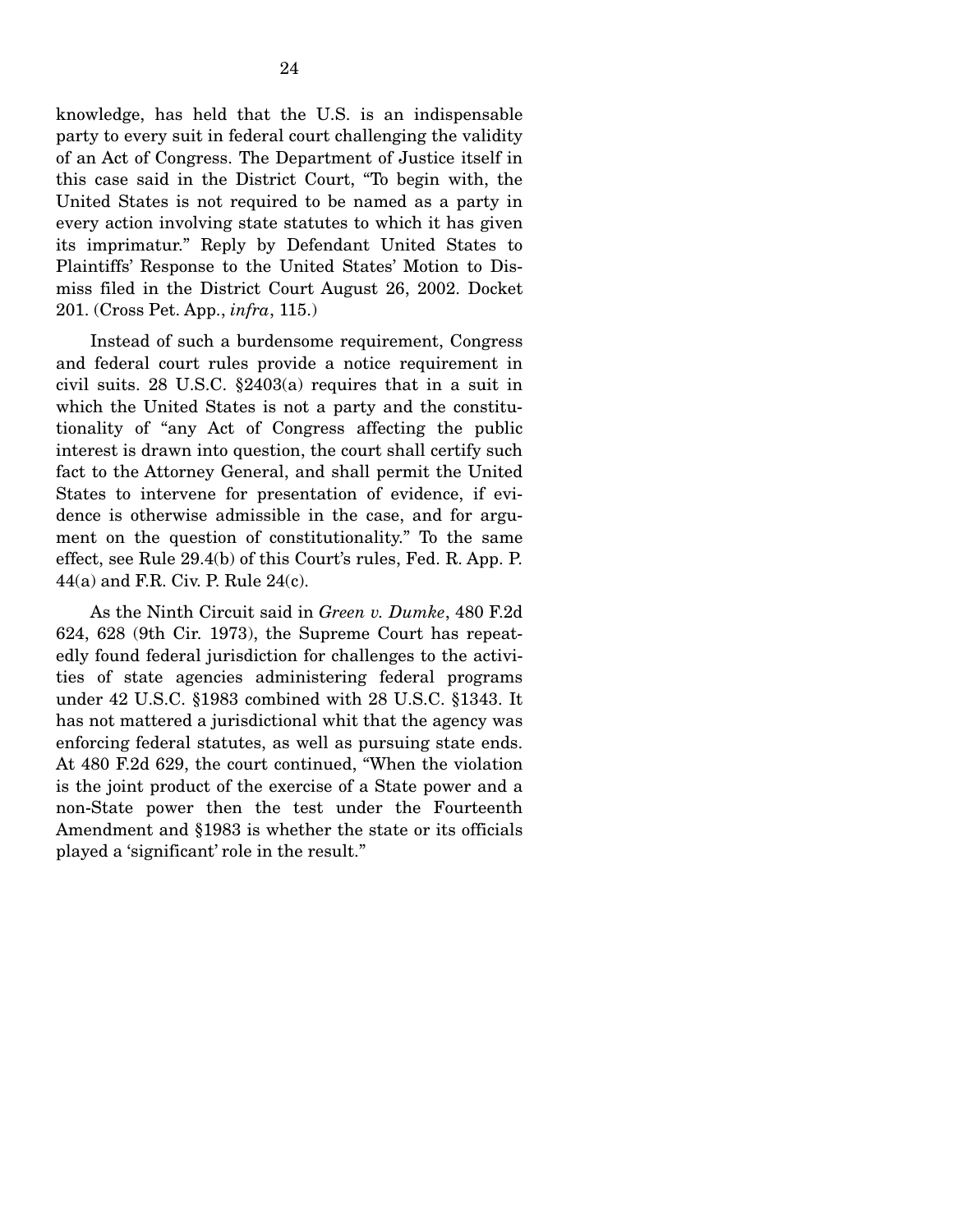#### **F. Even third parties are liable if they participate in breach of trust.**

 Had the United States never been a trustee, Cross-Petitioners would still have standing to assert claims against it for mandating a breach of trust by the present trustee. See *Bogert's Trusts And Trustees*, updated by the 2004 pocket part, Chapter 43. Participation In A Breach Of Trust, §901. Right That Third Party Shall Not Knowingly Participate In A Breach Of Trust.

#### General Rule

 Just as every owner of a legal interest has the right that others shall not, without lawful excuse, interfere with his possession or enjoyment of the property or adversely affect its value, so the beneficiary, as equitable owner of the trust *res* has the right that third persons shall not knowingly join with the trustee in a breach of trust. One acting with a trustee in performing an act that such person knows or should know is a breach of trust becomes a participant in the breach and subject to liability for any damages that result or to restore the trust property traced to such person's possession.

## **G. Both the Hawaii Supreme Court and Ninth Circuit have recognized that the reasoning and law of charitable trust cases may be applied to Hawaii's ceded lands trust.**

 In *Pele Defense Fund v. Paty*, 73 Haw. 578, 604, 837 P.2d 1247, 1263 (1992), the Hawaii Supreme Court, opinion by J. Klein, applied the reasoning of *Kapiolani Park Preservation Soc'y v. City & County of Honolulu*, 69 Haw. 569, 572, 751 P.2d 1022, 1025 (1988) in a suit to enforce the ceded lands trust,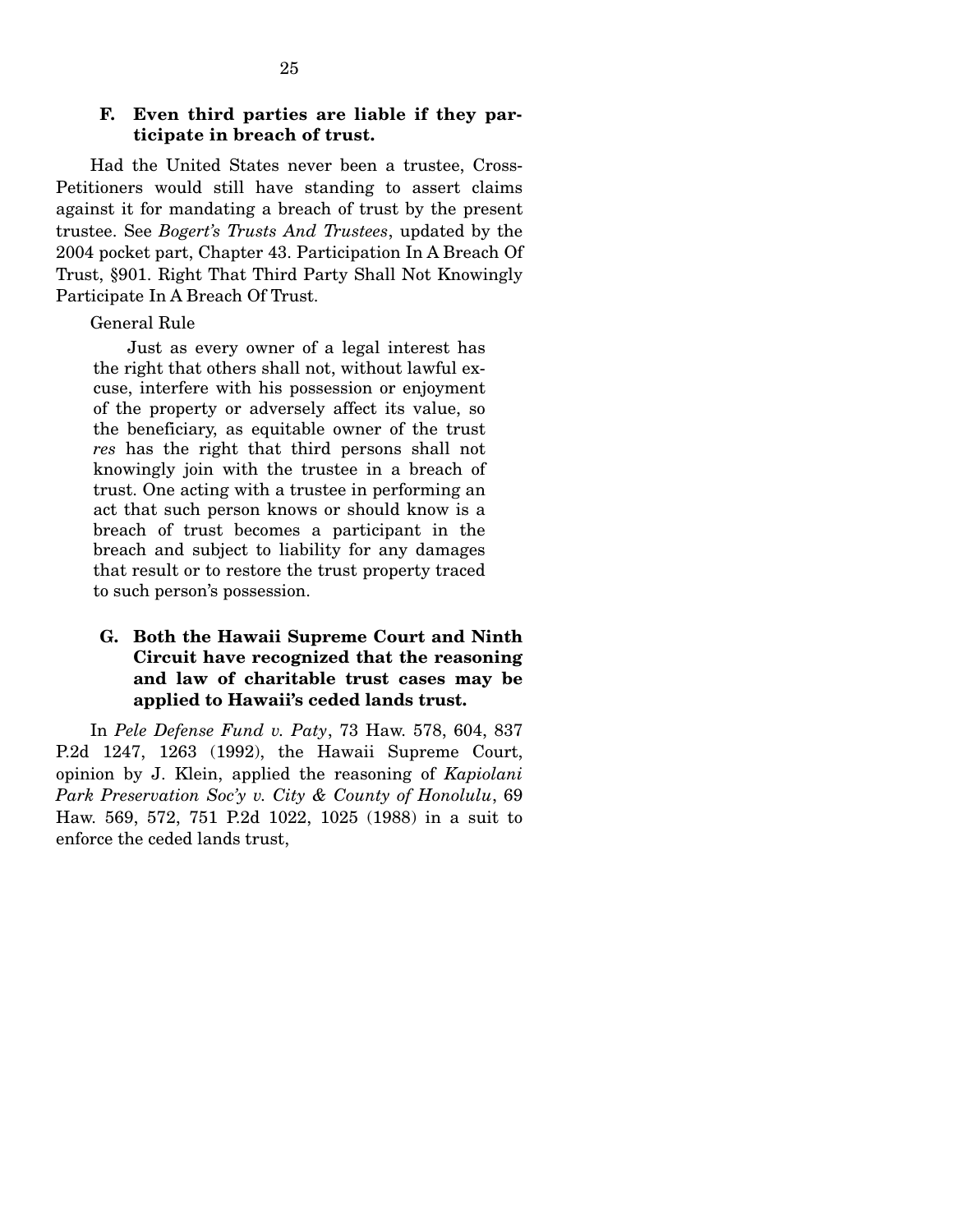Although the case before us involves the ceded lands trust, rather than a charitable trust, the parallels are unmistakable. Here, we have a situation where the agency charged with the administration of a trust held for the benefit of native Hawaiians and members of the public has purportedly disposed of trust assets in violation of trust provisions and, if we were to adopt the position of the State, no one in the State of Hawaii would have the right to bring the matter before Hawaii's courts. As we said in *Kapiolani Park*, "[s]uch a result is contrary to all principles of equity and shocking to the conscience of the court." *Id.* at 573, 751 P.2d at 1025.

 In *Price v. Akaka*, 928 F.2d 824 (9th Cir. 1991), a §1983 action by a beneficiary alleging the trustees of OHA managed the income in a manner that contravenes §5(f), co-mingled OHA's share of the income with other OHA funds, expended none for the benefit of native Hawaiians; and used it instead for purposes other than those listed in §5(f). The court, Judge Canby, said, at 928 F.2d 826,

 In addition, allowing Price to enforce §5(f) is consistent with the common law of trusts, in which one whose status as a beneficiary depends upon the discretion of the trustee nevertheless may sue to compel the trustee to abide by the terms of the trust. *See* Restatement 2d of the Law of Trusts, §214(1), comment a; *see also id.* at §391 (stating that plaintiff with "special interest," beyond that of ordinary citizen, may sue to enforce public charitable trust).

 The comment to Section 405 of the Uniform Trust Code, **Charitable Purposes; Enforcement** (Cross Pet. App. 46, *infra*) provides that the state attorney general or persons with special interests may enforce the trust. Section 413, **Cy Pres**, provides that if a particular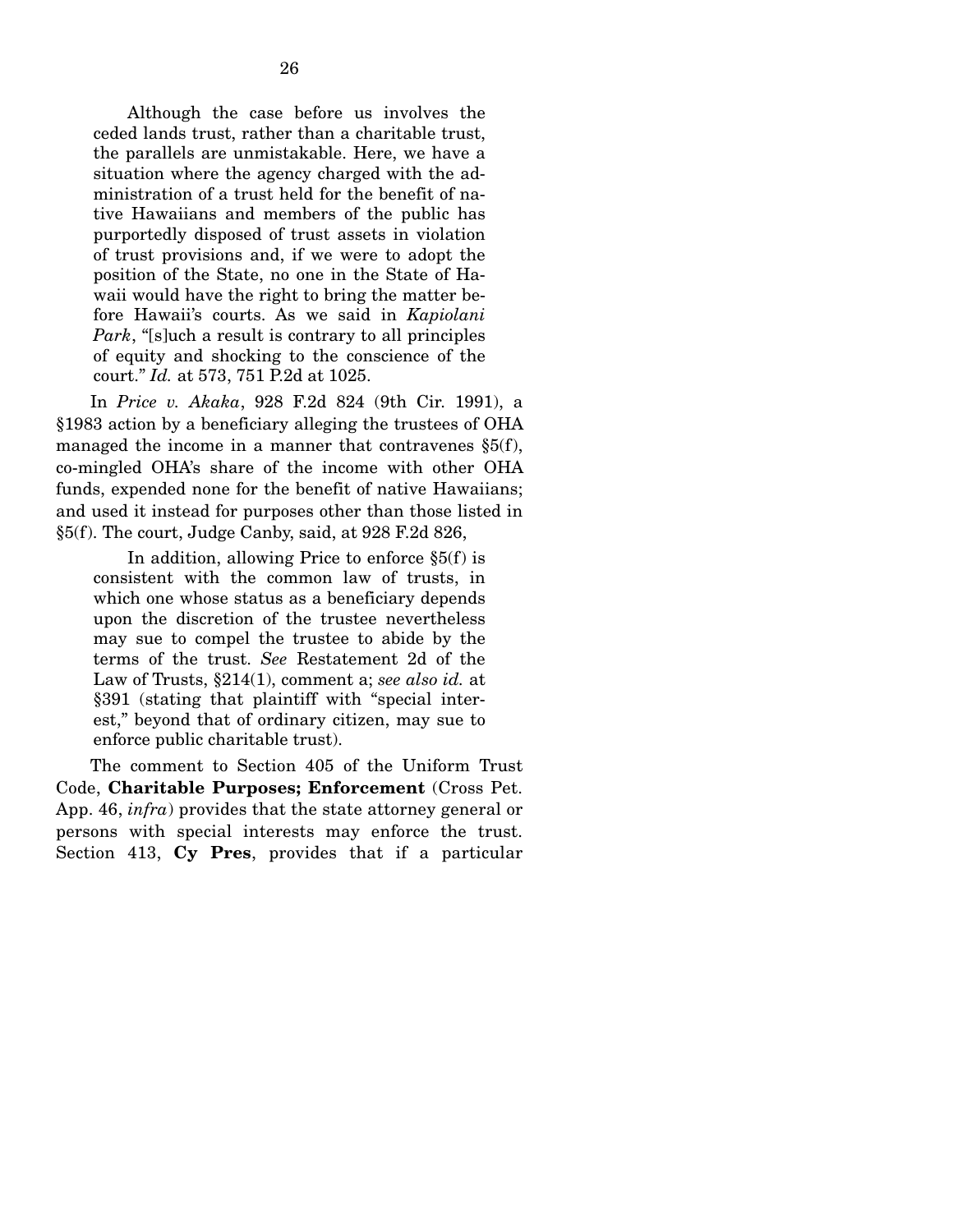charitable purpose becomes unlawful "(3) the court may apply *cy pres* to modify the trust by directing that the trust property be applied . . . in a manner consistent with the Settlor's charitable purposes." The comment provides that such actions may be maintained by the settlor, state attorney general or by a person having a special interest in the charitable disposition.

 See also, Susan N. Gary, *Regulating the Management of Charities: Trust Law, Corporate Law, and Tax Law*, 21 U. Hawaii L. Rev. 593 n.401 (1999) noting that observers of the charitable sector have repeatedly voiced concerns that the attorneys general do not provide adequate enforcement and that Hawaii has an appointed attorney general.

## **H. The Circuit Court's holding too narrowly restricts the relief available when a state uses a racial classification to single out some of its taxpayers for exclusion from the benefits of their taxes.**

 As with the trust beneficiary claims discussed above, decisions as to the merits of Cross-Petitioners' state taxpayer claims have no place in a standing determination. We have already shown in part I above, the Cross-Petitioners are in the same position, making claims of the same nature and source and seeking the same type of declaratory and injunctive relief as the plaintiffs in *Hoohuli, supra*, the leading Ninth Circuit case on state taxpayer standing. *Cammack*, 932 F.2d at 770 and n.9. Indeed, the trial court twice said the allegations were "nearly identical." Order dated May 8, 2002, App. 122 and 124. That should have ended the inquiry as to Cross-Petitioners' taxpayer standing.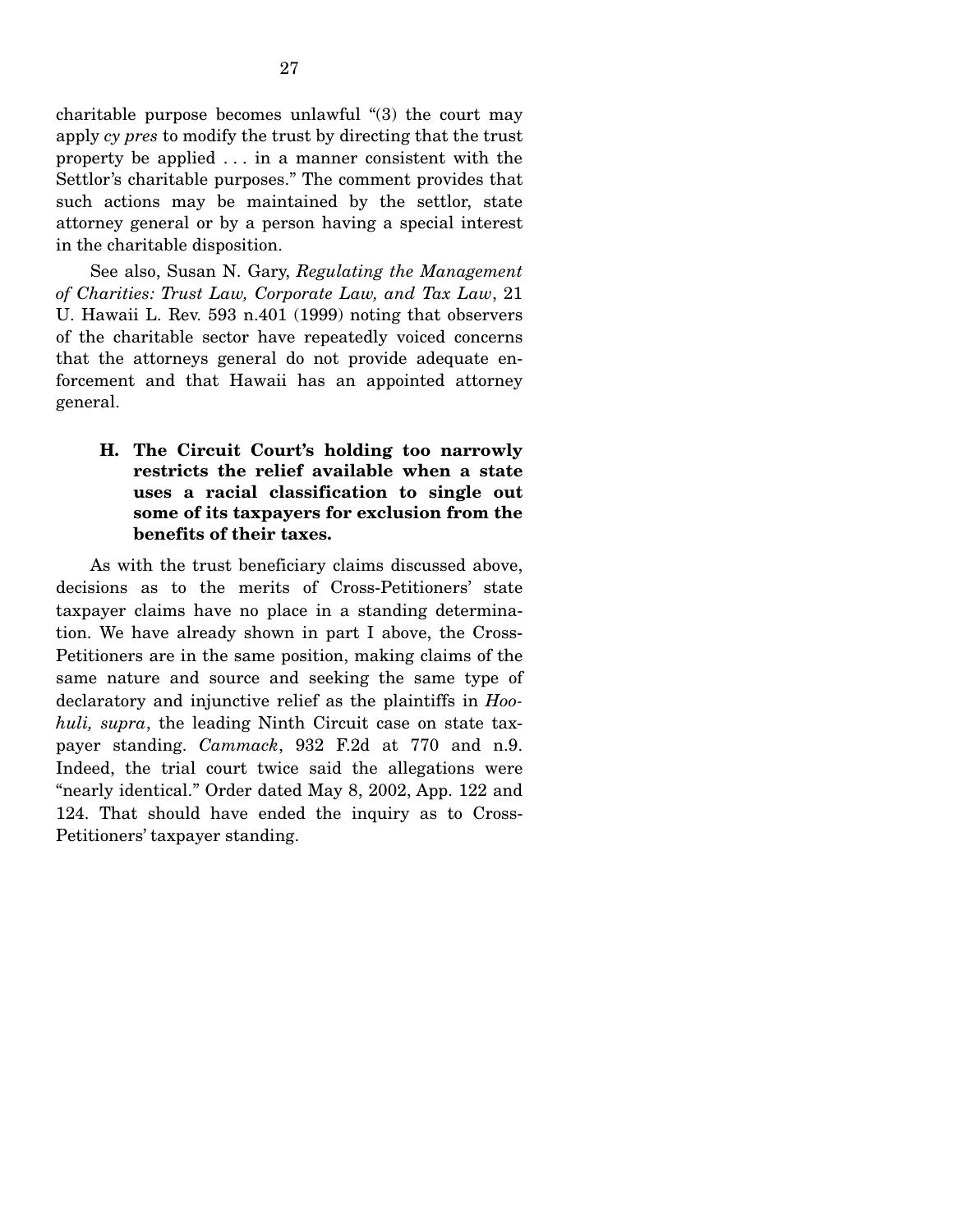Instead, the Court of Appeals, even more than the trial court, went deeply into the merits by parsing the taxpayer claim and ruling, without the benefit of evidence or the procedural safeguards of trial or summary judgment, on the particular challenges it would not allow and the relief it would not grant. It allowed standing to challenge appropriation of tax revenue to OHA but denied Cross-Petitioners' standing to challenge "all other spending that does not originate in tax revenue." (423 F.3d at 977.) Specifically, the Court of Appeals opinion denied Cross-Petitioners' standing to challenge the \$136.5 million "settlement" paid to OHA in 1993 or the general obligation bonds issued to fund it (423 F.3d at 972); or the issuance of bonds generally (423 F.3d at 977); and, by dismissing all claims against the U.S. and HHC/DHHL, it prohibited challenges to the federal mandate and to any expenditures of tax moneys or diversions of trust revenues to HHC/ DHHL regardless of the source of the state funds or the method of the diversion (423 F.3d at 967).

 These restrictions are not only out of place in a standing decision, they conflict with an *en banc* and other rulings of the Ninth Circuit and with this Court's taxpayer jurisprudence.

 In *Doe v. Madison School District, en banc*, 177 F.3d 789 (9th Cir. 1999), the Ninth Circuit Court *en banc*  comprehensively reviewed taxpayer standing noting with approval that state taxpayers may challenge a variety of improper actions which could have a detrimental effect on the public *fisc*: at 177 F.3d 793, to prevent **a misuse of public funds**; at 793-94, "activity is supported by any separate tax or paid for from any particular appropriation **or that it adds any sum whatever to the cost of conducting the school**"; at 796, the challenged activity involves "a measurable appropriation" **or loss of revenue**.) (Emphasis added and internal citations omitted.)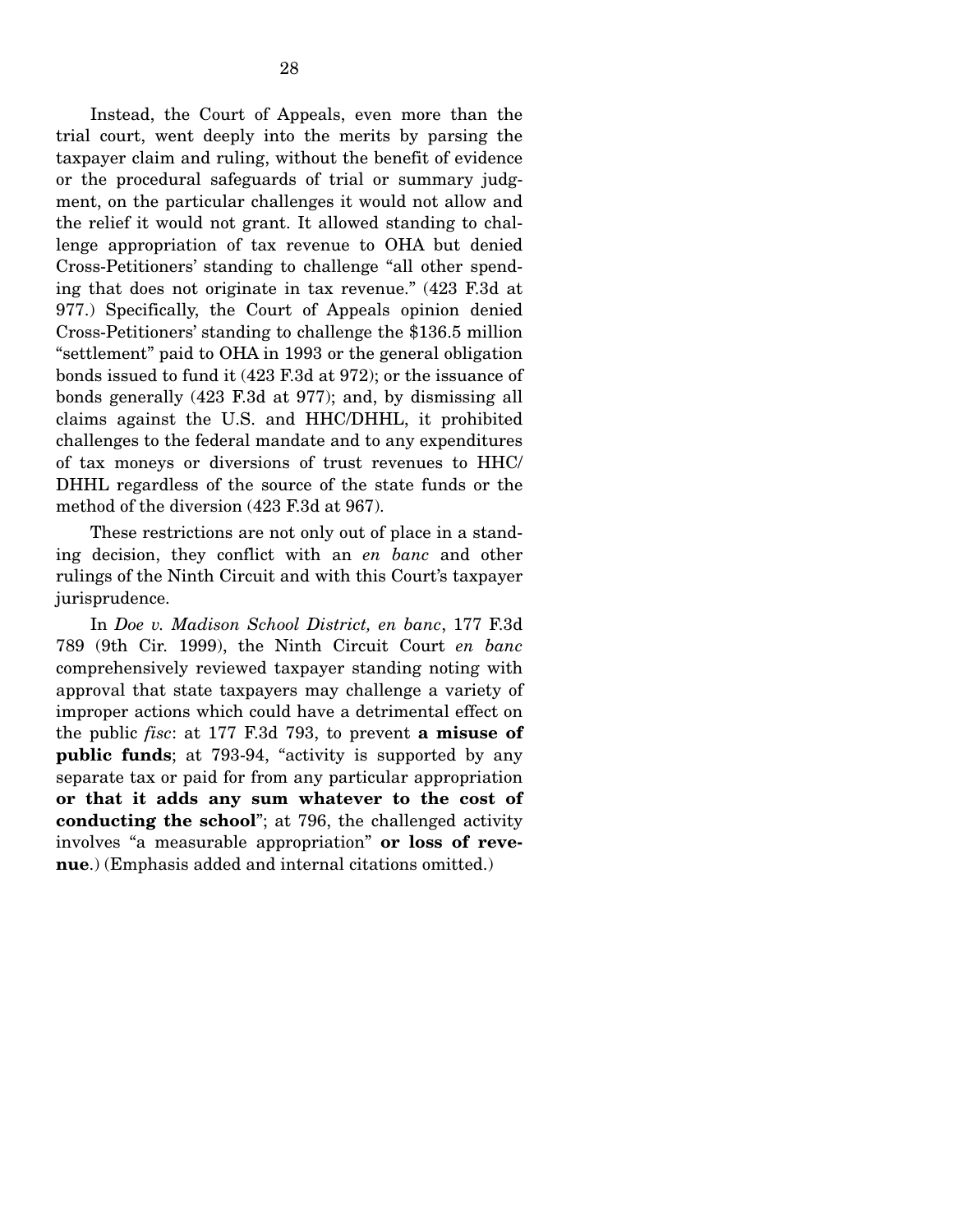See also *Cammack v. Waihee*, 932 F.2d 765, 770 (9th Cir. 1991), "municipal taxpayer standing simply requires the 'injury' of an allegedly **improper expenditure of municipal funds**, and in this way mirrors our threshold for state taxpayer standing"; municipal taxpayers may challenge city lease of airport terminal space to church where the lease agreement could have **a detrimental impact on the public fisc**; Legislative enactments are not the only government activity which the taxpayer may have standing to challenge, contrasting state taxpayer's ability to challenge executive conduct with federal taxpayer's. (Emphasis added and internal citations omitted.)

 **This Court's taxpayer jurisprudence**. It is beyond dispute that any public entity, state or federal, has a compelling interest in assuring that public dollars, drawn from the tax contributions of all citizens, do not serve to finance the evil of private prejudice. *City of Richmond v. J.A. Croson & Co.*, 488 U.S. 469, 492, 109 S.Ct. 706, 721 (1989).

 While federal taxpayers generally can bring Establishment Clause cases, see *Flast v. Cohen*, 392 U.S. 83 (1968), the standing rules for municipal taxpayers and state taxpayers are more liberal. See *Frothingham v. Mellon*, 262 U.S. 447, 486-87, 43 S.Ct. 597, 601 (1923) (municipal taxpayers generally have standing); *Doremus v. Bd. of Education of the Borough of Hawthorne*, 342 U.S. 429, 434, 72 S.Ct. 394, 397 (1952) (state taxpayer standing for "good-faith pocketbook action").

 In *Crampton v. Zabriske*, 101 U.S. 601 (1879), Zabriskie and two other residents and taxpayers of the County of Hudson, New Jersey, brought suit in the federal Circuit Court of New Jersey to compel the county board to reconvey illegally purchased land and the seller, Crampton, to return the county bonds issued to pay for the land. The court rendered a decree in accordance with the prayer of the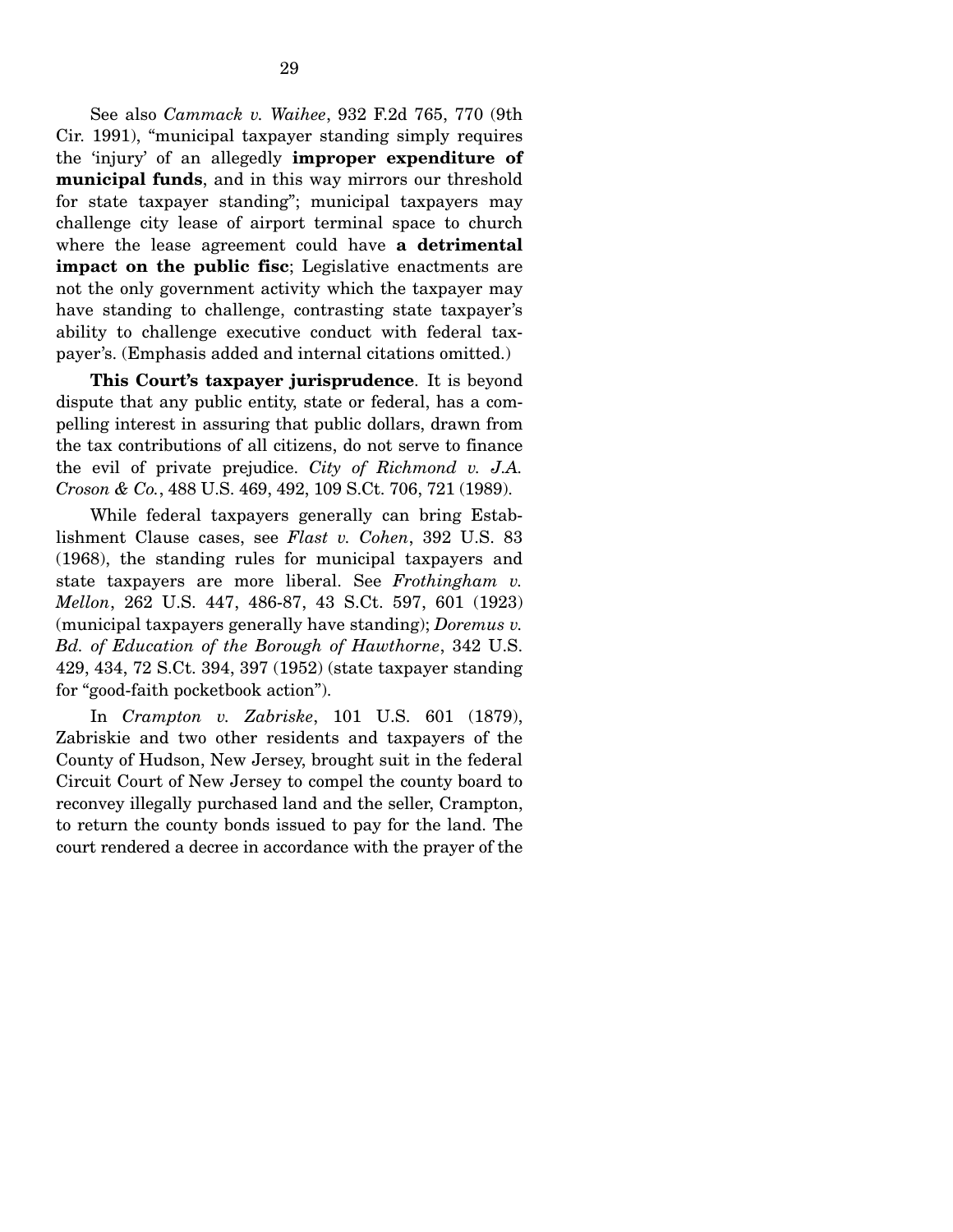bill, and also restrained Crampton from suing for the value of the lots. He thereupon appealed to the Supreme Court of the United States. This Court affirmed the decree saying, at 101 U.S. 609,

Of the right of resident tax-payers to invoke the interposition of a court of equity to prevent an illegal disposition of the moneys of the county or the illegal creation of a debt which they in common with other property-holders of the county may otherwise be compelled to pay, there is at this day no serious question.

 Today, 127 years later, there is no serious question that Cross-Petitioners, compelled to pay an illegal debt created by their state government and excluded from sharing the benefits of that debt solely because they are not of the favored race, suffer a genuine pocketbook injury.

#### **CONCLUSION**

--------------------------------- ♦ ---------------------------------

 If the Court grants any petition for writ of certiorari in this case, it should also grant this conditional crosspetition and review the issues raised herein.

Respectfully submitted,

H. WILLIAM BURGESS (HI 833) 2299-C Round Top Drive Honolulu, Hawaii 96822 Telephone: (808) 947-3234 Facsimile: (808) 947-5822 E-mail: hwburgess@hawaii.rr.com

*Attorney for Cross-Petitioners* 

March 3, 2006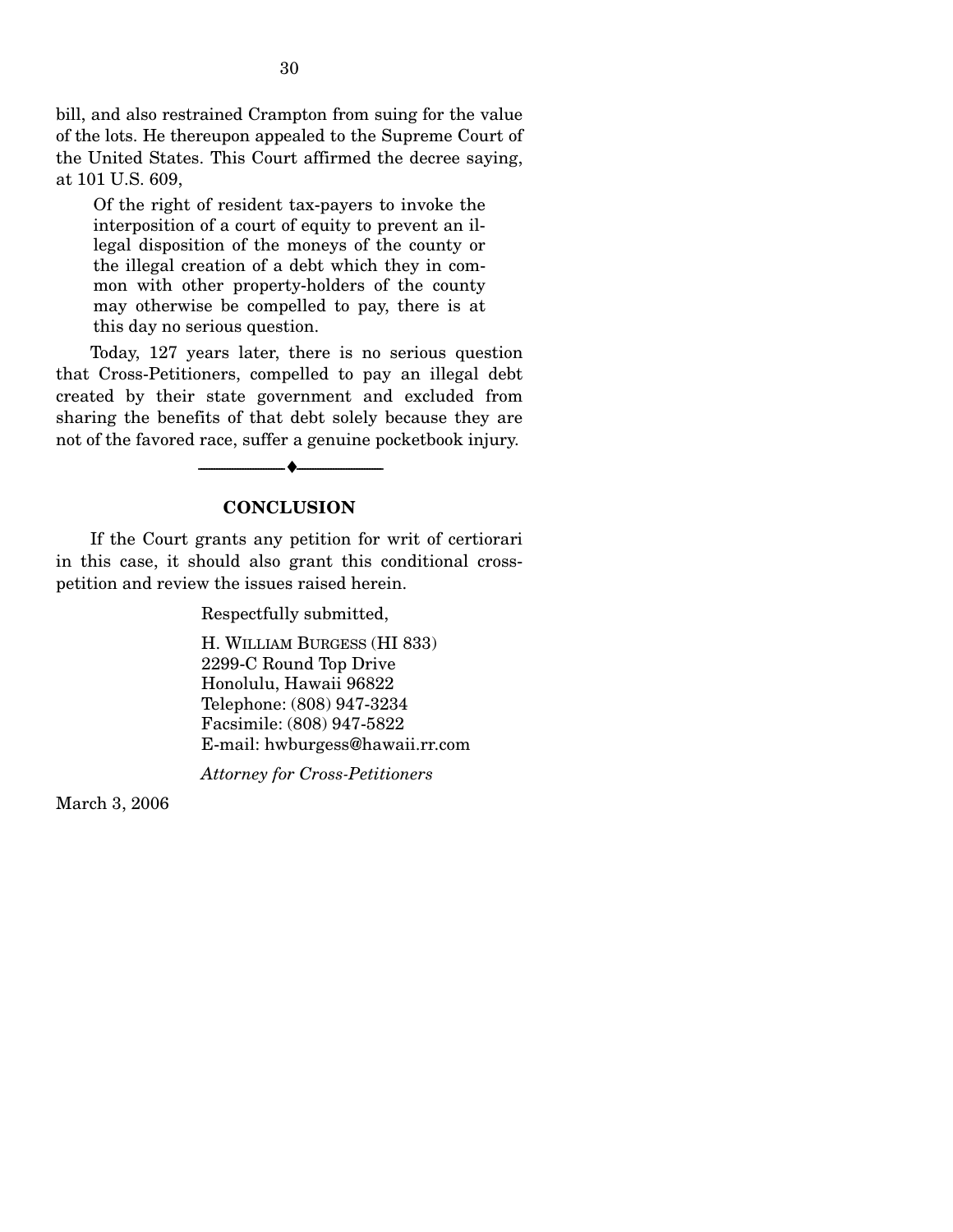# **INDEX TO CROSS-PETITIONERS' APPENDIX**

Page

| Annexation Act, known as "Newlands Resolution",<br>30 Stat. 750 (1898) Cross-Pet. App. 1                                                         |
|--------------------------------------------------------------------------------------------------------------------------------------------------|
| Robert C. Schmitt, Demographic Statistics of<br>Hawaii, 1778-1965 (Honolulu, 1968) filed in Dis-<br>trict Court with Docket 262Cross-Pet. App. 7 |
| Op. U.S. Atty. Gen. 574 (1899), filed in District Court<br>with Docket 4, excerpt from page 576Cross-Pet. App. 10                                |
| Hawaii Organic Act of April 30, 1900 C 339, 31                                                                                                   |
| The Admission Act, Section 5(g) (Act of March 18,<br>1959, Pub. L. 86-3, 73 Stat. 4) Cross-Pet. App. 12                                          |
| The Admission Act, Section 7(b) (Act of March 18,<br>1959, Pub. L. 86-3, 73 Stat. 4) Cross-Pet. App. 13                                          |
| Op. Hawaii Atty. Gen. July 17, 1995, footnote 1, filed<br>in District Court with Docket 4 Cross-Pet. App. 15                                     |
| Chart of OHA's annual receipts, 1981 - 2003, filed<br>in District Court with Docket 326  Cross-Pet. App. 16                                      |
| Cost of HHC/DHHL to state treasury, Exh. A filed<br>in District Court with Docket 208 Cross-Pet. App. 17                                         |
| Cost of OHA to state treasury, Exh. B filed in<br>District Court with Docket 208 Cross-Pet. App. 19                                              |
| Memorandum of Understanding, December 1, 1994,<br>re: \$30M/year for 20 years, filed in Ninth Circuit                                            |
| The Ceded Lands Case: Money intended for educa-<br>tion goes to OHA, Hawaii Bar Journal, July                                                    |
| Uniform Trust Code Sections 405, 413 and 705,<br>updated March 7, 2005 Cross-Pet. App. 46                                                        |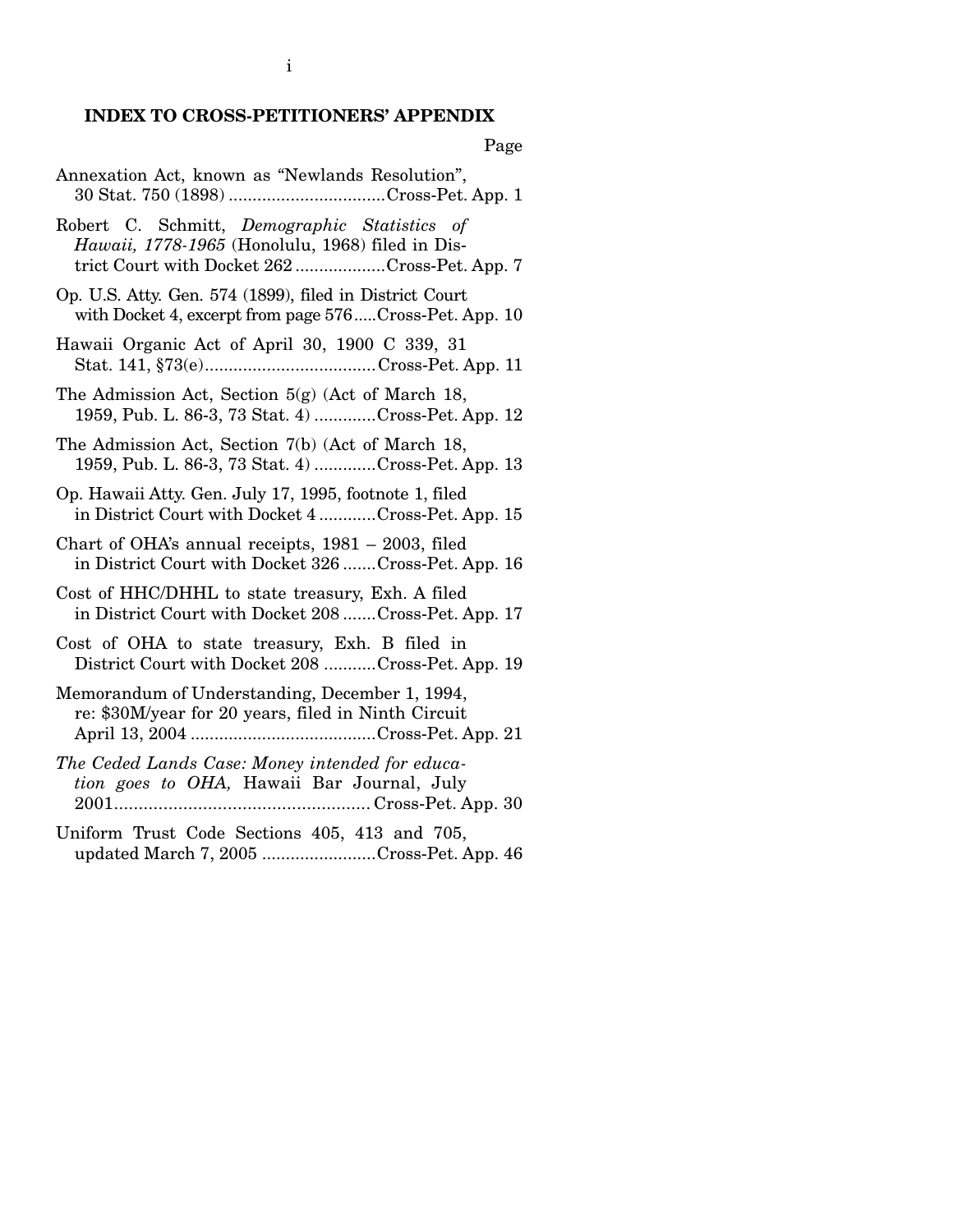#### **INDEX TO CROSS-PETITIONERS' APPENDIX** – Continued

Page

- Uniform Trustees' Powers Act, §§554A-3 and 5(b) H.R.S.....................................................Cross-Pet. App. 53
- Signing statements re: HHCA by President Ronald Reagan in 1986 and President George H.W. Bush in 1992. Filed in District Court with Docket 4 ............................................Cross Pet. App. 68
- Complaint for Declaratory Judgment and for an Injunction filed March 4, 2002 ............Cross-Pet. App. 71
- Reply by Defendant U.S., Docket 201, filed in the District Court August 26, 2002, cover page and excerpt from page 5 ............................Cross-Pet. App. 115

ii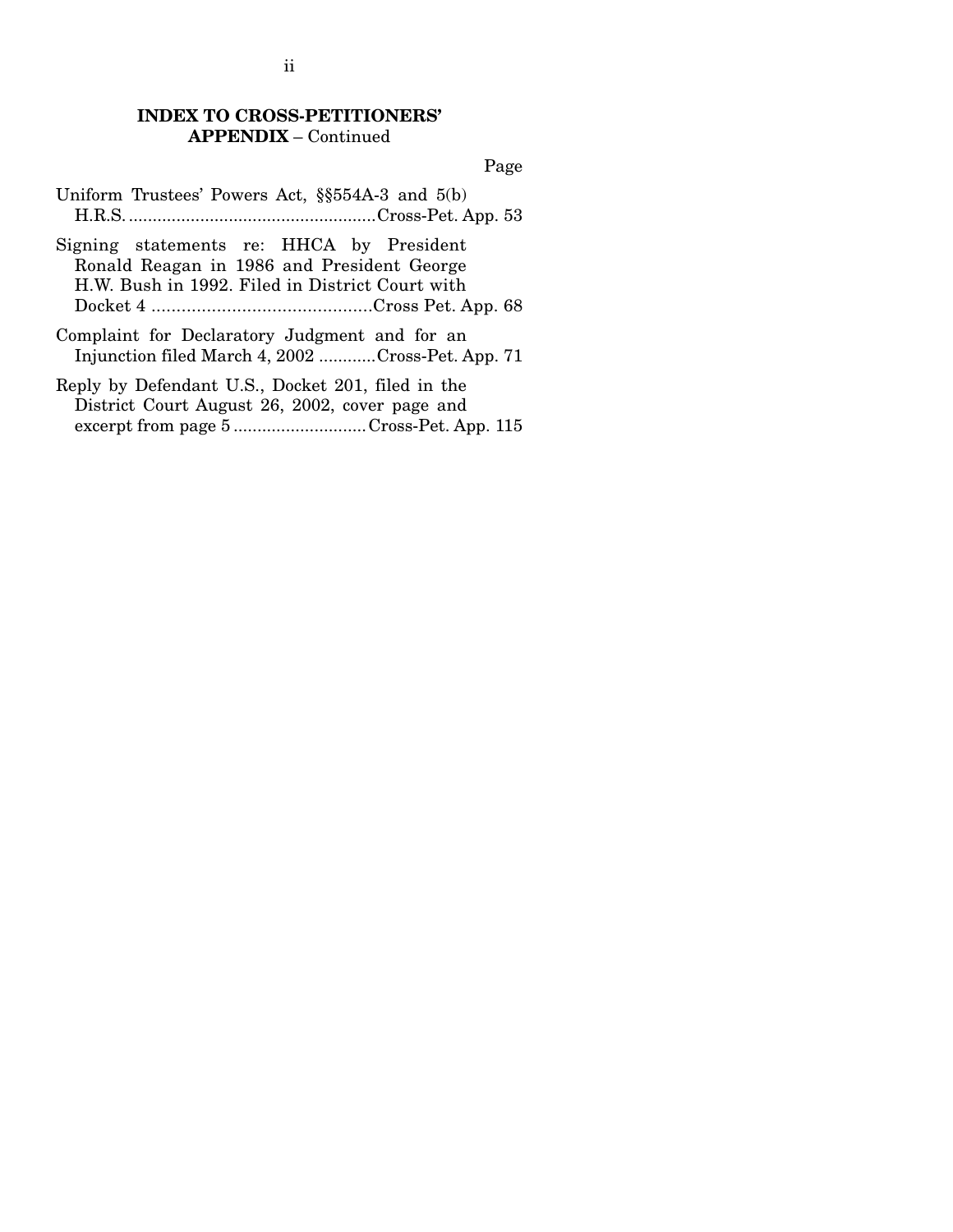# **ANNEXATION ACT 30 Stat. 750 (1898)**

#### **JOINT RESOLUTION**

## **To Provide for Annexing the Hawaiian Islands to the United States**

 Whereas the Government of the Republic of Hawaii, having in due form, signified its consent<sup>\*</sup>, in the manner provided by its constitution, to cede absolutely and without reserve to the United States of America all rights of sovereignty of whatsoever kind in and over the Hawaiian Islands and their dependencies, and also to cede and transfer to the United States the absolute fee and ownership of all public, Government, or Crown lands, public buildings or edifices, ports, harbors, military equipment, and all other public property of every kind and description belonging to the Government of the Hawaiian Islands together with every right and appurtenance thereunto appertaining; Therefore

 *Resolved by the Senate and House of Representatives of the United States of America in Congress Assembled,* That said cession is accepted, ratified, and confirmed, and that the said Hawaiian Islands and their dependencies be, and they are hereby, annexed as a part of the territory of the United States and are subject to the sovereign dominion thereof, and that all and singular the property and rights hereinbefore mentioned are vested in the United States of America.

 <sup>\*</sup> Consent, see Resolution of the Senate of Hawaii Ratifying the Treaty of Annexation of 1897 on page 15.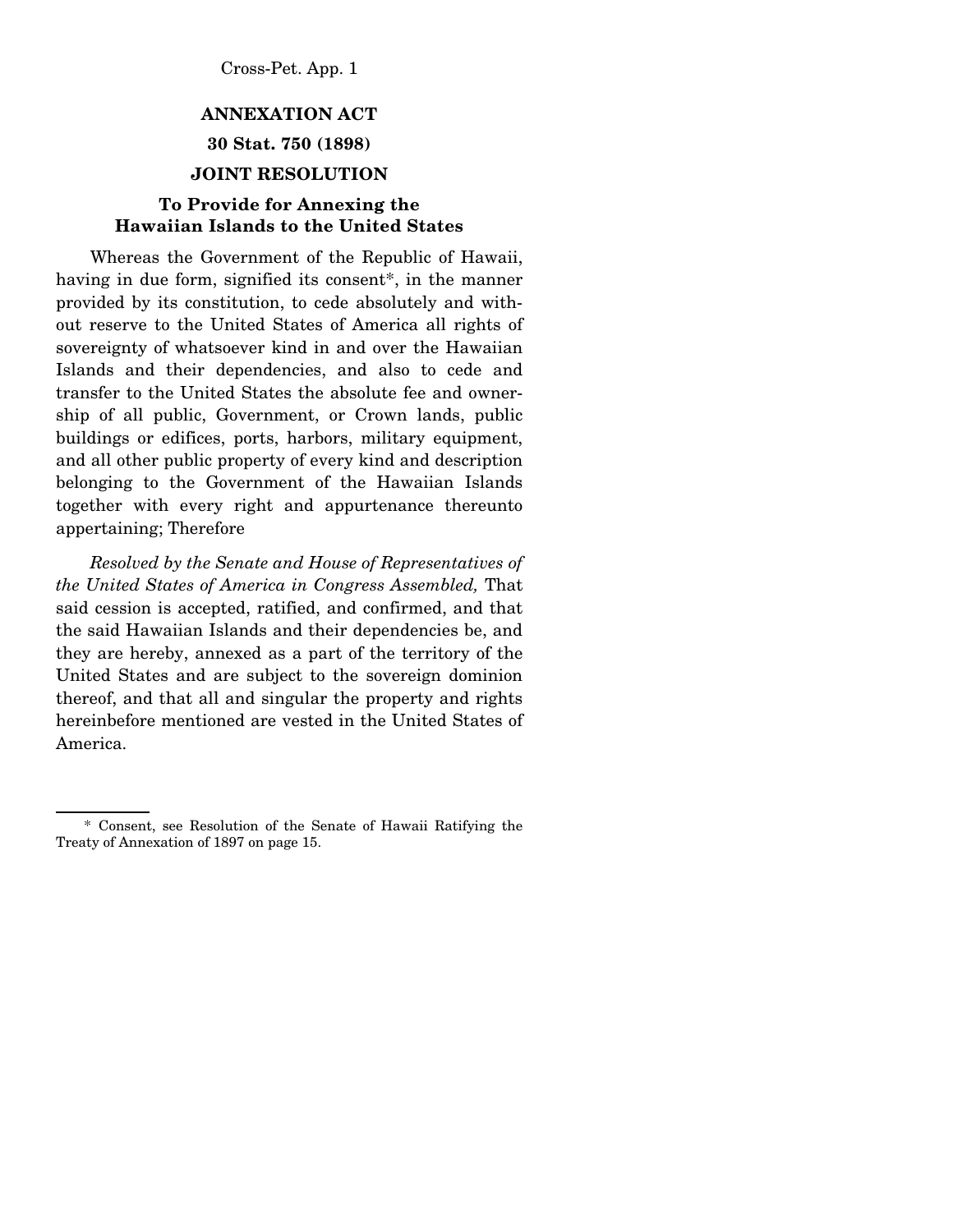The existing laws of the United States relative to public lands shall not apply to such lands in the Hawaiian Islands; but the Congress of the United States shall enact special laws for their management and disposition: Provided, That all revenue from or proceeds of the same, except as regards such part thereof as may be used or occupied for the civil, military, or naval purposes of the United States, or may be assigned for the use of the local government, shall be used solely for the benefit of the inhabitants of the Hawaiian Islands for educational and other public purposes.

 Until Congress shall provide for the government of such islands all the civil, judicial, and military powers exercised by the officers of the existing government in said islands shall be vested in such person or persons and shall be exercised in such manner as the President of the United States shall direct; and the President shall have the power to remove said officers and fill the vacancies so occasioned.

 The existing treaties of the Hawaiian Islands with foreign nations shall forthwith cease and determine, being replaced by such treaties as may exist, or as may be hereafter concluded, between the United States and such foreign nations. The municipal legislation of the Hawaiian Islands, not enacted for the fulfillment of the treaties so extinguished, and not inconsistent with this joint resolution nor contrary to the Constitution of the United States nor to any existing treaty of the United States, shall remain in force until the Congress of the United States shall otherwise determine.

 Until legislation shall be enacted extending the United States customs laws and regulations to the Hawaiian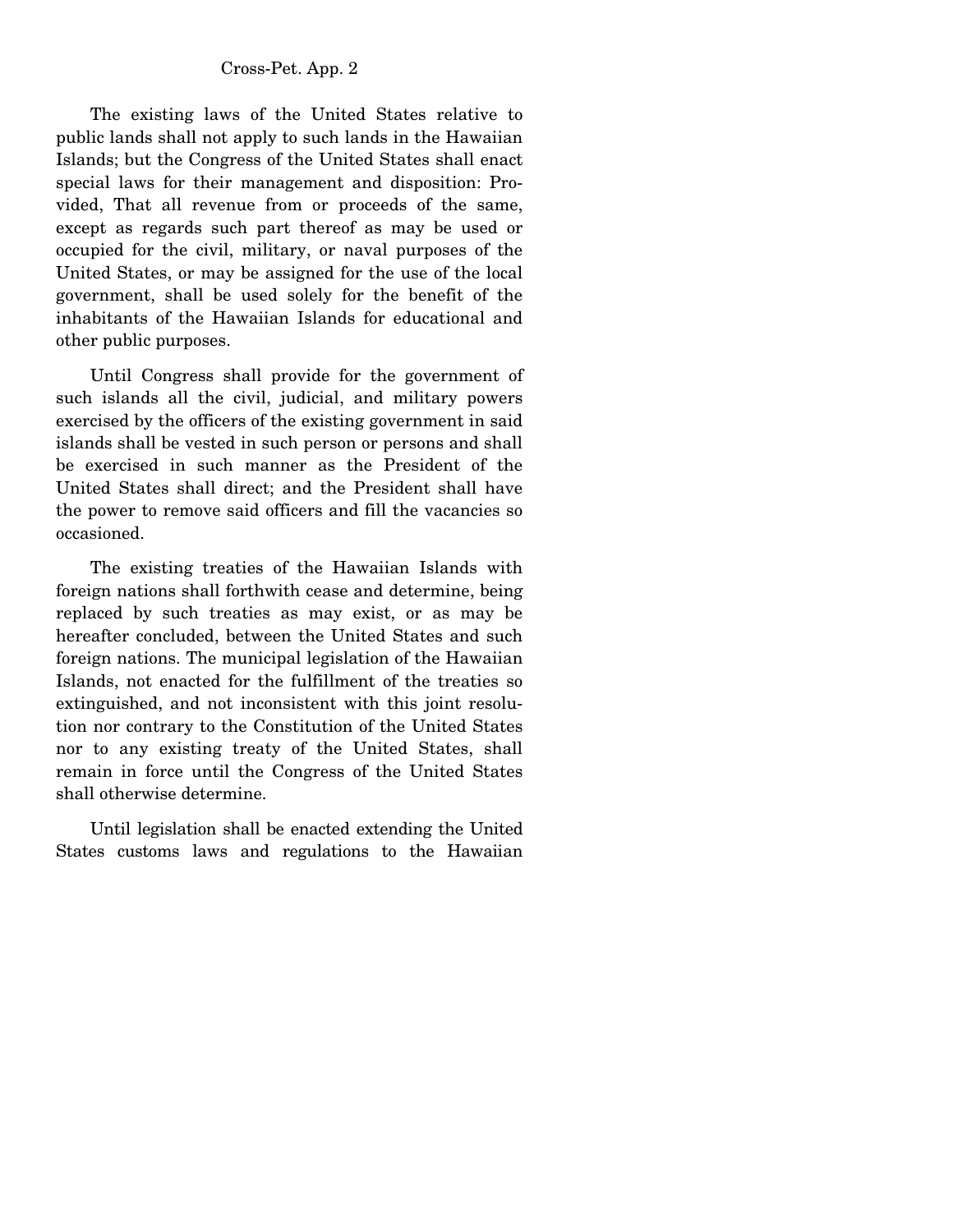Islands the existing customs relations of the Hawaiian Islands with the United States and other countries shall remain unchanged.

 The public debt of the Republic of Hawaii, lawfully existing at the date of the passage of this joint resolution, including the amounts due to depositors in the Hawaiian Postal Savings Bank, is hereby assumed by the Government of the United States; but the liability of the United States in this regard shall in no case exceed four million dollars. So long, however, as the existing Government and the present commercial relations of the Hawaiian Islands are continued as hereinbefore provided said Government shall continue to pay the interest on said debt.

 There shall be no further immigration of Chinese into the Hawaiian Islands, except upon such conditions as are now or may hereafter be allowed by the laws of the United States; no Chinese, by reason of anything herein contained, shall be allowed to enter the United States from the Hawaiian Islands.

 The President shall appoint five commissioners, at least two of whom shall be residents of the Hawaiian Islands, who shall, as soon as reasonably practicable, recommend to Congress such legislation concerning the Hawaiian Islands as they shall deem necessary or proper.

 **§ 2.** That the commissioners hereinbefore provided for shall be appointed by the President, by and with the advice and consent of the Senate.

 **§ 3.** That the sum of one hundred thousand dollars, or so much thereof as may be necessary, is hereby appropriated, out of any money in the Treasury not otherwise appropriated, and to be immediately available, to be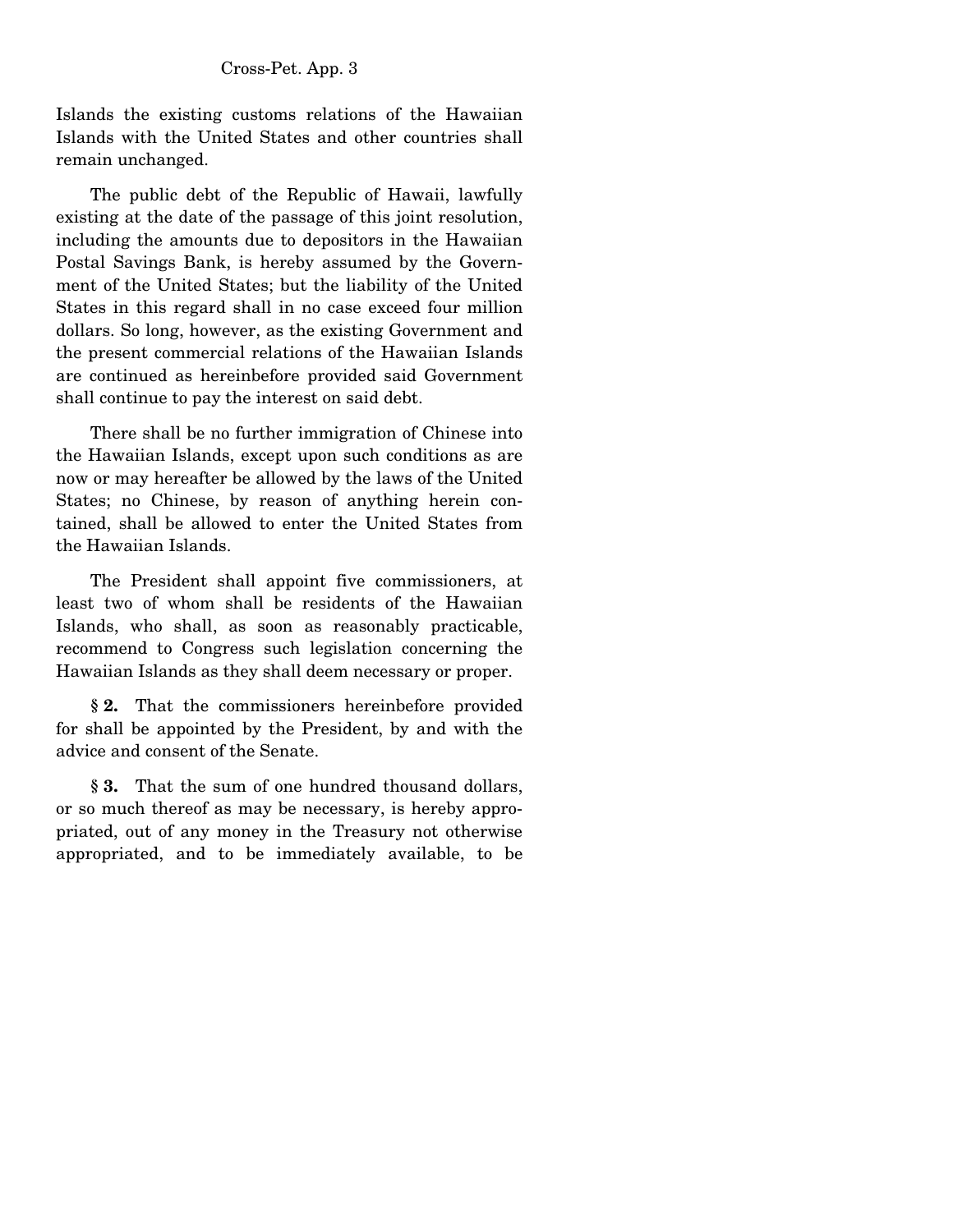expended at the discretion of the President of the United States of America, for the purpose of carrying this joint resolution into effect.

Approved July 7th, 1898.

 This is Resolution No. 55, known as the "Newlands Resolution," of July 7, 1898; 30 Stat. 750; 2 Supp. R. S. 895. The formal transfer took place Aug. 12, 1898, the date mentioned in §§ 1, 4, 10, 98 and 99 of the Org. Act. See also Hawaii v. Mankichi, 190 U.S. 197; but, for some purposes at least, the powers of the Hawaiian government may have ceased on July 7, 1898, the date of the joint resolution, as, for example, the power to dispose of public lands or to grant public franchises: 22 Ops. 574, 627; or to issue registers of vessels: 22 Ops. 578. Referred to in 188 U. S. 313; 33 Ops. 411.

 During the period between annexation and the establishment of territorial government, June 14, 1900, the relations between Hawaii and the United States remained practically unchanged; the laws of Hawaii continued in force; and the constitution and laws of the United States in general did not extend to Hawaii except as otherwise provided by the resolution: 22 Ops. 150, and authorities infra.

 Public Lands. Power of Hawaii to dispose of, ceased, though resolution continued "civil, judicial and military powers:" 22 Ops. 574; and this abrogation of power extended to sales or confirmations of title afterwards in cases of conditional sales or entries made before the passage of the resolution, and though it continued the "municipal legislation" of Hawaii: 22 Ops. 627; but the dispositions of public lands and grants of franchises made during that period were ratified by Org. Act, § 73, which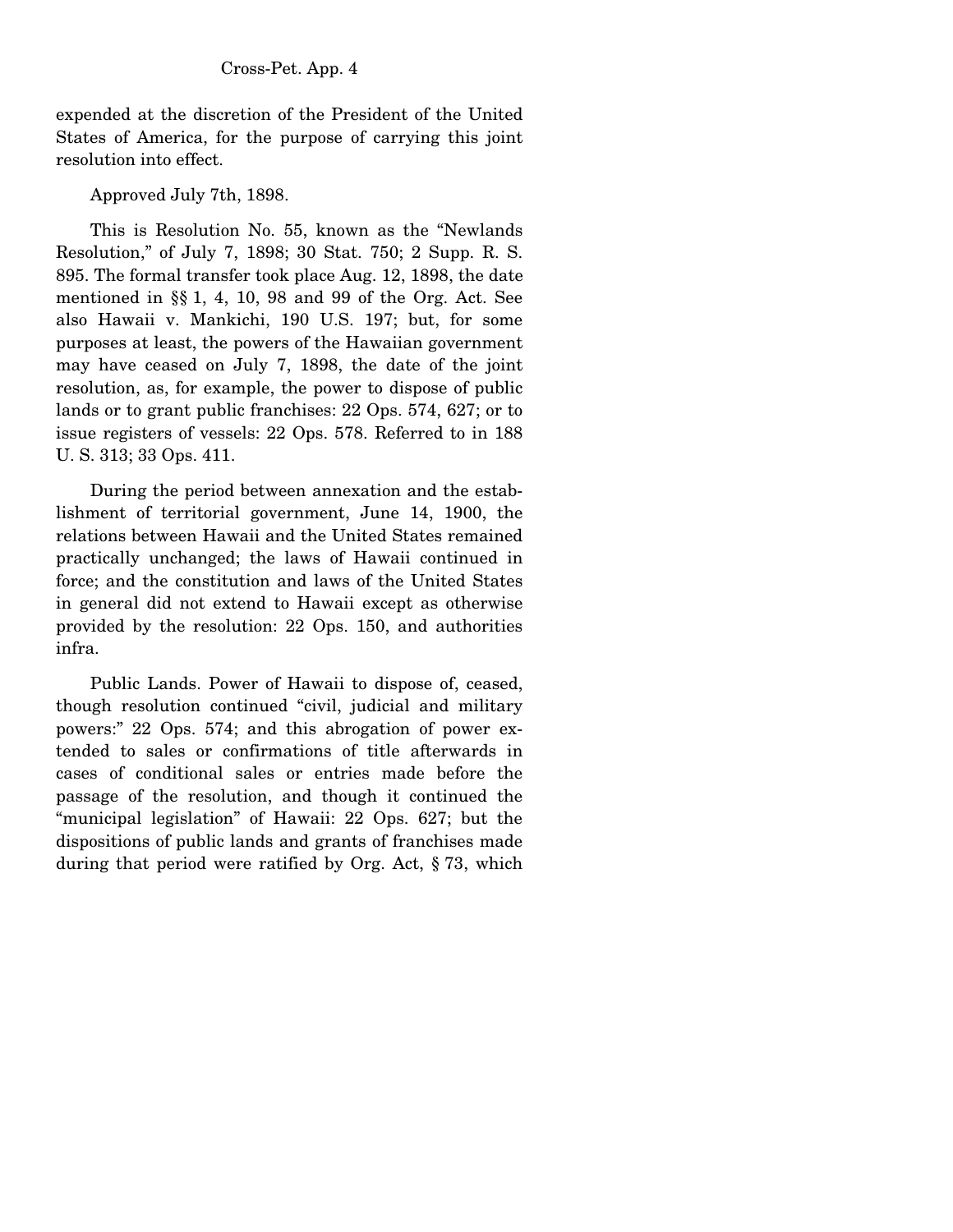see, with §§ 75, 89, 91, 95, 97, 99, and notes, on public lands and public property in general ceded by Hawaii. Palmyra Island was part of the land ceded to the United States by Hawaii. 133 F. 2d 743.

 Registry of Vessels. Hawaiian laws relating to abrogated: 22 Ops. 578. Contra: 11 H. 581; 12 H. 66. But registers that were issued during this period were in effect ratified: Org. Act § 98.

 Customs Duties. Hawaiian customs laws remained in force: 12 H. 27; 13 H. 546; 105 Fed. 608; 22 Ops. 565. See Org. Act, §§ 7, 88, 93.

 Tonnage Tax. Hawaiian ports, foreign, within tonnage tax law: 22 Ops. 150.

 Chinese Exclusion. United States laws applicable: 22 Ops. 249; 11 H. 600; 11 H. 654; but Chinese who had previously acquired a residence in Hawaii and were temporarily absent could return, as that was not "further immigration:" 22 Ops. 353, and minority opinions in 11 H. 600; 11 H. 654, supra. Contra: 11 H. 600: 11 H. 654, supra. "Further immigration" means from other countries than the United States: 23 Ops. 487. See also Org. Act, §§ 4, 101, and notes.

 Claims against Hawaii. Should be presented to State Department and by it referred to Hawaii for settlement out of its separate assets: 22 Ops. 583.

Copyright law. Not applicable to Hawaii: 22 Ops. 268.

 Contract labor. Hawaiian laws relating to, continued in force: 12 H. 96. See also 8 H. 201, and 13 H. 71. These laws were repealed by Org. Act, §§ 7, 10.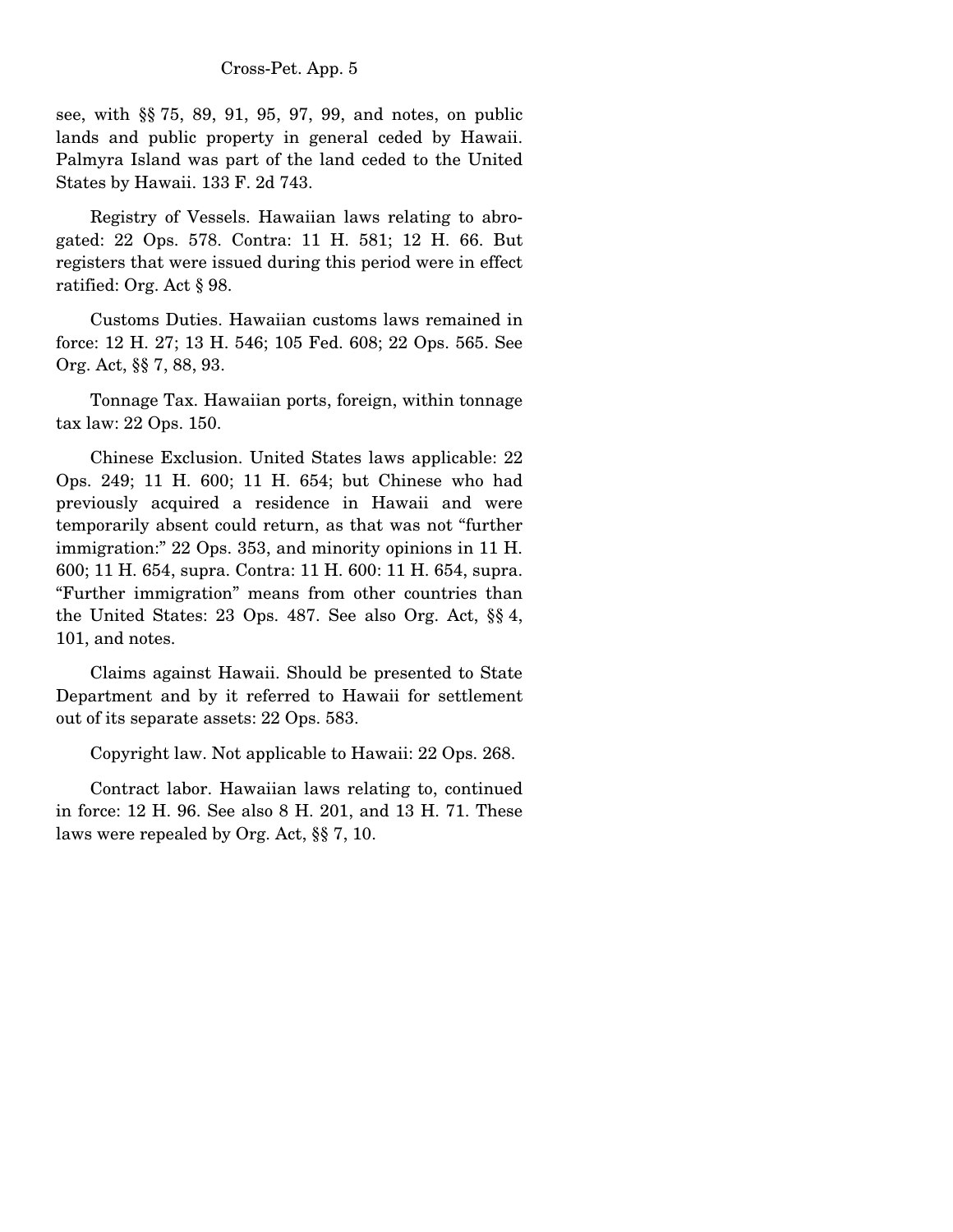Juries, grand and trial. Hawaiian laws permitting indictments without grand juries, and verdicts by nine out of twelve trial jurors in civil and criminal cases, continued in force; in continuing municipal legislation not contrary to the constitution an intention was not shown to extend to Hawaii the constitutional amendments relating to these subjects: 190 U. S. 197; 11 H. 571, and 12 H. 55; 12 H. 64; 12 H. 96; 12 H. 189; 13 H. 76; 13 H. 534; 13 H. 570; 1 U. S. D. C. Haw. 34, and minority opinion in 13 H. 32, infra. Contra: 13 H. 32; 1 U. S. D. C. Haw. 303, and minority opinions in 13 H. 76; 13 H. 534; 13 H. 570, supra. See Org. Act, § 83 and note.

 Admiralty jurisdiction. Continued in circuit judges of Hawaii: 11 H. 693. See also Org. Act, §§ 10, 86, and notes.

 Power of appointment. Of circuit judges, probably continued in President of Republic of Hawaii, but, if not, still appointees were de facto judges: 14 H. 229. See Org. Act, § 80.

 See Org. Act, §§ 102, 103, on postal savings bank referred to in this resolution.

 The commission referred to in this resolution prepared the Organic Act, post, which see, with notes thereto, for extension of Federal constitution and laws generally to Hawaii.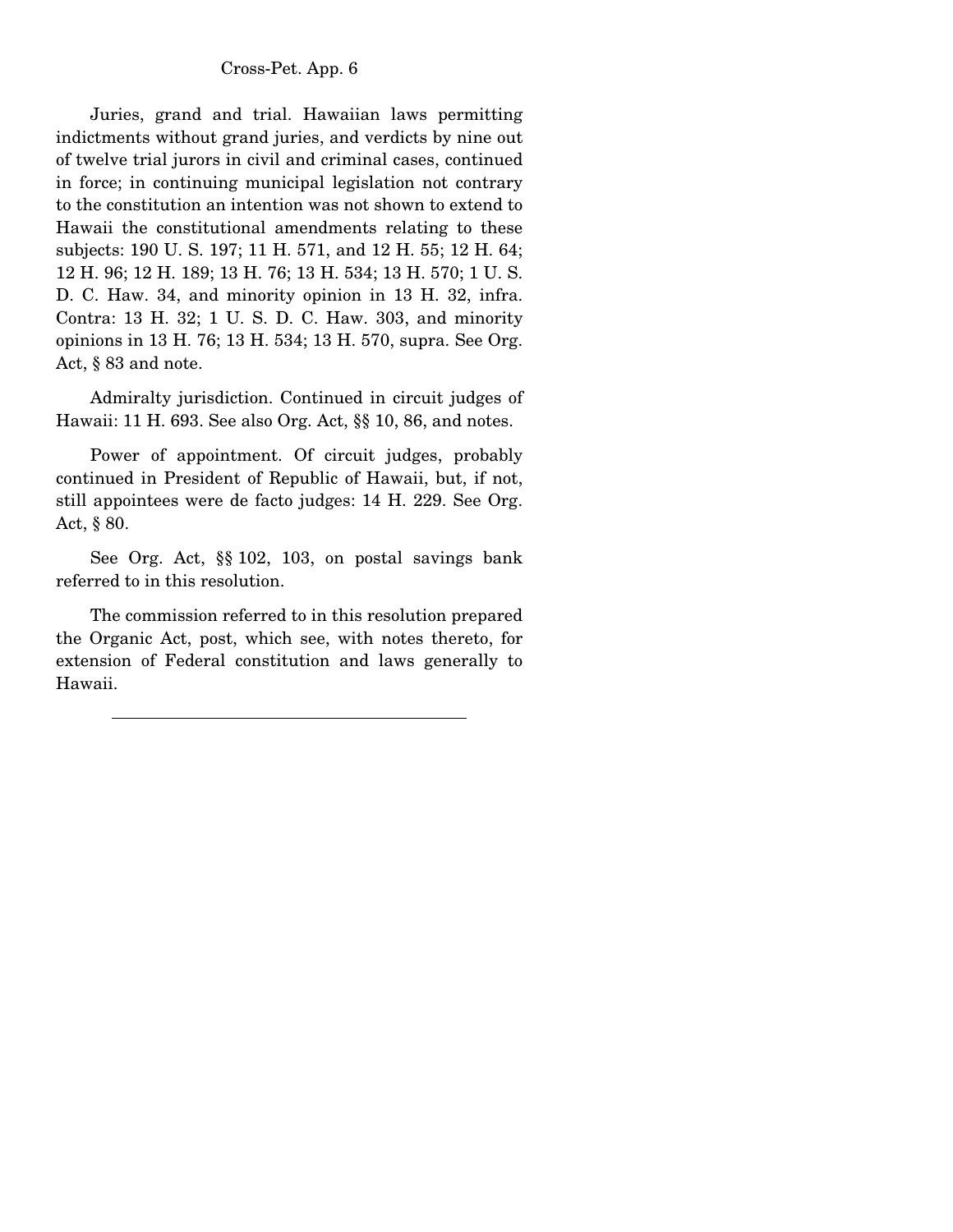# **EXHIBIT 12**

Native Hawaiian Data Book 1998: Table 1.1

**Table 1.1** The Population of the Hawaiian Islands: 1778- 1896.

| Year | Population<br>Estimates | Percent<br>Change |        | Hawaiian | Part<br>Hawaiian |          |  |
|------|-------------------------|-------------------|--------|----------|------------------|----------|--|
| 1778 | 300,000                 |                   |        |          |                  |          |  |
| 1796 | 270,000                 | $-10.00%$         |        |          |                  |          |  |
| 1803 | 266,000                 | $-1.48%$          |        |          |                  |          |  |
| 1804 | 154,000                 | $-42.11%$         |        |          |                  |          |  |
| 1805 | 152,000                 | $-1.30%$          |        |          |                  |          |  |
| 1819 | 144,000                 | $-5.26%$          |        |          |                  |          |  |
| 1823 | 134,925                 | $-6.30%$          |        |          |                  |          |  |
| 1832 | 124,449                 | $-7.76%$          |        |          |                  |          |  |
| 1836 | 107,954                 | $-13.25%$         |        |          |                  |          |  |
| 1849 | 87,063                  | $-19.35%$         |        |          |                  |          |  |
| 1850 | 84,165                  | $-3.33%$          |        |          |                  |          |  |
| 1853 | 73,138                  | $-13.10%$         | 70,036 | 95.76%   | 983              | 1.34%    |  |
| 1860 | 69,800                  | $-4.56\%$         | 65,647 | 94.05%   | 1,337            | $1.92\%$ |  |
| 1866 | 62,959                  | $-9.80%$          | 57,125 | 90.73%   | 1,640            | $2.60\%$ |  |
| 1872 | 56,897                  | $-9.63%$          | 49,044 | 86.20%   | 2,487            | 4.37%    |  |
| 1878 | 57,985                  | 1.91%             | 44,088 | 73.03%   | 3,420            | $5.90\%$ |  |
| 1884 | 80,578                  | 38.96%            | 40,014 | 49.66%   | 4,218            | $5.23\%$ |  |
| 1890 | 89,990                  | 11.68%            | 34,436 | 38.27%   | 6,186            | $6.87\%$ |  |
| 1896 | 109,020                 | 21.15%            | 31,019 | 28.45%   | 8,485            | 7.78%    |  |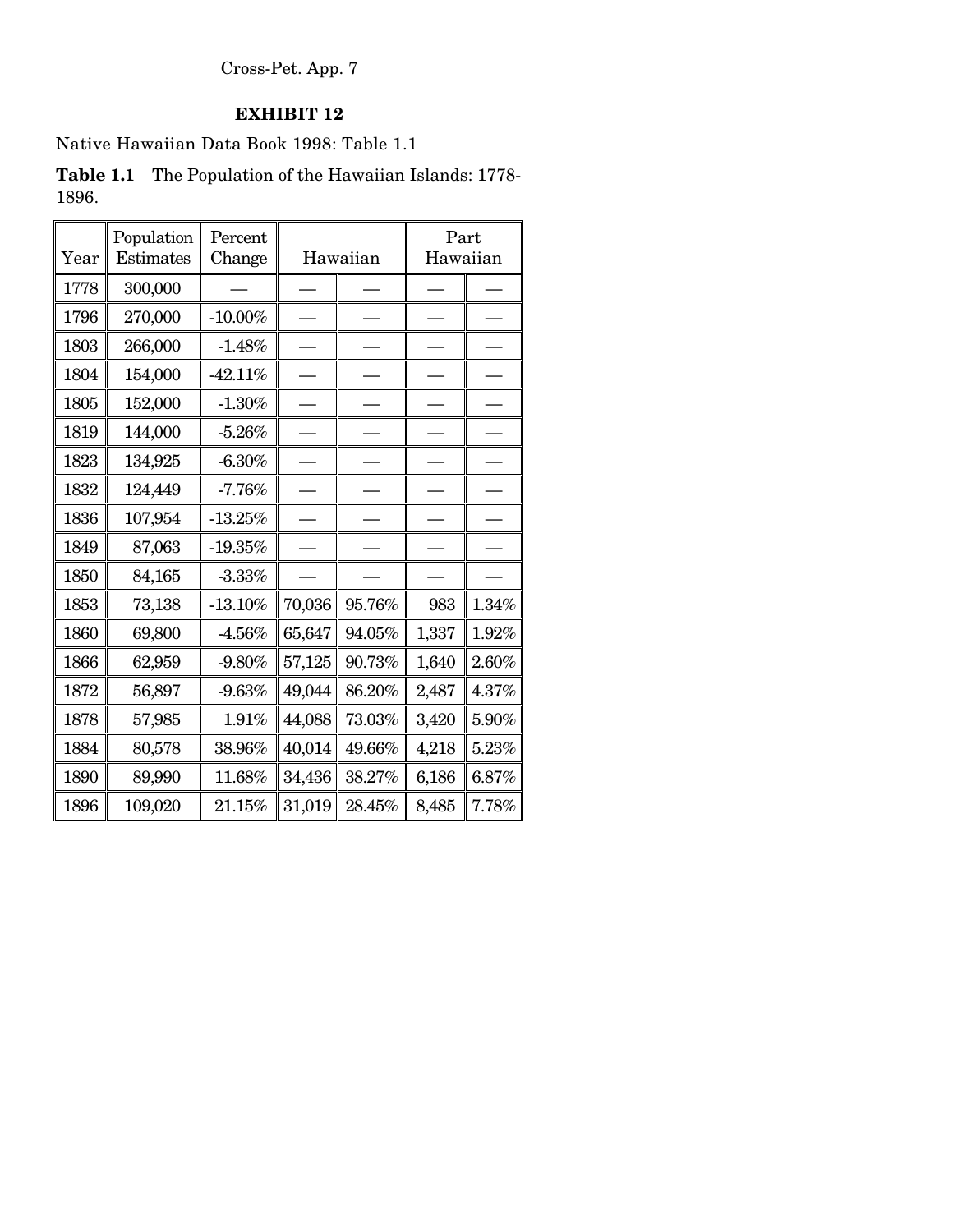**Source:** Robert C. Schmitt. *Demographic Statistics of Hawaii: 1778-1965*. (Honolulu, 1968). Robert c. Schmitt. *Historical Statistics of Hawaii*. (Honolulu, 1977).

*One-century after European contact the Native Hawaiian population of Hawai'i declined nearly 80%. It would not be speculation to assert that Native Hawaiians bore the brunt of the population decline. While abortion and infanticide were in limited practice prior to 1778, foreign contact introduced a host of apocalyptic agents. Population decline was due in part to venereal disease-resulting in sterility, miscarriages, and death-and epidemics such as small pox, measles, whooping cough and influenza. Decline was also accelerated by a low fertility rate, high infant mortality, poor housing, inadequate medical care, inferior sanitation, hunger and malnutrition, alcohol and tobacco use. Over two centuries after European contact many of these situations still exist.*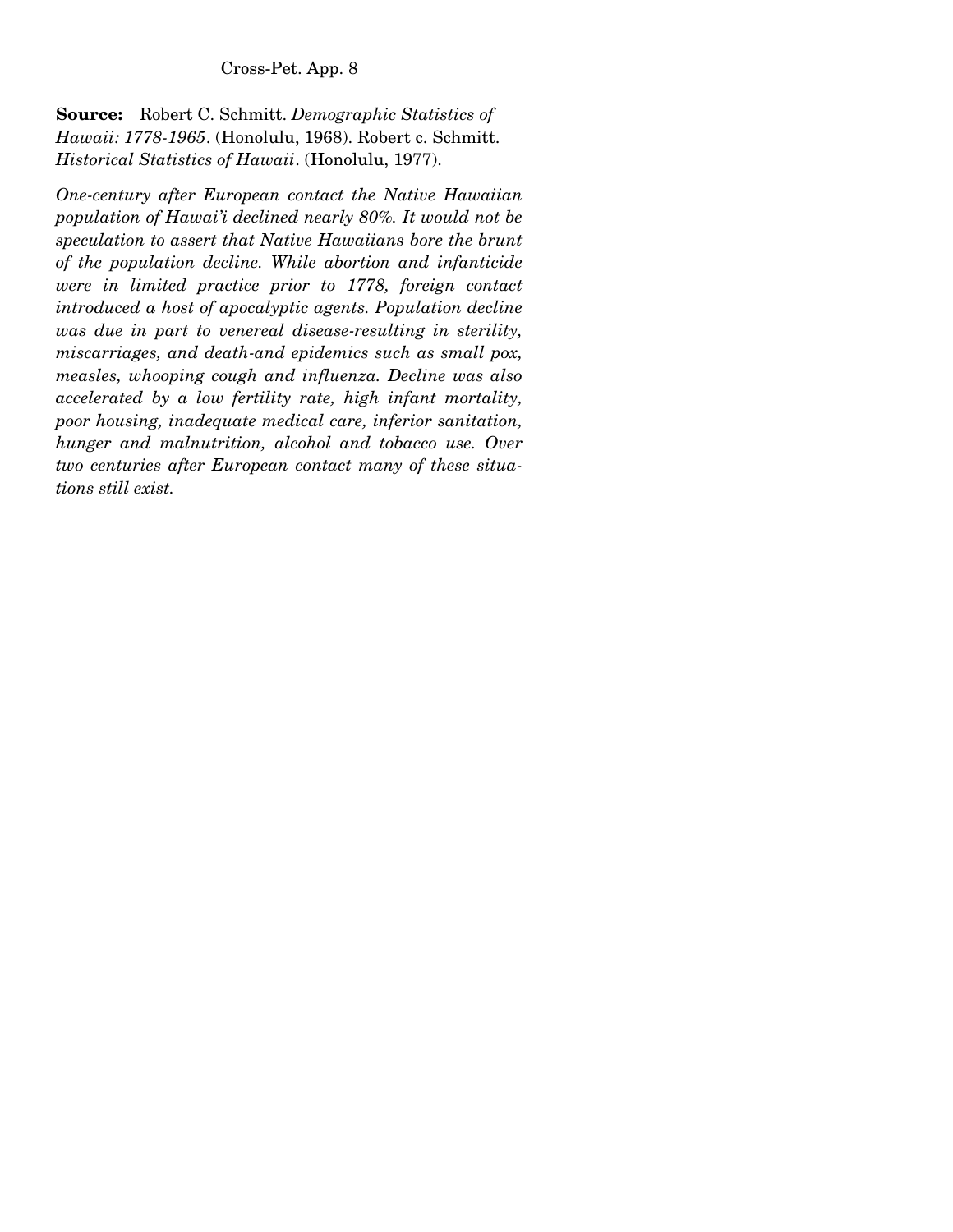| Census<br>Year | Total<br>Population <sup>2</sup> | Percent<br>Change | Hawaiian <sup>b</sup> |        |        | Part Hawaiian <sup>b</sup> | Non Hawaiian |        |
|----------------|----------------------------------|-------------------|-----------------------|--------|--------|----------------------------|--------------|--------|
| 1900           | 154,001                          |                   | 29,799                | 19.35% | 9,857  | 6.40%                      | 114,345      | 74.25% |
| 1910           | 191,909                          | 24.62%            | 26,041                | 13.57% | 12,506 | 6.52%                      | 153,362      | 79.91% |
| 1920           | 255,912                          | 33.35%            | 23,723                | 9.27%  | 18,027 | 7.04%                      | 214,162      | 83.69% |
| 1930           | 368,336                          | 43.93%            | 22,636                | 6.15%  | 28,224 | 7.66%                      | 317,476      | 86.19% |
| 1940           | 423,330                          | 14.93%            | 14,375                | 3.40%  | 49,935 | 11.80%                     | 359,020      | 84.81% |
| 1950           | 499,769                          | 18.06%            | 12,245                | 2.45%  | 73,845 | 14.78%                     | 413,679      | 82.77% |
| 1960           | 632,772                          | 26.61%            | 11,294                | 1.78%  |        | 14.40%                     | 530,369      | 83.82% |
| 1970           | 768,559                          | 21.46%            | 71,274                |        | 9.27%  |                            | 697,285      | 90.73% |
| 1980           | 964,691                          | 25.52%            | 115,500               |        | 11.97% |                            | 849,191      | 88.03% |
| 1990           | 1,108,229                        | 14.88%            | 138,742               |        | 12.52% |                            | 969,487      | 87.48% |

Table 1.2 The Population of the Territory and State of Hawai'i: 1900-1990.

<sup>a</sup> Includes all races. Note: some numbers have been revised from earlier reports by the Census Bureau, moreover, the Bureau's definition of Hawaiian/Part-Hawaiian has changed over the decades. <sup>b</sup> Hawaiian as defined by the U.S. Bureau of the Census.

Source: United States. Bureau of the Census. Robert C. Schmitt. Historical Statistics of Hawaii. (Honolulu, 1977).

A seven-fold increase in the overall population occurred in a 90-year period. Peak annual growth rates occurred from 1910 through 1930. The increase was not due to a rejuvenated Native Hawaiian population. Rather, the heavy labor demands of an expanding plantation economy and the limited availability of local labor resulted in a flood of more than 250,000 foreign laborers during the three decades following Annexation (1898). Most of the laborers who arrived during the early 1900s were Japanese and Filipino. Laborers from Portugal, Puerto Rico, Spain, and Korea were also brought in, but in smaller numbers. While many of these laborers returned home, many choose to remain in the islands. Importation of foreign laborers ended during the early 1930s resulting in a reduced growth rate.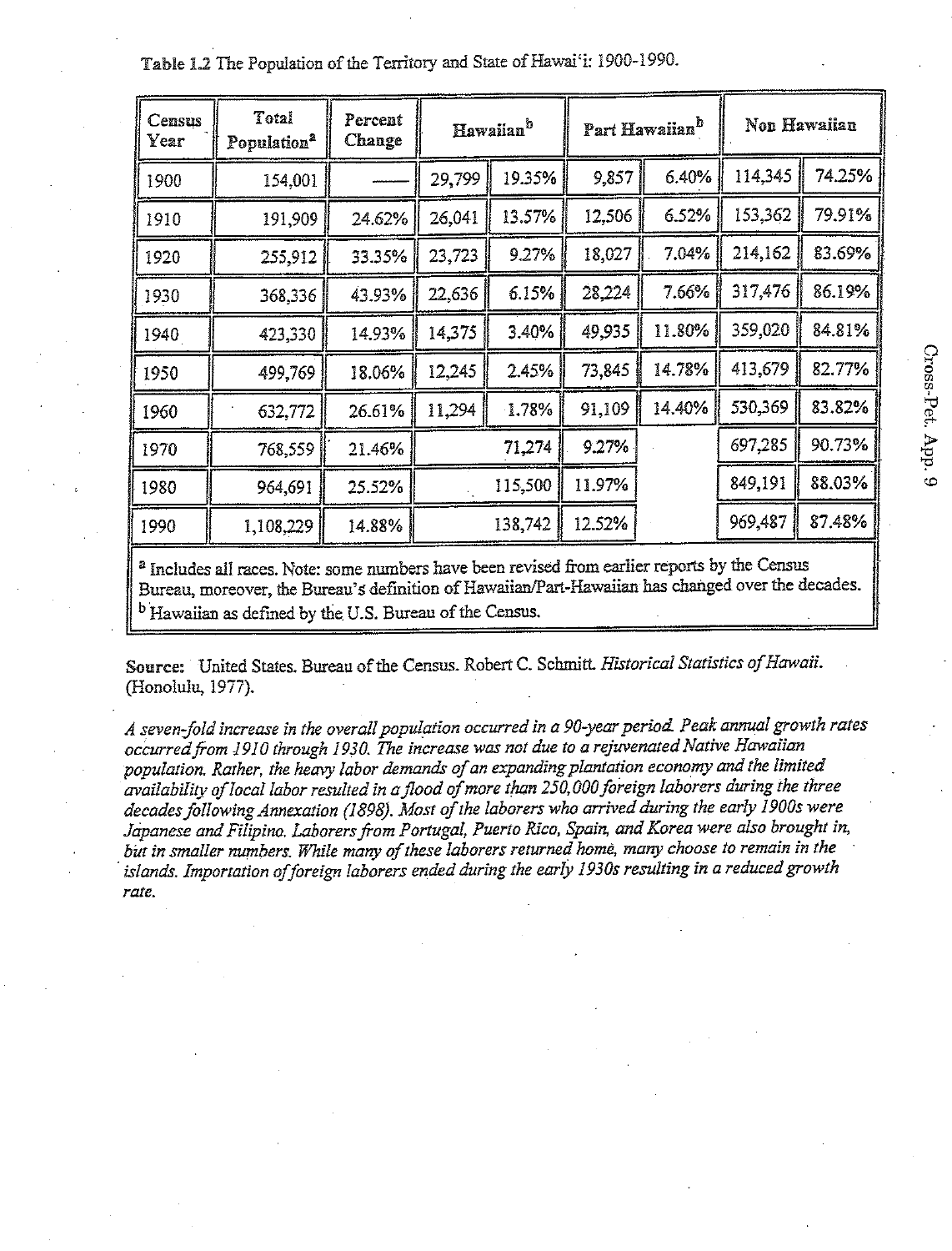Opinion of Attorney General of the U.S., 22 Op.Atty.Gen. 574 (1899)

Page 576. "The effect of this clause is to subject the public lands in Hawai'i to a special trust, limiting the revenue from or proceeds of the same to the uses of the inhabitants of the Hawaiian Islands for educational or other public purposes."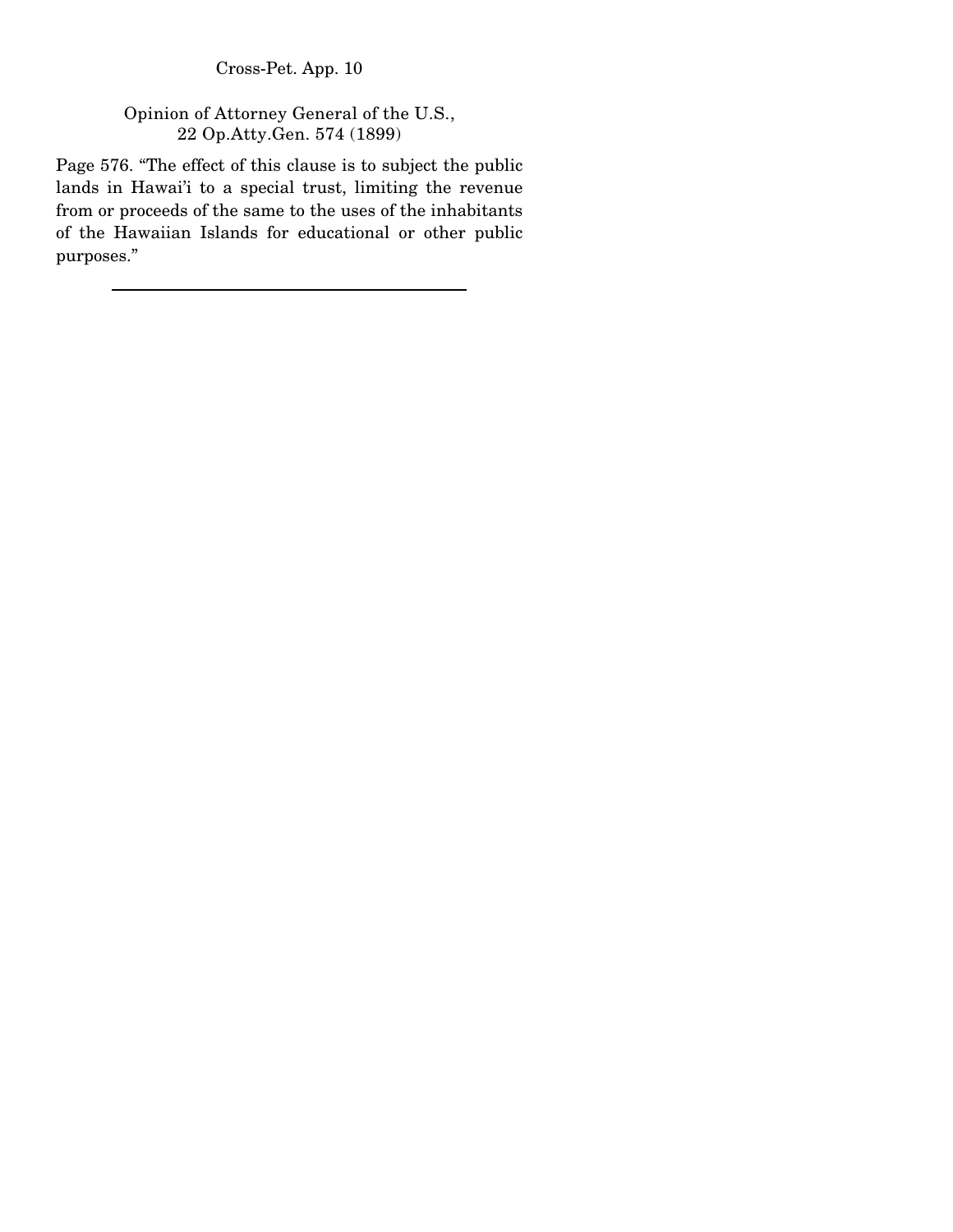Hawaii Organic Act of April 30, 1900 C339, 31 Stat. 141 § 73(e)

 (e) All funds arising from the sale or lease or other disposal of public land shall be appropriated by the laws of the government of the Territory of Hawaii and applied to such uses and purposes for the benefit of the inhabitants of the Territory of Hawaii as are consistent with the joint resolution of annexation, approved July 7, 1898.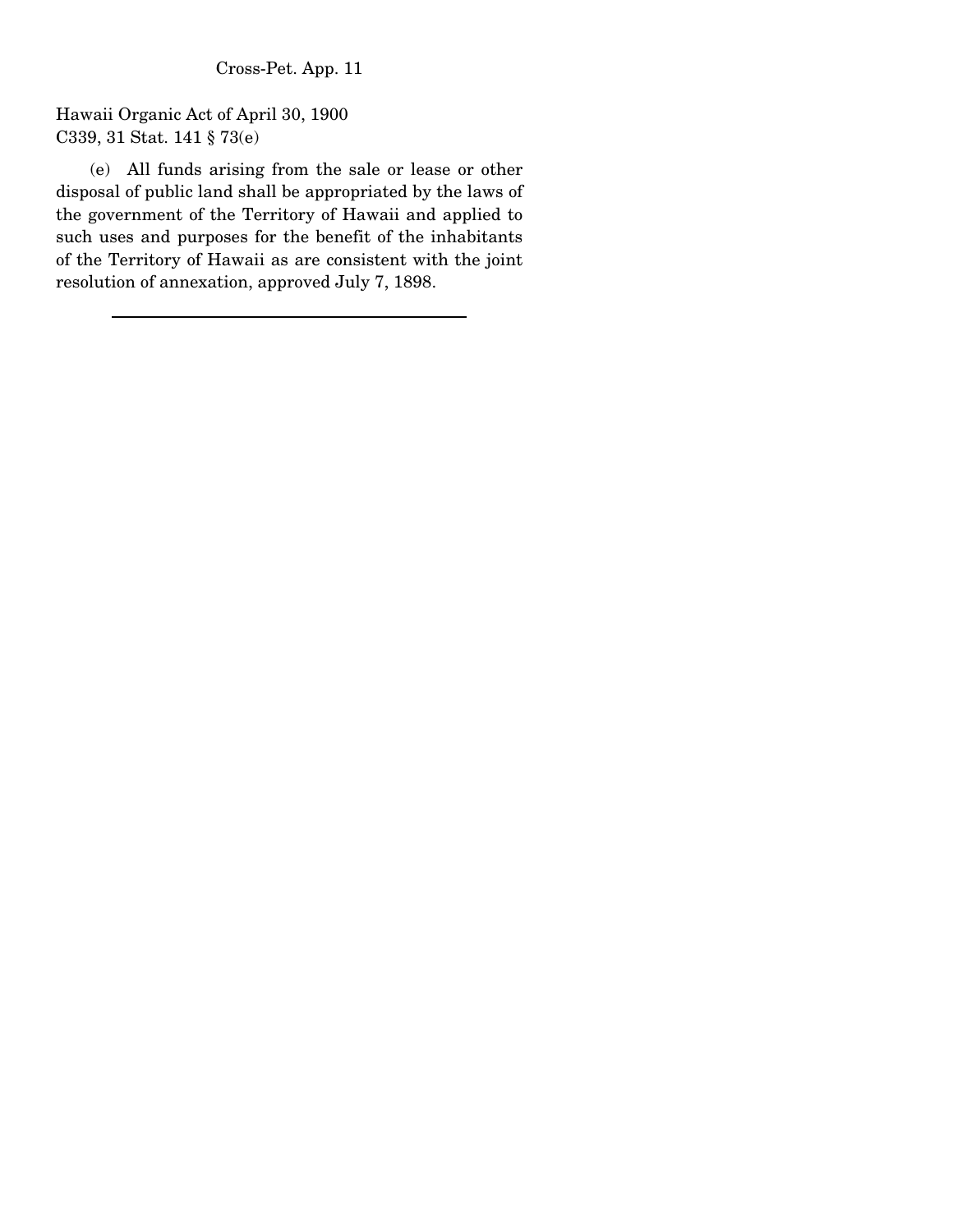#### Sec. 5 THE ADMISSION ACT

 (g) As used in this Act, the term "lands and other properties" includes public lands and other public property, and the term "public lands and other public property" means, and is limited to the lands and properties that were ceded to the United States by the Republic of Hawaii under the joint resolution of annexation approved July 7, 1898 (30 Stat. 750), or that have been acquired in exchange for lands or properties so ceded.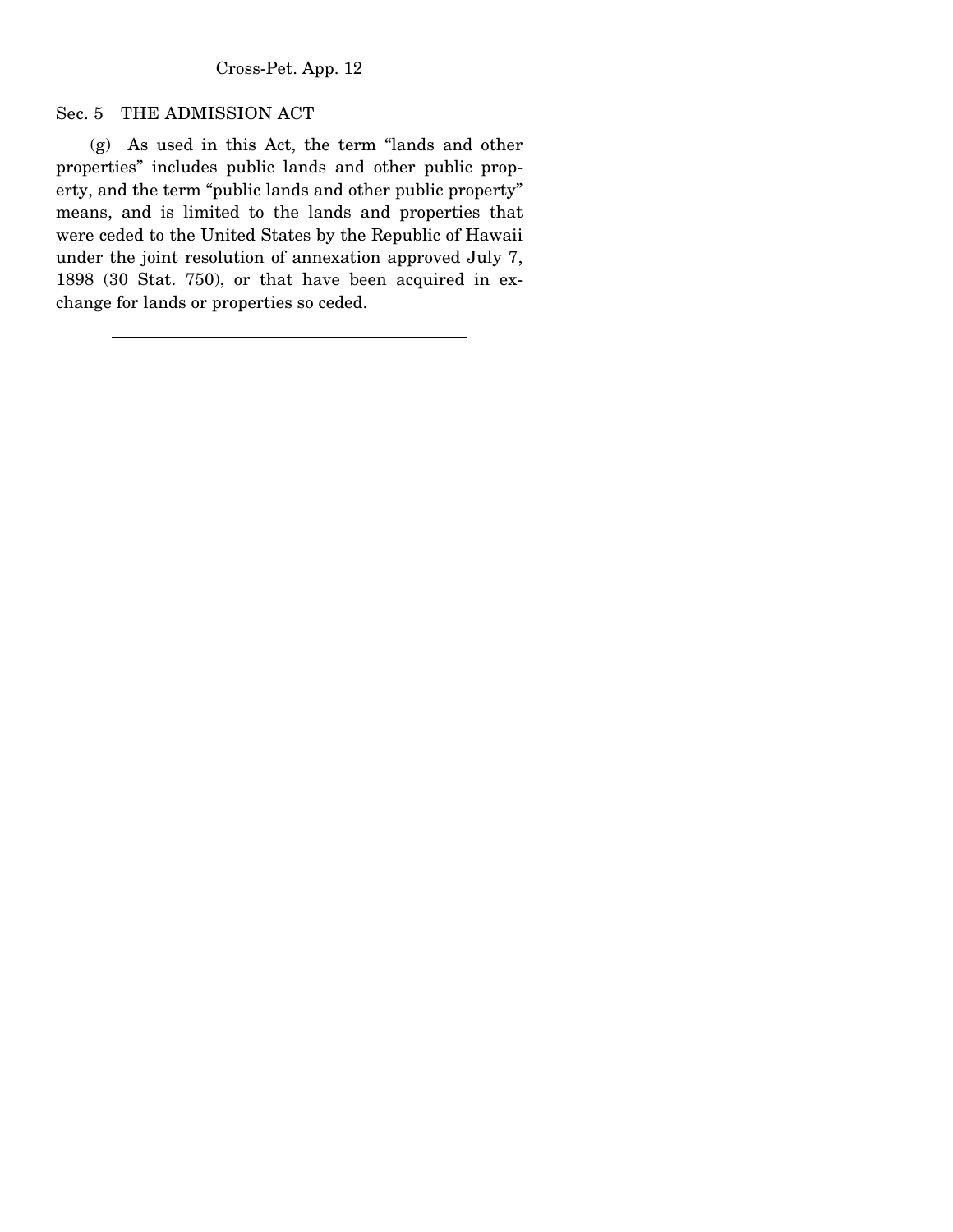### **Sec. 7 THE ADMISSION ACT**

 (b) At an election designated by proclamation of the Governor of Hawaii, which may be either the primary or the general election held pursuant to subsection (a) of this section, or a territorial general election, or a special election, there shall be submitted to the electors qualified to vote in said election, for adoption or rejection, the following propositions:

- "(1) Shall Hawaii immediately be admitted into the Union as a State?
- "(2) The boundaries of the State of Hawaii shall be as prescribed in the Act of Congress approved.............................................

(Date of approval of this Act) and all claims of this State to any areas of land or sea outside the boundaries so prescribed are hereby irrevocably relinquished to the United States.

"(3) All provisions of the Act of Congress approved .......................................................... (Date of approval of this Act) reserving rights or powers to the United States, as well as those prescribing the terms or conditions of the grants of lands or other property therein made to the State of Hawaii are consented to fully by said State and its people."

 In the event the foregoing propositions are adopted at said election by a majority of the legal votes cast on said submission, the proposed constitution of the proposed State of Hawaii, ratified by the people at the election held on November 7, 1950, shall be deemed amended as follows: Section 1 of article XIII of said proposed constitution shall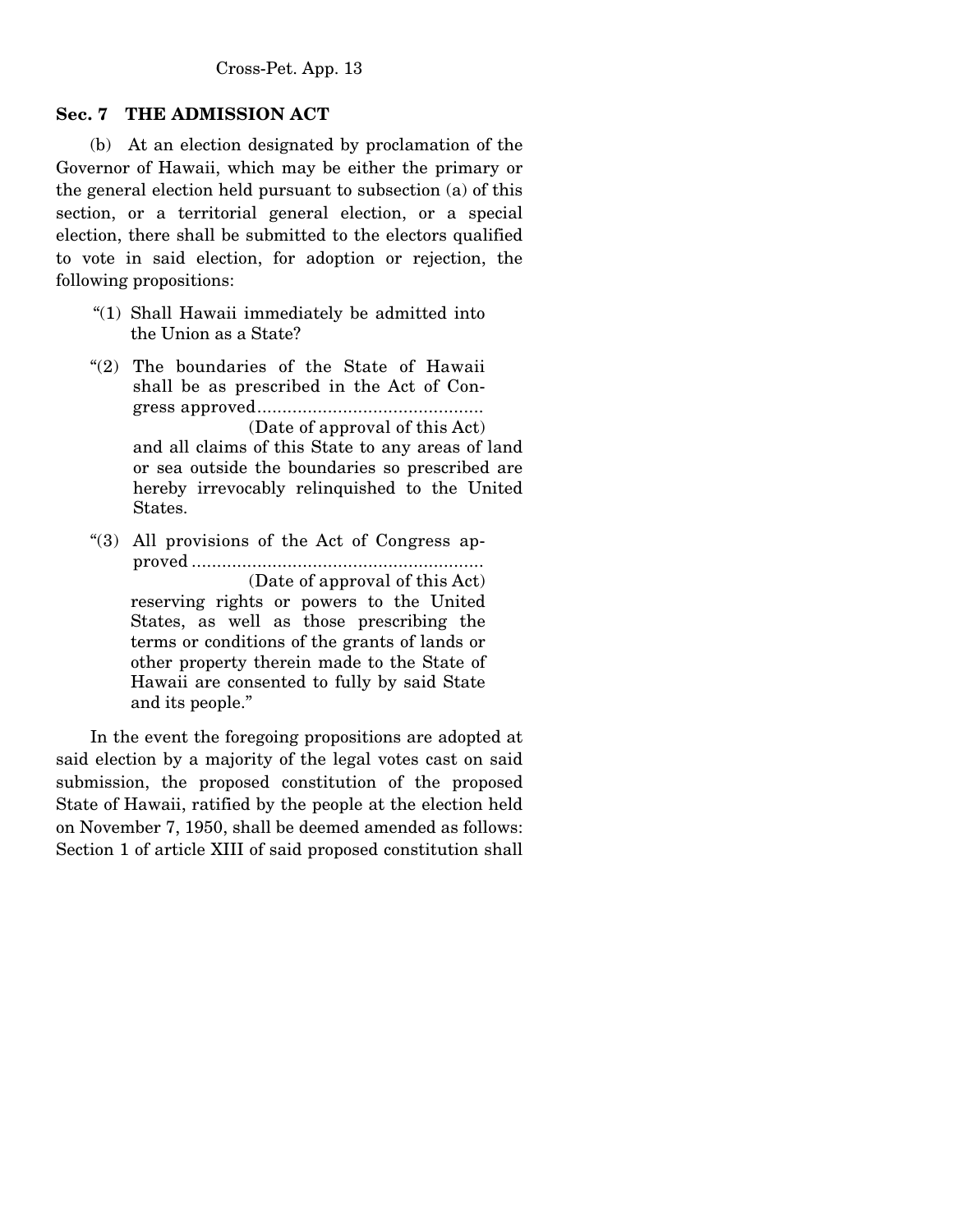be deemed amended so as to contain the language of section 2 of this Act in lieu of any other language; article XI shall be deemed to include the provisions of section 4 of this Act; and section 8 of article XIV shall be deemed amended so as to contain the language of the third proposition above stated in lieu of any other language, and section 10 of article XVI shall be deemed amended by inserting the words "at which officers for all state elective offices provided for by this constitution and two Senators and one Representative in Congress shall be nominated and elected" in lieu of the words "at which officers for all state elective offices provided for by this constitution shall be nominated and elected; but the officers so to be elected shall in any event include two Senators and two Representatives to the Congress, and unless and until otherwise required by law, said Representatives shall be elected at large".

 In the event the foregoing propositions are not adopted at said election by a majority of the legal votes cast on said submission, the provisions of this Act shall cease to be effective.

 The Governor of Hawaii is hereby authorized and directed to take such action as may be necessary or appropriate to insure the submission of said propositions to the people. The return of the votes cast on said propositions shall be made by the election officers directly to the Secretary of Hawaii, who shall certify the results of the submission to the Governor. The Governor shall certify the results of said submission, as so ascertained, to the President of the United States.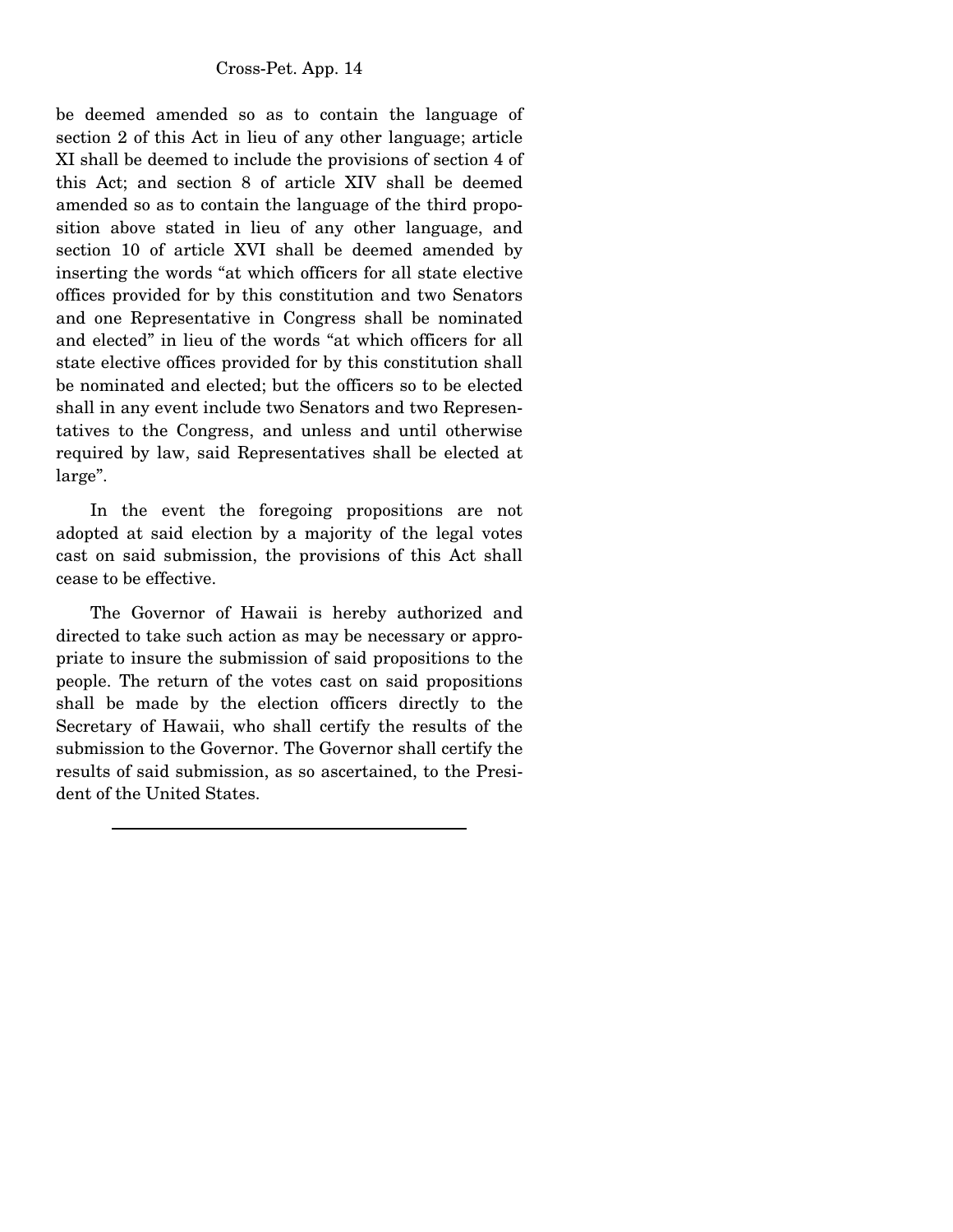Op. Hawaii Atty. Gen. July 17, 1995, footnote 1

1 Section 5 essentially continues the trust which was first established by the Newlands Resolution in 1898, and continued by the Organic Act in 1900. Under the Newlands Resolution, Congress served as trustee; under the Organic Act, the Territory of Hawaii served as trustee.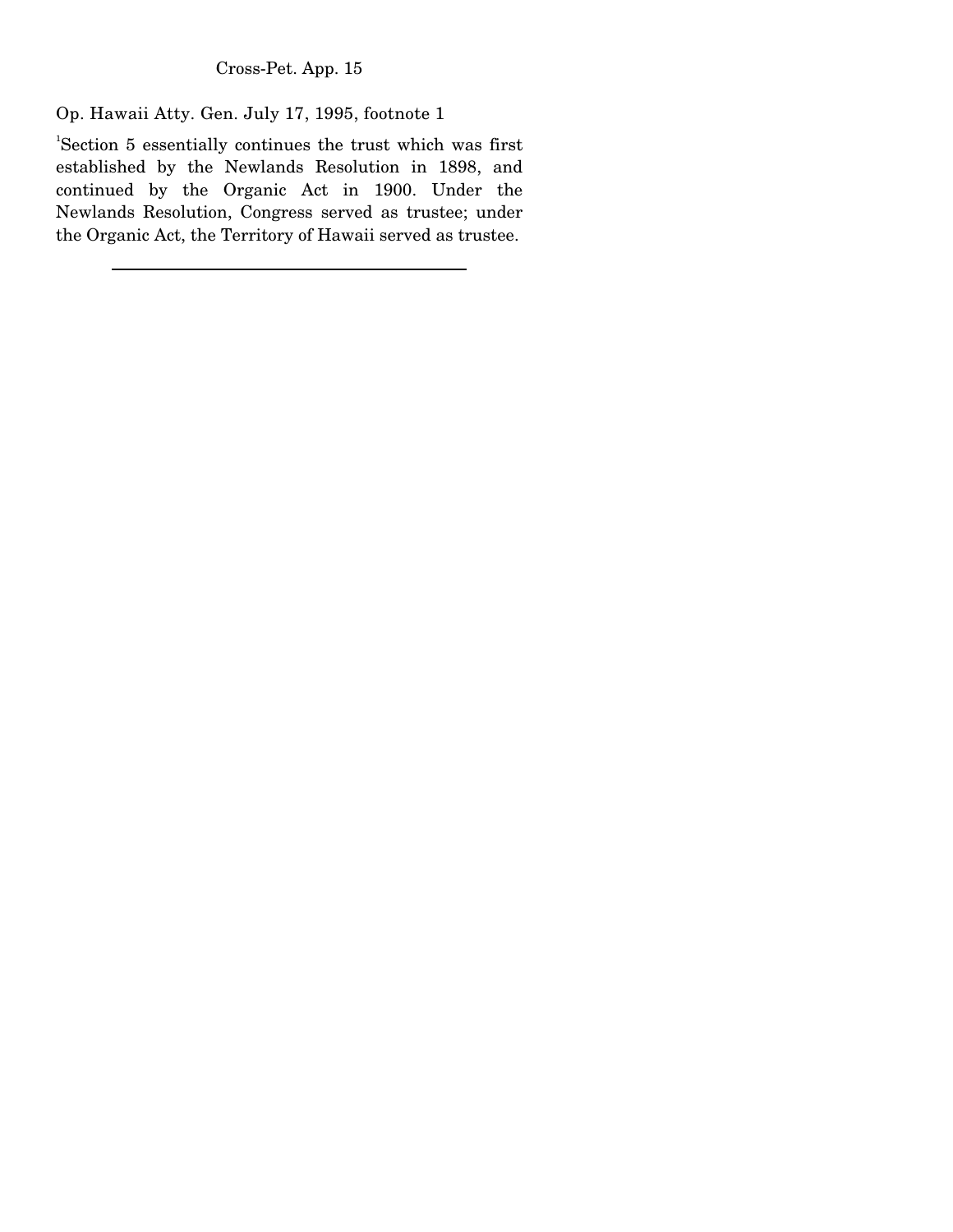000 000 01.3 315,000,000,000 000'000'02\$ 000'000'92\$ 000'000'08\$ \$5,000,000 g  $\frac{1}{2}$ OHA's Receipts from State of Hawaii with interest & dividends earned 179. CG. Z8.  $\tilde{g}$ **MGeneral Fund Dhublicland Trust Minterest/Dividends** LG. 98. (per OHA financial statements) a.<br>S 96. 10. 26. 26. 10. 06. 08. 66, 86, 46, 96, g <u>្តូ</u>  $\vec{a}$ g

Cross-Pet. App. 16

S139.9 Million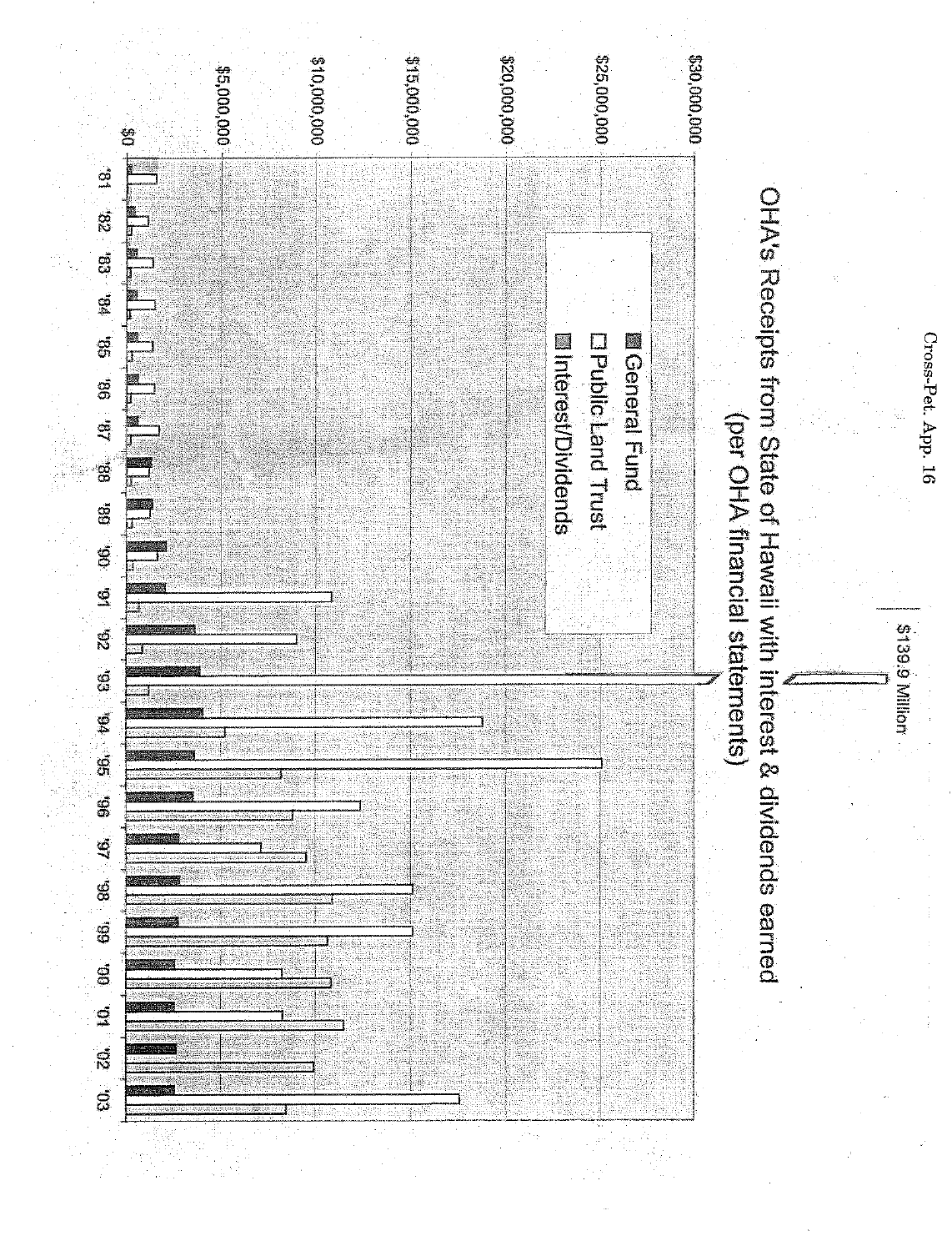# Cost of HHC/DHHL to State Treasury Seven Years - 7/1/95 - 6/30/2002<br>(Including expenditures, debts incurred and loss of revenues)

| Description                                                                                    | Amount        | MOF | Reference                                       |
|------------------------------------------------------------------------------------------------|---------------|-----|-------------------------------------------------|
|                                                                                                |               |     |                                                 |
| <b>Appropriations from General fund</b><br>FY 1995-96 "out of general revenues of State of HI" | 2,348,558     |     | Act 14 SpSLH 1995 S.9                           |
|                                                                                                | 2,390,000     |     | S.10                                            |
| έī<br>n                                                                                        | 1,539,000     |     | S.11                                            |
|                                                                                                | 2,128,851     | A   | Act 287 SLH 1996 - Supp Appr Act                |
| FY 1996-97                                                                                     | 1,569,838     | Α   |                                                 |
| FY 1997-98                                                                                     | 1,493,016     |     | A Act 116 SLH 1998                              |
| FY 1998-99                                                                                     | 1 347 684     | A   |                                                 |
| FY 1999-00                                                                                     | 1,298,554     |     | A Act 281 SLH 2000 - Supp Appr Act              |
| FY 2000-01                                                                                     | 1,298,554     | Α   |                                                 |
| FY 2001-02                                                                                     | 1.359,546     |     | A Act 259 SLH 2001 - Gen Appr Act               |
|                                                                                                |               |     |                                                 |
| Debt service paid from General Fund for HHLTF from                                             | 35,148,475    |     | Attachment 9, DHHL Answers to                   |
| FY1997-98 - April 1, 2002                                                                      |               |     | interrog dtd 4/11/2002                          |
| Total paid from General Fund 7/1/95 - 6/30/2002                                                | \$51,922,076  |     |                                                 |
|                                                                                                |               |     |                                                 |
| Liability Imposed on General Fund same period                                                  |               |     |                                                 |
| Balance of \$15 million for HHLTF paid 6/30/02 from                                            | 15,000,000    | C.  | Decl Neal Miyahira, Dir Finance                 |
| General Obligation Bond fund.                                                                  |               |     | filed 3/7/02 - Act 259                          |
|                                                                                                |               |     |                                                 |
| Outstanding Principal G.O Bonds 4/1/2002.                                                      | 126,277,235   |     | Attachment 9, DHHL Ans interrog                 |
| Total Paid from General Fund 7/1/95 - 6/30/02 and                                              |               |     |                                                 |
| still owed by General Fund as of 6/30/2002                                                     | \$193,199,310 |     |                                                 |
|                                                                                                |               |     |                                                 |
| <b>Additional Payments &amp; Transfers for HHLTF</b>                                           |               |     |                                                 |
| Appr fr moneys on dep in homes revolving fund FY                                               | 30,000,000    |     | Act 14 SpSL 1995 S.8(a)                         |
| 1995-96 for HHLTF                                                                              |               |     |                                                 |
|                                                                                                |               |     |                                                 |
| Land in lieu of cash for FY 1996-97 and FY1997-98 for                                          | 60,000,000    |     | Decl Neal Miyahira, Dir Finance<br>filed 3/7/02 |
| HHLTF. (Discount for early pay't. Amt?)                                                        |               |     |                                                 |
| Total Paid from & still owed by General Fund plus                                              | \$283,199,310 |     |                                                 |
| Additional Payments & Transfers for HHLTF 7/1/95 -                                             |               |     |                                                 |
| 6/30/2002                                                                                      |               |     |                                                 |
| Loss of revenues - General leases, licenses, permits                                           |               |     |                                                 |
| FY 1995-96 - General leases                                                                    | 5,297,775     |     | DHHL Ann Rept FY 1995-96                        |
| Licenses & permits                                                                             | 4,442,849     |     |                                                 |
| FY 1996-97 - General leases                                                                    | 6,347,106     |     | DHHL Ann Rept FY 1996-97                        |
| Licenses & permits                                                                             | 1,224,542     |     |                                                 |
| FY 1997-98 - General Leases                                                                    | 6,637,660     |     | DHHL Ann Rept FY 1997-98                        |
| Licenses & permits                                                                             | 1,087,529     |     |                                                 |
| FY 1998-99 - General Leases                                                                    | 7,138,142     |     | DHHL Ann Rept FY 1998-99                        |
| Licenses & permits                                                                             | 1,516,431     |     |                                                 |

Cross-Pet. App. 17

Burden on Taxpayers - HHC-DHHL 7-22-02.xls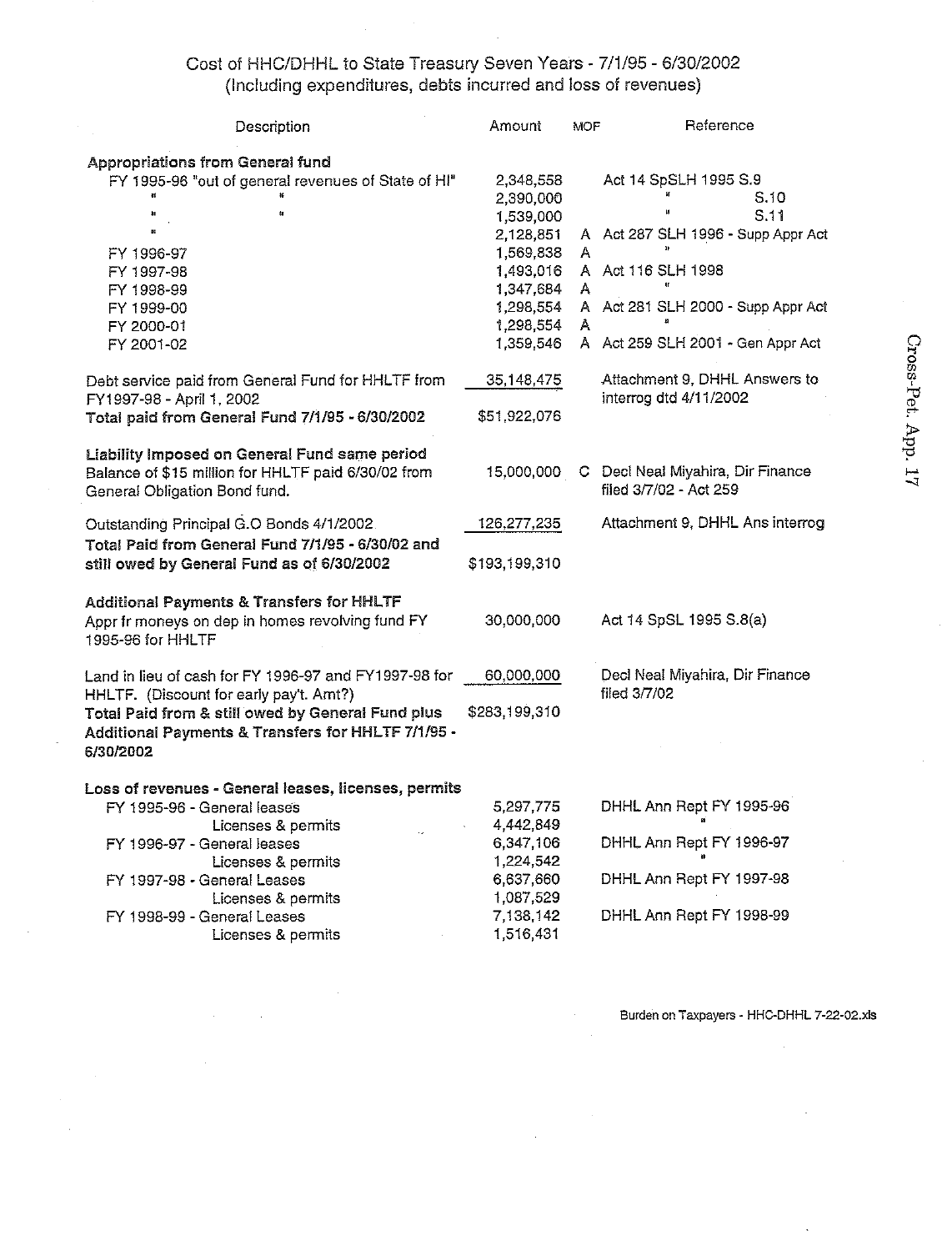| Approximate total Injury to Taxpayers'             | \$430,599,594 |                                   |
|----------------------------------------------------|---------------|-----------------------------------|
| FY 2001-02                                         | 6,000,000     | Estimate based on prior years     |
| FY 2000-01                                         | 6,898,757     | DHHL Ann Rept FY 2000-01          |
| FY 1999-00                                         | 6,675,682     | DHHL Ann Rept FY 1999-00          |
| FY 1998-99                                         | 5,572,311     | DHHL Ann Rept FY 1998-99          |
| FY 1997-98                                         | 5,975,173     | DHHL Ann Rept FY 1997-98          |
| FY 1996-97                                         | 6,028,545     | DHHL Ann Rept FY 1996-97          |
| FY 1995-96                                         | 5,297,775     | DHHL Ann Rept FY 1995-96          |
| Loss of interest/investment income                 |               |                                   |
| 1995-96 through FY 2001-02                         |               | \$1,000/yr for 7 years            |
| Loss of fair rental value of homestead leases - FY | 35,000,000    | Estimate 5,000 leases @           |
| \$100M appr FY 1997-98 & \$25M appr FY 2000-01?    |               | 2000 - Balance estimate           |
| Balance still owed 6/30/02 on Revenue Bonds -      | 15,000,000    | Act 116, SLH 1998, Act 281 SLH    |
| FY 2001-02                                         | 6,013,558     | B Act 259 SLH 2001 - Gen Appr Act |
| Licenses & permits                                 | 984,598       |                                   |
| FY 2000-01 - General leases                        | 6,150,520     | DHHL Ann Rept FY 2000-01          |
| Licenses & permits                                 | 1.219.079     |                                   |
| FY 1999-00 - General leases                        | 6,892,252     | DHHL Ann Rept FY 1999-00          |

Pocketbooks Caused by HHC/DHHL 7/1/95 -6/30/2002, Including Expenditures, Debts Incurred and Loss of Revenues

# Threatened Future Cost to State Fisc as of 6/30 2002 (Including expenditures, debts to be incurred and loss of revenues)

#### Threatened Injury to Taxpayers' Pocketbooks during FY 2002-03

| Appropriations FY 2002-03 MOF A (General Fund)       | 1,291,569     |    | A Act 177 Supplemental Appropriations Act of 2002 |
|------------------------------------------------------|---------------|----|---------------------------------------------------|
| Appropriations FY 2002-03 MOF B (Special Funds)      | 6.034.216     |    | B Act 177 Supplemental Appropriations Act of 2002 |
| Appropriations FY 2002-03 MOF C (G.O. Bond Fund)     | 30,000,000    | G. | Act 177 Supplemental Appropriations Act of 2002   |
| Estimated Loss of Interest/Investment Income         | 6,000,000     |    | Estimate based on prior year                      |
| Estimated fair rental value, 7,000 Homestead leases  |               |    |                                                   |
| @ \$1,000 per year                                   | 7.000.000     |    |                                                   |
| General Fund Debt service for HHLTF Est. for FY 2003 | 10,283,310    |    | Estimate based on prior year                      |
|                                                      | 60,609,095    |    |                                                   |
| Projected future injury during next 12 years after   |               |    |                                                   |
| FY 2002-03 if Hawaiian Homes is not invalidated      |               |    |                                                   |
| and Act 14 SpSLH 1995 is not enjoined - 12 more      |               |    |                                                   |
| years at about \$60M per year                        | \$720,000,000 |    |                                                   |
|                                                      |               |    |                                                   |
|                                                      |               |    |                                                   |
|                                                      |               |    |                                                   |

\$780,609,095

Probable future injury to taxpayers' Pocketbooks if Hawaiian Homes allowed to continue.  $\sim 10^{11}$  km

Burden on Taxpayers - HHC-DHHL 7-22-02.xls

and the company of the company of the

and the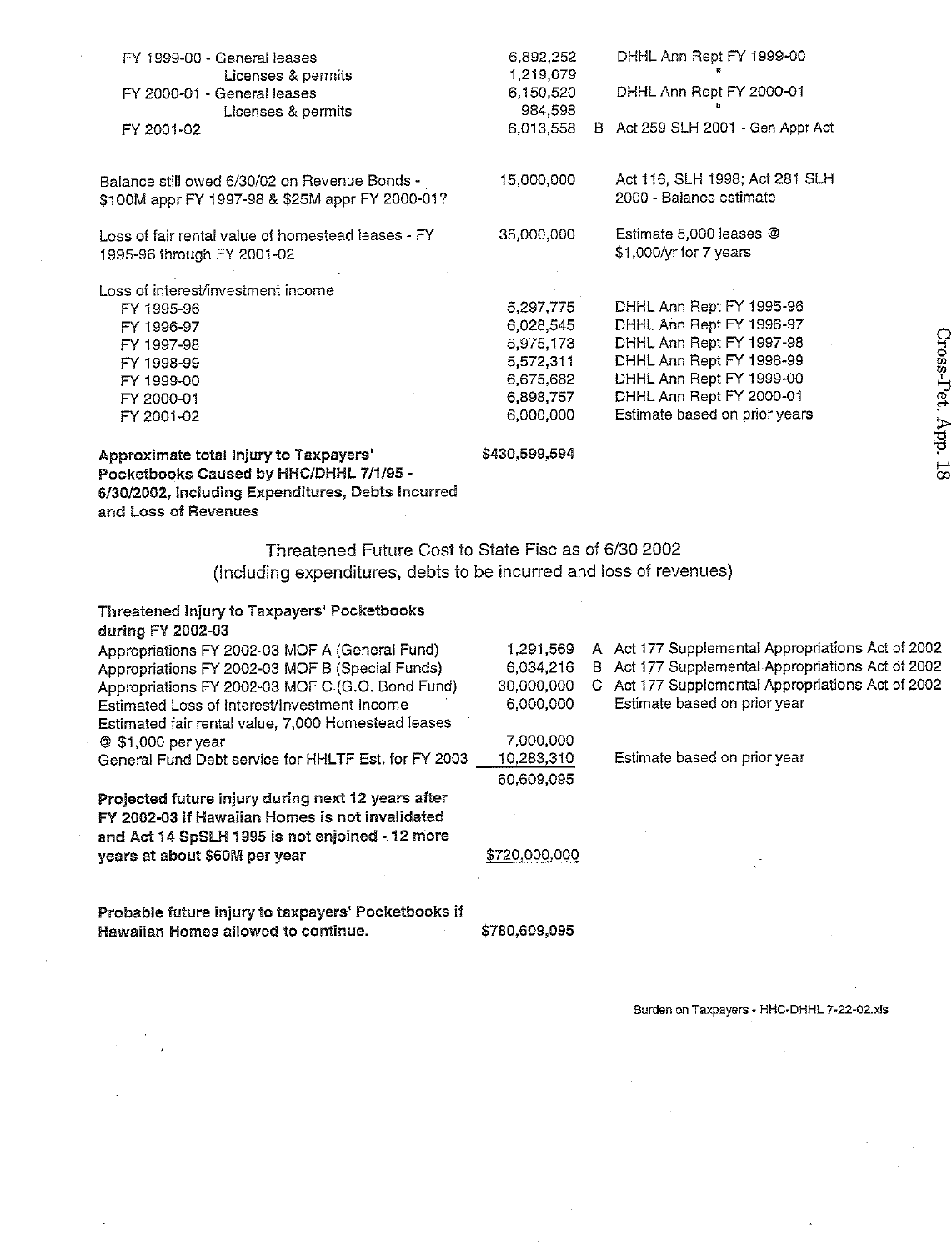Cost of OHA to State Treasury, Twelve Years - 7/1/90 - 6/30/2002<br>(Including expenditures, debts incurred and loss of revenues)

| Description                                                       | Amount        | MOF.   | Reference                        |
|-------------------------------------------------------------------|---------------|--------|----------------------------------|
| Appropriations from General Fund for OHA                          |               |        |                                  |
| FY 1990-91 "appropriated out of general revenues of State"        | 7,200,000     |        | Act 304 SLH 1990 S. 11           |
|                                                                   | 500,000       |        | S.12                             |
| п                                                                 | 1,971,836     |        | A Act 113 SLH 1990               |
| FY 1991-02                                                        | 3,491,703     |        | A Act 301 SLH 1991               |
| FY 1992-93 "of general fund appropriation for statewide planning" | 5,000,000     |        | Act 300 SLH 1992 S5              |
|                                                                   | 3,423,222     |        | A Act 301 SLH 1991               |
| FY 1993-94                                                        | 3,580,204     |        | A Act 253 SLH 1994               |
| FY 1994-95                                                        | 3,438,125     | A      |                                  |
| FY 1995-96                                                        | 3,496,698     |        | A Act 176 SLH 1996               |
| FY 1996-97                                                        | 2,772,596     | A      |                                  |
| FY 1997-98                                                        | 2,772,596     |        | A Stipulated Facts 7/08/2002     |
| - 8<br>"There is appropriated out of the general revenues"        | 15,100,000    |        | Act 329 SLH 1997                 |
| FY 1998-99                                                        | 2,710,897     |        | A Stipulated Facts 7/08/2002     |
| "There is appropriated out of the general revenues"               | 15,100,000    |        | Act 329 SLH 1997                 |
| FY 1999-00                                                        | 2,550,922     |        | A Stipulated Facts 7/08/2002     |
| FY 2000-01                                                        | 2,519,663     | A      |                                  |
| FY 2001-02                                                        | 2,619,663     | A      |                                  |
|                                                                   |               |        |                                  |
| Debt service paid from General Fund on Bonds for OHA,             | 91,533,356    |        | Attachment 7, State Answers to   |
| from FY 1994 - April 1, 2002                                      |               |        | interrog dtd 4/11/2002           |
| Total paid for OHA from General Fund 7/1/90-6/30/02               | 169,781,481   |        |                                  |
|                                                                   |               |        |                                  |
| Still owed by General Fund for same period                        |               |        |                                  |
| Outstanding Principal G.O Bonds 4/1/2002                          | 95,854,080    |        | Attachment 7, State Ans interrog |
| Total Paid from General Fund 7/1/90 - 6/30/02 and                 |               |        |                                  |
| still owed by General Fund as of 6/30/2002                        | \$265,635,561 |        |                                  |
|                                                                   |               |        |                                  |
| Transfer of Public Land Revenues to OHA                           |               |        |                                  |
| FY 1990-91                                                        | 1,971,833     |        | B Act 113 SLH 1990               |
| FY 1991-92                                                        | 3,491,700     | B      | Act 301 SLH 1991                 |
| FY 1992-93                                                        | 3,423,221     | B      | $\pmb{\mathfrak{u}}$             |
| FY 1993-94                                                        | 3,952,886     | B.     | Act 253 SLH1994                  |
|                                                                   | 3,898,247     | В      | И                                |
| FY 1994-95<br>FY 1995-96                                          | 3,956,823     | в      | Act 176 SLH 1996                 |
|                                                                   | 4,762,093     | Τ      | 11                               |
| FY 1996-97                                                        | 5,009,441     |        | T Act 240 SLH 1997               |
| FY 1997-98                                                        | 4.842.041     | $\top$ |                                  |
| FY 1998-99                                                        | 4,048,124     | $\top$ | Act 147 SLH 1999                 |
| FY 1999-00                                                        | 4,016,866     | T      |                                  |
| FY 2000-01                                                        | 4,446,029     | T      | Act 2 Sp SLH 2001                |
| FY 2001-02                                                        |               |        |                                  |
|                                                                   |               |        |                                  |
| Balance still owed 6/30/02 on Revenue Bonds - \$100M              | 15,000,000    |        | Act 116, SLH 1998; Act 281 SLH   |
| appr FY 1997-98 & \$25M appr FY 2000-01?                          |               |        | 2000 - Balance estimate          |
|                                                                   |               |        |                                  |
| Loss of dividend and interest income                              |               |        |                                  |
| FY 1990-91                                                        | 671,492       |        | OHA Ann Rept FY 1990-91          |
| FY 1991-92                                                        | 842,856       |        | OHA Ann Rept FY 1991-92          |

C58EA28C-18C0-4a97-9AF2-036E93DDAFB3[1]

Page 1

Cross-Pet. App. 19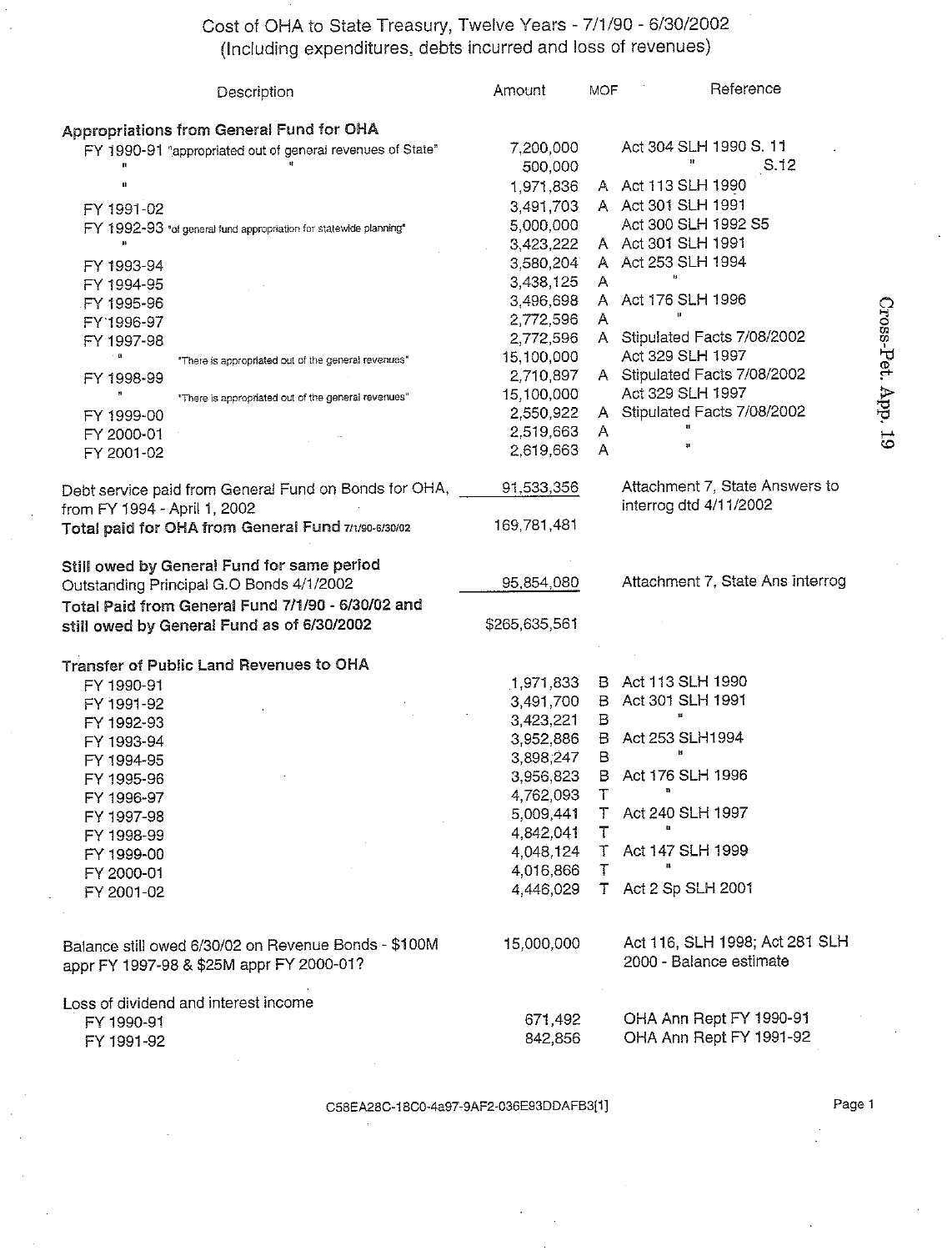| FY 1992-93 | 1,181,983  | OHA Ann Rept FY 1992-93       |
|------------|------------|-------------------------------|
| FY 1993-94 | 5,216,977  | OHA Ann Rept FY 1993-94       |
| FY 1994-95 | 8.199.984  | OHA Ann Rept FY 1994-95       |
| FY 1995-96 | 8.802,574  | OHA Ann Rept FY 1995-96       |
| FY 1996-97 | 9,513,999  | OHA Ann Rept FY 1996-97       |
| FY 1997-98 | 10,857,620 | OHA Ann Rept FY 1997-98       |
| FY 1998-99 | 10,626,578 | OHA Ann Rept FY 1998-99       |
| FY 1999-00 | 10.798,857 | OHA Ann Rept FY 2000-01       |
| FY 2000-01 | 11.465.433 | OHA Ann Rept FY 2000-01       |
| FY 2001-02 | 11.000.000 | Estimate based on prior years |
|            |            |                               |

Approximate total injury to Taxpayers' Pocketbooks Caused by OHA 7/1/90 - 6/30/2002, Including **Expenditures, Debts Incurred and Loss of Revenues** 

#### \$417,633,218

# Threatened Future Cost of OHA to State Fisc (Including expenditures, debts to be incurred and loss of revenues)

| Threatened Injury caused by OHA to Taxpayers'<br>Pocketbooks during FY 2002-03                                                                                             |   |               |                                                                                                                                                           |
|----------------------------------------------------------------------------------------------------------------------------------------------------------------------------|---|---------------|-----------------------------------------------------------------------------------------------------------------------------------------------------------|
| FY 2002-03 (General Fund)                                                                                                                                                  |   | 2,532,663     | A Stipulated Facts 7/08/2002                                                                                                                              |
| Appropriations FY 2002-03 MOF T (Trust Funds) (Note:<br>Payable only if legislature enacts new law to replace Act<br>304)                                                  |   | 4,029,866     | T Act 2 SpSLH 2001                                                                                                                                        |
| Estimated Loss of Dividend/Interest Income                                                                                                                                 |   | 11,000,000    | Estimate based on prior year                                                                                                                              |
| General Fund Debt service to be paid for OHA Bonds                                                                                                                         |   | 5,000,000     | Estimate based on prior year                                                                                                                              |
| Total threatened injury FY 2002-03                                                                                                                                         | S | 22,562,529    |                                                                                                                                                           |
| Projected future injury during next 12 years (after FY<br>2002-03) if OHA is not invalidated and legislature enacts<br>new law to replace Act 304 - 12 more years at about |   |               |                                                                                                                                                           |
| \$22M per year                                                                                                                                                             |   | \$264,000,000 |                                                                                                                                                           |
| Threatened Injury if legislature enacts new law to<br>replace Act 304 retroactive to fiscal years 1980 -                                                                   |   |               | Estimated amount based on offer made by Governor<br>to pay OHA another \$251 million plus 360,000 acres of<br>ceded lands, as stated by former OHA Chair. |
| 1991                                                                                                                                                                       | 5 | 1,000,000,000 |                                                                                                                                                           |
| Probable Total future injury to taxpayers'<br>Pocketbooks if OHA allowed to continue.                                                                                      |   | 1,286,562,529 |                                                                                                                                                           |

Page 2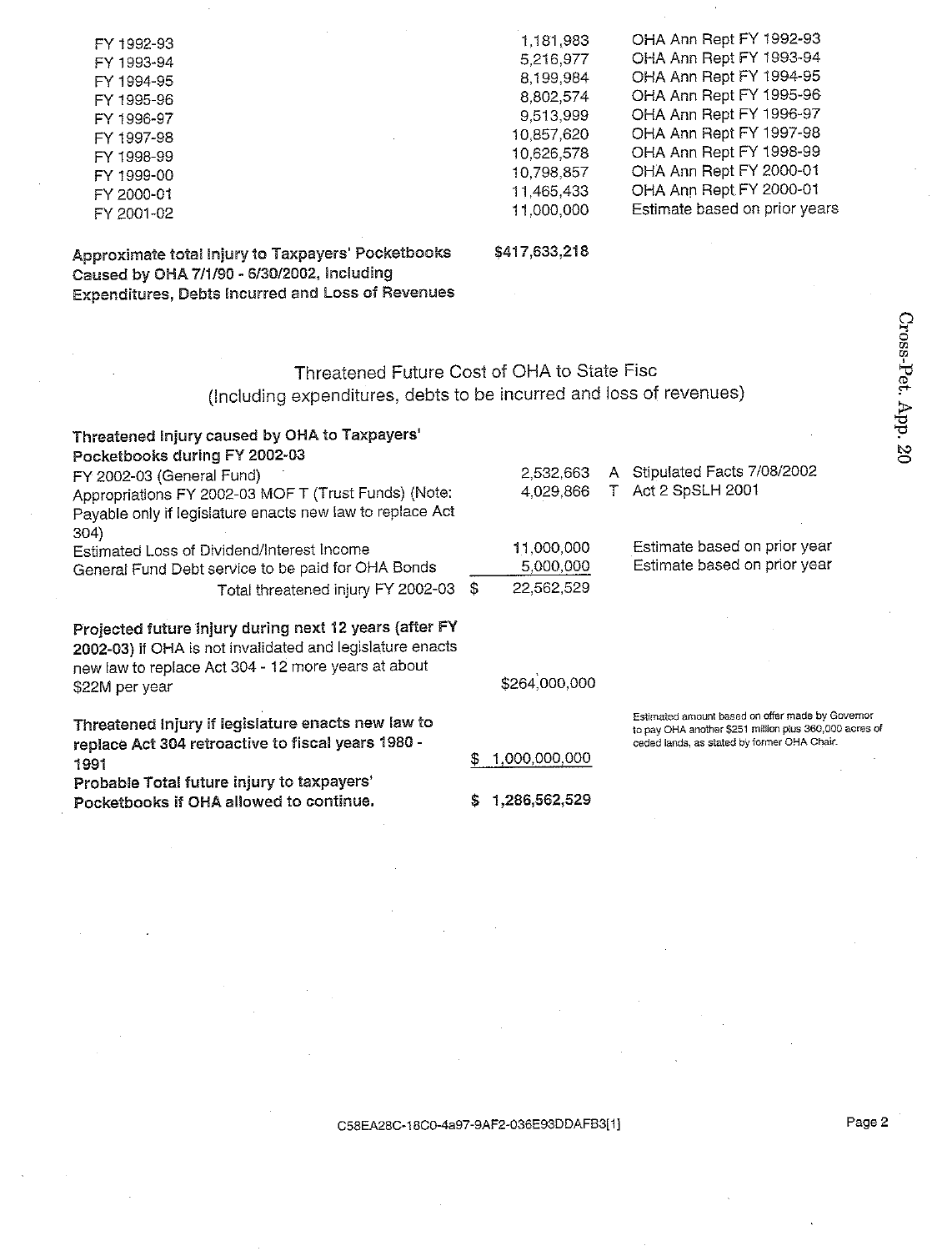# **MEMORANDUM OF UNDERSTANDING**

## I. PURPOSE OF MEMORANDUM

 The purpose of this Memorandum is to document the results of the efforts undertaken by the Task Force on Department of Hawaiian Home Lands Land Title and Related Claims ("task force").

## II. FINDINGS

- A. When the United States Congress passed the Hawaiian Homes Commission Act of 1920 ("Act") and set aside approximately 203,500 acres of public lands as Hawaiian home lands for the rehabilitation of native Hawaiians, the United States reaffirmed the trust responsibility it had assumed towards the Hawaiian people.
- B. The State of Hawaii has a trust responsibility under Hawaii's Admission Act to carry out the mandates of the Act.
- C. In contravention of the Act, many thousands of acres were wrongfully used or withdrawn from the trust by territorial or state executive actions. In recognition of these wrongful actions, the legislature acted in 1988 to establish Chapter 673, Hawaii Revised Statutes (HRS), the Native Hawaiian Trusts Judicial Relief Act which provided a waiver of sovereign immunity for breaches of the Hawaiian home lands trust from July 1, 1988, forward. Chapter 673 also required the governor to present a proposal to the legislature prior to the convening of the 1991 regular legislative session, to resolve controversies which arose between August 21, 1959 and July 1, 1988. The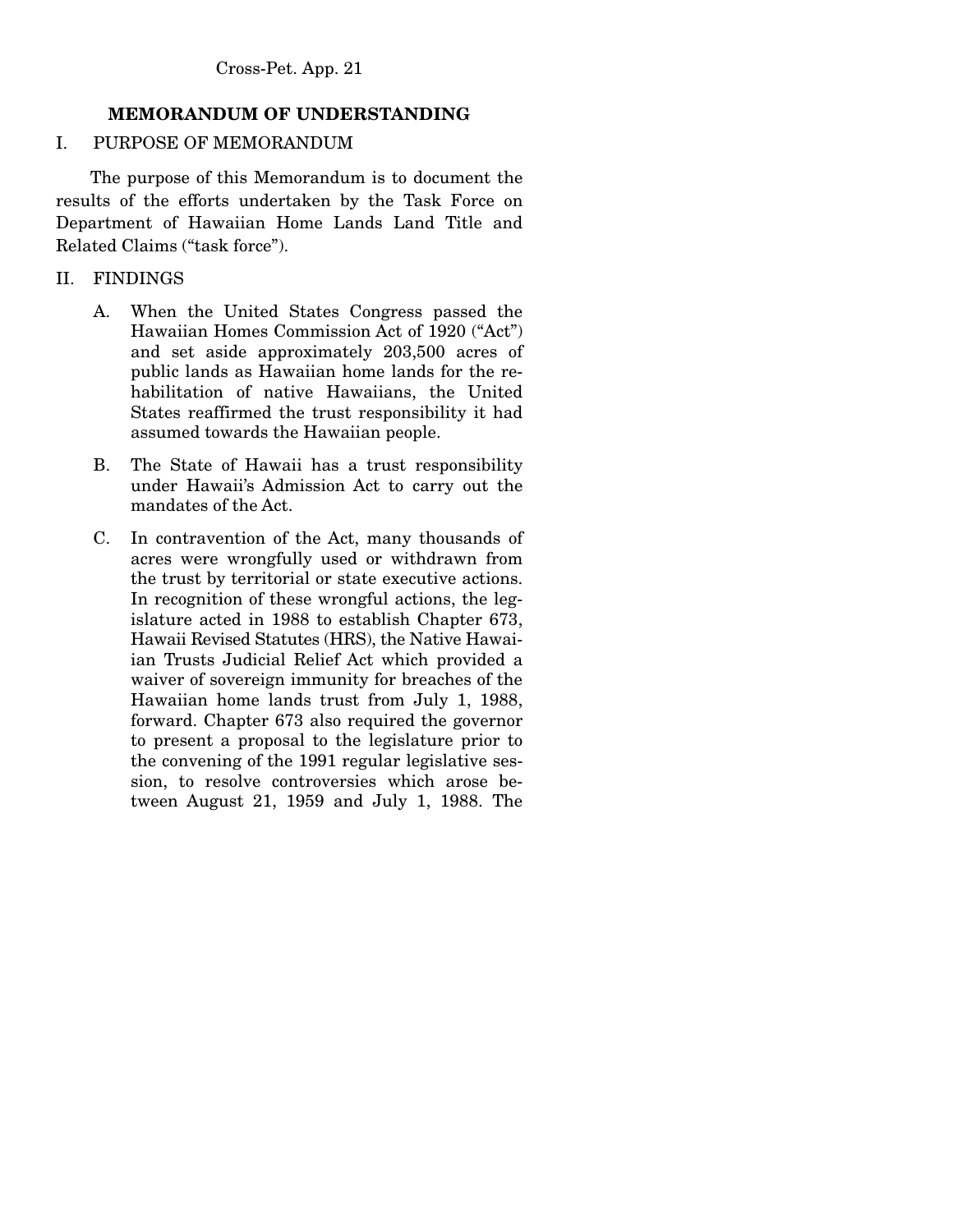Governor's *Action Plan to Address Controversies under the Hawaiian Home Lands Trust and the Public Land Trust* was accepted by the legislature in its passage of SCR 185, 1991.

- D. The governor's action plan, among other actions, proposed convening a task force of representatives from the department of Hawaiian home lands, the department of land and natural resources, the office of state planning and the department of the attorney general to accelerate the review and decision-making process concerning Hawaiian home lands' land title and compensation claims. The actions of the task force were to include verifying title claims, determining if improper uses were still in existence and should be canceled or continued if authorized by the Hawaiian Homes Commission ("commission"), conducting appraisals and appropriate compensation for past and continued use of Hawaiian home lands, and to pursue all avenues for return of lands and compensation from the federal government for wrongful actions during the territorial period.
- E. In 1992, the legislature approved settlement of the first package of claims covering gubernatorial executive orders and proclamations which had set aside 29,633 acres of land for public uses such as forest reserves, schools and parks. Act 316, Session Laws of Hawaii 1992, provided \$12,000,000 to pay compensation, in the form of fair market rent and interest on the amount past due, for the public use of all verified claims.
- F. In 1993 the legislature approved further means to resolve verified claims. Act 352, SLH 1993, extended the period within which to pay compensation, continued the authorization to the state to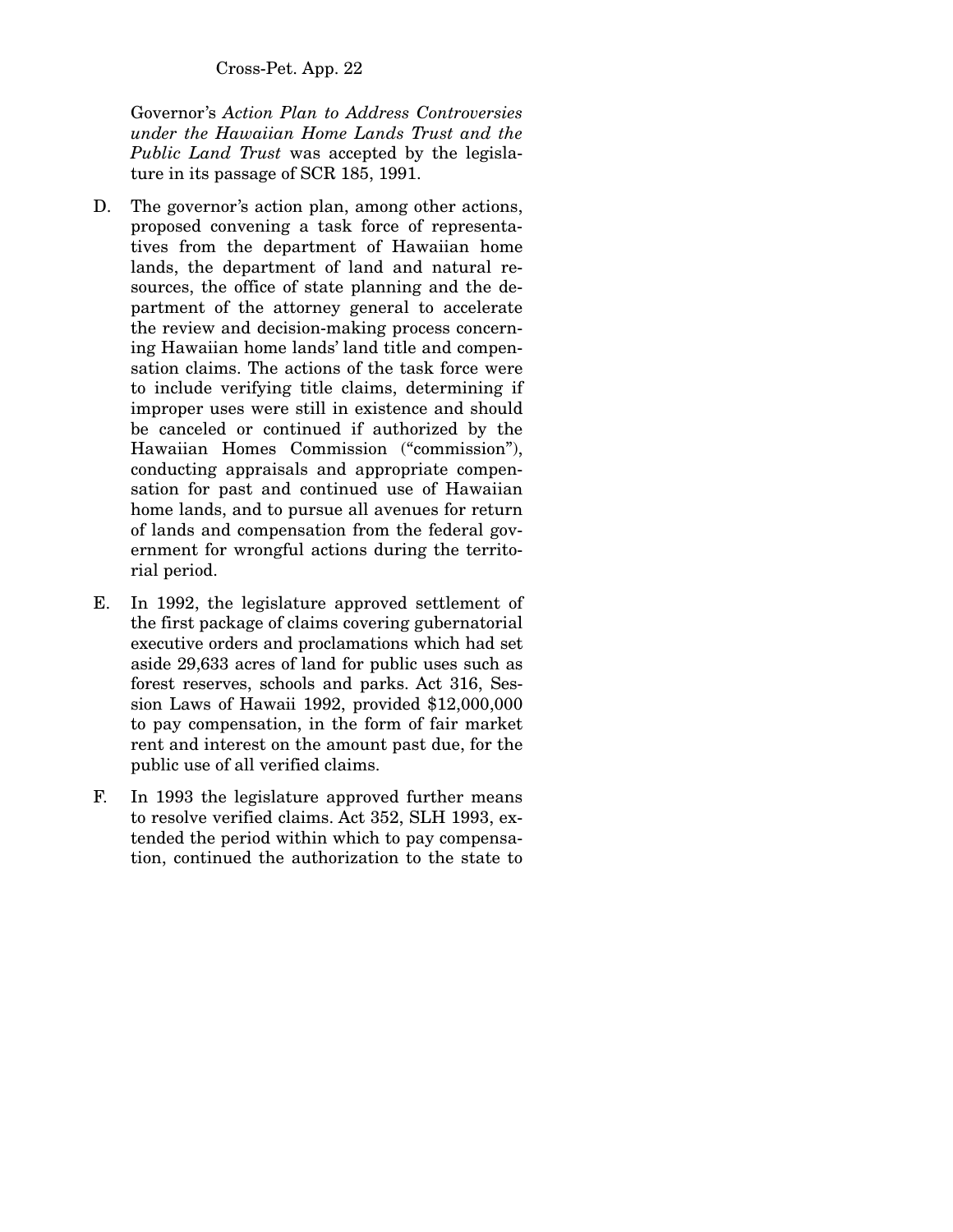pursue claims against the United States for the federal government's wrongful actions, authorized land exchanges to resolve alienations of Hawaiian home lands and provided for the appointment of an independent representative to act on behalf of native Hawaiians in the claims resolution process.

G. The state has: (1) canceled all wrongful set asides of Hawaiian home lands that remain in the control of the state;

 (2) paid compensation for most wrongful uncompensated use of Hawaiian home lands from August 21, 1959 through October 28, 1992;

 (3) paid fair market rent as set by the Hawaiian Homes Commission for continuing uses from October 28, 1992, through June 30, 1995;

 (4) paid fair market rent for the use of lands under Nanaikapono Elementary School through April 4, 1996;

 (5) initiated land exchanges for Hawaiian home lands held by the federal government under lease for nominal rents of \$1 for sixty-five years at Pohakuloa and Kekaha; and,

 (6) initiated actions against the federal government through claims filed with the US. Department of Interior.

H. In 1994, the task force continued to verify and value those claims which remain unresolved, including claims for lands in Lualualei and Waimanalo on Oahu; Keaukaha, Panaewa, Kawaihae and Puukapu on Hawaii; Kula on Maui; Kalaupapa on Molokai; and Waimea, Moloaa, Anahola, and Kamalomalo on Kauai; and compensation for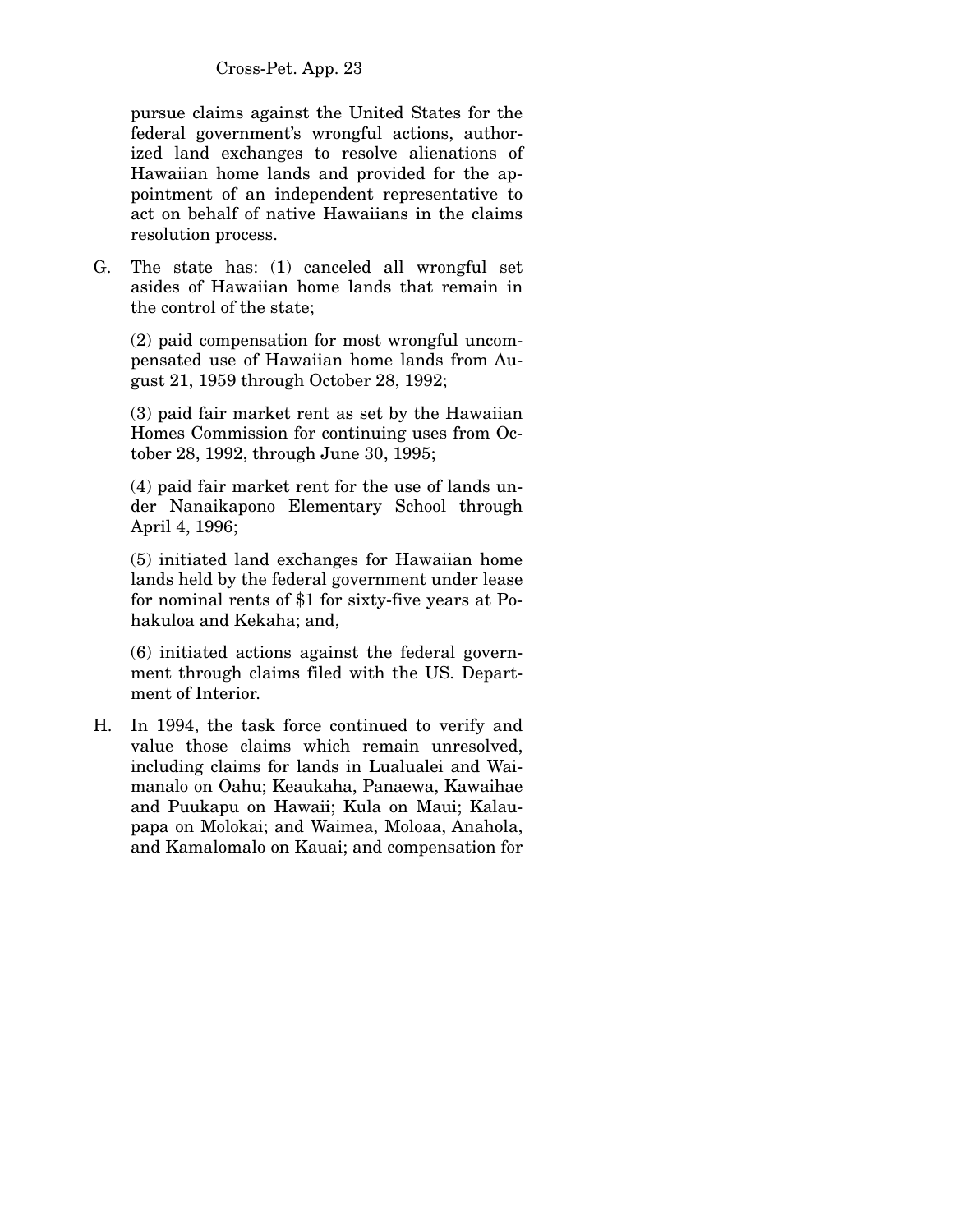periods of public use of trust lands not already verified and paid.

- I. The Hawaiian Homes Commission's claims to approximately 39,000 acres of land were rigorously investigated and discussed, and remain disputed due to different interpretations of the meaning of the language of the Act in describing the lands to be made available for use under the Act. Due to the difficulty of determining the intent of Congress in 1921, it is untenable to administratively prove or disprove the validity of these claims.
- J. Due to the difficulty, time, uncertainty, disruption of public purposes, impact on the public land trust, and expense of judicial resolution of remaining disputed claims, the task force determined that another approach which results in the repair of the Hawaiian home lands trust, and the final resolution of claims against the state, is necessary and in the best interests of the state and the beneficiaries of the trust.
- K. A separate administrative initiative on October 28, 1994 resulted in the transfer of sixteen thousand five hundred eighteen acres of additional, useable lands to the department of Hawaiian home lands.
- L. In order to properly utilize the home lands, there is a need for a substantial, consistent, and predictable funding mechanism for the department to allow for the appropriate planning and development of these lands to occur. The establishment of a Hawaiian home lands settlement trust fund by the legislature would result in such a funding mechanism.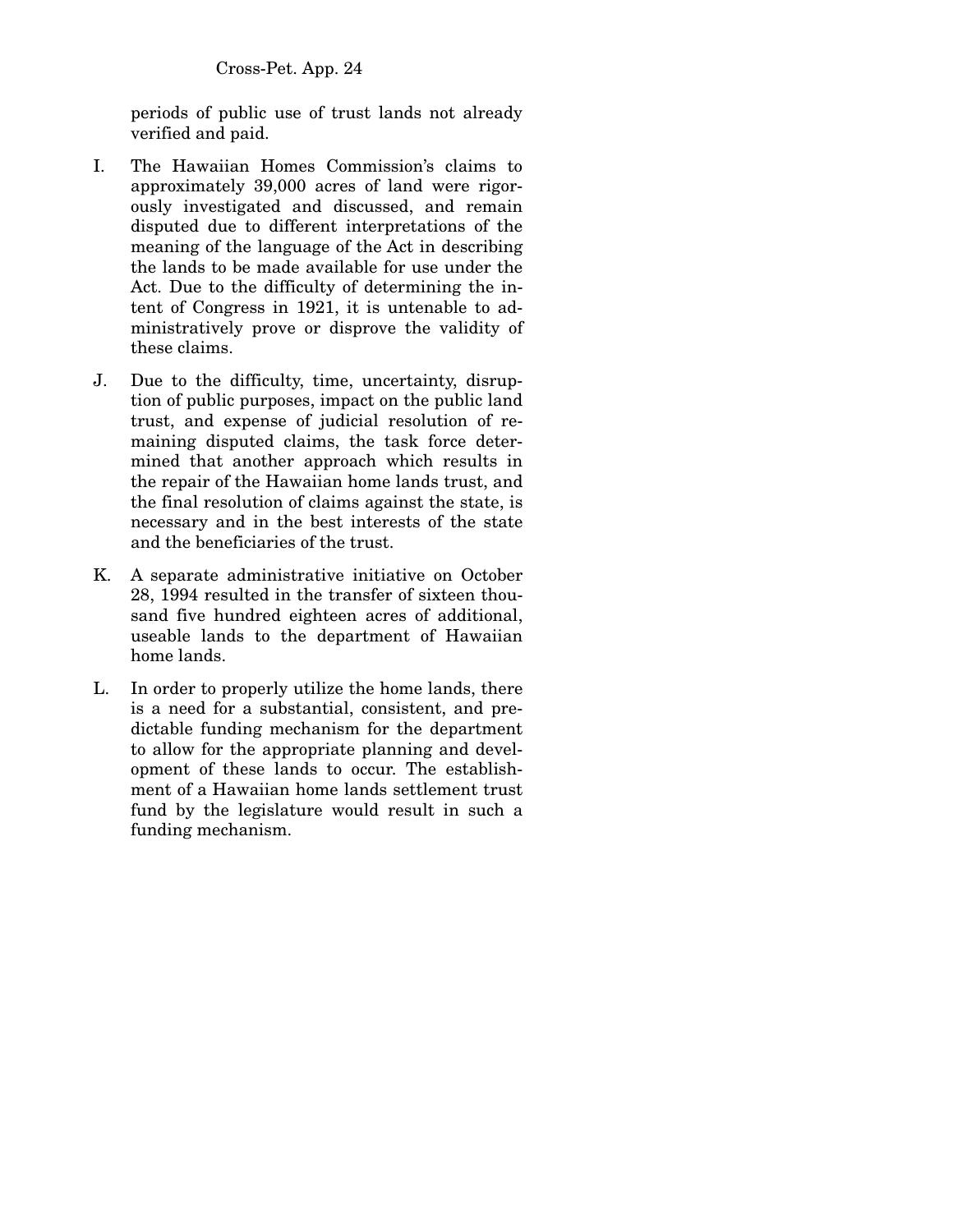M. The court-appointed independent representative of the beneficiaries of the Hawaiian home lands trust, who is deemed the sole representative of the beneficiary class, has participated in the nonjudicial proceedings of the task force as required by Act 352, SLH 1993, and has satisfied the provisions of the Stipulation for Partial Dismissal dated November 16, 1992 and the Settlement Agreement dated June 10, 1993 in *Ka'ai'ai v. Drake*, First Circuit Civil No. 92-3642.

#### III. AGREEMENT OF TERMS

 The members of the task force and the independent representative of the beneficiaries, having duly considered and deliberated the land claims before the task force, agree to the following terms of action:

- A. The state will settle all disputes in the Waimanalo, Anahola, Kamalomalo, and Moloaa areas by transfer of lands and mutual withdrawal of claims.
- B. The task force will seek legislative appropriation to pay compensation for all remaining confirmed uncompensated public uses of Hawaiian home lands, as follows: (1) \$2,348,558 for the purpose of paying in advance, all rent due for department of Hawaiian home lands license agreement no. 308 for the continued state use of Hawaiian home lands under Nanaikapono elementary school, for the period of April 4, 1996, through October 27, 2002; and

 (2) \$2,390,000 or so much thereof as may be determined in the final appraisal report for the purpose of paying compensation for the state's uncompensated use of various parcels of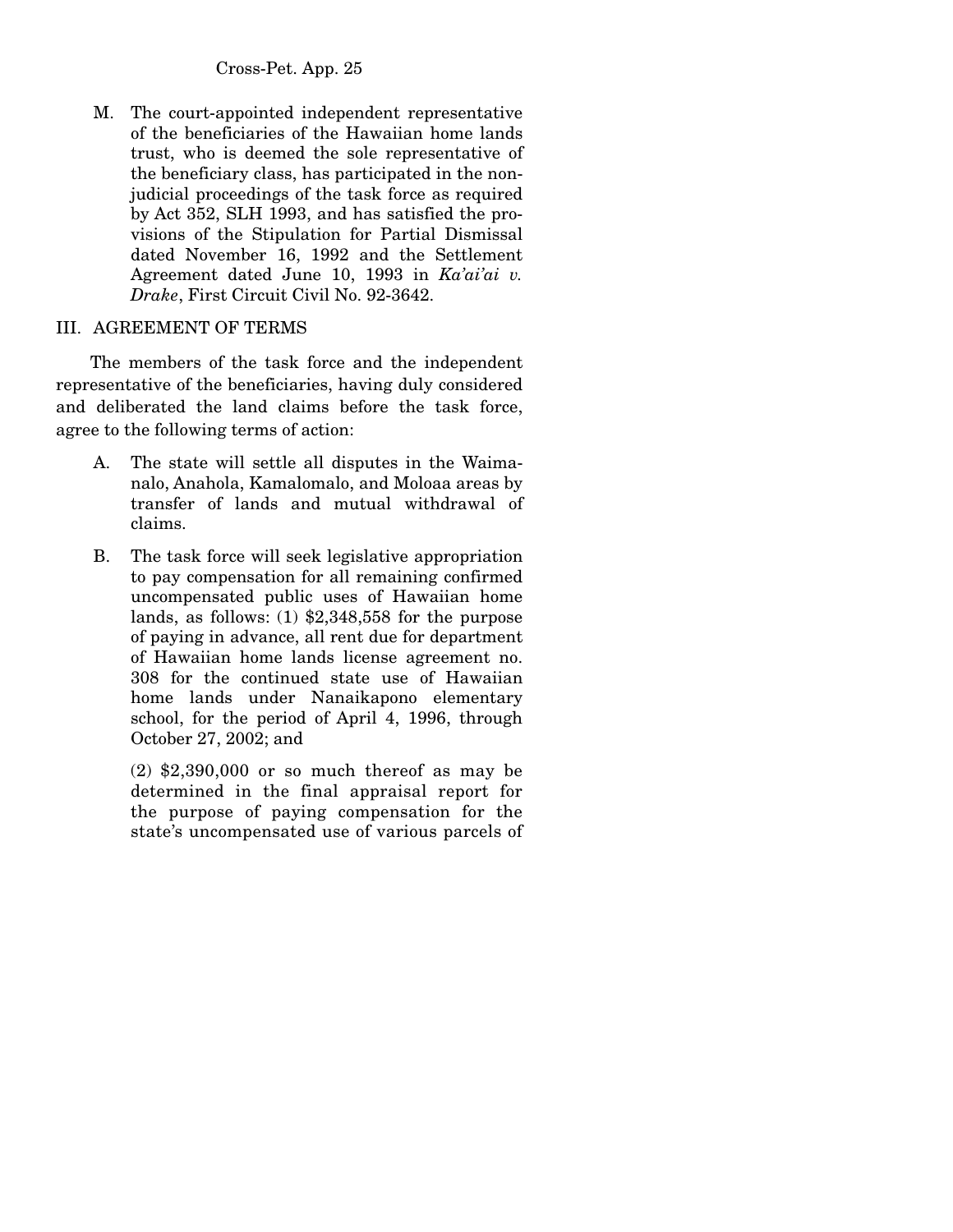Hawaiian home lands, which constitute the remaining verified claims.

- C. The task force will initiate a land exchange to remedy uncompensated use of Hawaiian home lands for state roads and highways.
- D. As a portion of the remedy for disputes of Waimanalo claims, upon the return to the state of any ceded lands comprising all, or a portion of, Bellows air force station (TMK: 4-1-15), the commission shall have the first selection of up to 200 acres of land.
- E. While not admitting the validity of any claims, the task force will seek the satisfaction of all remaining claims filed with the administrative task force on department of Hawaiian home lands land title and related claims through the establishment of the Hawaiian home lands settlement trust fund and the annual payment of \$30,000,000, until a total of \$600,000,000, over a period not to exceed twenty years, is paid into the settlement trust fund. Such remaining claims comprise approximately 39,000 acres of lands which determination of title hinges on interpretation of the intent of congress in 1921 for certain definitions of the Act. The payment of funds into the settlement trust fund would include the appropriate interest, as determined by Section 478- 2, HRS, which shall accrue on the balance of any funds due and not appropriated by the end of each respective fiscal year. The fund is intended to be non-lapsing, and to include any interest or other earnings arising out of investments from this fund.
- F. Payments into the Hawaiian home lands settlement trust fund are not intended to replace or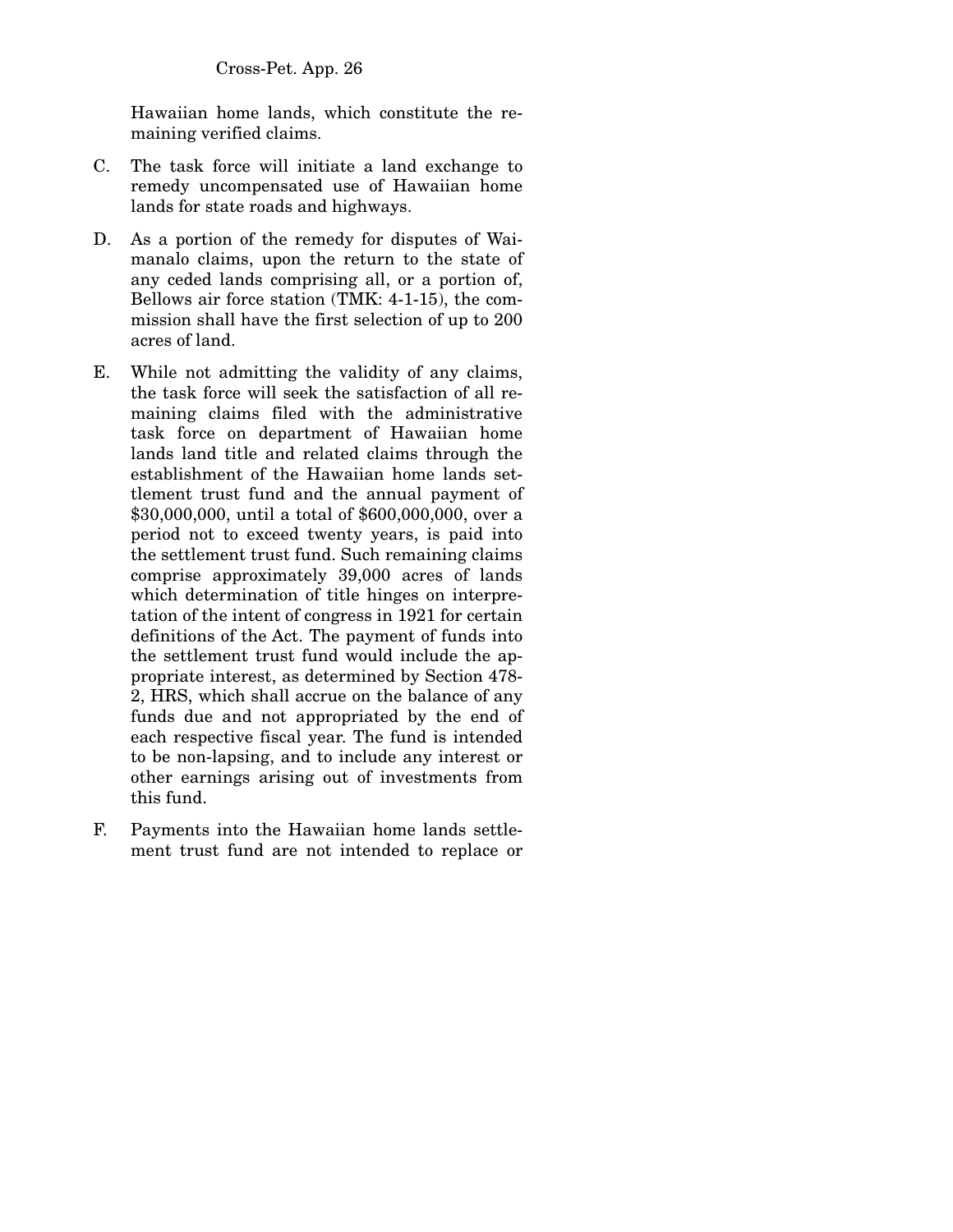result in a diminishing of funds that the department is entitled to under Article XII, Section 1 of the state constitution. A provision to that effect should be written into the legislation implementing this agreement.

- G. The task force shall seek the protection from suit by any party on any decision related to the resolution of these claims against the state, including the members of the board of land and natural resources, the members of the commission, and the independent representative, who are acting in the best interests of the Hawaiian home lands trust and its beneficiaries. Such protection should not extend to actions necessary to enforce performance of a legislatively-ratified agreement referred to in this memorandum.
- H. The task force shall seek a provision in the legislation implementing this agreement which would authorize the commission and others to take actions necessary to enforce performance of this memorandum and its implementing legislation.
- I. The task force recommends and will seek continuation of the state's efforts to continue the pursuit of Hawaiian home lands trust claims against the federal government. The legislation sought by the task force is not intended to replace or affect the claims of native Hawaiians or Hawaiians with regard to reparations against the federal government. Nothing in this agreement or legislation pertaining to this agreement is intended to affect any claims arising out of the 1893 overthrow, or 1898 annexation, or claims under the public land trust.
- J. A provision should be written into legislation implementing this agreement which would release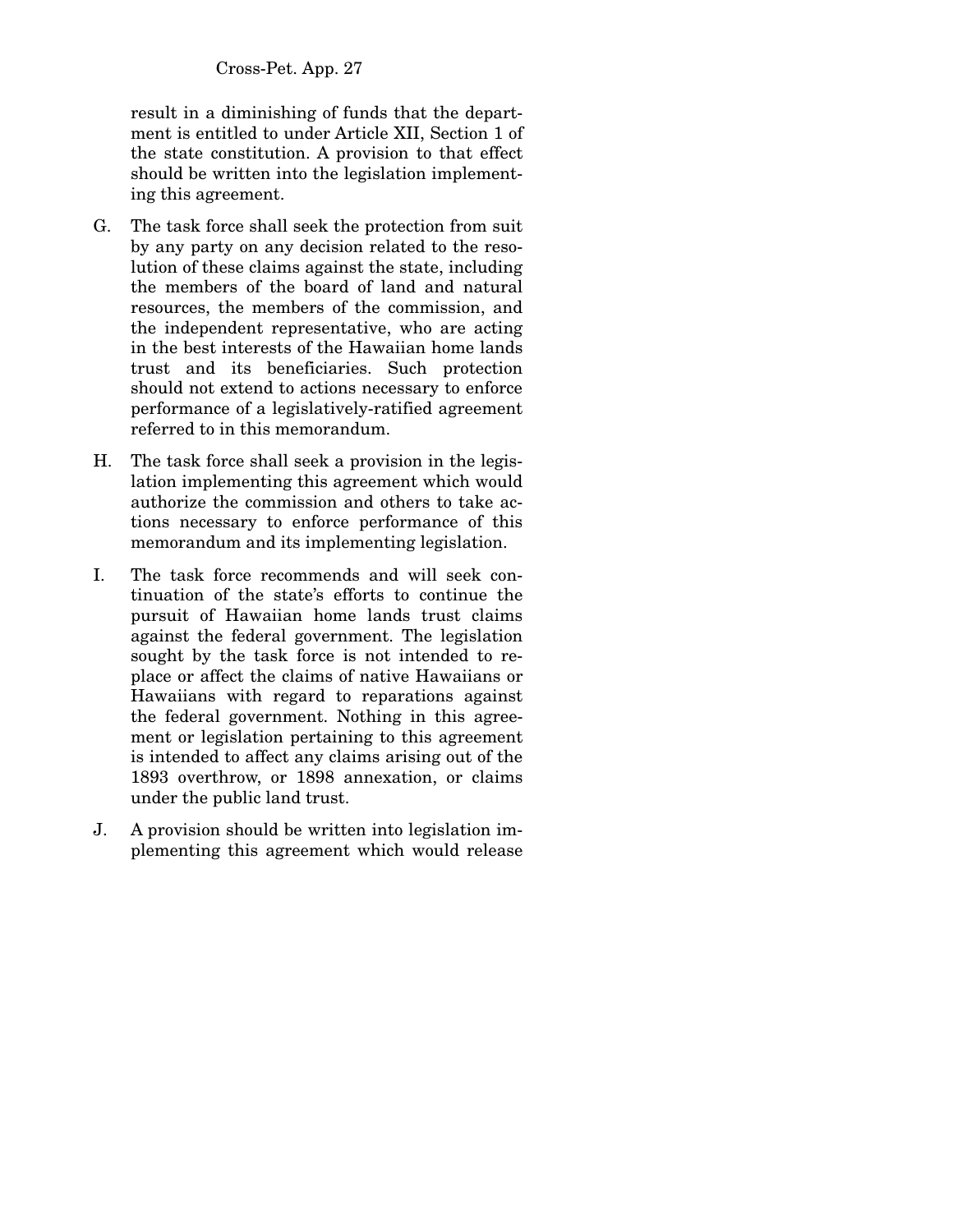the State from future actions resulting from the claims that are identified in this agreement.

## IV. CONCLUSION

 This Memorandum reflects the results of the task force's efforts to investigate, deliberate, and resolve land claims of the Hawaiian home lands. It is the intent of the task force and the independent representative that its provisions be implemented through appropriate and timely administrative actions, and the passage of appropriate and timely legislation. The agreement of the parties to this memorandum, including the Independent Representative, is conditioned upon enactment of such legislation into law.

# CONCUR:

DEPARTMENT OF HAWAIIAN HOME LANDS

By: /s/ Hoaliku L. Drake

Dated: December 1, 1994.

CONCUR:

DEPARTMENT OF LAND AND NATURAL RESOURCES

By: /s/ Keith W. Ahue

Dated: Dec. 1, 1994

CONCUR:

OFFICE OF THE ATTORNEY GENERAL

By: /s/ [Illegible]

Dated: 12/1/94

CONCUR: OFFICE OR STATE PLANNING

By: /s/ Norma Wong

Dated: Dec. 1, 1994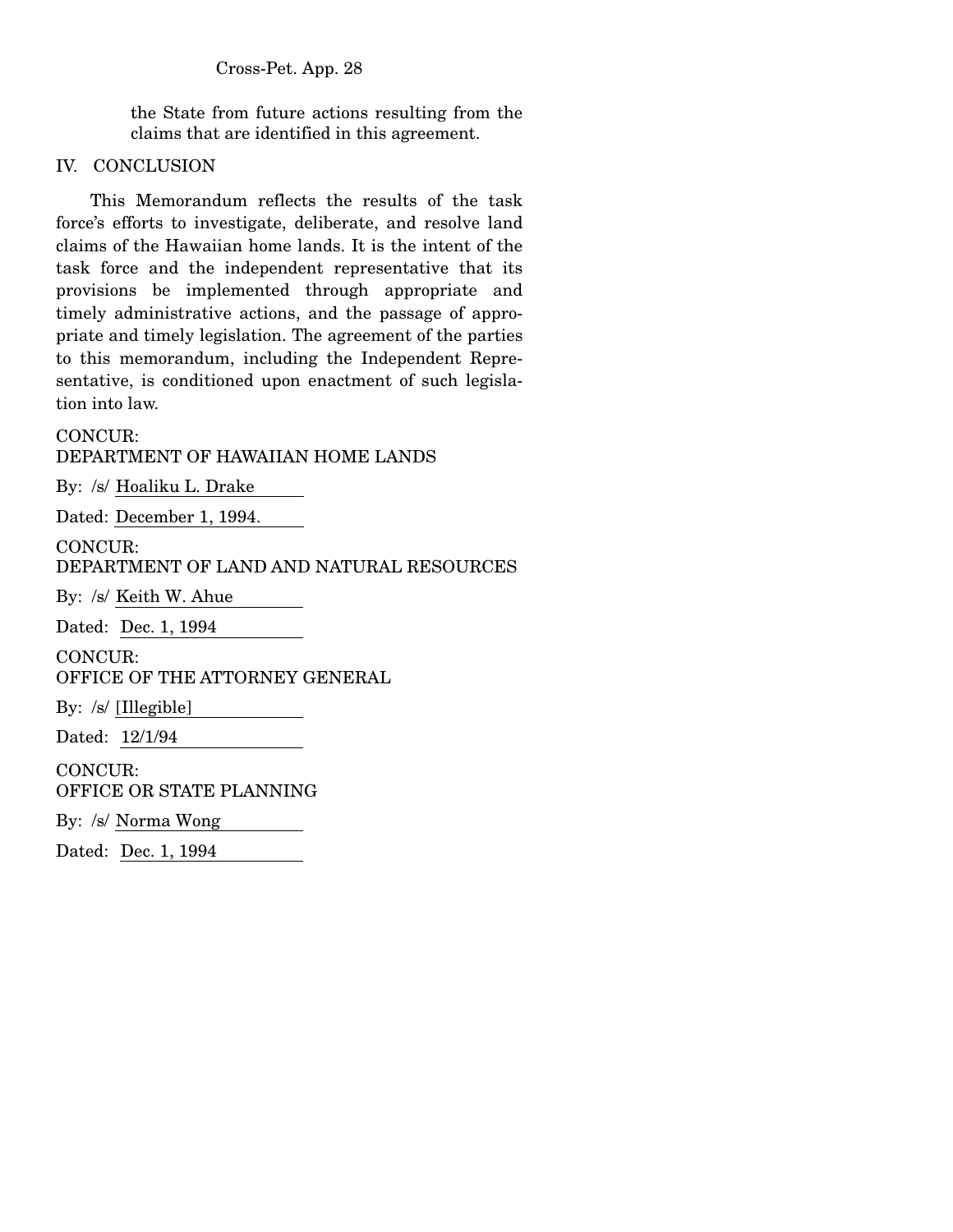CONCUR: INDEPENDENT REPRESENTATIVE OF THE BENEFICI-ARIES

By: /s/ <u>Edward C. King</u>

Dated: <u>Dec. 2, 1994</u>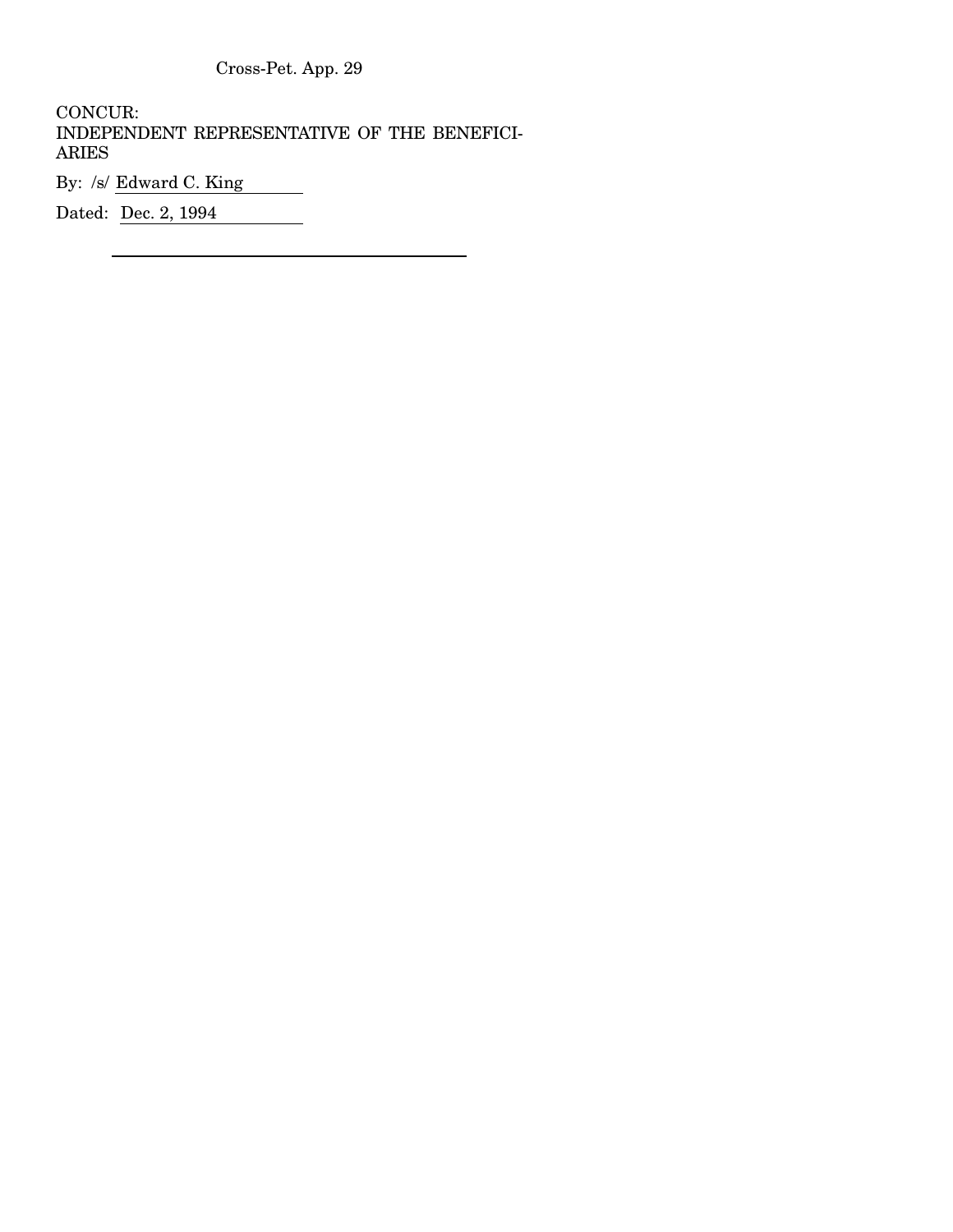# REPRINTED FROM THE JULY 2001 ISSUE OF THE HAWAII BAR JOURNAL

## THE Ceded Lands CASE:

## by H. William Burgess and Sandra Puanani Burgess

 From its inception in 1898, the primary goal of Hawaii's public land trust was public education. The Annexation Act of 1898 required that the United States hold all revenues or proceeds of the ceded lands, with certain exceptions, "solely for the benefit of the inhabitants of the Hawaiian Islands for educational and other public purposes."

 However, twenty-three years ago, through the Constitutional Convention of 1978 and subsequent legislation, the State of Hawaii shifted this priority. It ordered the diversion of a "pro rata share" of ceded lands revenues and proceeds to "the betterment of native Hawaiians" through a newly created state agency, the Office of Hawaiian Affairs ("OHA"). One consequence was to take all of the net income from the ceded lands and divert it from public education to OHA. Another consequence was to convert what had been a race-neutral public trust to one that treated beneficiaries differently based on their ancestry.

 The resulting tensions in public priorities provoked a number of lawsuits in state and federal courts. The most significant of these, at least in terms of public dollar amounts at stake, is *OHA v. State*,<sup>1</sup> now pending in the Hawaii Supreme Court. This case graphically illustrates

<sup>&</sup>lt;sup>1</sup> S.Ct. No. 20281.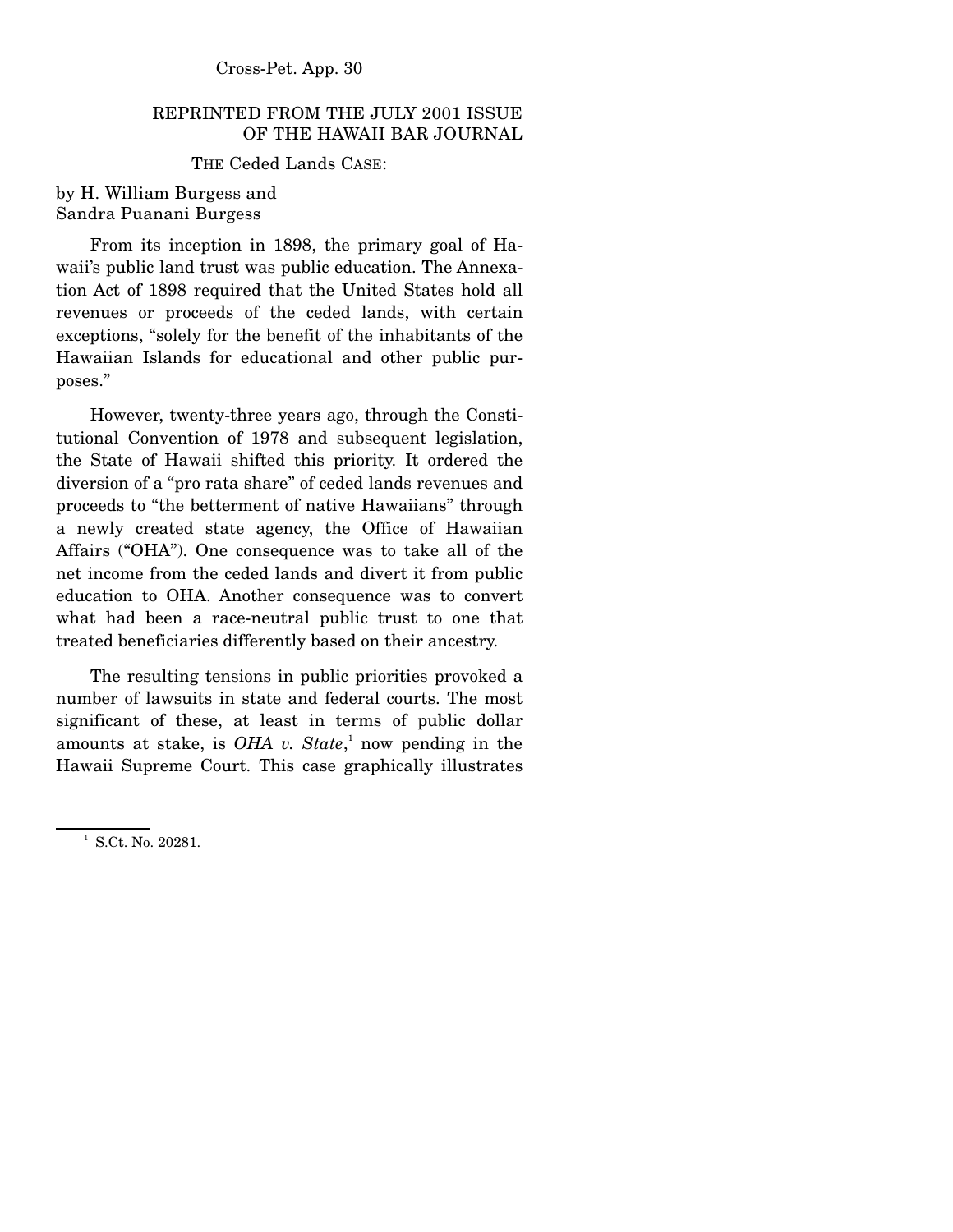OHA's profound economic and other consequences for the State of Hawaii, its public schools, and its citizens.

### THE HISTORICAL BACKGROUND.

 The "ceded lands" are the 1.8 million acres of public lands owned by the government of Hawaii that, upon annexation in 1898, were "ceded" to the United States with the requirement that all revenues or proceeds of the lands, except for those used for civil, military or naval purposes of the United States or assigned for the use of local government, "shall be used solely for the benefit of the inhabitants of the Hawaiian Islands for educational and other public purposes."<sup>2</sup>

 In 1898, about thirty percent of the inhabitants of Hawaii were of Hawaiian ancestry, and the remaining seventy percent were of other ancestry.<sup>3</sup>

<sup>&</sup>lt;sup>2</sup> Annexation Act (sometimes referred to as the Newlands Resolution), 30 Stat. 750 (1898). Such a special trust was recognized: in 1899, by the Attorney General of the United States in 22 Op. Atty. Gen. 574 (1899); by the Hawaii Supreme Court: "Excepting lands set aside for federal purposes, the equitable ownership of the subject parcel and other public land in Hawaii has always been in its people. Upon admission, trusteeship to such lands was transferred to the State, and the subject land has remained in the public trust since that time." *State v. Zimring*, 58 Hawaii 106, 124, 125 (1977); and by the State Attorney General, Opinion July 7, 1995 to Governor Benjamin J. Cayetano from Margery S. Bronster, Attorney General: "Section 5 [Admission Act] essentially continues the trust which was first established by the Newlands Resolution in 1898, and continued by the Organic Act in 1900."

<sup>3</sup> *See* Robert C. Schmitt, *Demographic Statistics of Hawaii: 1778- 1965*. (Honolulu, 1968).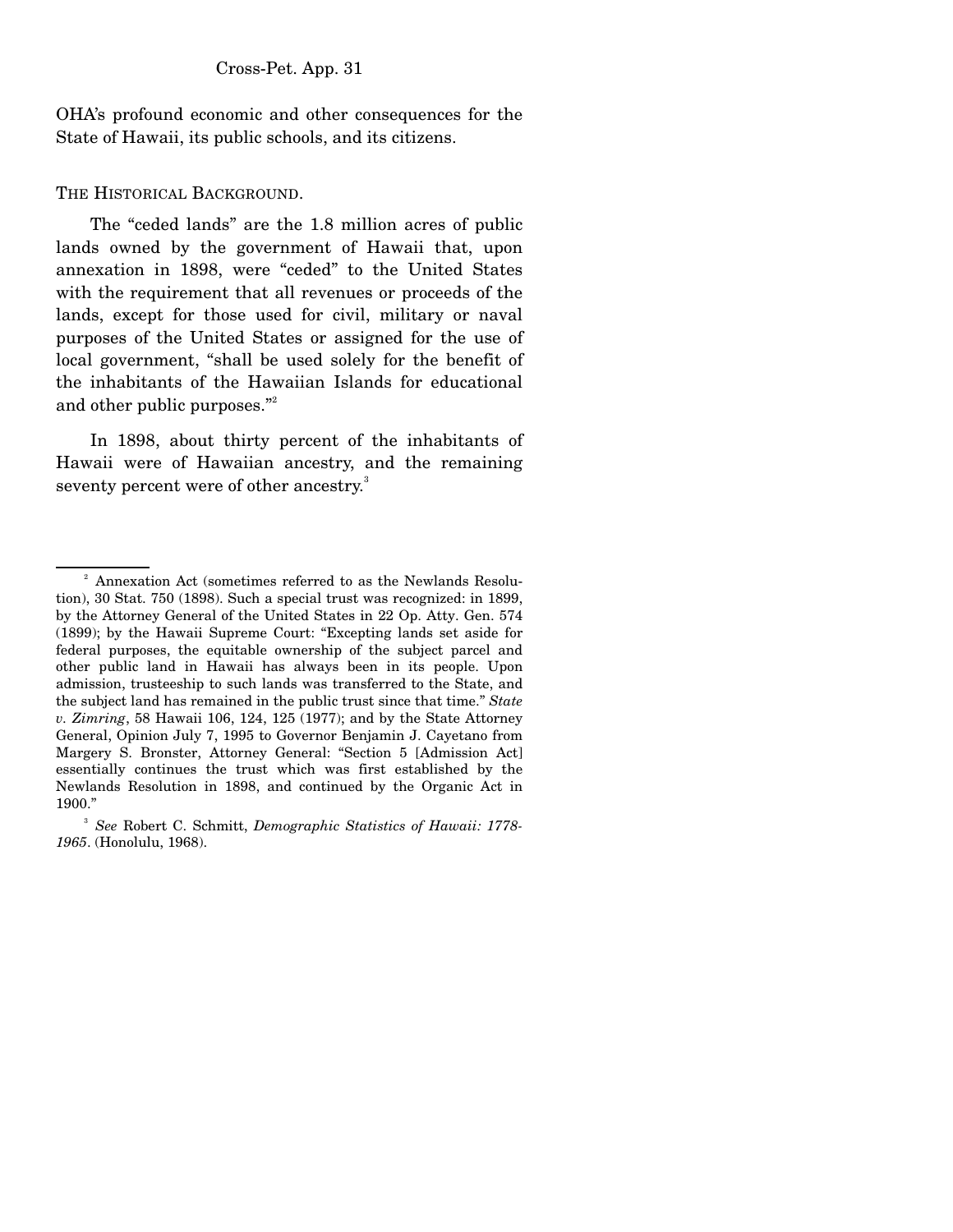Nothing in the Annexation Act gave native Hawaiians or any other racial group any special interest in the ceded lands or any special right to the income or proceeds, beyond that which was given to all other inhabitants of Hawaii as beneficiaries of the public land trust.

 Nor did native Hawaiians, merely by virtue of their ancestry, have any special entitlement to the income or proceeds of the public lands of the Kingdom of Hawaii. Everyone born in the Kingdom (except children of foreign diplomats) was a native-born subject of the Kingdom. The government of the Kingdom of Hawaii actively encouraged immigration and offered immigrants easy naturalization and full political rights. For example, the Civil Code of 1858<sup>4</sup> provided that "[e]very foreigner so naturalized shall be deemed to all intents and purposes a native of the Hawaiian Islands . . . and . . . shall be entitled to all the rights, privileges and immunities of an Hawaiian subject."<sup>5</sup>

### RETURN OF CEDED LANDS.

 In 1959, when Hawaii became a State, the United States transferred title to these lands, less those parts retained by the United States for national parks, military bases and other public purposes, to Hawaii, with the requirement in the Admission Act that the State hold them "as a public trust" for "one or more" of five purposes: "for the support of public schools and other public educational institutions"; "for the betterment of the conditions of

<sup>4</sup> Civil Code of 1858, §432.

<sup>5</sup> *See also* Hanifin, *To Dwell on Earth in Unity; Rice, Arakaki, and the growth of citizenship and voting rights in Hawaii*, http://www. angelfire.com/hi2/hawaiiansovereignty/HanifinCitizen.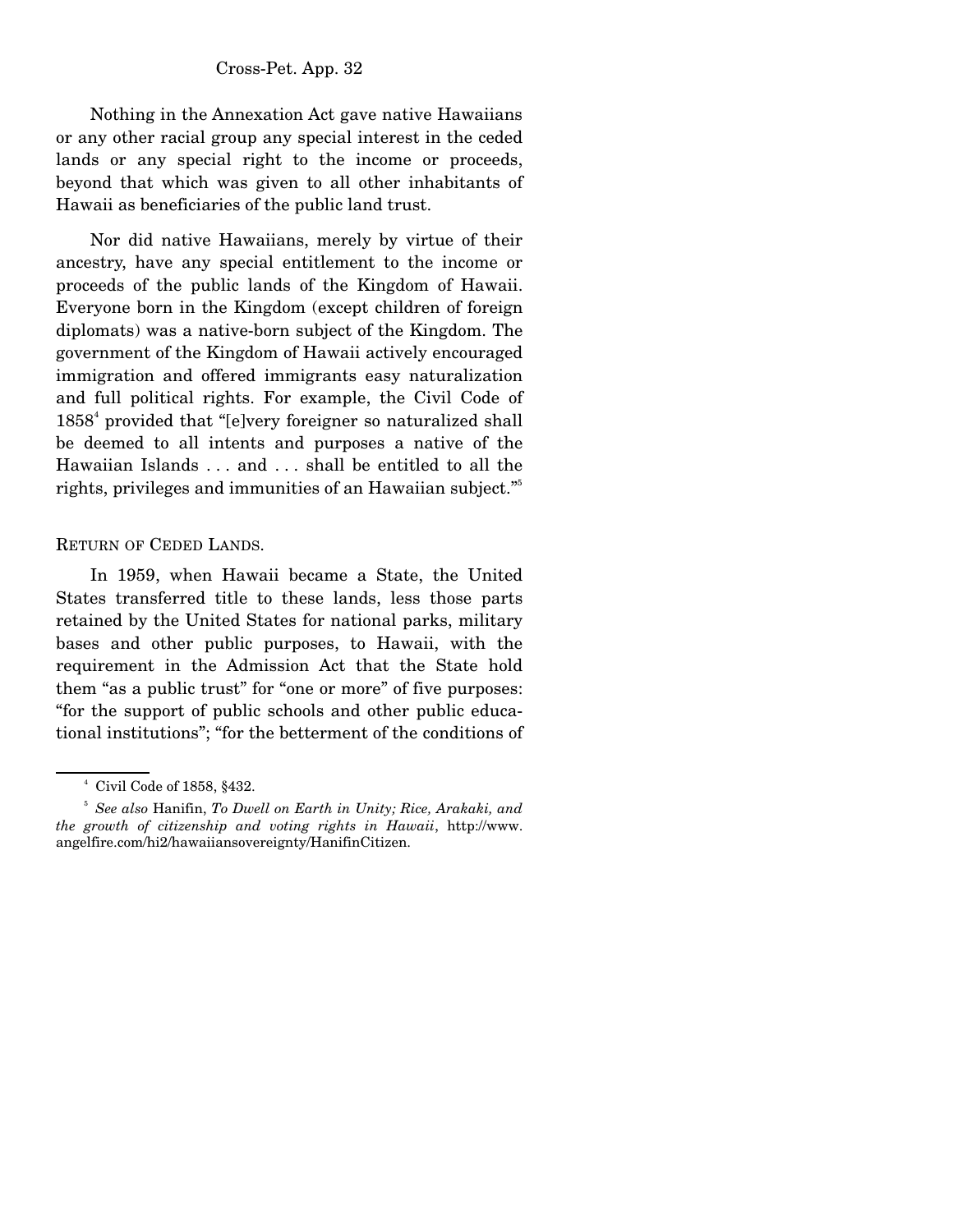native Hawaiians as defined in the Hawaiian Homes Commission Act," i.e., fifty percent or more blood quantum; "for the development of farm and home ownership"; "for the making of public improvements"; and "for the provision of lands for public use."

 Some claim that the Admission Act created a "special trust relationship," gave "native Hawaiians" (i.e., those of fifty percent or more blood quantum) some special rights to the ceded lands, or "guaranteed" that they receive some share of the income or proceeds separate from or greater than the share of other citizens of Hawaii.

 However, the Admission Act does not require that any part of the ceded lands, or income or proceeds be used in any one year, or ever, for native Hawaiians or for any particular one of the other permitted purposes.

 Indeed, if the United States Congress, when it enacted the Admissions Act, had tried to give preference to one group of beneficiaries of the public land trust, the attempt would have been invalid. The United States had the right to use or occupy parts of the lands for civil, military or naval purposes and to assign parts of the lands for the use of local government. It held the rest as trustee "solely for the benefit of the inhabitants of the Hawaiian islands for educational and other public purposes." Nothing "compelled" the federal government, in transferring those lands back to Hawaii in 1959, to require the State to give preference to native Hawaiians. The opposite is true. The United States' fiduciary duty compelled it to administer the trust

<sup>6</sup> Att'y. Gen. Op. July 17, 1995, fn. 1, *supra*.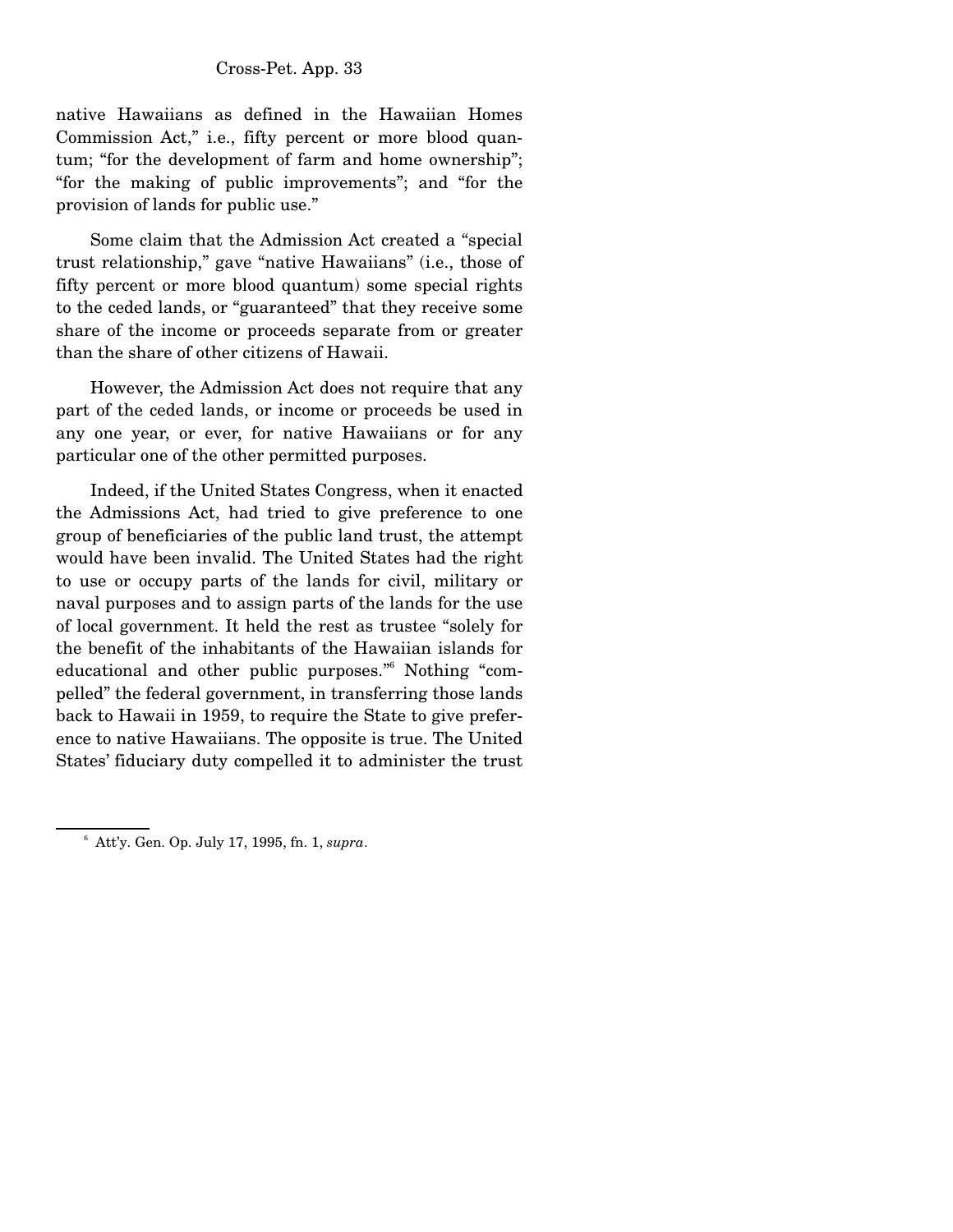impartially.<sup>7</sup> Permanently favoring one small racial group among the beneficiaries is not impartiality.

 Furthermore, if Section 5(f) of the Admission Act were construed to require Hawaii to change its public trust to a racial one, such a construction would violate the equal footing doctrine and would be invalid.

 All States, old and new, stand on an equal footing; that is, they have equality of constitutional right and power, each competent to exercise the sovereignty not delegated to the United States by the Constitution itself.<sup>8</sup>

 A State's equality of constitutional right and power may not be hampered by any Congressional enactment even if accepted upon admission.<sup>9</sup> In *Coyle v. Smith*,<sup>10</sup> the Supreme Court invalidated a restriction on the change of location of the State capital, a condition that Congress had imposed as a condition for the admission of Oklahoma.

 As to matters strictly of State cognizance the legislative power of the State is complete, unhampered by any congressional enactments even if accepted upon the admission of the State, for each State is admitted on an "equal footing" with the others.<sup>11</sup>

<sup>7</sup> Restatement of Trusts, (Second), §183; *Pele Defense Fund v. Paty*, 837 P.2d 1247, 1263 fn 18 (1992).

<sup>8</sup> *Escanaba Co. v. Chicago*, 107 U.S. 678, 689 (1883); *Utah Div. of State Lands v. United States*, 482 U.S. 193 (1987), *accord* Amici Curiae Brief by attorneys general including Corinne K.A. Watanabe, then Attorney General of Hawaii.

<sup>9</sup> Pollard's *Lessee v. Hagen*, 44 U.S. (3 How.) 212 (1845).

 $10$  221 U.S. 559 (1911)

<sup>11</sup> *In re Island Airlines*, 44 Haw. 634, 642, 361 P.2d 390 (1961).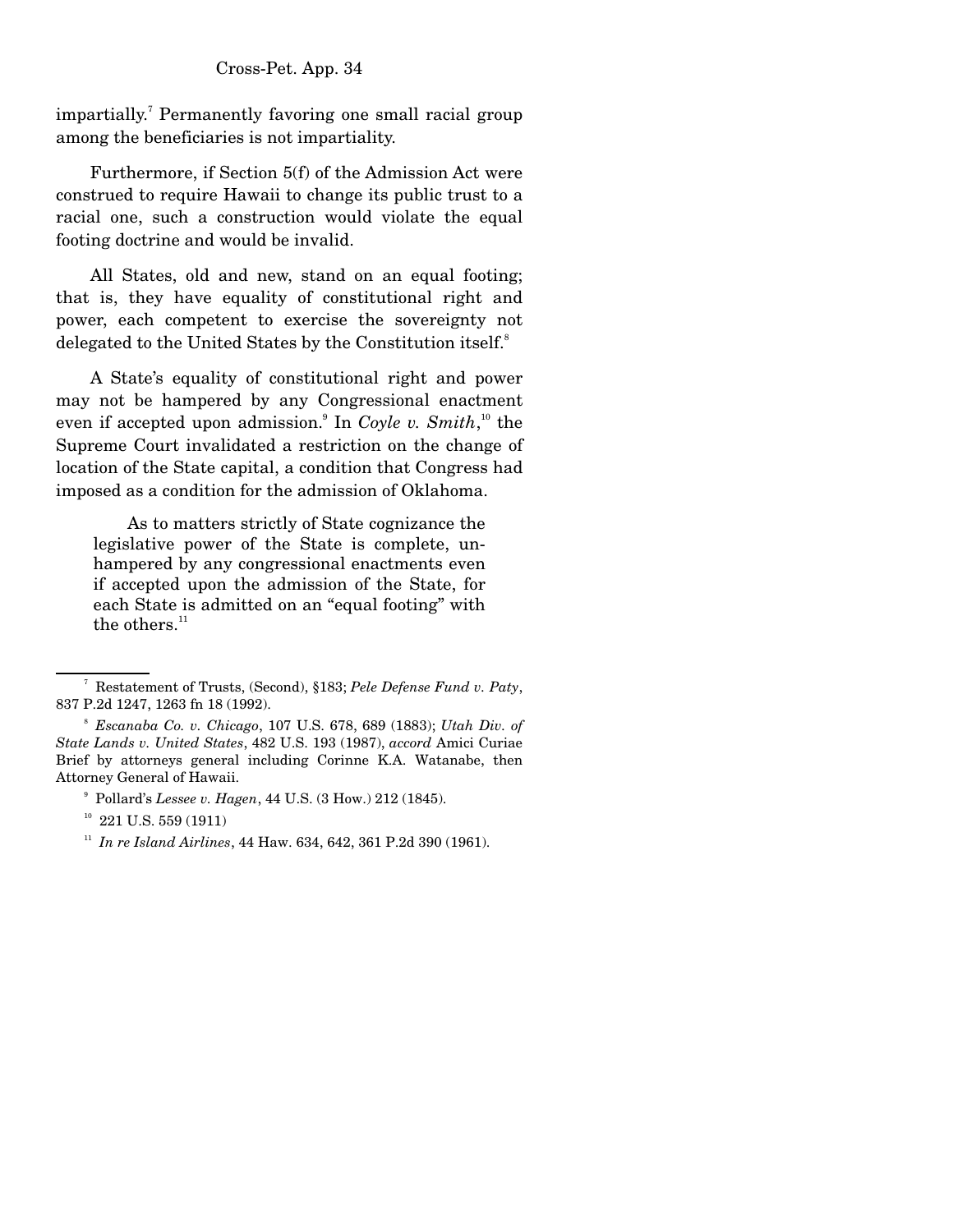The first sentence of the Hawaii Admission Act includes the statement that "the State of Hawaii is declared admitted into the Union on an equal footing with the other States in all respects whatever." However, construing section 5(f) to require Hawaii to favor a particular group to the detriment of the other beneficiaries would restrict the State's power to determine for itself, like other States can, the best use of its own public lands and the best allocation of the income and proceeds from its public lands. The Constitution does not delegate that power to the federal government. These are matters strictly of State cognizance so that Hawaii is "unhampered by any congressional enactments even if accepted upon the admission of the State."<sup>12</sup>

CEDED LANDS INCOME GOES TO DEPARTMENT OF EDUCATION

 From 1959 to 1978, the State of Hawaii channeled most of the ceded lands income to the Department of  $Education.<sup>13</sup>$ 

 That use of the income from the ceded lands complied with the Hawaii Admission Act, because the support of the public schools is one of the five permitted purposes. It also complied with the United States Constitution and the Hawaii Bill of Rights, because it benefited all of the children of Hawaii who attended public schools without regard to their race or ancestry.

<sup>12</sup> *In re: Island Airlines, supra*.

 $13$  Final Report of the Public Land Trust, Legislative Auditor Dec. 1986; *see also* 808 Haw. Att'y Gen. Op., 1980 WL 26216 (July 8, 1980).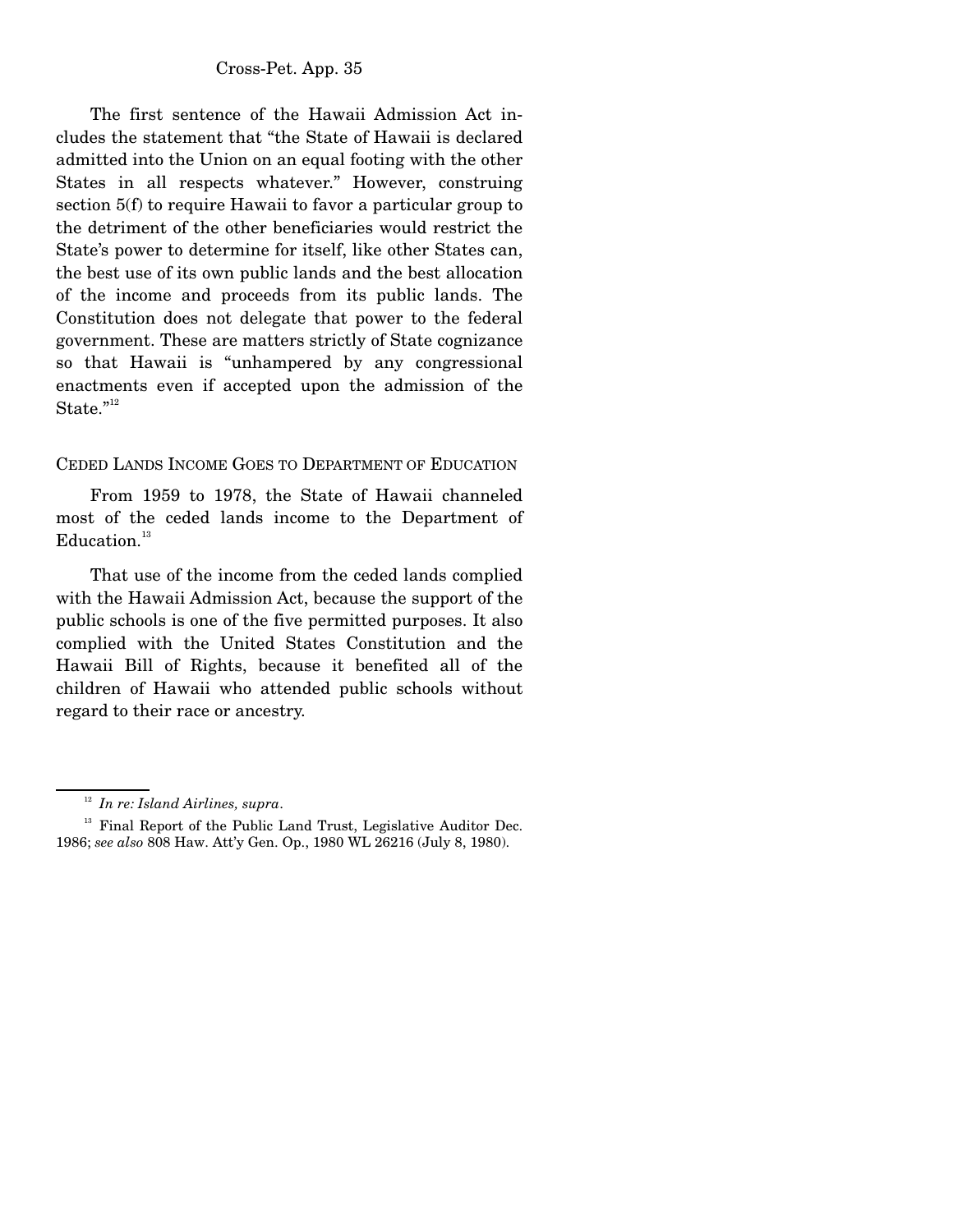## OHA CREATED.

 In 1978, Hawaii's Constitution was amended to create OHA. Payments of the income from the ceded lands to the Department of Education ceased.

## TWENTY PERCENT TO OHA.

 In 1980, the Hawaii Legislature, by Act 273, provided that twenty percent of all funds derived from the public land trust would be expended by OHA.

 The rationale for twenty percent was apparently that the 1959 Admission Act had specified five permissible purposes, one of which was for the betterment of the condition of native Hawaiians. Therefore, OHA should receive one fifth or twenty percent of the income.

 Apparently, the Legislature did not consider it important that OHA is required to use this ceded lands income solely for "native Hawaiians" (fifty percent or more Hawaiian blood count) who make up only about five percent of Hawaii's population.

 Thus, in 1980, the Legislature changed the terms of the public land trust so as to permanently give twenty percent of the funds derived from the public lands trust to a group selected only on the basis of their race or ancestry and who make up only about five percent of the public.

 By this act, the State, as trustee of the public lands trust, committed itself to violate its fiduciary duty to ninety-five percent of the public, that is the about 1.1 million citizens of Hawaii who have less than fifty percent or no Hawaiian blood.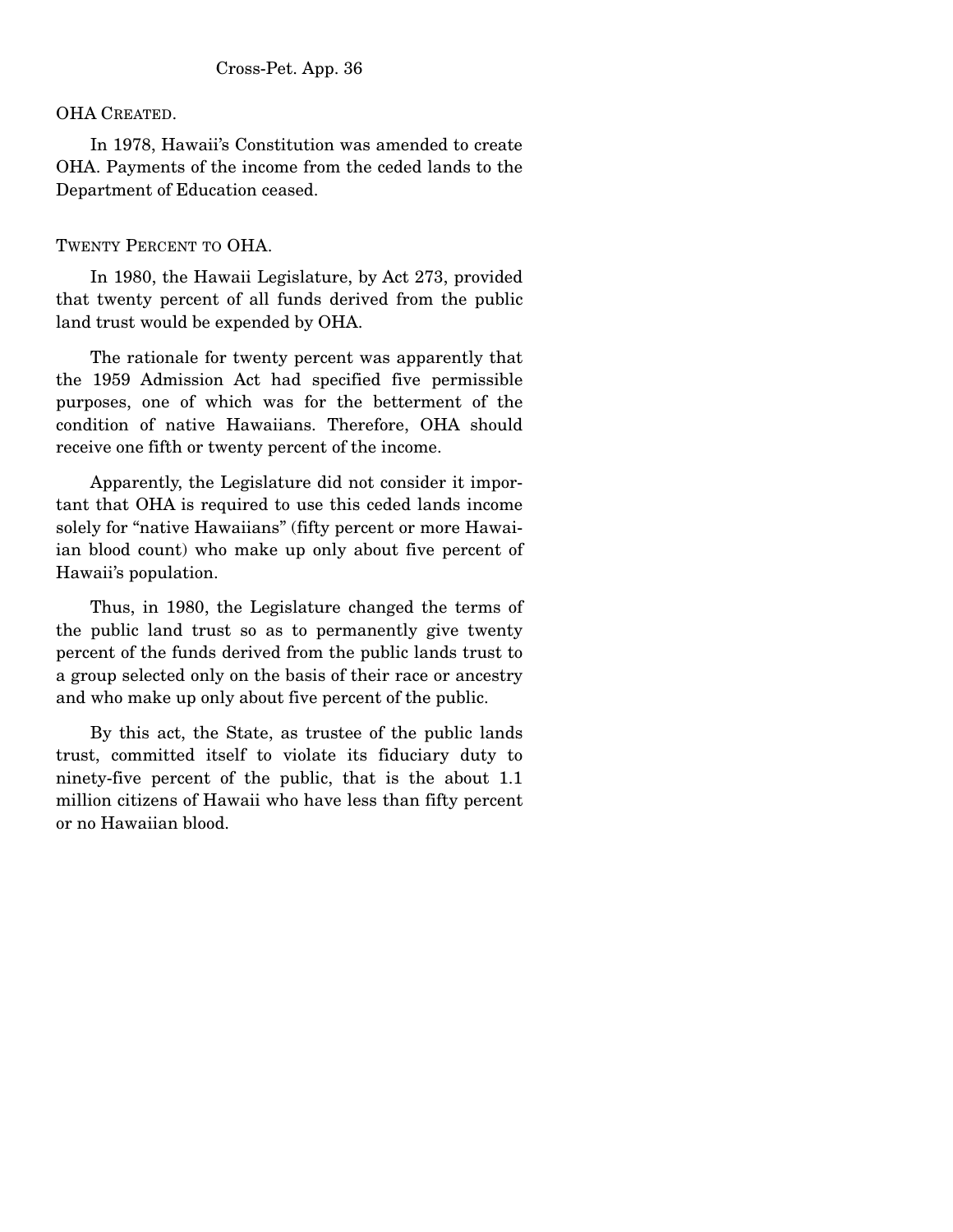## LEGISLATURE DEFINES "REVENUES."

 In 1990, Act 304 defined "revenue" from which OHA is to share as "all proceeds, fees, charges, rents or other income . . . derived from any . . . use or activity, that is situated upon and results from the actual use of lands comprising the public land trust." This act that apparently has been interpreted to calculate OHA's "pro rata share" on the gross revenues rather than on the net after expenses further compounded the breach of the State's fiduciary duty to ninety-five percent of Hawaii's citizens.<sup>14</sup>

 Act 304 also mandated that OHA and the State Department of Budget and Finance negotiate the amounts payable to OHA for the years 1980 through 1991.

### 1993 SETTLEMENT.

 In 1993, after extensive discussions, the Legislature considered a proposal for payment of about \$130 million, including interest, for the years 1980 through 1991, supported by both OHA and the State. State officials, including the Director of the Department of Budget and Finance, testified that such amount would "settle" or constitute "paying the full amount" of OHA's claims to revenues from the ceded lands for 1980-1991.<sup>15</sup>

 OHA did nothing to dispel this understanding but rather confirmed it. The Legislature, by Act 35, then

<sup>&</sup>lt;sup>14</sup> OHA recognizes the windfall it receives from Act 304. OHA's financial statements for years ending June 30, 1996 and 1997 show on page 35 that, on November 4, 1996, \$1 million was allocated to an advertising campaign to "Protect 304."

<sup>&</sup>lt;sup>15</sup> *See* Appellant's (the State's) Amended Opening Brief filed May 6, 1997 in *OHA v. State*, S. Ct. No. 20281, pages 30-33.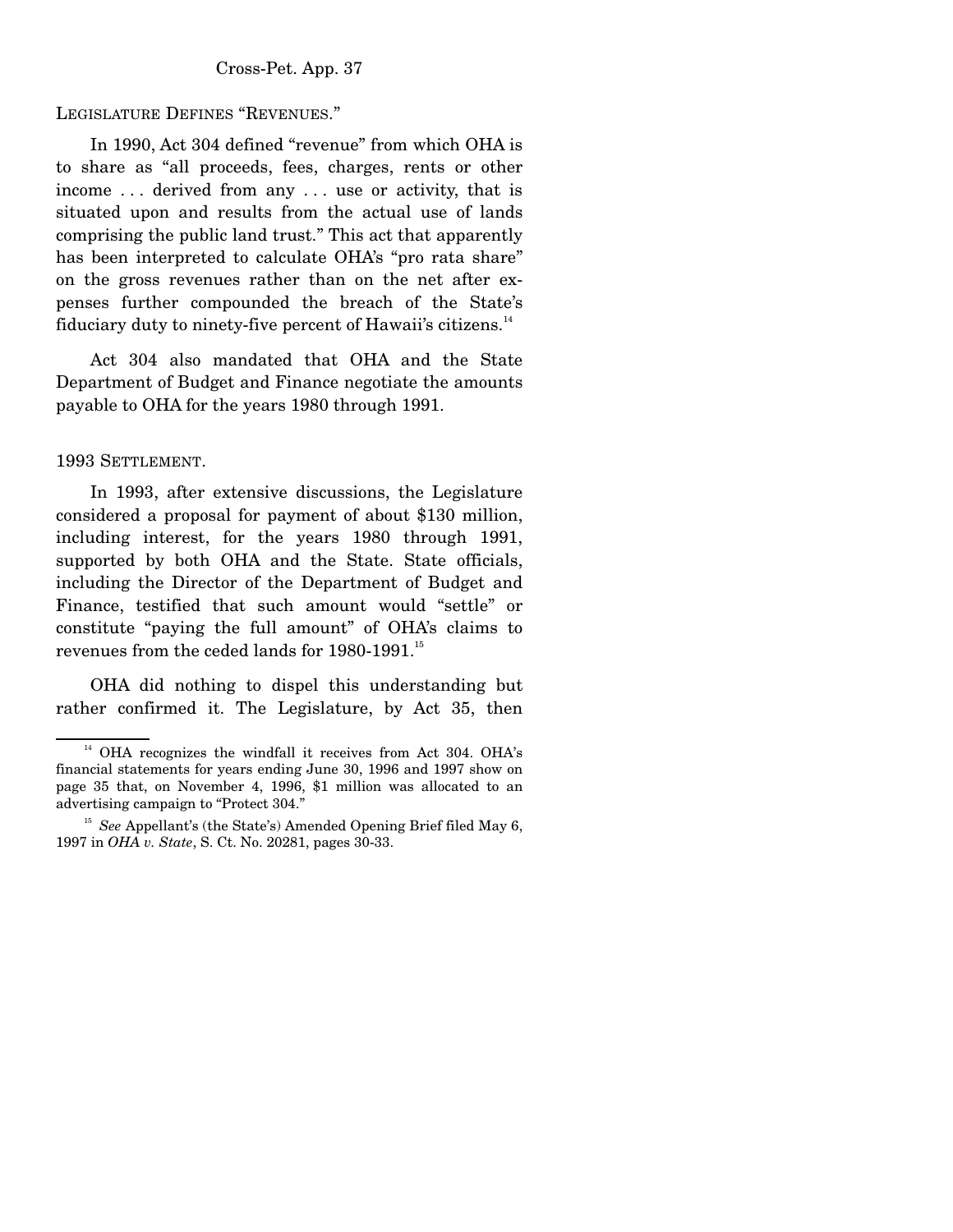authorized and appropriated the amount in general obligation bond funds to be paid to OHA for this purpose.<sup>16</sup>

 In April 1993, after Act 35 was enacted, OHA and an official from the Office of State Planning ("OSP") signed a Memorandum, stating in part that "OSP and OHA recognize and agree that the amount specified in Section 1 hereof does not include several matters regarding revenues which OHA has asserted is due to OHA and which OSP has not accepted and agreed to."<sup>17</sup>

 The official from the OSP who signed the memorandum had no apparent authority to change the terms of the settlement, which had been agreed to by the Department of Budget and Finance and OHA and submitted to and acted upon by the Legislature.

 In June 1993, the \$130 million was paid to OHA for its share of the ceded lands revenues for 1980 through 1991.

### 1994 OHA SUIT.

In January 1994, OHA commenced suit, $18$  seeking payment of additional amounts going back to 1980, arising from receipts of the Waikiki DutyFree shop, public housing, the Hilo Hospital, and investment earnings on unpaid "revenue."

 In October 1996, Circuit Court Judge Daniel G. Heely granted OHA's motion for partial summary judgment,

<sup>16</sup> *Id.*

<sup>17</sup> *Id.*

<sup>&</sup>lt;sup>18</sup> *OHA v. State*, Civil No. 94-0205-01, First Circuit Court.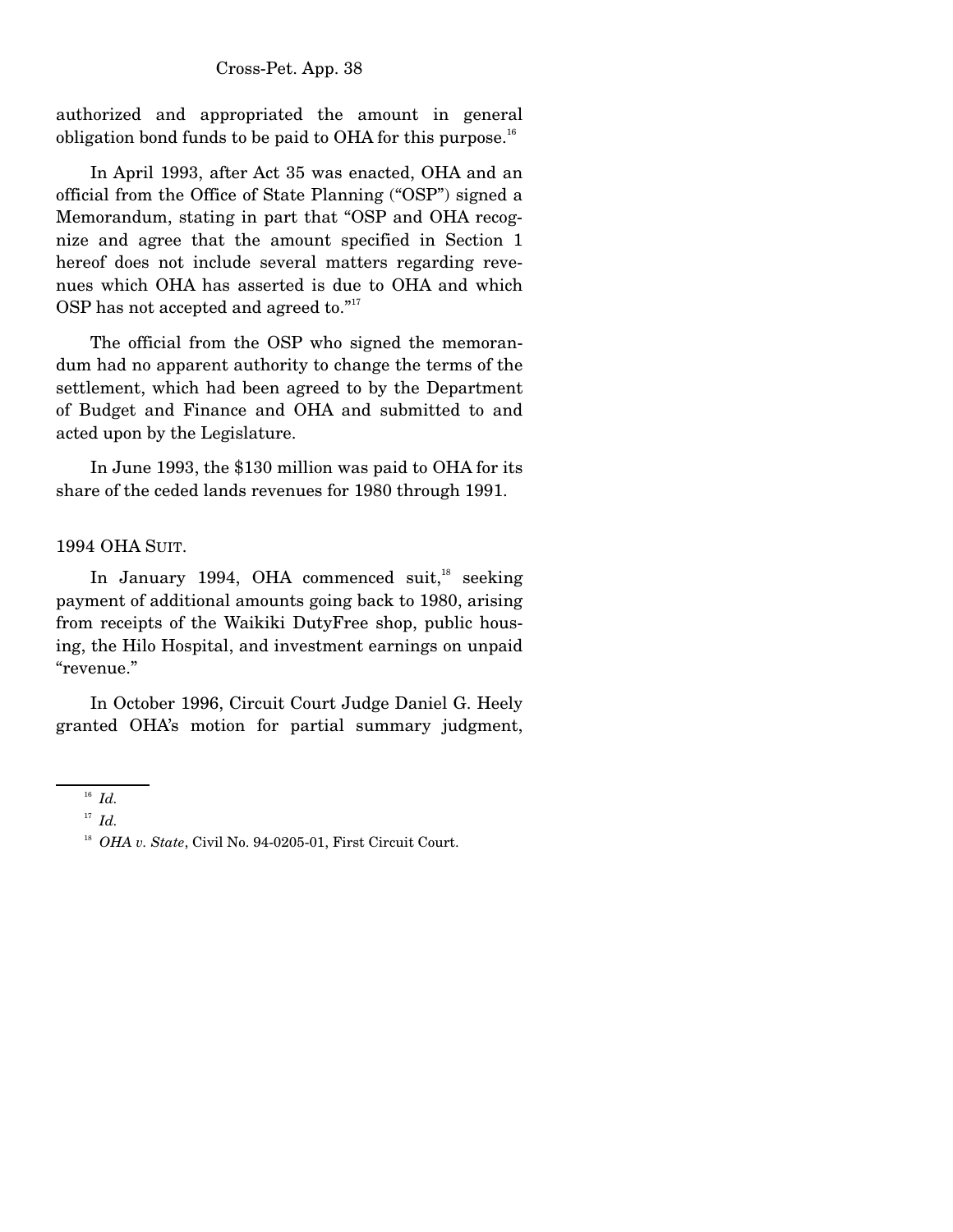ruling that OHA is entitled to a twenty percent share of each of the items in question.

The State appealed to the Hawaii Supreme Court.<sup>19</sup> The case was briefed. At the oral argument heard on April 20, 1998, the court urged the parties to settle. On July 28, 1998, the court stayed proceedings until December 1, 1998, while the State and OHA discussed settlement. On April 16, 1999, OHA made a final offer to accept \$304.6 million in settlement of claims for past revenues. The State offered \$251.3 million to settle all claims once and for all, a global settlement. On April 27, 2000, the OHA board voted to end settlement talks with the State.<sup>20</sup>

 Media accounts have estimated that, if Judge Heely's decision is affirmed, between \$300 million and \$1.2 billion may be payable to OHA for the period 1980 through 1991, apparently in addition to the \$130 million already paid to settle OHA's claims for that period.

 These figures boggle the mind. If OHA's "pro rata share" is twenty percent, then, obviously, the "pro rata share" of the DOE, UH or other public agencies must be four times that amount (or eighty percent of the total moneys generated from the ceded lands). So, if \$250 million received by the State from the ceded lands for those prior years is available to be awarded to OHA, then \$1 billion must be available to go to the DOE or the UH or other public agencies for those same years. If the State's ceded lands account holds \$1 billion for OHA's share for

<sup>&</sup>lt;sup>19</sup> S.Ct. No. 20281.

 $20$  Honolulu Star-Bulletin articles, April 20, 27 & 28, 1999.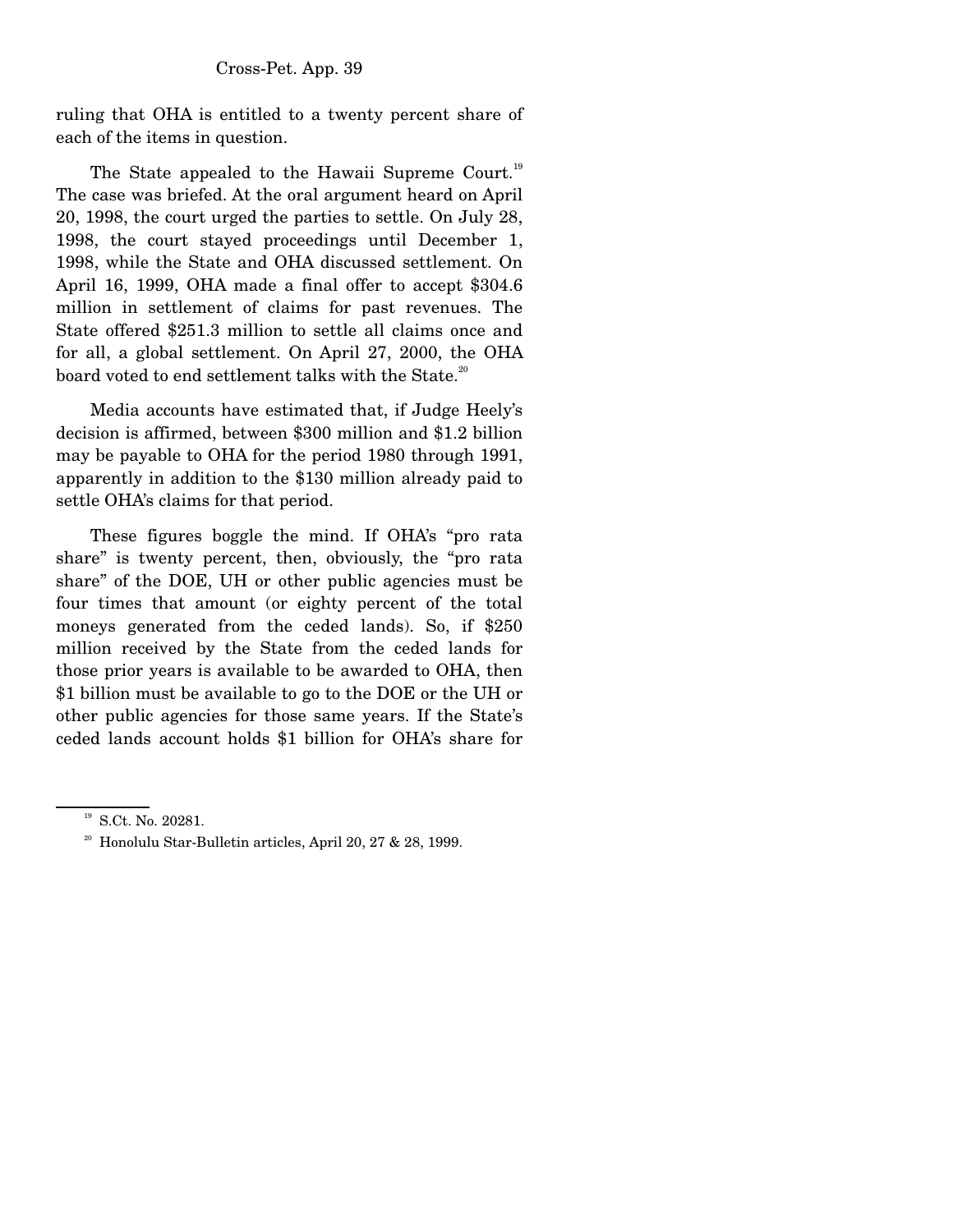those years, then it must hold \$4 billion for its other public agencies for those years.

## 20% OF GROSS REVENUES OR NET AFTER EXPENSES?

 Calculating OHA's twenty percent share on the gross revenues rather than the net after expenses apparently arises at these staggering amounts.

 Revenues from the ceded lands do not just drop like rain from the heavens, nor do they spring up naturally from the ground. The State has to spend money to generate those revenues.

 For example, at Hilo Hospital, in order to earn revenues from services to patients, the State has to pay salaries to doctors and nurses and staff, buy and maintain and repair and replace x-ray machines, computers and other equipment, pay for electricity, gas, telephone and water, and other operating, overhead and administrative expenses. The State undoubtedly borrowed money, through issuance of bonds, to build and make improvements to Hilo Hospital and has to pay that money back with interest.

 It is important to know the actual revenues that the State, as trustee of the public land trust, receives from the ceded lands, as well as the expenses the State incurs in connection with those lands and in generating those revenues before making or agreeing to any "pro rata" distribution to any beneficiaries. Under general trust law, beneficiaries are only entitled to receive shares of net income, not gross.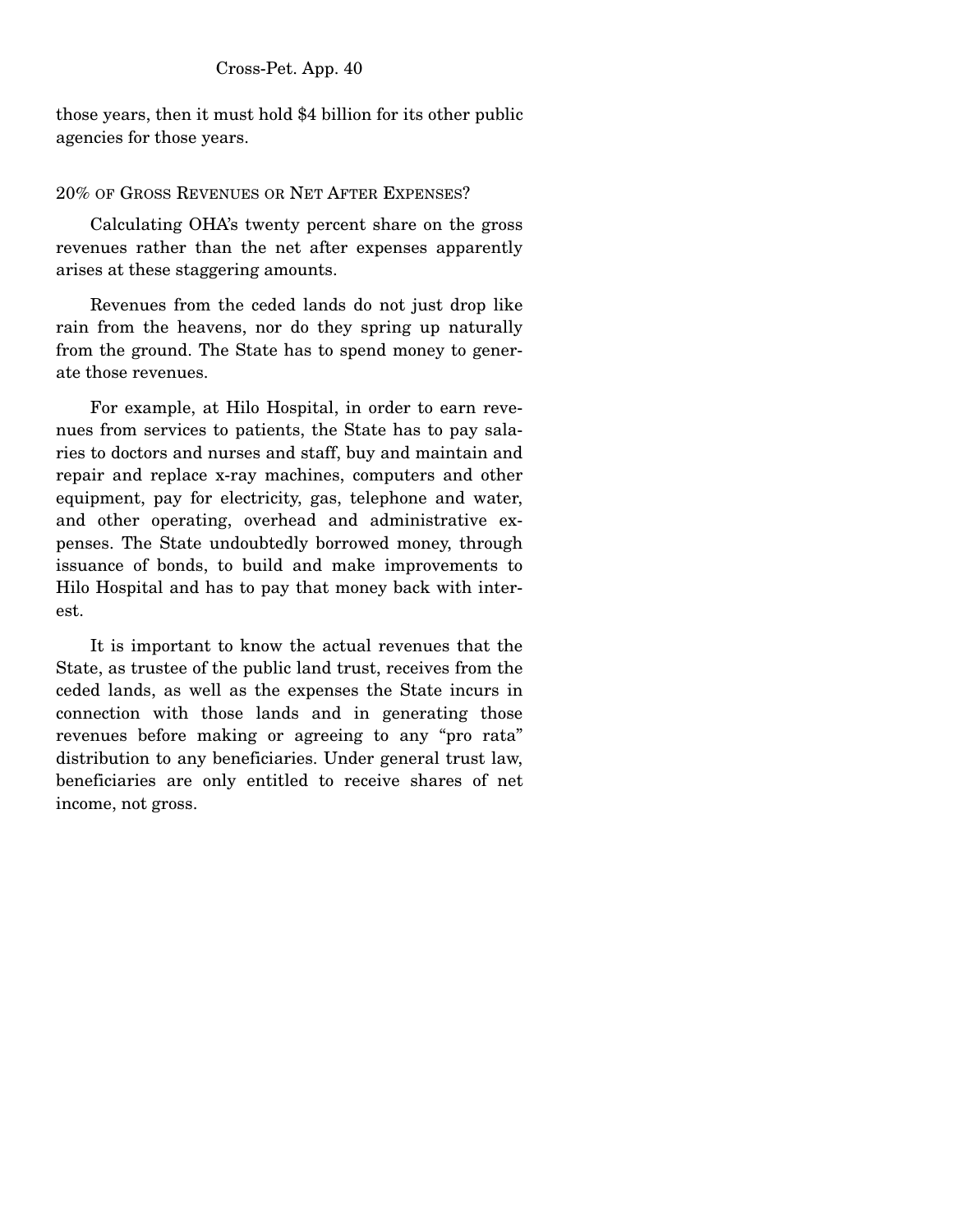We have asked for this information. $21$  But the State has declined to furnish it, saying the negotiations with OHA are confidential. $^{22}$ 

### THE STATE MAY FACE ECONOMIC DISASTER.

 If the State is, in fact, paying OHA twenty percent of the gross revenues, OHA is probably, actually, receiving more than one hundred percent of the net income from the ceded lands. Most businesses never achieve a twenty percent profit. Government agencies operating parks, roads, public schools and universities, airports, harbors, public rental, housing and housing development programs and hospitals could probably never generate net income (i.e., gross revenues less expenses) of anywhere near twenty percent.

 To illustrate the consequences of using gross revenues for the calculation, suppose a woman of Hawaiian ancestry by her will leaves a ten-acre parcel of vacant land in trust for her two young children, a boy and a girl, each being an equal beneficiary. The vacant land generates no revenues, so the trustee decides to subdivide the property into five lots and lease the lots. To do so, he must build a road. The trustee borrows \$12,000 to build a road and pay the expenses of subdivision. He then leases the five lots for total rent of \$10,000 per year. The trustee has to pay back the loan principal at the rate of \$3,000 per year and incurs expenses of maintaining and repairing the road, landscaping, interest, insurance, accounting, attorneys fees, and trustee fees of another \$3,000 per year. The gross revenues

 $21$  Ex. 3 to Motion to Intervene  $4/29/99$  in *OHA v. State, supra*.

<sup>22</sup> *Id.*, Ex. 4.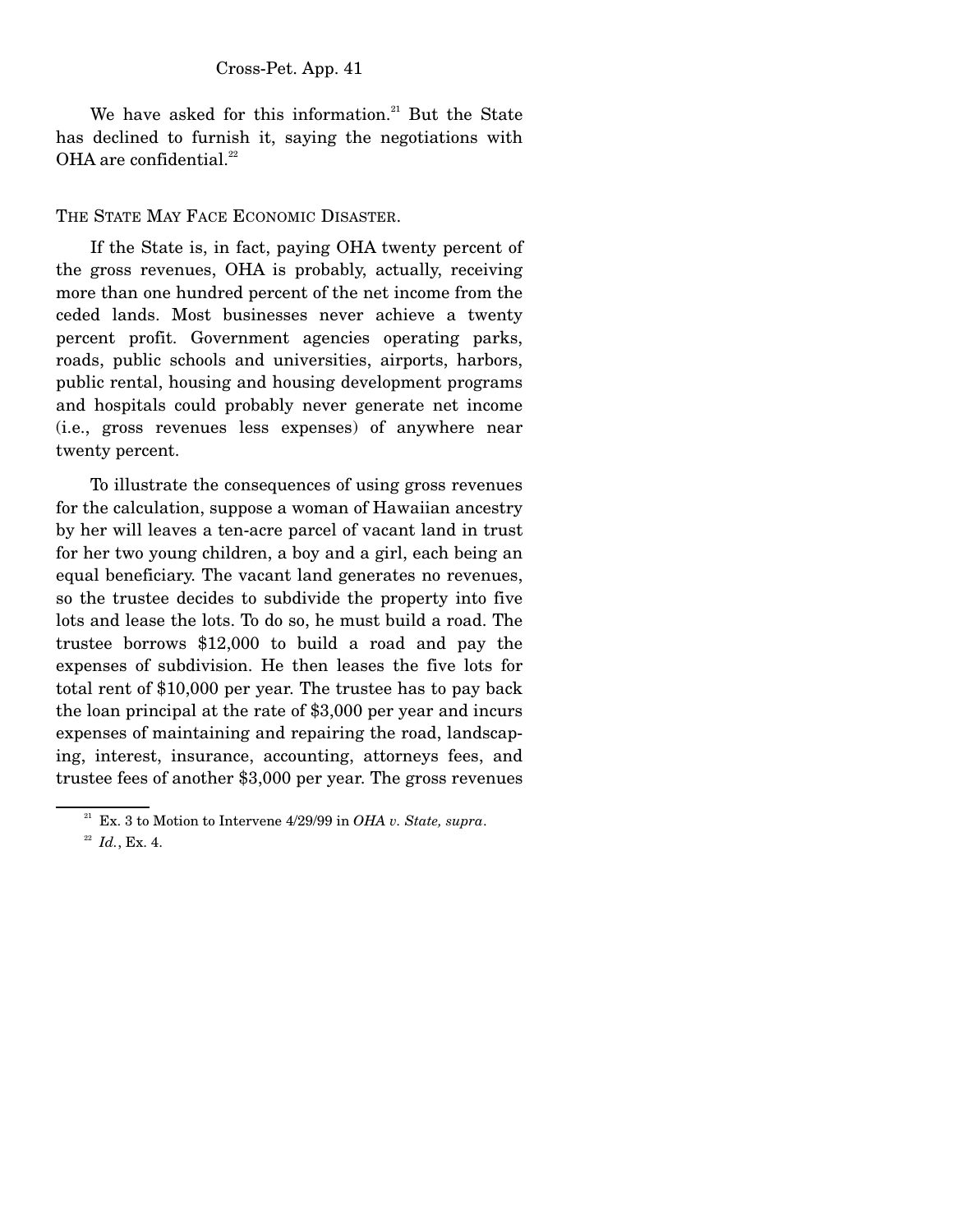of the trust are therefore \$10,000. The income, after expenses and debt service, is \$4,000 per year.

 Suppose one of the beneficiaries, the young boy, hires a lawyer to demand that the trust pay the boy \$5,000 per year as his fifty percent of the pro rata share of the trust revenues. Such a demand would clearly not be right.

 To pay \$5,000 per year to the boy, the trustee would have to pay him the entire \$4,000 net income (leaving no share for the girl) and then either borrow \$1,000 or give the boy \$1,000 worth of the land. If that continued for enough years, the trust would become insolvent, or the boy would finally have all the land. The girl, an equal beneficiary, would receive no benefit at all from the trust; and, if she were in the same shoes as over a million of Hawaii's citizens, she would even have to pay taxes to the trustee annually, so the Trustee could repay the money he had borrowed to pay the boy.

 Funny as it sounds, that seems to be pretty much what is now happening here in the State of Hawaii. The State is apparently paying OHA for its "pro rata share," twenty percent of the gross revenues from the ceded lands. Since that figure probably exceeds the entire net income, nothing is left for public education or any other public purpose. The State borrowed over \$130 million in 1993 to pay OHA; and, at least based on media reports, the State negotiators were and still might be considering giving OHA ceded lands worth hundreds of million dollars to settle the pending lawsuit.

 The over-one-million citizens of Hawaii who do not happen to have fifty percent or more blood quantum are receiving no income whatsoever from the public lands trust, despite the fact that each of them has (or had up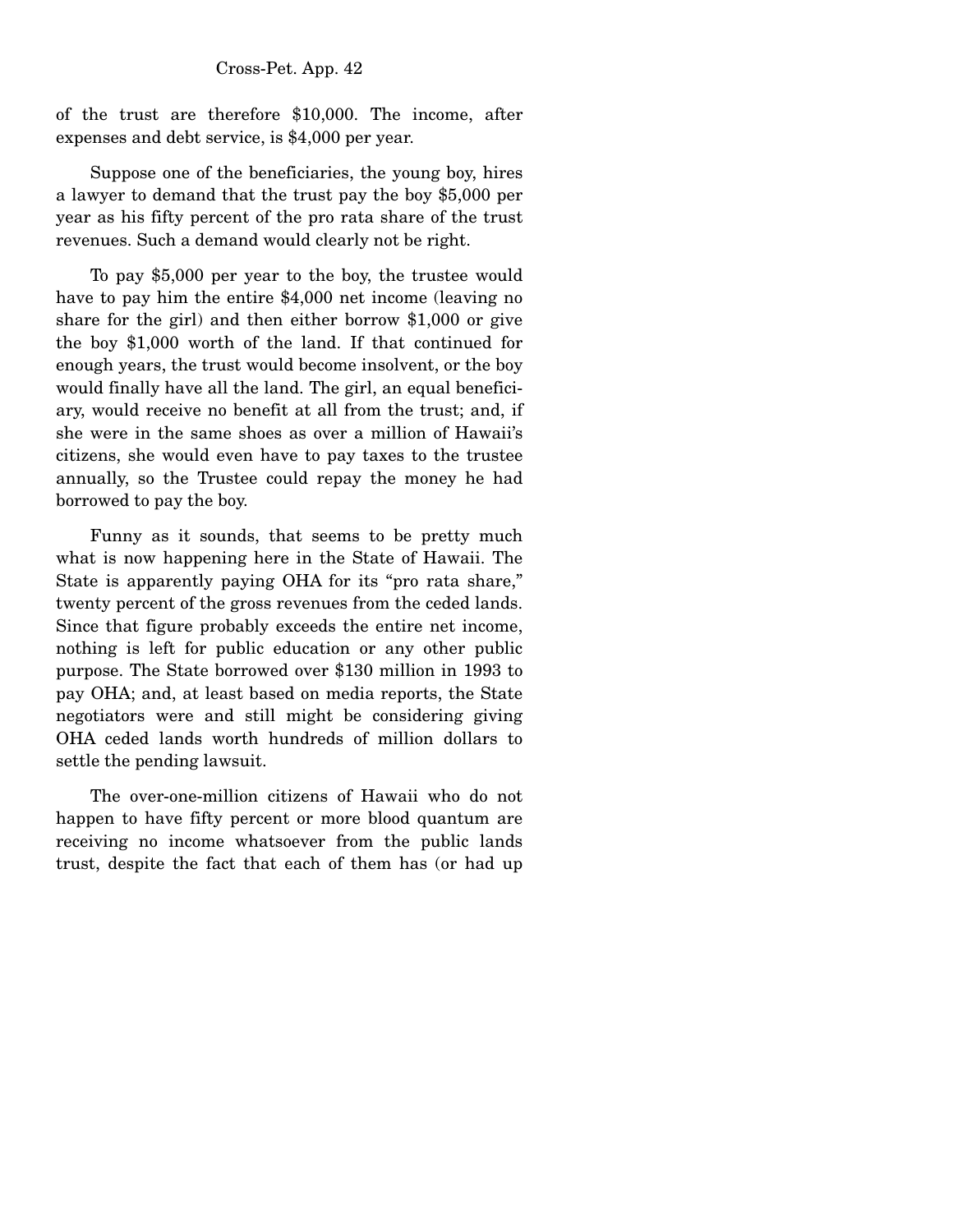until 1980 when the Legislature set OHA's pro rata share as twenty percent) as much right to benefit from the ceded lands as any native Hawaiian. To make matters worse, those over-one-million citizens will have to pay taxes for years into the future so that the State can repay the moneys it has borrowed to pay OHA. If the State transfers land to OHA or borrows more millions to pay OHA, and if that practice continues for long enough, the State of Hawaii will eventually become insolvent, or OHA will end up with all the ceded lands.

 The economic and social consequences are already being felt.

 The editorial page of the Sunday January 3, 1999 *Honolulu Advertiser* discussed the latest numbers from the United States Census Bureau that show that Hawaii from 1997 to 1998 lost the highest percentage of its residents to other states among all the fifty states. The editorial said it is clear where the movement is coming from: recent graduates in search of good jobs and mid-career working families who have become exhausted by the struggle to keep up in Hawaii. It then went on to say what, to us, is the most disturbing part:

There are real reasons for the exodus: the relative lack of opportunity here compared with robust job and home ownership opportunities in other states. But there are also psychological reasons: a fear that Hawaii is sliding from bad to worse; a concern that the Island qualities that make the struggle worthwhile are being lost.

 The illogic of giving all the net income to OHA is compounded by the fact that OHA is required to use these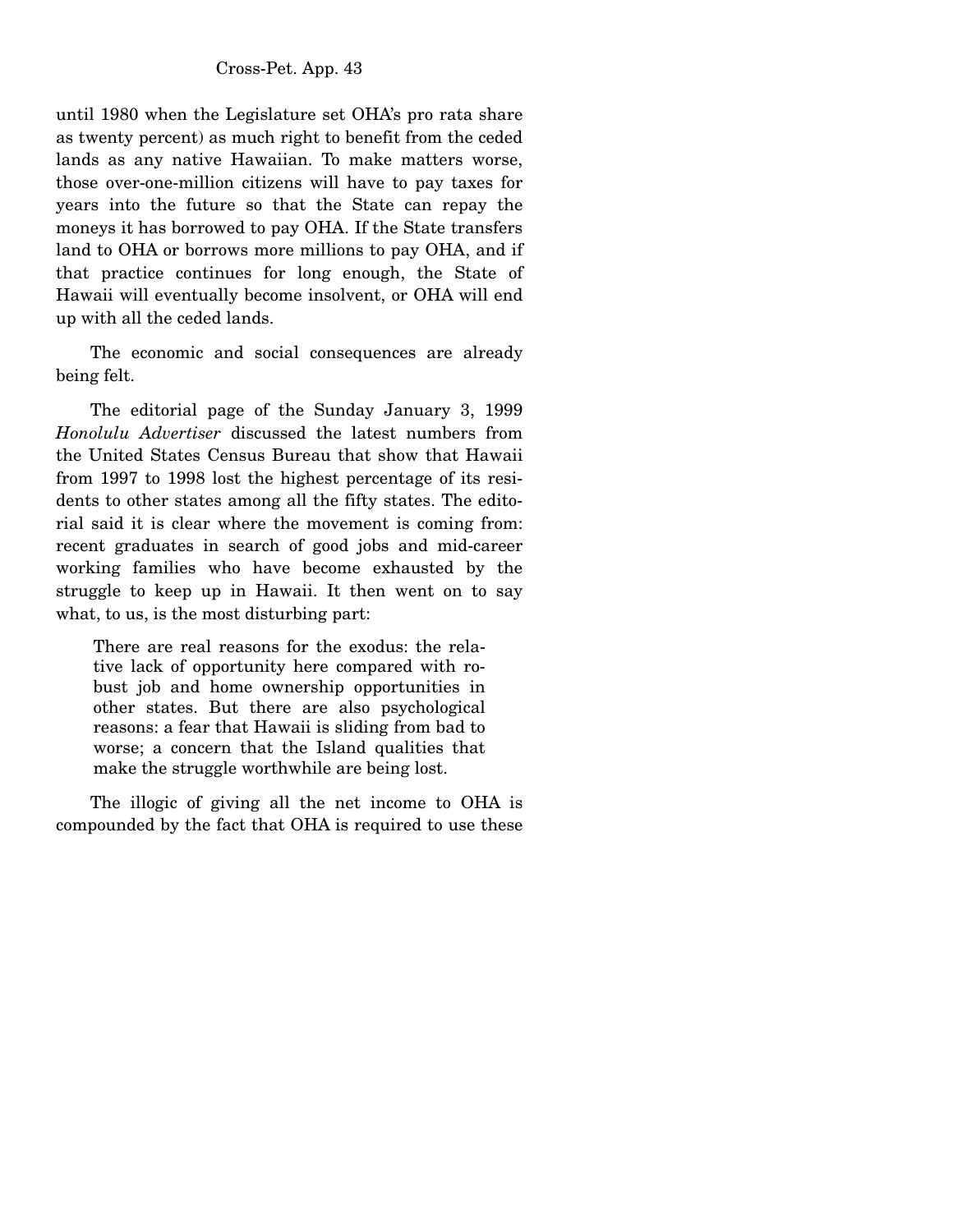funds, not for all Hawaiians, but solely for "for the betterment of Native Hawaiians," as defined in the HHCA (fifty percent or more Hawaiian blood). As discussed earlier, they are only about 5% of our population.

Now there's the *Rice* case.<sup>23</sup> That decision struck down a racial restriction on voting in Hawaii's statewide elections for OHA trustees. In *Rice*, the Court held that the definition of "Hawaiian" established a racial classification, and that the state law, by depriving Hawaii's other citizens of the right to vote because of their race, violated the Fifteenth Amendment to the United States Constitution. Recently, the Federal district court in Hawaii, relying on the *Rice* decision, held that a state law that permitted only "Hawaiians" to seek or hold office as OHA trustees also violated the U.S. Constitution.<sup>24</sup> Other suits based on *Rice* have since been filed to overturn other state law entitlement programs for persons of Hawaiian ancestry.

 Given all these concerns, should public school children have been deprived of a source of funds so that a bureaucracy for less than 5% of the population can receive constitutionally questionable extra benefits? Statewide enrollment for the public schools in a recent year was  $187,395<sup>25</sup>$  In addition, the University of Hawaii system served 71,000 to 72,000 students in credit and non-credit programs during Fall 1998.

 All parents of children in the public schools (including those of Hawaiian ancestry) and all those who think public

<sup>23</sup> *Rice v. Cayetano*, 528 U.S. 495 (2000).

<sup>&</sup>lt;sup>24</sup> Arakaki v. State. Haw. No. CV-00-00514 HG-BMK (September 19, 2000), appeal pending 9th Cir. No. 00-17213.

<sup>&</sup>lt;sup>25</sup> Hawaii DOE, Statistical Research & Analysis Section.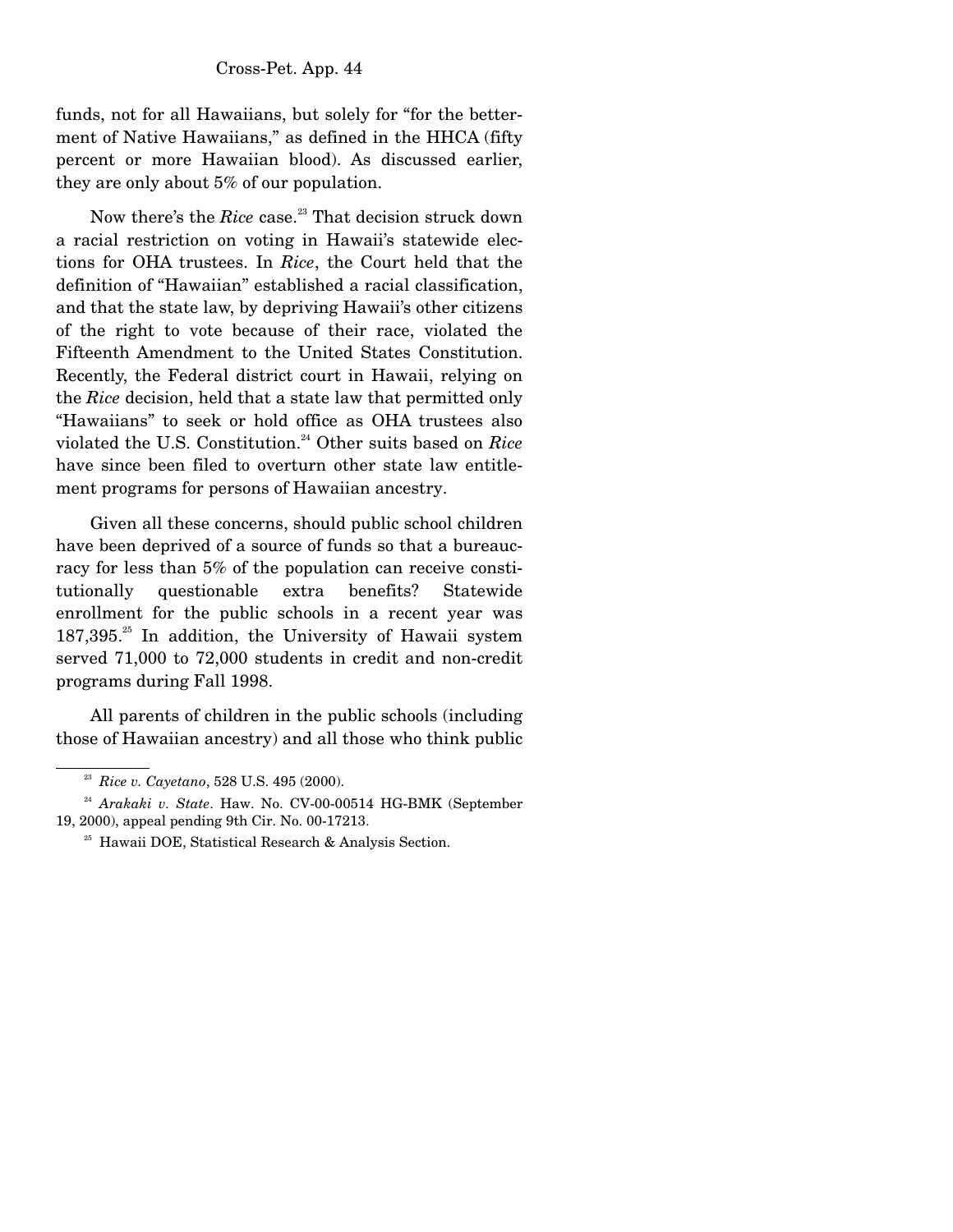education is important to Hawaii's economy should stand up and demand that this giveaway to OHA be stopped.

 Such payments to OHA, whether in cash or in land, may be disastrous to the state, not only financially, but morally and socially.

 What is at issue is public land and public money, your land and your money, the land and money needed to educate children, to run the state, to care for those in need, based on need rather than ancestry, and to provide the opportunity to achieve prosperity and better lives for all of Hawaii's citizens, Hawaiian and non-Hawaiian alike.

 *H. William Burgess practiced law in Hawaii for 35 years until he retired in 1994. His wife, Sandra Puanani Burgess, who is of part Hawaiian ancestry, was one of the plaintiffs in Arakaki v. State which invalidated the racial restriction on eligibility for the OHA.*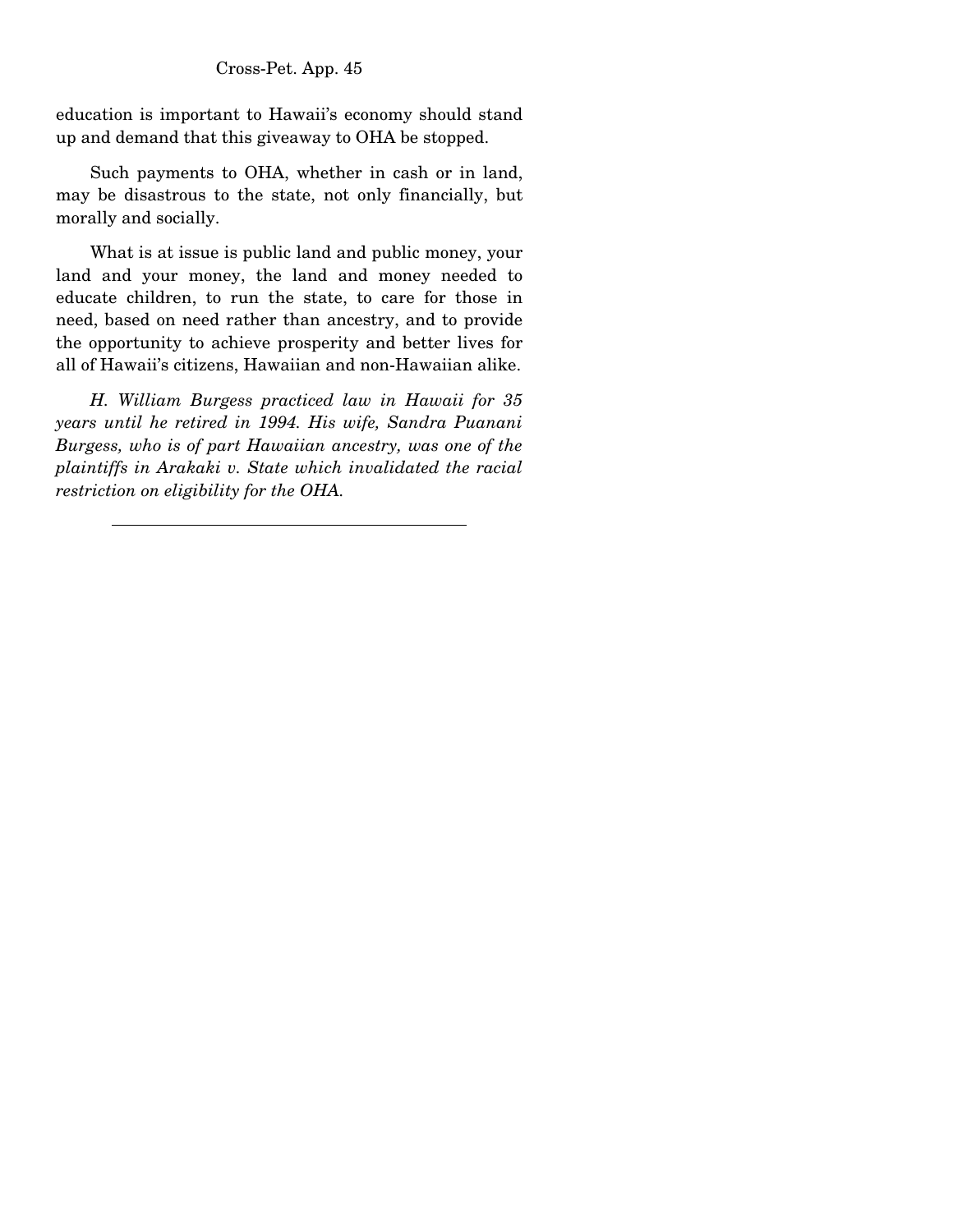# **Section 405. Charitable Purposes; Enforcement**

(a) A charitable trust may be created for the relief of poverty, the advancement of education or religion, the promotion of health, governmental or municipal purposes, or other purposes the achievement of which is beneficial to the community.

(b) If the terms of a charitable trust do not indicate a particular charitable purpose or beneficiary, the court may select one or more charitable purposes or beneficiaries. The selection must be consistent with the settler's intention to the extent it can be ascertained.

(c) The settlor of a charitable trust, among others, may maintain a proceeding to enforce the trust.

# **Comment**

The required purposes of a charitable trust specified in subsection (a) restate the well-established categories of charitable purposes listed in Restatement (Third) of Trusts § 28 (Tentative Draft No. 3, 2001), and Restatement (Second) of Trusts § 368 (1959), which ultimately derive from the Statute of Charitable Uses, 43 Eliz. I, c.4 (1601). The directive to the courts to validate purposes the achievement of which are beneficial to the community has proved to be remarkably adaptable over the centuries. The drafters concluded that it should not be disturbed.

Charitable trusts are subject to the restriction in Section 404 that a trust purpose must be legal and not contrary to public policy. This would include trusts that involve invidious discrimination. See Restatement (Third) of Trusts § 28 cmt. f (Tentative Draft No. 3, 2001).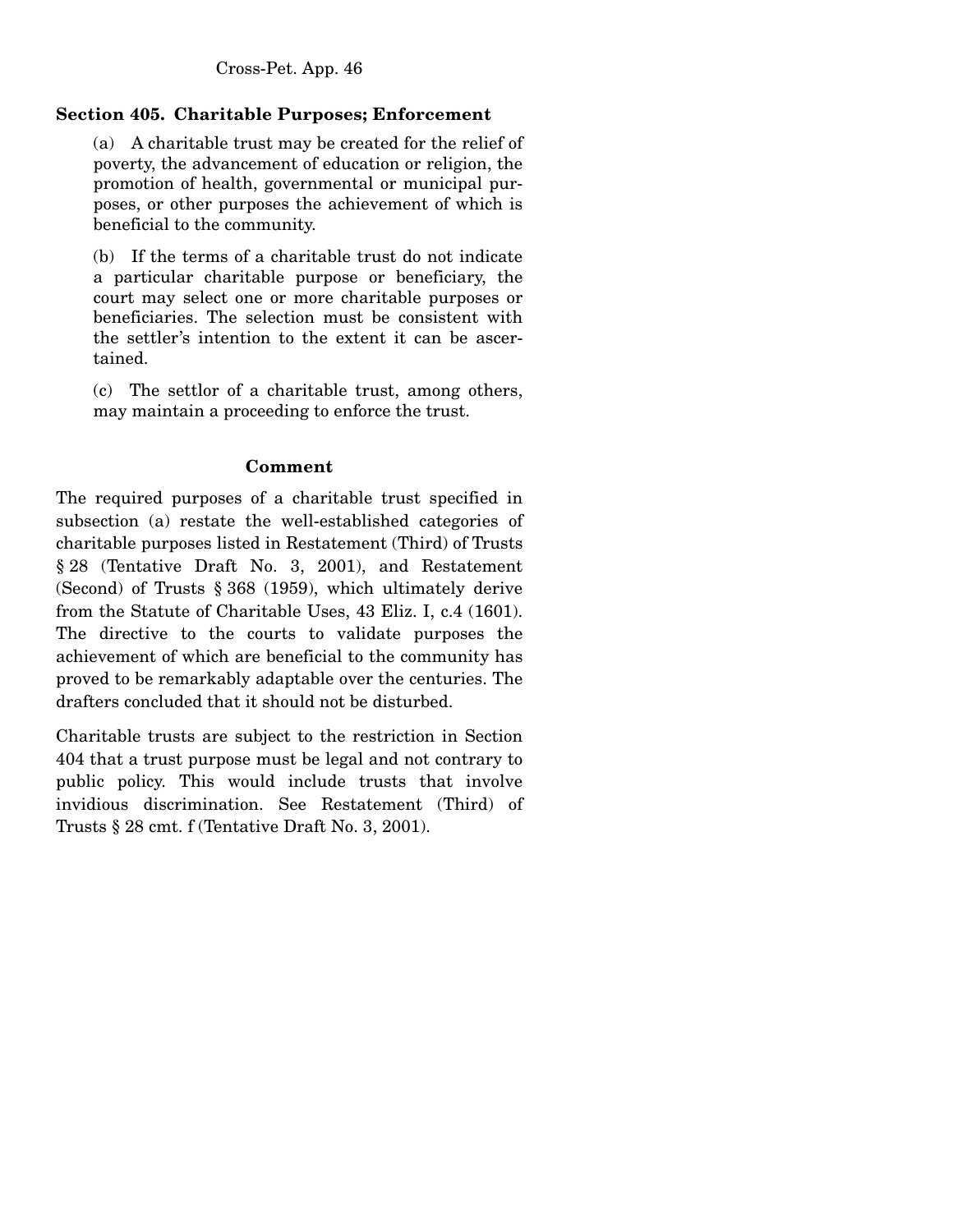Under subsection (b), a trust that states a general charitable purpose does not fail if the settlor neglected to specify a particular charitable purpose or organization to receive distributions. The court may instead validate the trust by specifying particular charitable purposes or recipients, or delegate to the trustee the framing of an appropriate scheme. See Restatement (Second) of Trusts § 397 cmt. d (1959). Subsection (b) of this section is a corollary to Section 413, which states the doctrine of cy pres. Under Section 413(a), a trust failing to state a general charitable purpose does not fail upon failure of the particular means specified in the terms of the trust. The court must instead apply the trust property in a manner consistent with the settler's charitable purposes to the extent they can be ascertained.

Subsection (b) does not apply to the long-established estate planning technique of delegating to the trustee the selection of the charitable purposes or recipients. In that case, judicial intervention to supply particular terms is not necessary to validate the creation of the trust. The necessary terms instead will be supplied by the trustee. See Restatement (Second) of Trusts § 396 (1959). Judicial intervention under subsection (b) will become necessary only if the trustee fails to make a selection. See Restatement (Second) of Trusts § 397 cmt. d (1959). Pursuant to Section 110(b), the charitable organizations selected by the trustee would not have the rights of qualified beneficiaries under this Code because they are not expressly designated to receive distributions under the terms of the trust.

Contrary to Restatement (Second) of Trusts § 391 (1959), subsection (c) grants a settlor standing to maintain an action to enforce a charitable trust. The grant of standing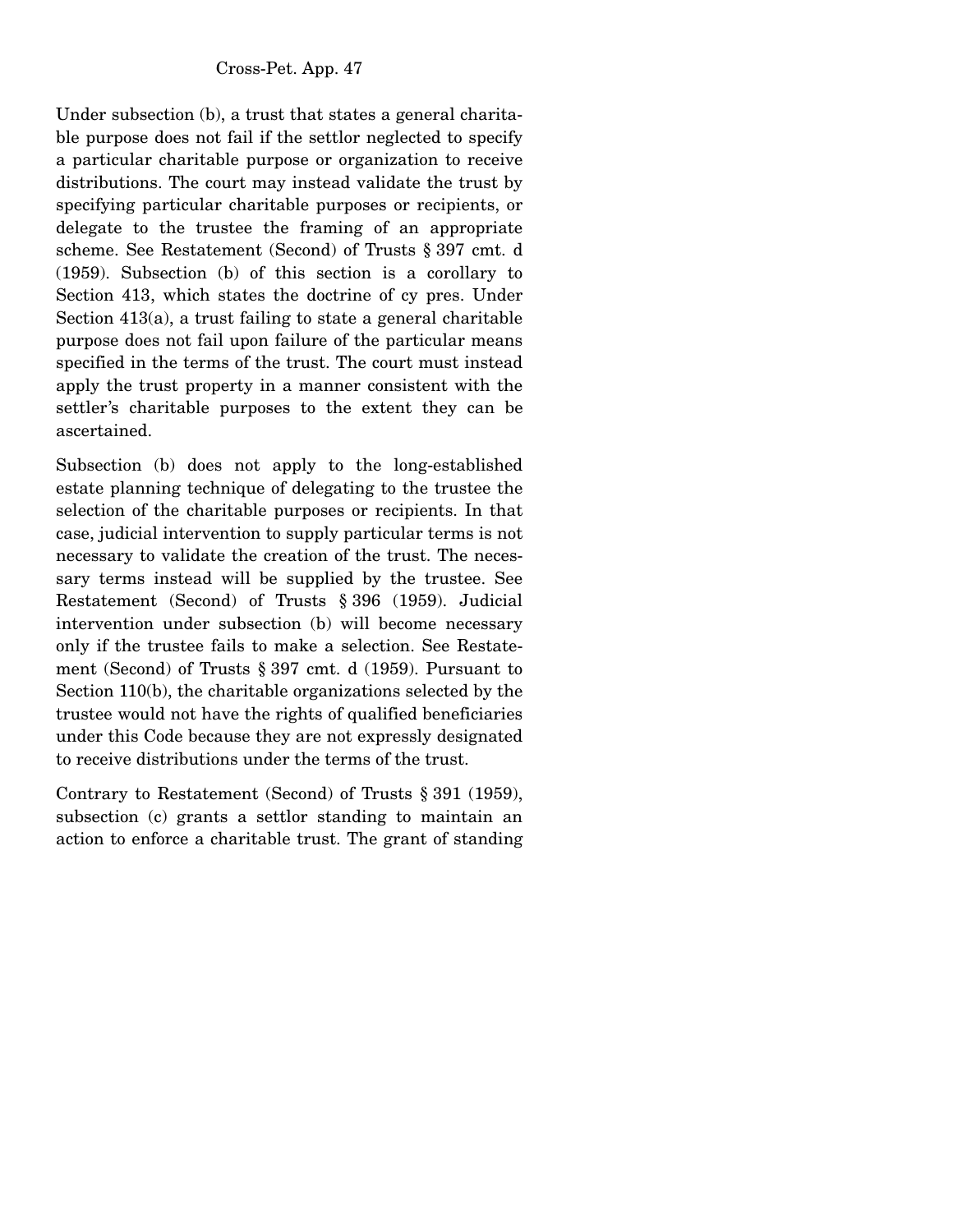to the settlor does not negate the right of the state attorney general or persons with special interests to enforce either the trust or their interests. For the law on the enforcement of charitable trusts, see Susan N. Gary, Regulating the Management of Charities: Trust Law, Corporate Law, and Tax Law, 21 U. Hawaii L. Rev. 593 (1999).

## **Section 413. Cy Pres**

(a) Except as otherwise provided in subsection (b), if a particular charitable purpose becomes unlawful impracticable, impossible to achieve, or wasteful:

(1) the trust does not fail, in whole or in part;

(2) the trust property does not revert to the settlor or the settlor's successors in interest; and

(3) the court may apply cy pres to modify or terminate the trust by directing that the trust property be applied or distributed, in whole or in part, in a manner consistent with the settlor's charitable purposes.

(b) A provision in the terms of a charitable trust that would result in distribution of the trust property to a noncharitable beneficiary prevails over the power of the court under subsection (a) to apply cy pres to modify or terminate the trust only if, when the provision takes effect:

(1) the trust property is to revert to the settlor and the settlor is still living; or

(2) fewer than 21 years have elapsed since the date of the trust's creation.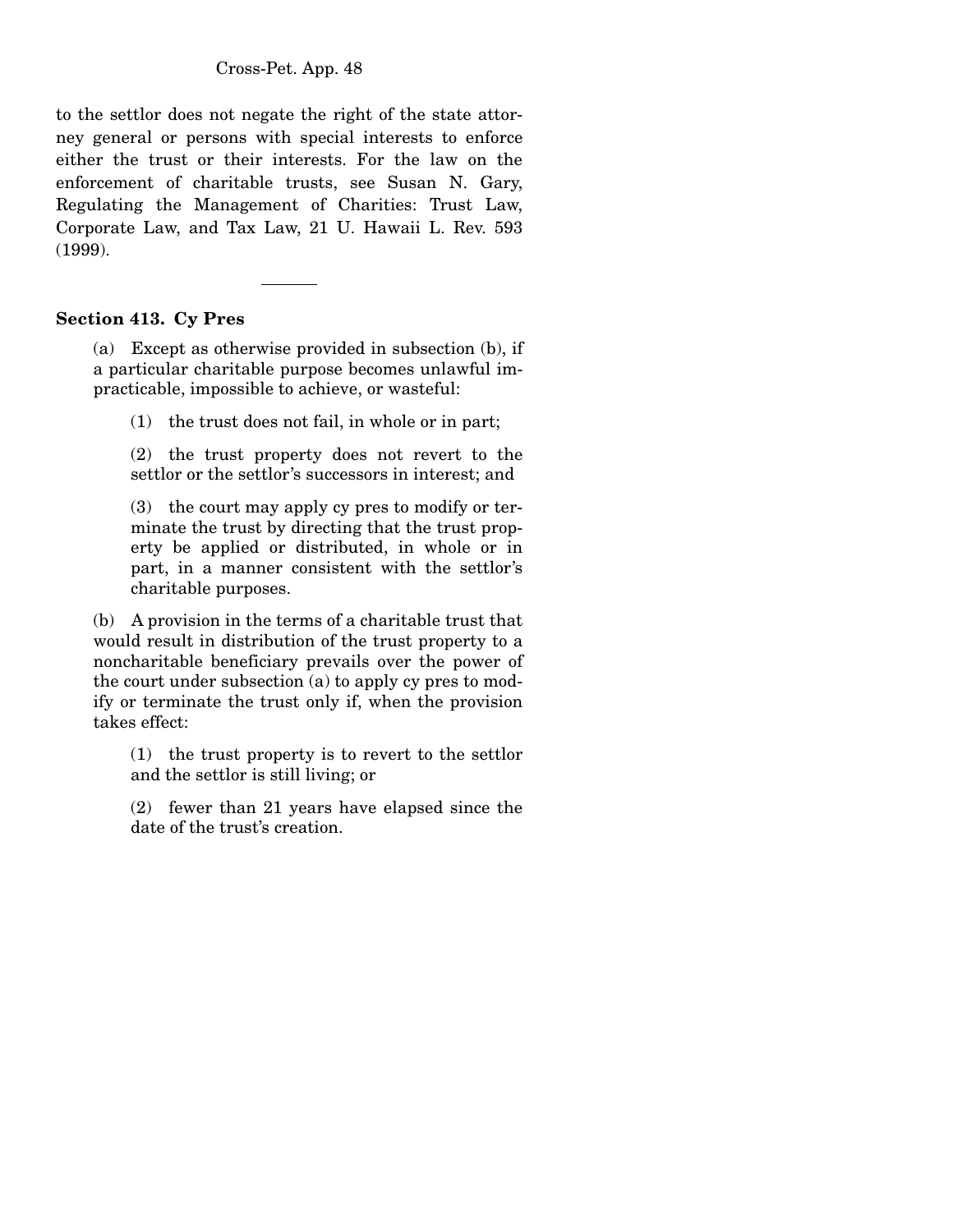## **Comment**

Subsection (a) codifies the court's inherent authority to apply cy pres. The power may be applied to modify an administrative or dispositive term. The court may order the trust terminated and distributed to other charitable entities. Partial termination may also be ordered if the trust property is more than sufficient to satisfy the trust's current purposes. Subsection (a), which is similar to Restatement (Third) of Trusts § 67 (Tentative Draft No. 3, 2001), modifies the doctrine of cy pres by presuming that the settlor had a general charitable intent when a particular charitable purpose becomes impossible or impracticable to achieve. Traditional doctrine did not supply that presumption, leaving it to the courts to determine whether the settlor had a general charitable intent. If such an intent is found, the trust property is applied to other charitable purposes. If not, the charitable trust fails. See Restatement (Second) of Trusts § 399 (1959). In the great majority of cases the settlor would prefer that the property be used for other charitable purposes. Courts are usually able to find a general charitable purpose to which to apply the property, no matter how vaguely such purpose may have been expressed by the settlor. Under subsection (a), if the particular purpose for which the trust was created becomes impracticable, unlawful, impossible to achieve, or wasteful, the trust does not fail. The court instead must either modify the terms of the trust or distribute the property of the trust in a manner consistent with the settlor's charitable purposes.

The settlor, with one exception, may mandate that the trust property pass to a noncharitable beneficiary upon failure of a particular charitable purpose. Responding to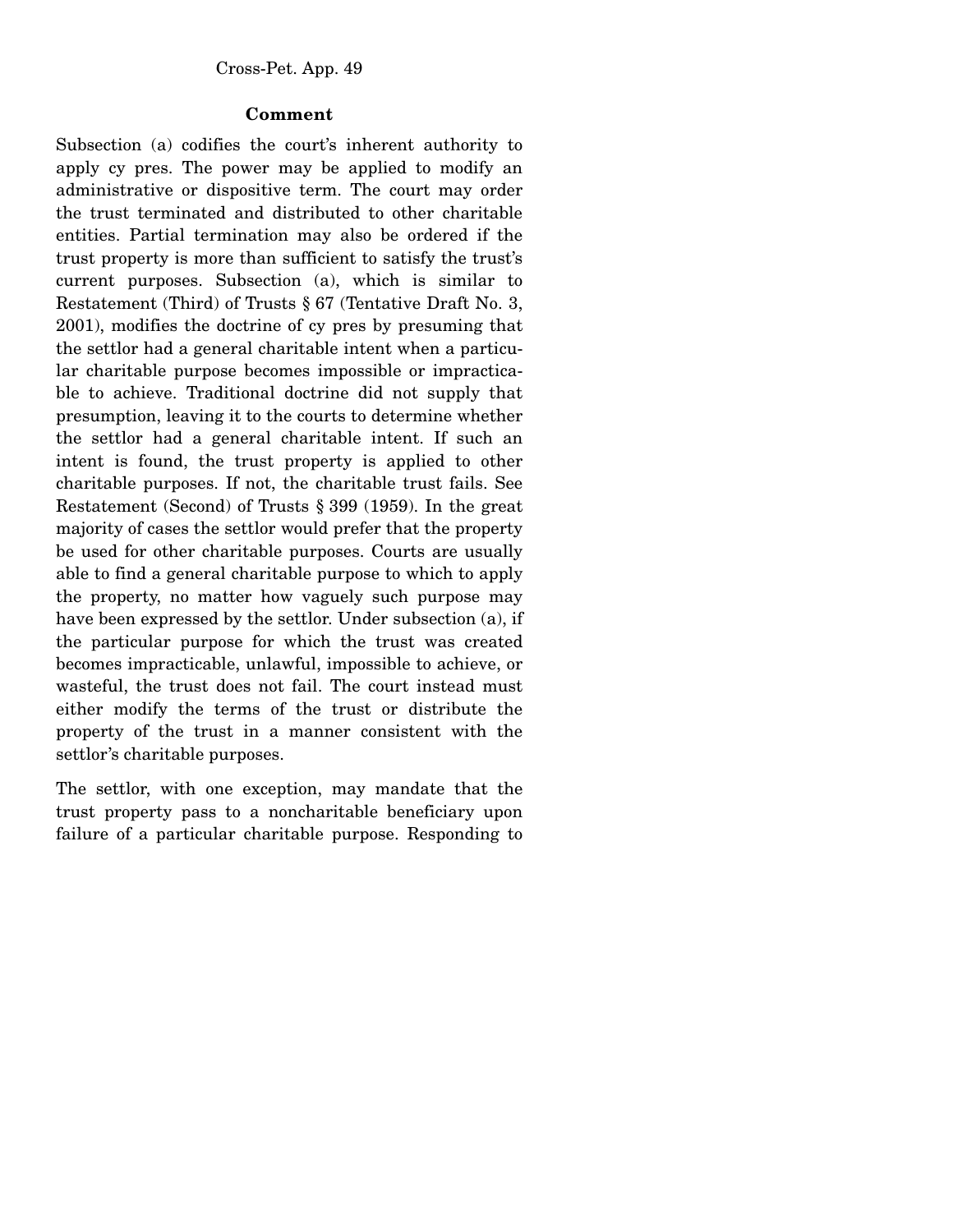concerns about the clogging of title and other administrative problems caused by remote default provisions upon failure of a charitable purpose, subsection (b) invalidates a gift over to a noncharitable beneficiary upon failure of a particular charitable purpose unless the trust property is to revert to a living settlor or fewer than 21 years have elapsed since the trust's creation. Subsection (b) will not apply to a charitable lead trust, under which a charity receives payments for a term certain with a remainder to a noncharity. In the case of a charitable lead trust, the settlor's particular charitable purpose does not fail upon completion of the specified trust term and distribution of the remainder to the noncharity. Upon completion of the specified trust term, the settlor's particular charitable purpose has instead been fulfilled. For a discussion of the reasons for a provision such as subsection (b), see Ronald R. Chester, Cy Pres of Gift Over: The Search for Coherence in Judicial Reform of Failed Charitable Trusts, 23 Suffolk U. L. Rev. 41 (1989).

The doctrine of cy pres is applied not only to trusts, but also to other types of charitable dispositions, including those to charitable corporations. This section does not control dispositions made in nontrust form. However, in formulating rules for such dispositions, the courts often refer to the principles governing charitable trusts, which would include this Code.

For the definition of charitable purpose, see Section 405(a). Pursuant to Sections 405(c) and 410(b), a petition requesting a court to enforce a charitable trust or to apply cy pres may be maintained by a settlor. Such actions can also be maintained by a cotrustee, the state attorney general, or by a person having a special interest in the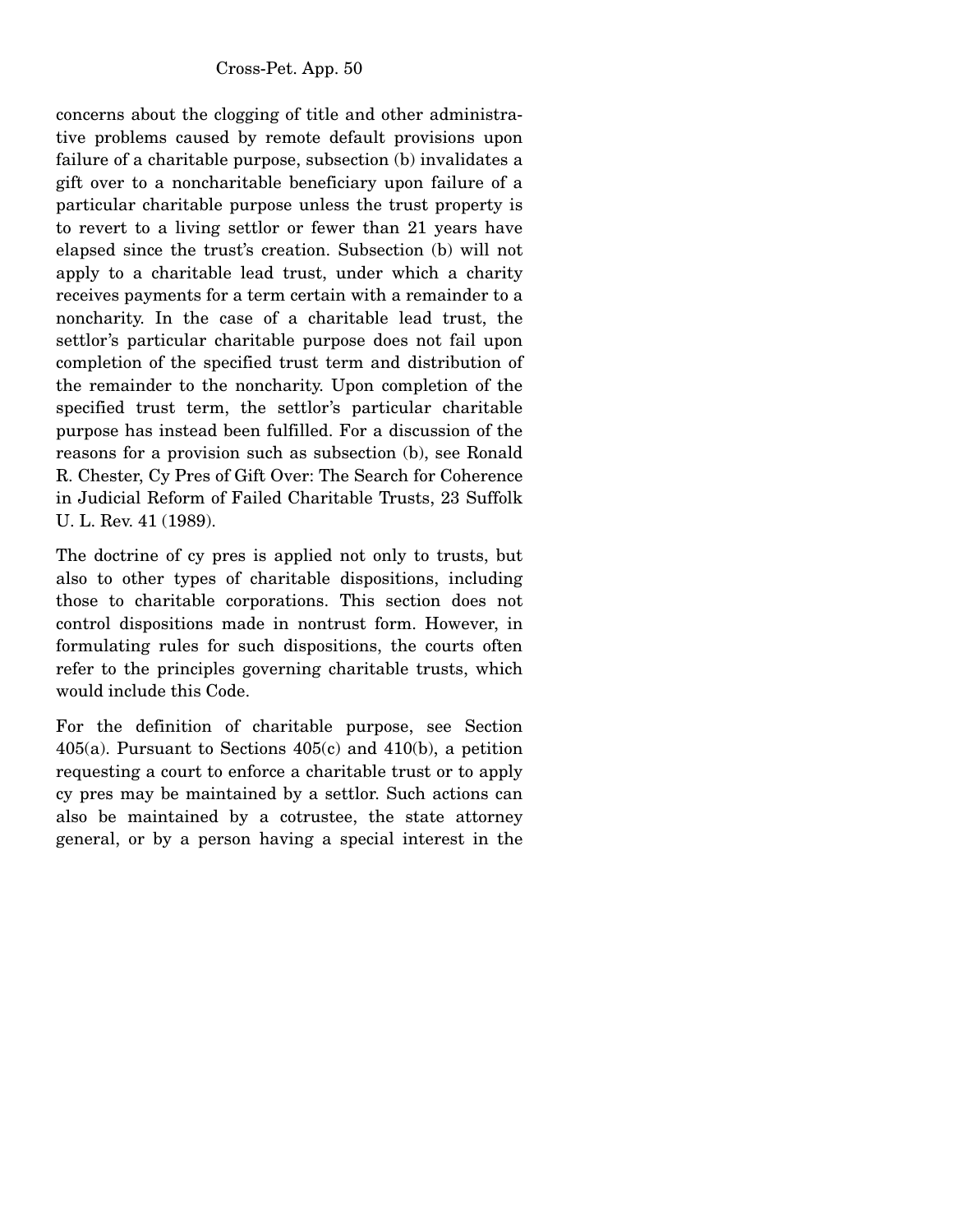charitable disposition. See Restatement (Second) of Trusts § 391 (1959).

# **Section 705. Resignation of Trustee**

(a) A trustee may resign:

(1) upon at least 30 days' notice to the qualified beneficiaries and all cotrustees; or

(2) with the approval of the court.

(b) in approving a resignation, the court may issue orders and impose conditions reasonably necessary for the protection of the trust property.

(c) Any liability of a resigning trustee or of any sureties on the trustee's bond for acts or omissions of the trustee is not discharged or affected by the trustee's resignation.

## **Comment**

This section rejects the common law rule that a trustee may resign only with permission of the court, and goes further than the Restatements, which allow a trustee to resign with the consent of the beneficiaries. See Restatement (Third) of Trusts § 36 (Tentative Draft No.2, approved 1999); Restatement (Second) of Trusts § 106 (1959). Concluding that the default rule ought to approximate standard drafting practice, the Drafting Committee provided in subsection (a) that a trustee may resign by giving notice to the qualified beneficiaries and any cotrustee. A resigning trustee may also follow the traditional method and resign with approval of the court.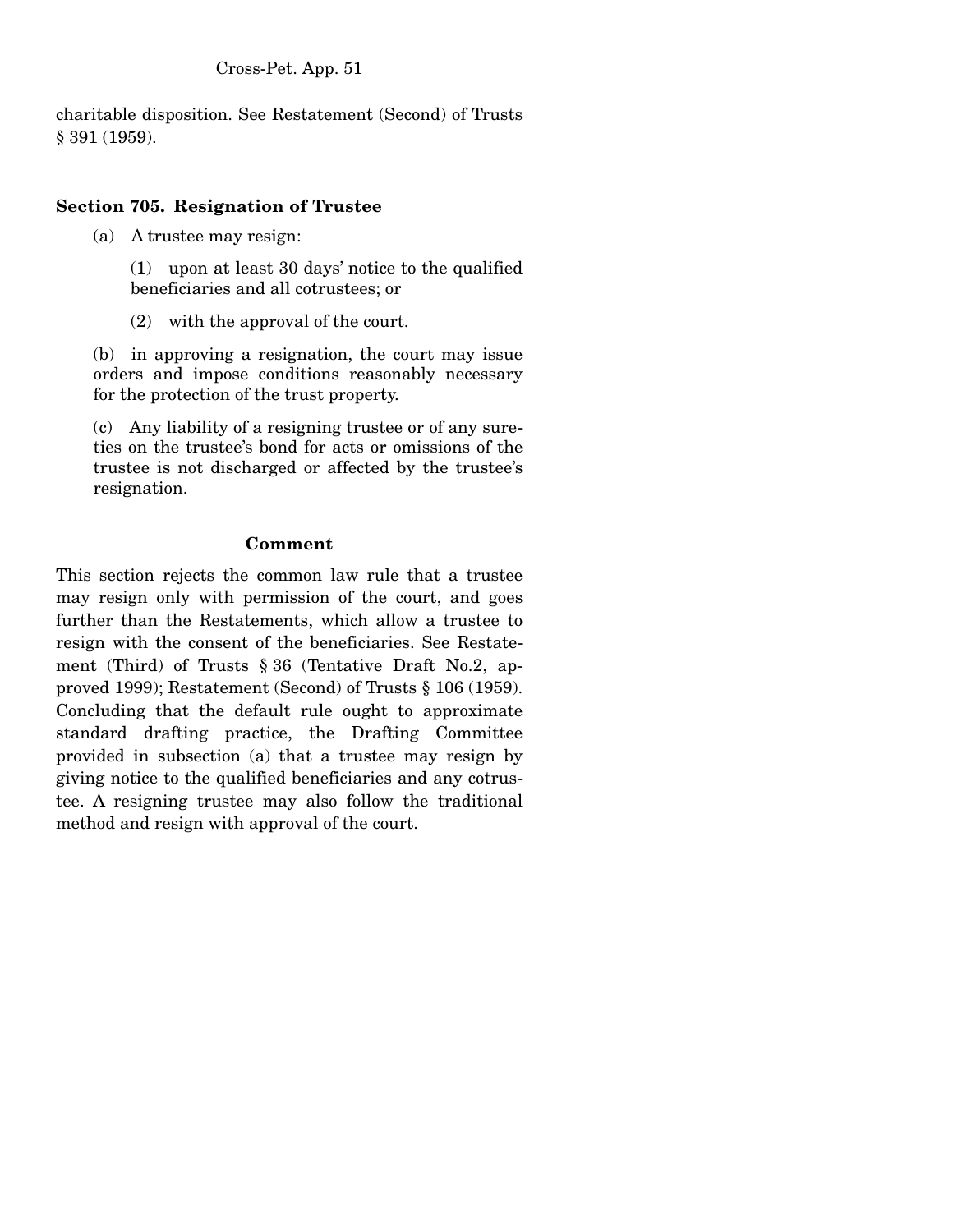Restatement (Third) of Trusts § 36 cmt. d (Tentative Draft No. 2, approved 1999), and Restatement (Second) of Trusts § 106 cmt. b (1959), provide, similar to subsection (c), that a resignation does not release the resigning trustee from potential liabilities for acts or omissions while in office. The act of resignation can give rise to liability if the trustee resigns for the purpose of facilitating a breach of trust by a cotrustee. See Ream v. Frey, 107 F.3d 147 (3rd Cir. 1997).

Regarding the residual responsibilities of a resigning trustee until the trust property is delivered to a successor trustee, see Section 707.

In the case of a revocable trust, because the rights of the qualified beneficiaries are subject to the settlor's control (see Section 603), resignation of the trustee is accomplished by giving notice to the settlor instead of the beneficiaries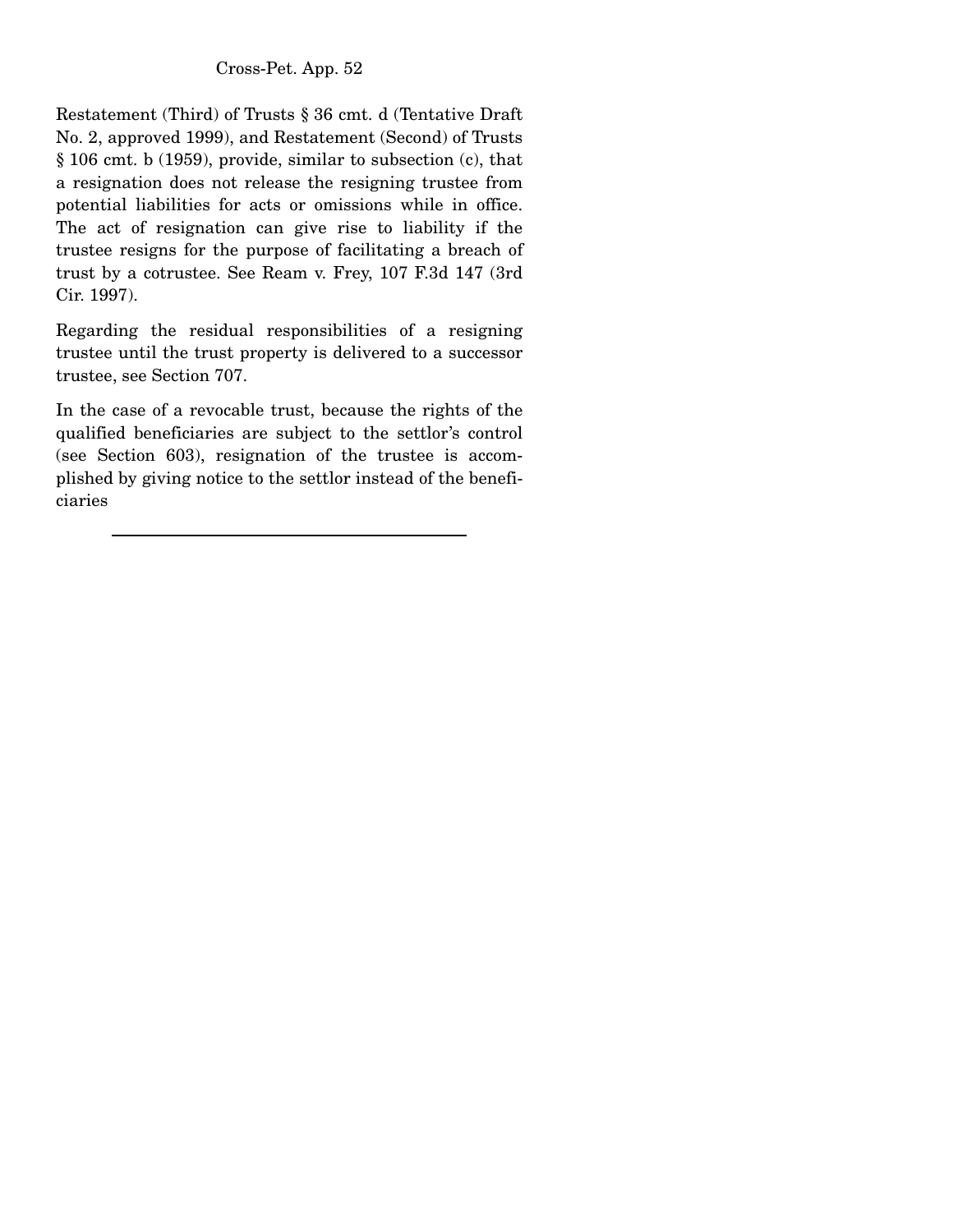# HAWAII REVISED STATUTES ANNOTATED DIVISION 3. PROPERTY; FAMILY. TITLE 30. GUARDIANS AND TRUSTEES. CHAPTER 554A. UNIFORM TRUSTEES' POWERS ACT.  **§ 554A-3 Powers of trustees conferred by this chapter.**

(a) From time of creation of the trust until final distribution of the assets of the trust, a trustee has the power to perform, without court authorization, every act which a prudent person would perform for the purposes of the trust including but not limited to the powers specified in subsection (c).

(b) In the exercise of the trustee's powers including the powers granted by this chapter, a trustee has a duty to act with due regard to the trustee's obligation as a fiduciary, including a duty not to exercise any power under this chapter in such a way as to deprive the trust of an otherwise available tax exemption, deduction, or credit for tax purposes or deprive a donor of a trust asset of a tax exemption, deduction, or credit or operate to impose a tax upon a donor or other person as owner of any portion of the trust. "Tax" includes, but is not limited to, any federal, state, or local income, gift, estate, or inheritance tax.

(c) A trustee has the power, subject to subsections (a) and (b):

(1) To collect, hold, and retain trust assets received from a trustor until, in the judgment of the trustee, disposition of the assets should be made;

(2) To receive additions to the assets of the trust;

(3) To continue or participate in the operation of any business or other enterprise, and to effect incorporation,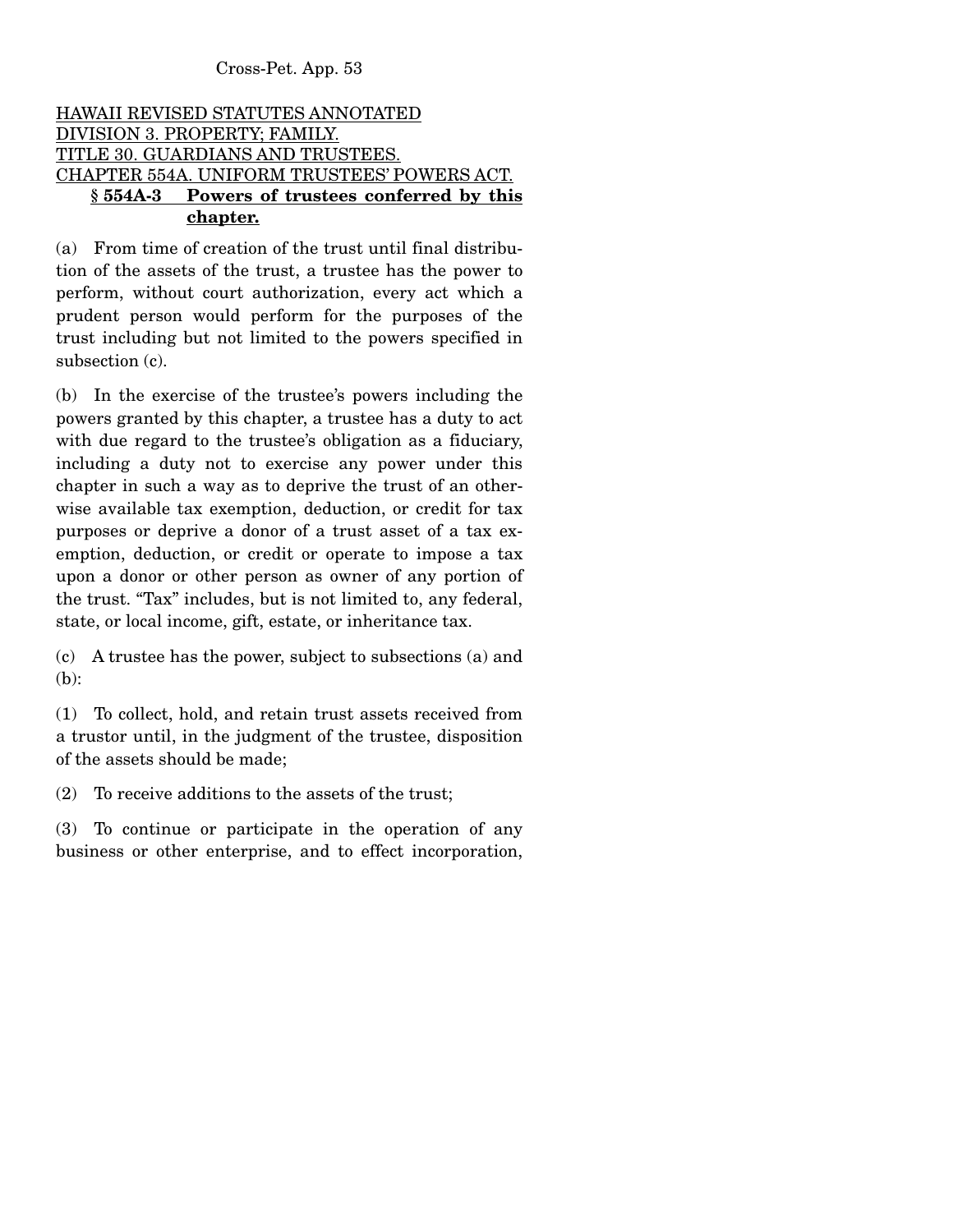dissolution, or other change in the form of the organization of the business or enterprise;

(4) To invest and reinvest trust assets in accordance with the provisions of the trust or as provided by law;

(5) To deposit trust funds in a bank;

(6) To acquire or dispose of an asset, for cash or on credit, at public or private sale; and to manage, develop, improve, exchange, partition, change the character of, or abandon a trust asset or any interest therein; and to encumber, mortgage, or pledge a trust asset for a term within or extending beyond the term of the trust, in connection with the exercise of any power vested in the trustee;

(7) To make ordinary or extraordinary repairs or alterations in buildings or other structures, to demolish any improvements, to raze existing or erect new party walls or buildings;

(8) To subdivide, develop, or dedicate land to public use; or to make or obtain the vacation of plats and adjust boundaries; or to adjust differences in valuation on exchange or partition by giving or receiving consideration; or to dedicate easements to public use without consideration;

(9) To enter for any purpose into a lease as lessor or lessee with or without option to purchase or renew for a term within or extending beyond the term of the trust;

(10) To enter into a lease or arrangement for exploration and removal of minerals or other natural resources or enter into a pooling or unitization agreement;

(11) To grant an option involving disposition of a trust asset, or to take an option for the acquisition of any asset;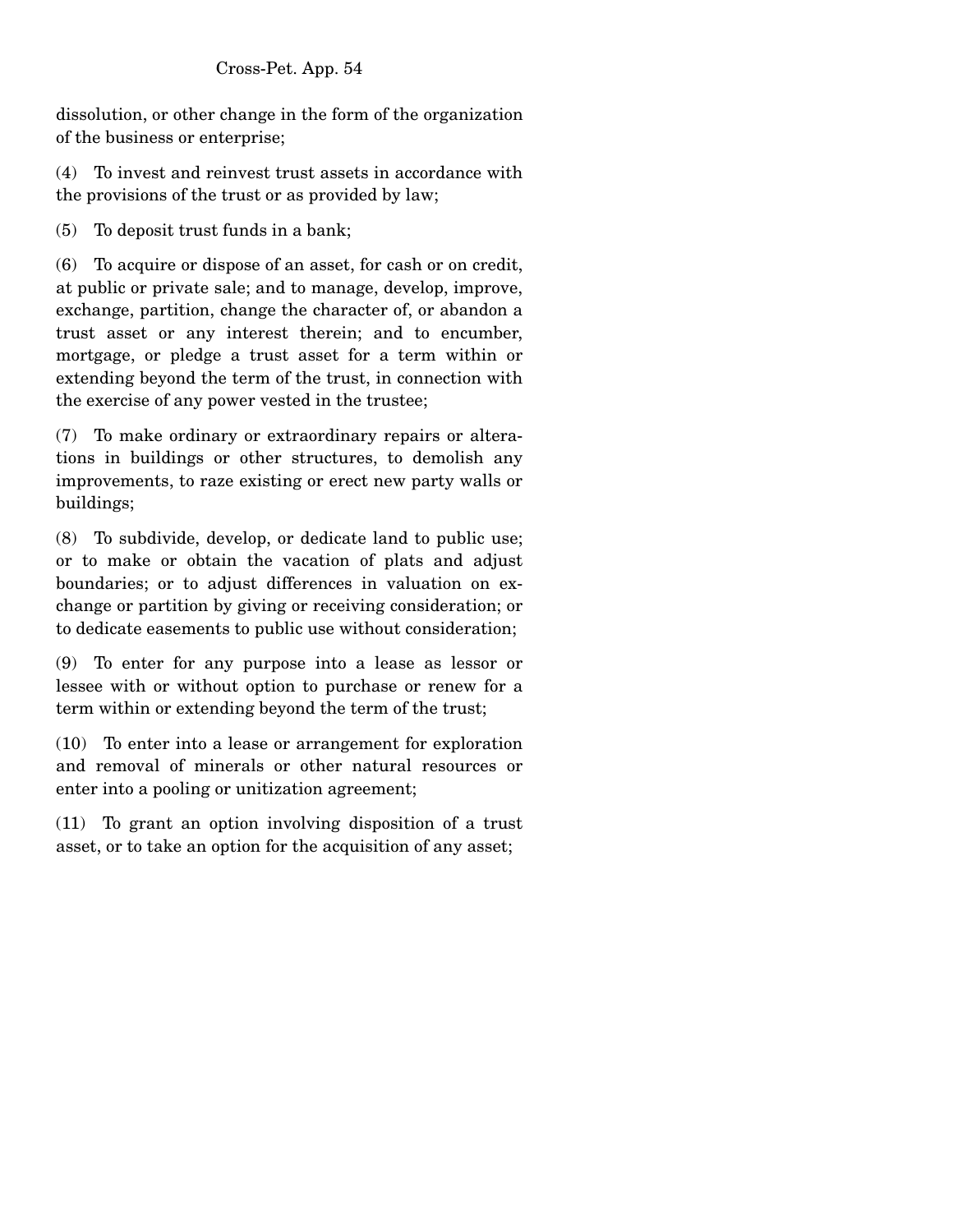(12) To vote a security, in person or by general or limited proxy;

(13) To pay calls, assessments, and any other sums chargeable or accruing against or on account of securities;

(14) To sell or exercise stock subscription or conversion rights; to consent, directly or through a committee or other agent, to the reorganization, consolidation, merger, dissolution, or liquidation of a corporation or other business enterprise;

(15) To hold a security in the name of a nominee or in other form without disclosure of the trust, so that title to the security may pass by delivery, but the trustee is liable for any act of the nominee in connection with the stock so held;

(16) To insure the assets of the trust against damage or loss, and the trustee against liability with respect to third persons;

(17) To borrow money to be repaid from trust assets or otherwise; to advance money for the protection of the trust, and for all expenses, losses, and liabilities sustained in the administration of the trust or because of the holding or ownership of any trust assets, for which advances with any interest the trustee has a lien on the trust assets as against the beneficiary;

(18) To pay or contest any claim; to settle a claim by or against the trust by compromise, arbitration, or otherwise; and to release, in whole or in part, any claim belonging to the trust to the extent that the claim is uncollectible;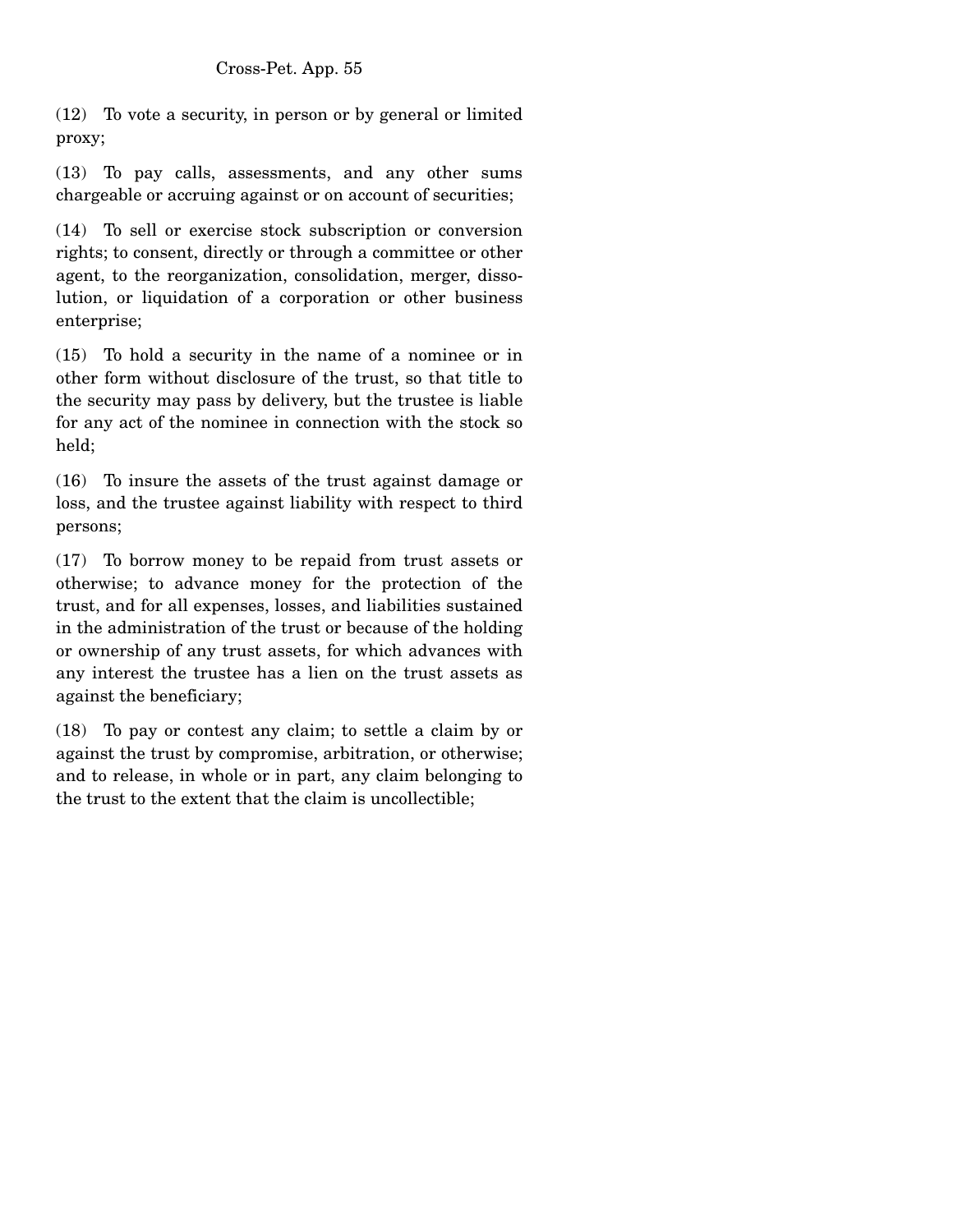(19) To pay taxes, assessments, compensation of the trustee, and other expenses incurred in the collection, care, administration, and protection of the trust;

(20) To allocate items of income or expense to either trust income or principal, as provided by chapter 557A, the Uniform Principal and Income Act, including creation of reserves out of income for depreciation, obsolescence, or amortization, or for depletion in mineral or timber properties;

(21) To pay any sum distributable to a beneficiary under legal disability, without liability to the trustee, by paying the sum to the beneficiary or by paying the sum for the use of the beneficiary either to a legal representative appointed by the court, or if none, to a relative;

(22) To effect distribution of money and property (that may be made in kind on a pro rata or non-pro rata basis), in divided or undivided interests, and to adjust resulting differences in valuation;

(23) To employ persons, including attorneys, auditors, investment advisors, or agents, even if they are associated with the trustee, to advise or assist the trustee in performance of the trustee's administrative duties; to act without independent investigation upon their recommendations; and instead of acting personally, to employ one or more agents to perform any act of administration, whether or not discretionary;

(24) To prosecute or defend actions, claims, or proceedings for the protection of trust assets and of the trustee in the performance of trustee duties;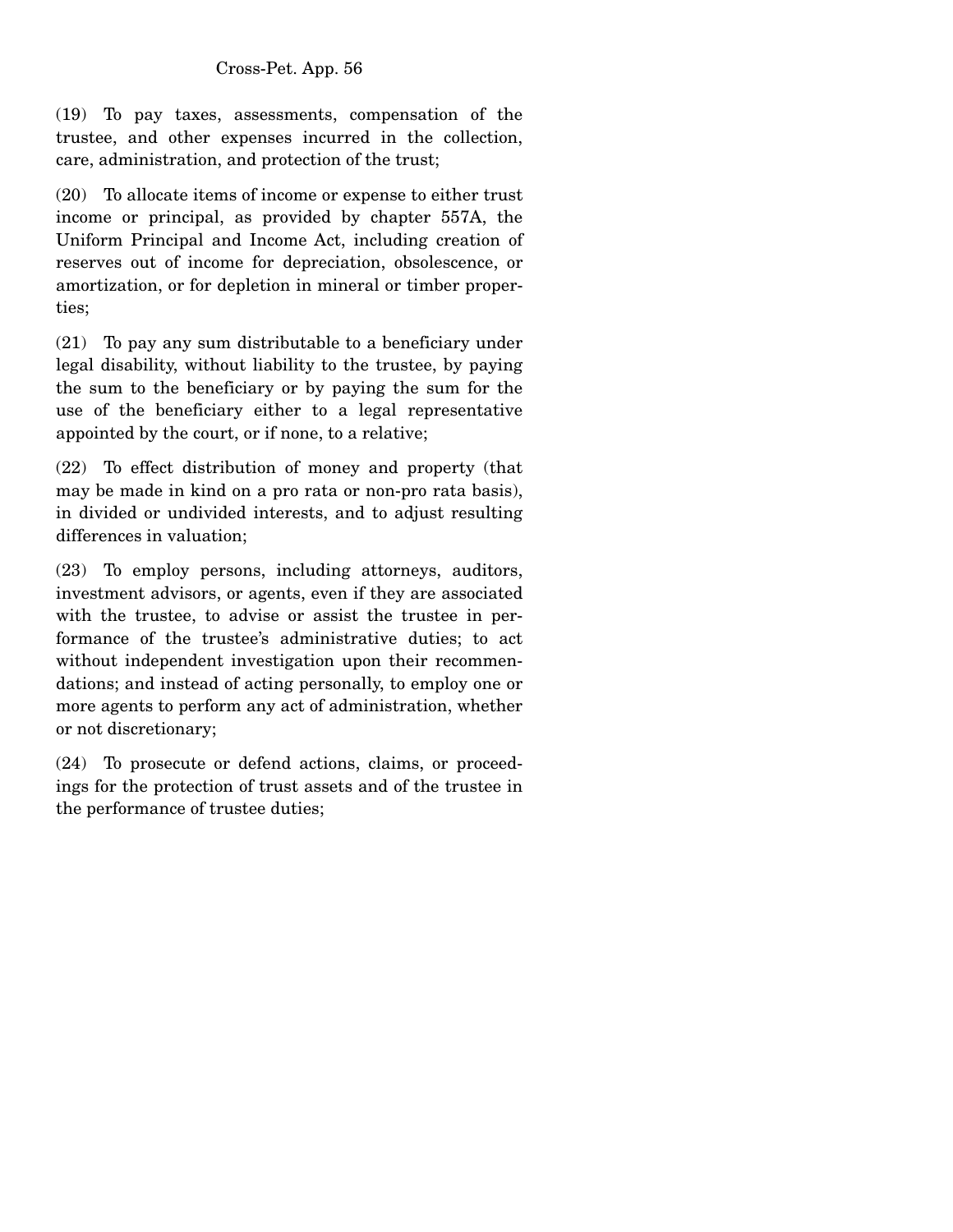(25) To execute and deliver all instruments that will accomplish or facilitate the exercise of the powers vested in the trustee; and

(26) To divide, sever, or separate a single trust into two or more separate trusts for administration or tax purposes, including the allocation of the generation-skipping transfer exemption; provided the terms of the new trust provide, in the aggregate, for the same succession of interests and beneficiaries as are provided in the original trust.

HAWAII REVISED STATUTES ANNOTATED DIVISION 3. PROPERTY; FAMILY. TITLE 30. GUARDIANS AND TRUSTEES. CHAPTER 554A. UNIFORM TRUSTEES' POWERS ACT. **§ 554A-5 Power of court to permit deviation or to approve transactions involving conflict of interest.**

\* \* \*

(b) If the duty of the trustee and the trustee's individual interest or the trustee's interest as trustee of another trust, conflict in the exercise of a trust power, the power may be exercised only by court authorization (except as provided in *section 554A-3(c)(1), (5), (17), and (23))* upon petition of the trustee. Under this section, personal profit or advantage to an affiliated or subsidiary company or association is personal profit to any corporate trustee.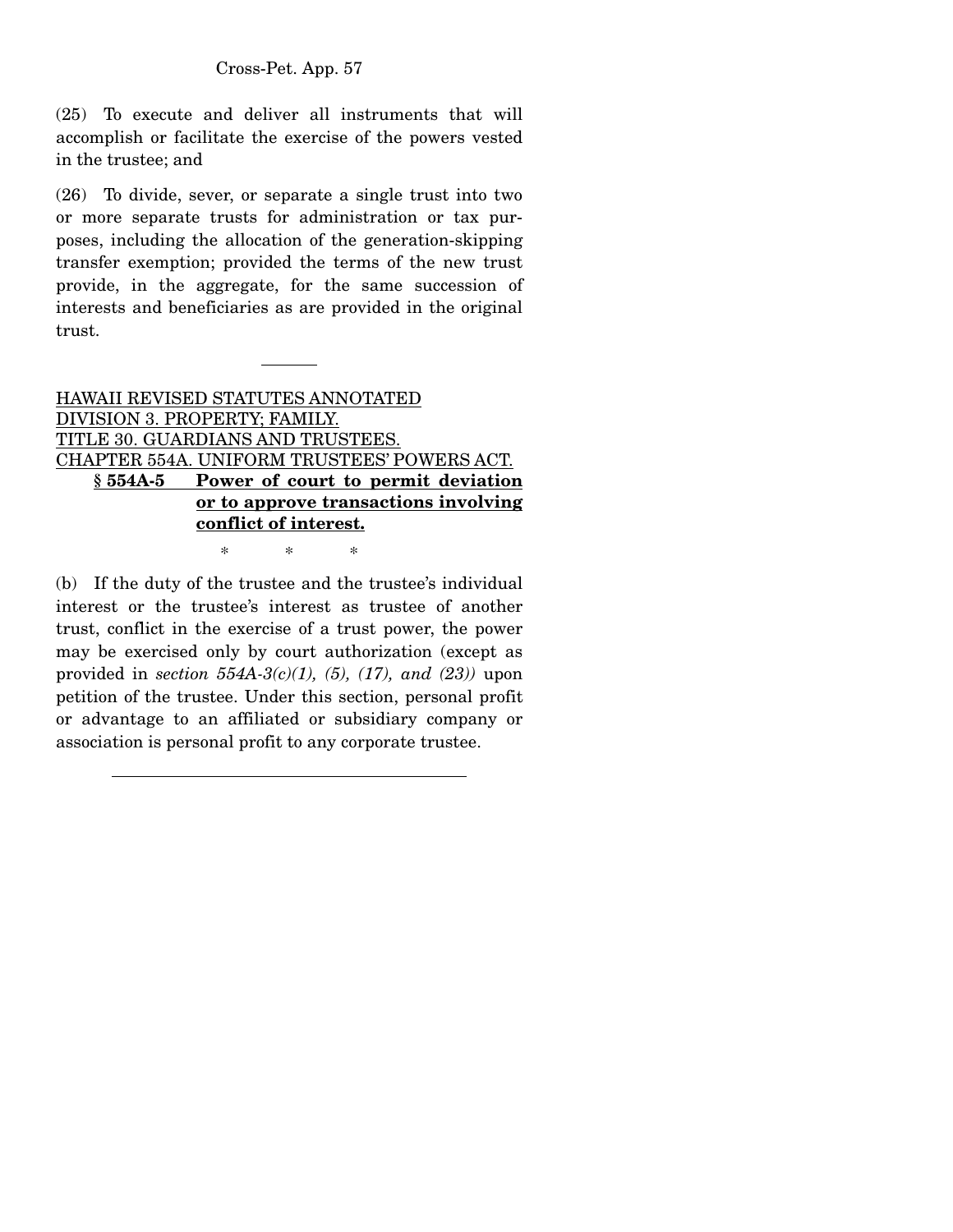1986 U.S.C.C.A.N. 5253

### P.L. 99-557

# HAWAIIAN HOMES COMMISSION ACT, 1920: APPROVAL OF AMENDMENTS STATEMENT BY PRESIDENT RONALD REAGAN

### UPON SIGNING H.J. Res. 17

 I am signing H.J.Res. 17, a joint resolution that gives the United States' consent to a number of amendments to the Hawaiian Homes Commission Act that were adopted by the State of Hawaii between August 21, 1959, and June 30, 1985. This consent is necessary because Section 4 of the Act to Provide for the Admission of Hawaii into the Union, Public Law 86-3, 73 Stat. 4 (1959), requires that amendments to the Hawaiian Homes Commission Act be approved by the national government. I am signing this joint resolution because I believe, as the Department of the Interior testified when the resolution was pending, that the matters with which the Hawaiian Homes Commissions Act is concerned should be left entirely to the State of Hawaii. The administration of the public lands in question can be competently handled by the State government.

 I also wish to express another concern. Because the Act employs an express racial classification in providing that certain public lands may be leased only to persons having "not less than one-half of the blood of the races inhabiting the Hawaiian Islands previous to 1778," the continued application of the Hawaiian Homes Commission Act, 1920, Haw.Rev.Stat. 201 et seq. (1976), raises serous equal protection questions. These difficulties are exacerbated by the amendment that reduces the native-blood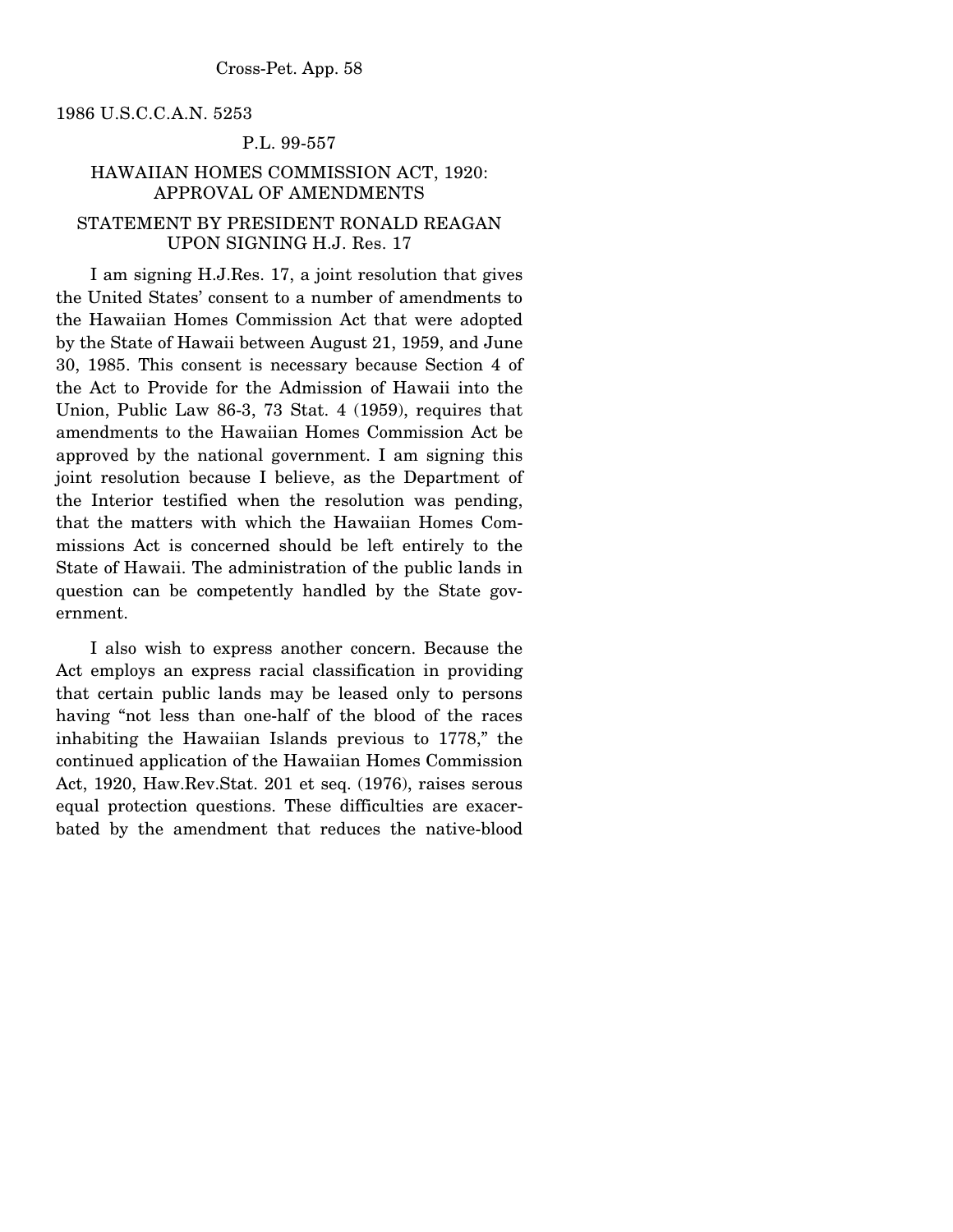requirement to one-quarter, thereby casting additional doubt on the original justification for the classification.

While I am signing this resolution because it substantially defers to the State's judgment, I urge that the Congress amend Section 4 of the Act to Provide for the Admission of Hawaii into the Union so that in the future the State of Hawaii may amend the Hawaiian Homes Commission Act without the consent of the United States and give further consideration to the justification for the troubling racial classification.

# **SIGNING STATEMENT**  P.L. 101-625

# **STATEMENT BY PRESIDENT OF THE UNITED STATES**

# **STATEMENT BY PRESIDENT GEORGE BUSH UPON SIGNING S. 566**

26 Weekly Compilation of Presidential Documents 1930, December 30, 1990

 It is with great pleasure that I today sign S. 566, the "Cranston-Gonzalez National Affordable Housing Act." In addition to extending and reforming existing housing programs, this Act creates and expands innovative new programs proposed by this Administration. These new programs will advance opportunities for homeownership and economic self-sufficiency in our Nation's most distressed communities. This Act is an exciting bipartisan initiative to break down the walls separating low-income people from the American dream of opportunity and homeownership.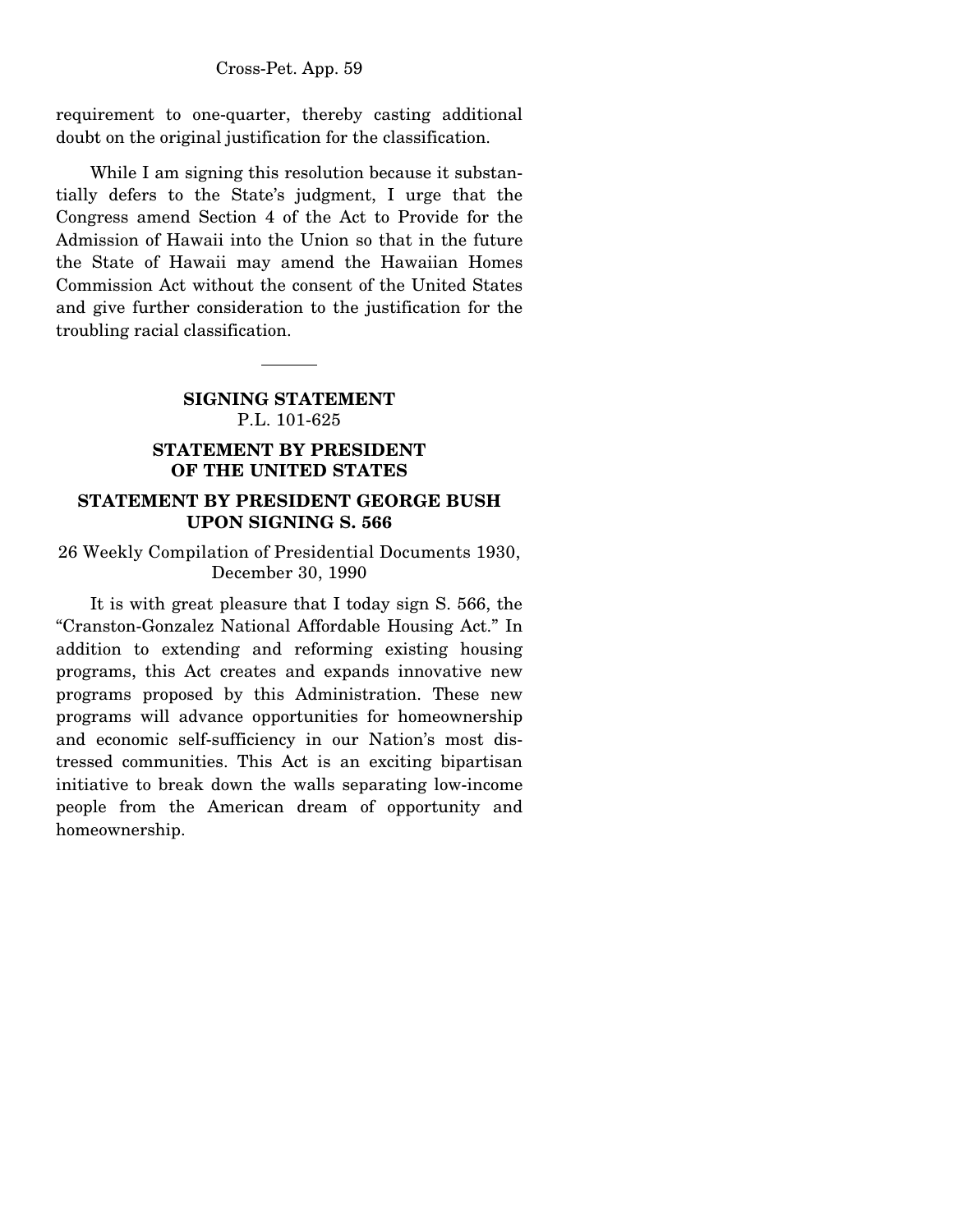I want to note the contributions of several people to the enactment of this landmark legislation, starting with Secretary of Housing and Urban Development Jack Kemp. Secretary Kemp has brought a unique vision to his job and a commitment to empowerment as a tool to encourage individual dignity and initiative and reward productive work effort.

 Many Members of Congress also made significant contributions to the bipartisan effort to produce a housing bill. A few deserve special recognition. Senators Alan Cranston and Al D'Amato have devoted the last several years to the passage of a comprehensive housing bill, and we would not be here today without their efforts. Likewise, I want to recognize the efforts of Congressmen Henry Gonzalez and Chalmers Wylie, whose spirit of cooperation throughout the legislative process helped bring us to this point.

 S. 566 contains the Homeownership and Opportunity for People Everywhere – HOPE – initiative that my Administration submitted to the Congress earlier this year. HOPE represnts a dramatic and fundamental restructuring of housing policy. It recognizes that the poor and low-income tenants – not public housing authorities and developers – are our clients. HOPE will do what traditional programs have not done: empower low-income families to achieve self-sufficiency and to have a stake in their communities by promoting resident management as well as other forms of homeownership.

 The cornerstone of HOPE is a program to provide grants to enable low-income families and tenants to become homeowners. HOPE homeownership grants can be used for planning activities, including the development of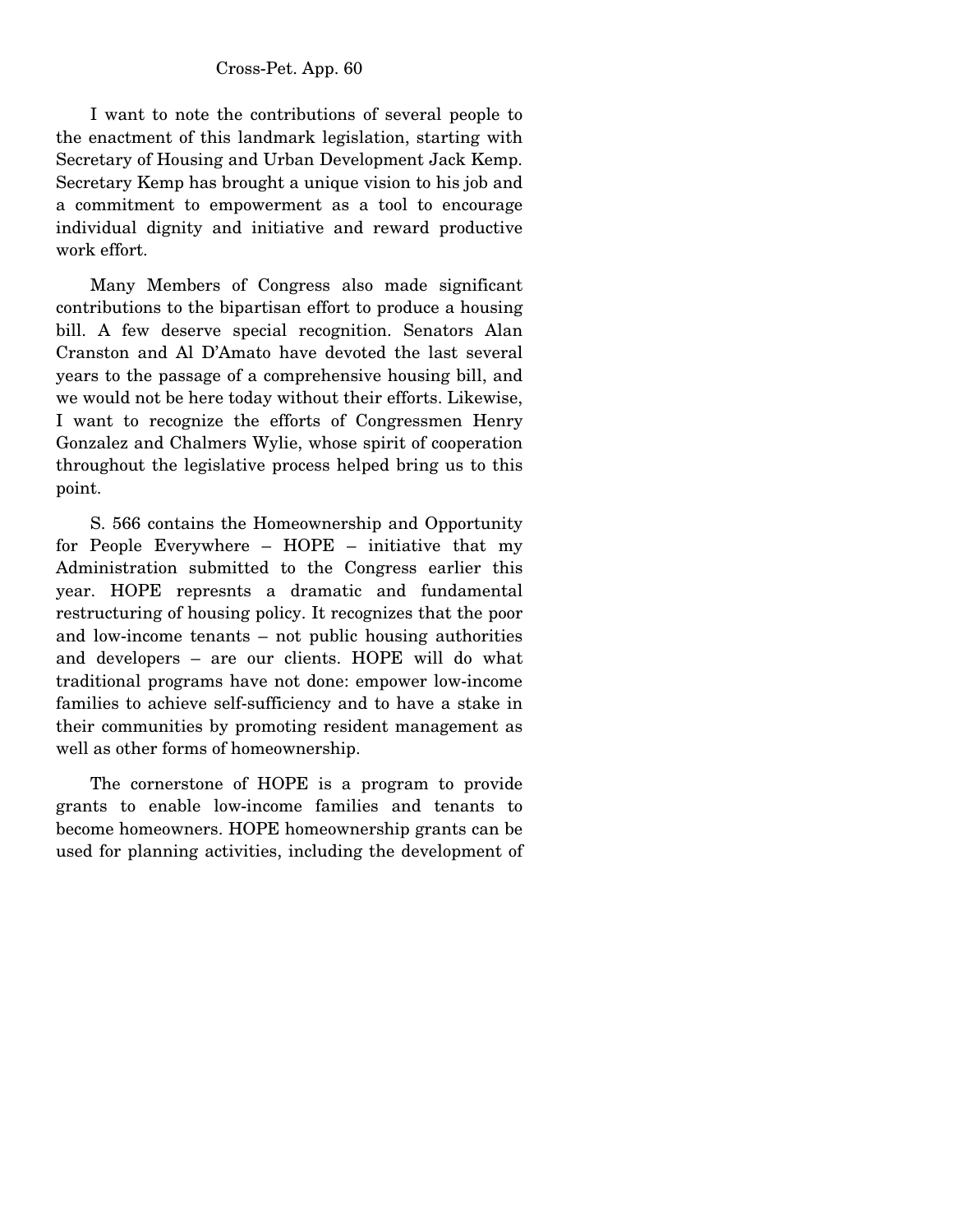resident management corporations. They can also be used for rehabilitation and post-sale subsidies to help ensure the success of homeownership. HOPE grants are eligible to be use in public housing and vacant, foreclosed, and distressed single-family and multifamily properties.

 The legislation also includes my Administration's Operation Bootstrap – or Family Self-Sufficiency – proposal. In the past, public housing was seen as a long-term residence for low-income people. My Administration believes that Federal housing subsidies should serve as transitional tools to help low-income families achieve selfsufficiency, move up and into the privatehousing – market, and join the economic mainstream. The Family Self-Sufficiency Program will ensure that all new housing voucher and certificate assistance is coordinated with employment counseling, job training, child care, transportation, and other services to encourage upward mobility.

 S. 566 also authorizes our HOPE for Elderly Independence proposal to combine vouchers and certificates with supportive services to assist the frail elderly. In addition, it authorizes Shelter Plus Care, which couples housing assistance and other services to homeless persons with disabilities and their families.

 This Act also reflects the efforts of the Administration and the Congress to enact needed reforms to the Federal Housing Administration's (FHA) single-family mortgage insurance program. These reforms will ensure that FHA is actuarially safe and financially sound. The Act's provisions meet the four principal objectives of my Administration's original FHA reform proposals: the achievement of adequate minimum capital standards by the earliest possible date; insurance premiums that reflect the risk of default;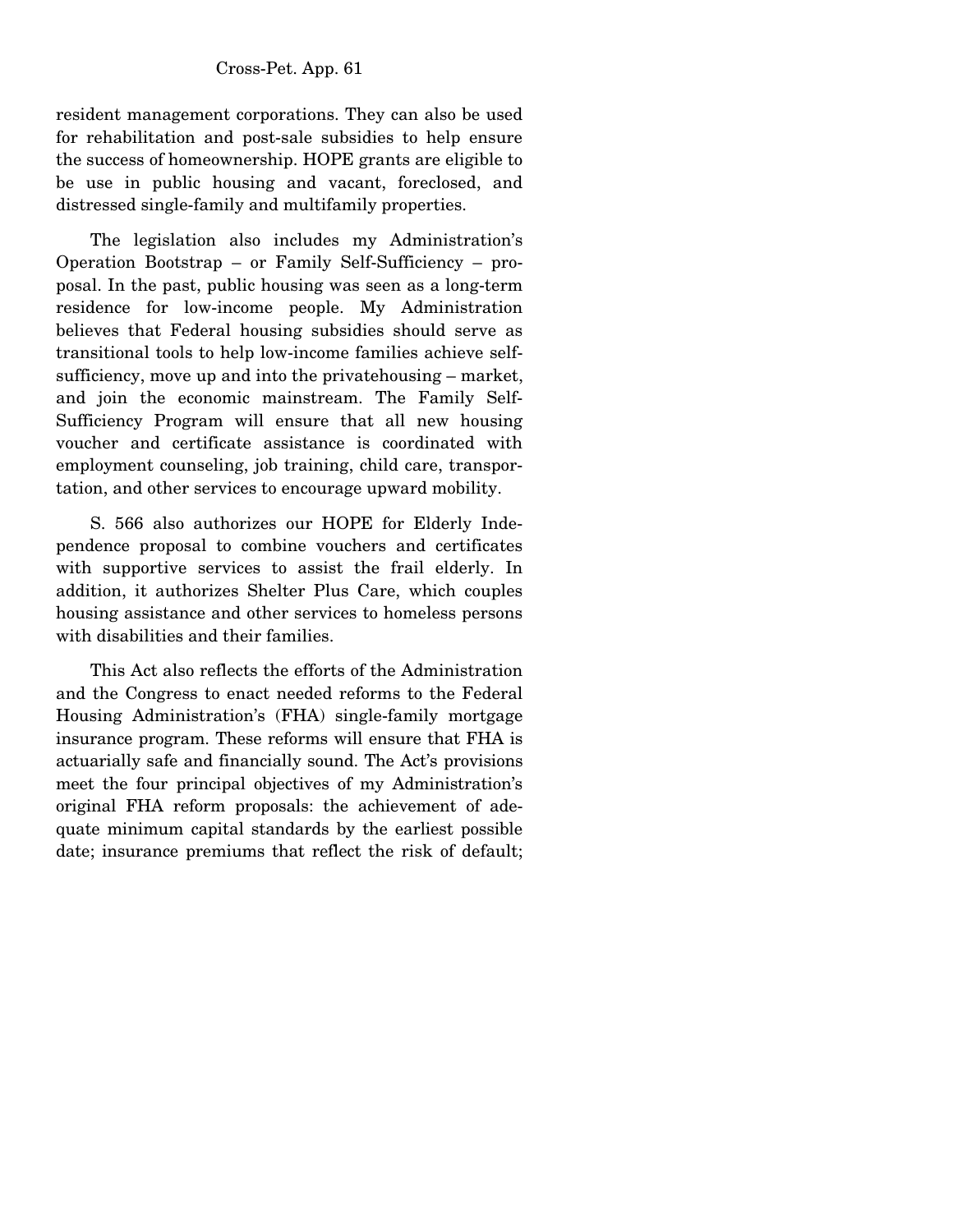minimum equity contributions by borrowers to protect them and the insurance fund from default risk; and maintaining the emphasis of FHA on low- and moderateincome homebuyers. With these reforms, we will be ensuring the availablity of FHA for future generations of families seeking to achieve homeownership.

 I am pleased that this Act contains a solution to the preservation and prepayment question that reflects the Administrtion's basic principles. These include protecting project residents from becoming homeless as a result of a mortgage prepayment; emphasizing alternative prepayment strategies that provide opportunities for homeownership; and honoring the contracts between project owners and the Federal Government.

 One important preservation strategy is to provide project owners with economic incentives to maintain their properties for low-income use. I am concerned, however, that the incentives in S. 566 are more generous than are necessary, providing excessive benefits over the long term that will be paid by all taxpayers. Nonetheless, I recognize that this preservation proposal is a compromise and that it represents a good-faith effort by the Congress to meet the Administration's concern that limited Federal funds be provided to those who need assistance.

 This legislation provides a new block grant, HOME Investment Partnerships, to promote partnerships among the Federal Government, States, localities, nonprofit organizations, and private industry. These partnerships will seek to utilize effectively all available resources and a wide variety of approaches to meet housing needs.

 My Administration has been concerned that the HOME program not become a vehicle for the production of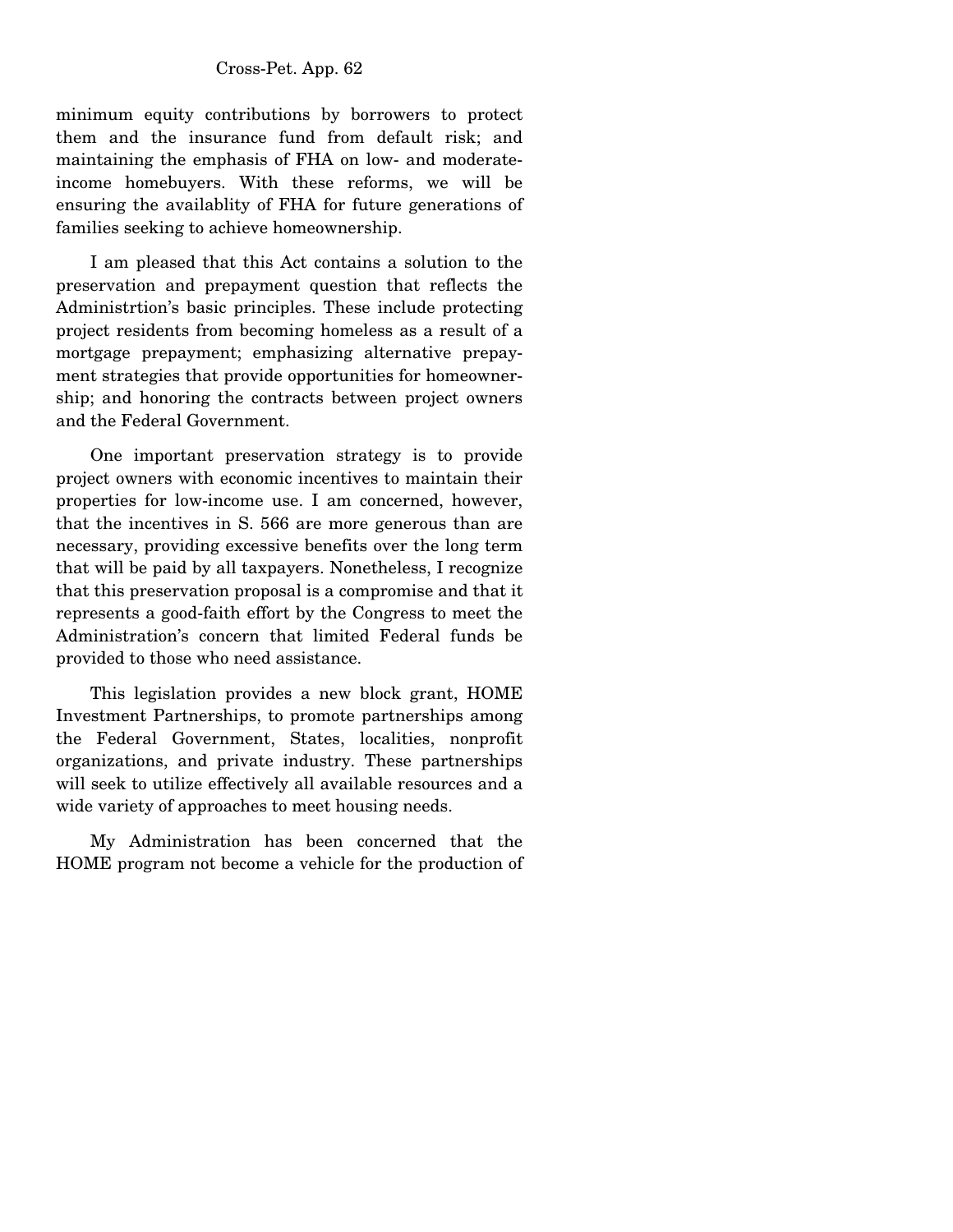new, federally subsidized rental housing at the expense of other, more efficient and better targeted subsidies, such as rental assistance to poor tenants.

 I believe this legislation addresses our concerns, because it provides for a wide variety of uses for HOME funds, including tenant-based assistance. It also imposes higher State and local matching requirements for new construction than for tenant-based assistance or minor rehabilitation. In addition, it requires that 90 percent of HOME funds be targeted to families with incomes at 60 percent or below the area median income.

 Unfortuantely, this Act also sets aside up to 15 percent of total HOME funds in FY 1992 to be used solely for a rental housing production progam. I do not believe that the earmarking of funds for new construction is consistent with the goal of providing States and localities with maximum flexibility to meet their specific affordable housing needs.

 I am further concerned that this legialtion, in several instances, would relax longstanding provisions of current law that provide a preference for housing assistance for those families who are most in need. Although the Federal Government currently serves about 4.3 million low-income families, there are about 4 million additional families, most of them very low income, whose housing needs have not been met. We should not divert assistance from those who need it most.

 Several additional provisions warrant careful construction to avoid constitutional concerns. For example, section 302(b)(7) of the Act calls on the President to appoint one member of the Board of Directors of the Naitonal Homeownership Trust to represent consumer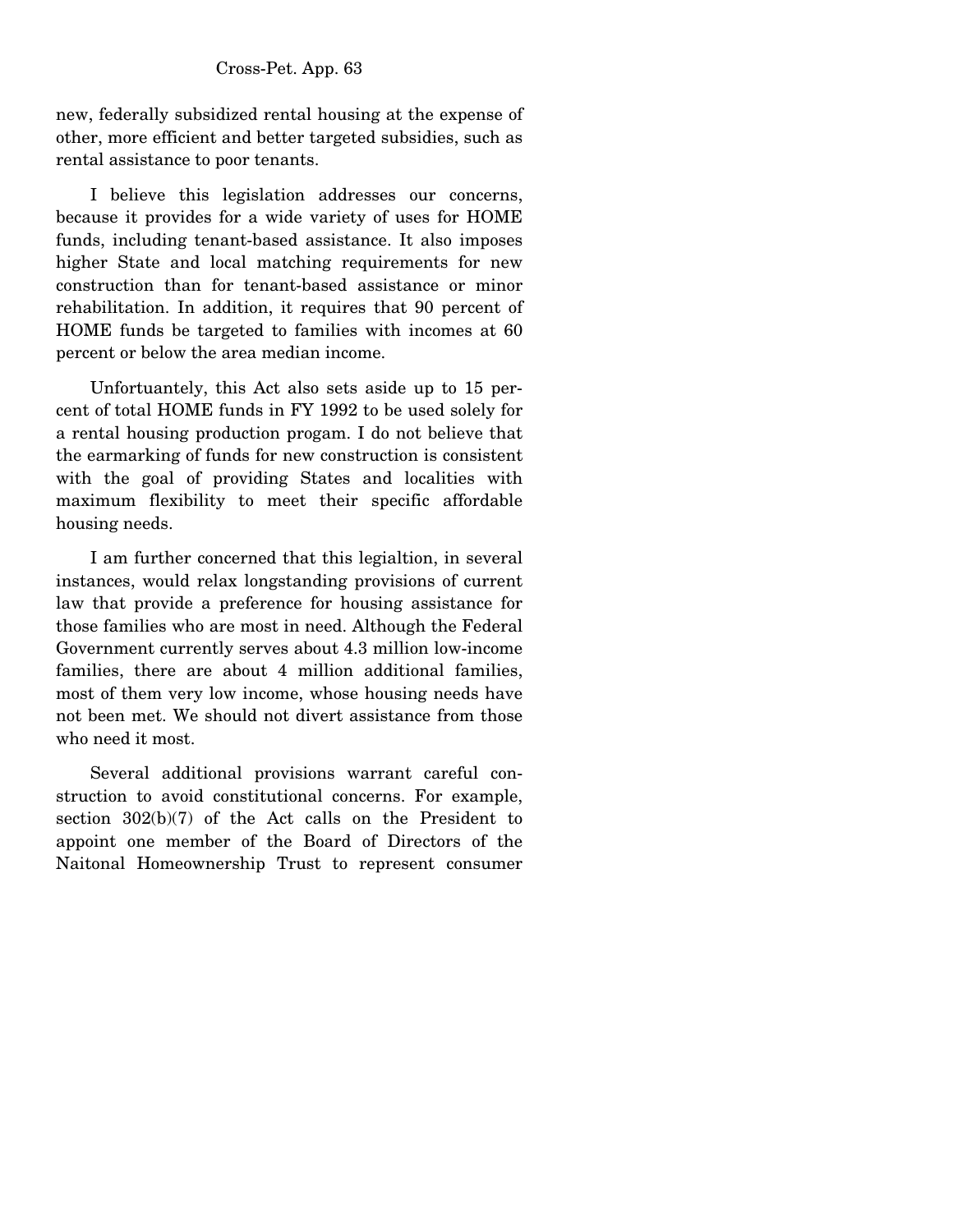interests. In light of the President's power under article II, section 2 of the Constitution, I sign this bill with the understanding that the individual appointed by the President to serve on the Board represents the United States as an officer of the United States. The requirement that this individual represent consumer interests does not constrain the President's constitutional authority to appoint officers of the United States, subject only to the advice and consent of the Senate.

 Section 943(e)(8)(A) provides that the National Commission on Manufactured Housing "may secure directly from any department or agency of the United States such data and information as the Commission may require." I sign the bill with the understanding that this provision does not limit the constitutional ability of the President to withhold information, the disclosure of which might significantly impair the conduct of foreign relations, the national security, or the deliberative processes of the executive branch or the performance of its constitutional duties.

 Finally, it is the Federal Government's responsibility to ensure that the benefits of Federal programs are offered to indivdiuals in a way consistent with the equal protection guarantee of the Constitution. In that regard, I am concerned about section 958(a) of the Act, which provides a preference to native Hawaiians for housing assistance programs for housing located in the Hawaiian homelands, section  $958(d)(1)$ , which defines "native Hawaiian" in a race-based fashion; and section 911, which would exempt this preference from the provisions of the Housing and Community Development Act of 1974 relating to nondiscrimiantion on the basis of race. This race-based classification cannot be derived from the constitutional authority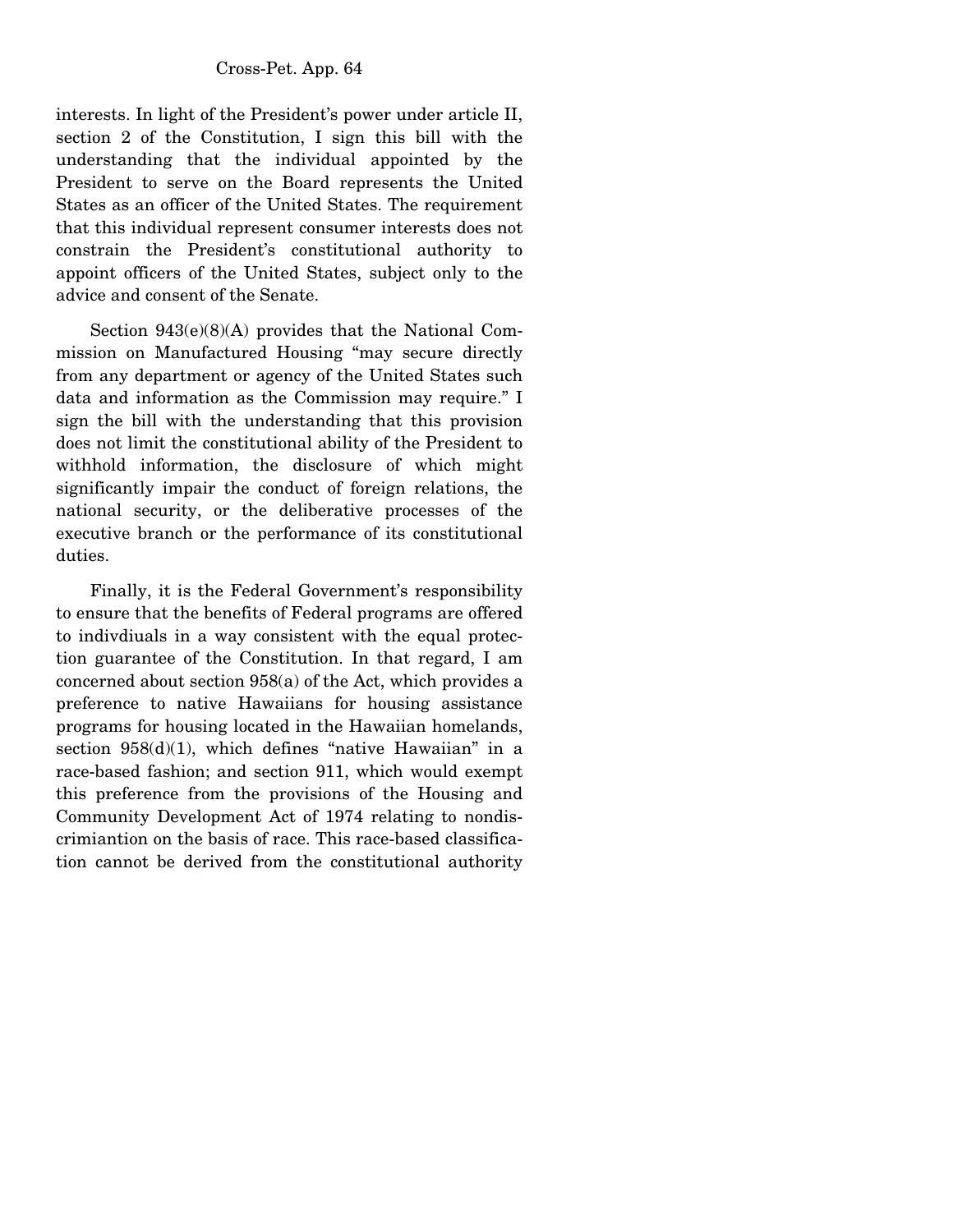granted to the Congress and the executive branch to benefit native Americans as members of tribes. I direct the Attorney General and the Secretary of Housing and Urban Development to prepare remedial legislation for submission to the Congress during its next session, so that this Act, and similar provisions in other Acts, can be brought into compliance with the Constitution's requirements.

 I am pleased that, in crafting this legislation, the Congress also has modified a number of the rural housing programs administered by the Department of Agriculture's Farmers Home Administration. As a result, these programs will be more responsive to the needs of low-income residents of small towns and rural areas. A significant change is a new program of guaranteed loans for homeownership by low- and moderate-income residents in rural areas. This housing reform will provide assistance to these individuals and families more effectively and efficiently.

 In conclusion, this legislation represents true bipartisanship, considerable give-and-take, and good-faith negotiation between the Congress and the Administration. It reforms and reauthorizes existing programs to provide for community development, to operate and modernize public housing, and to asist in meeting the needs of low-income families, the elderly, and the handicapped. In addition, through HOPE, it provides the potential for the redirection of housing policy back toward the poor.

 The signing of the "Cranston-Gonzalez National Affodable Housing Act" presents us with an opportunity to renew our commitment to the goals we all share: decent, safe, and affordable housing for all Americans.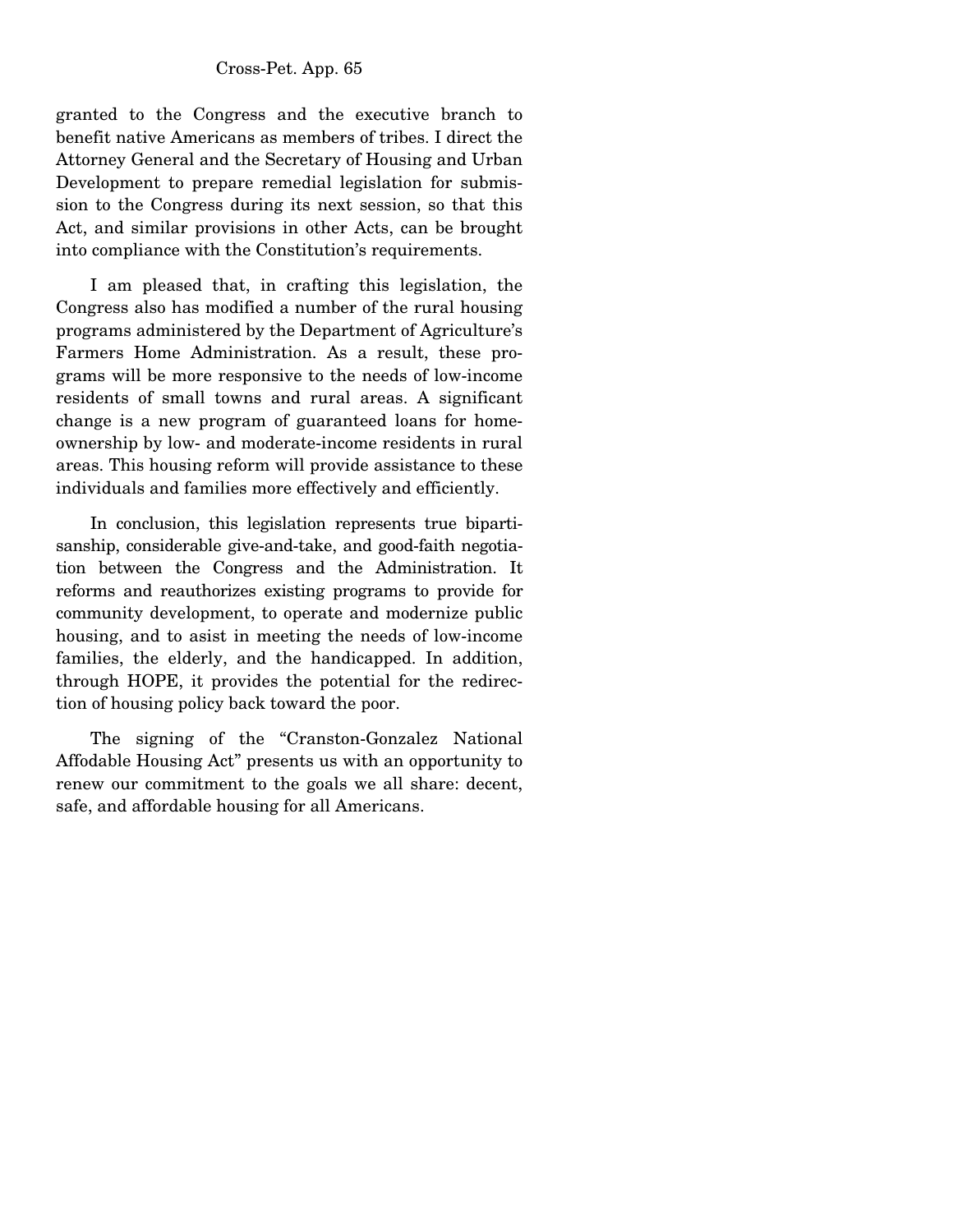#### GEORGE BUSH

The White House, *November 28, 1990.* 

P.L. 102-398, HAWAIIAN HOMES COMMISSION AMEND-MENTS

STATEMENT BY PRESIDENT GEORGE BUSH UPON SIGNING S.J.Res. 23

 I am signing into law S.J.Res. 23, consenting to certain amendments to the Hawaiian Homes Commission Act, notwithstanding reservations I have concerning the Act itself. This joint resolution gives the United States consent to a number of amendments to the Hawaiian Homes Commission Act that were adopted by the State of Hawaii. This consent is necessary because section 4 of the "Act to provide for the admission of the State of Hawaii into the Union," Public Law 86-3, 73 Stat. 4 (1959), requires that amendments to the Hawaiian Homes Commission Act be approved by the National Government. I am signing this bill because it gives effect to the desires of the government of the State of Hawaii. But I wish to note my concern over the process by which the National Government must give its consent to matters that are solely within the competence of the State of Hawaii. Such a procedure is at tension with fe[der]alism principles that lie at the heart of our system of government. There is no question that the administration of the public lands in question here can be competently handled by the State government.

 I also wish to express another concern. Because the Act employs an express racial classification in providing that certain public lands may be leased only to persons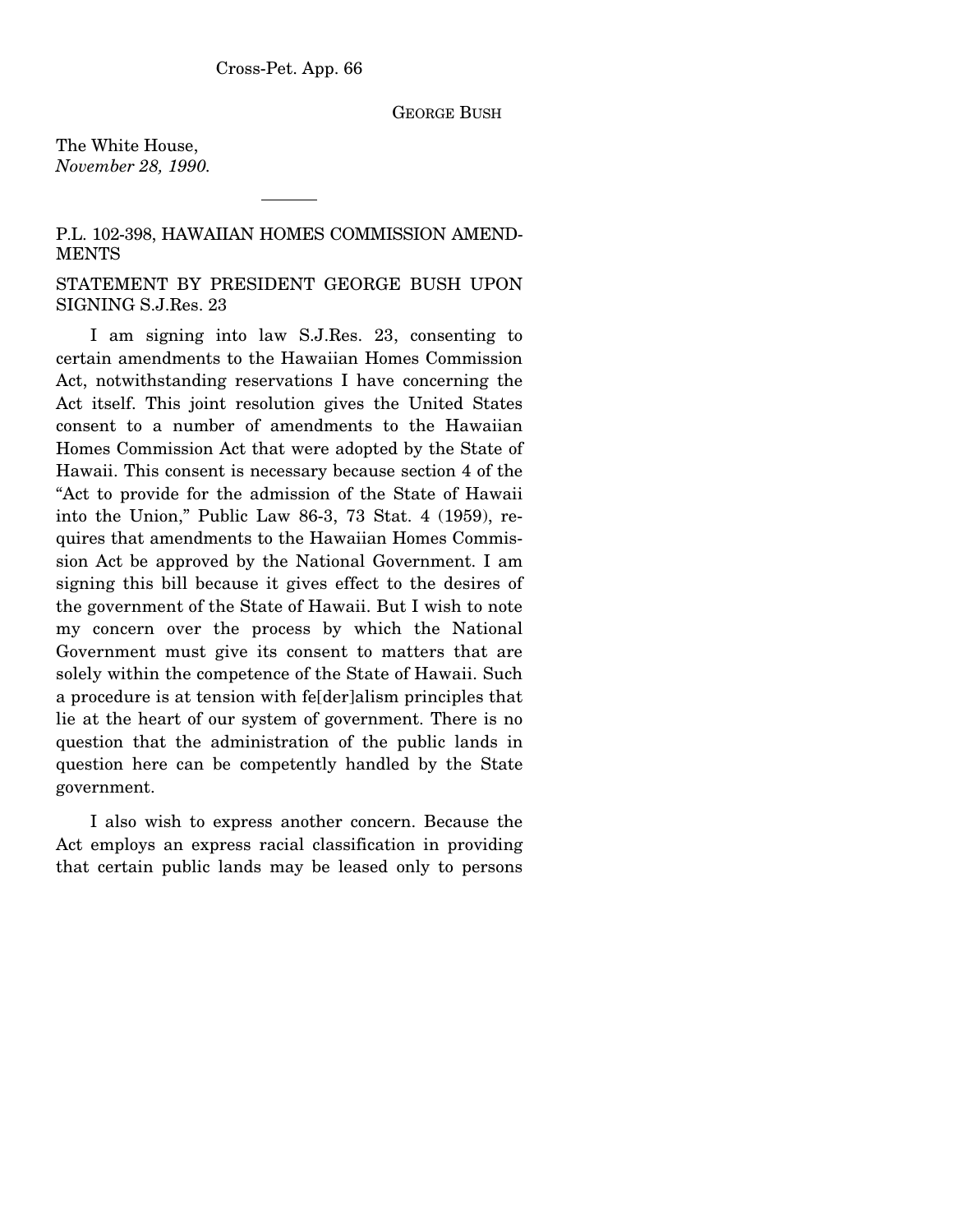having a certain percentage of blood "of the races inhabiting the Hawaiian Islands prior to 1778," the continued application of the Act raises serious equal protection questions. Moreover, the Congress has not conducted the type of examination of the reasons for and the need to use[ ] this classification that the Supreme court has stated is necessary to legitmate such classifications as an exercise of the Congress' Fourteenth Amendment enforcement powers.

 Thus, while I am signing this resolution because it substantially defers to the State's judgment, I urge that the Congress amend the "Act to provide for the admission of the State of Hawaii into the Union," Public Law 86-3, so that in the future the State of Hawaii may amend the Hawaiian Homes Commission Act without the consent of the United States, and note that the racial classifica[ti]ons contained in the Act have not been given the type of careful consideration by the Federal Government that would shield them from ordinary equal protection scrutiny.

GEORGE BUSH

The White House, October 6, 1992. 1992 U.S.C.C.A.N. 1337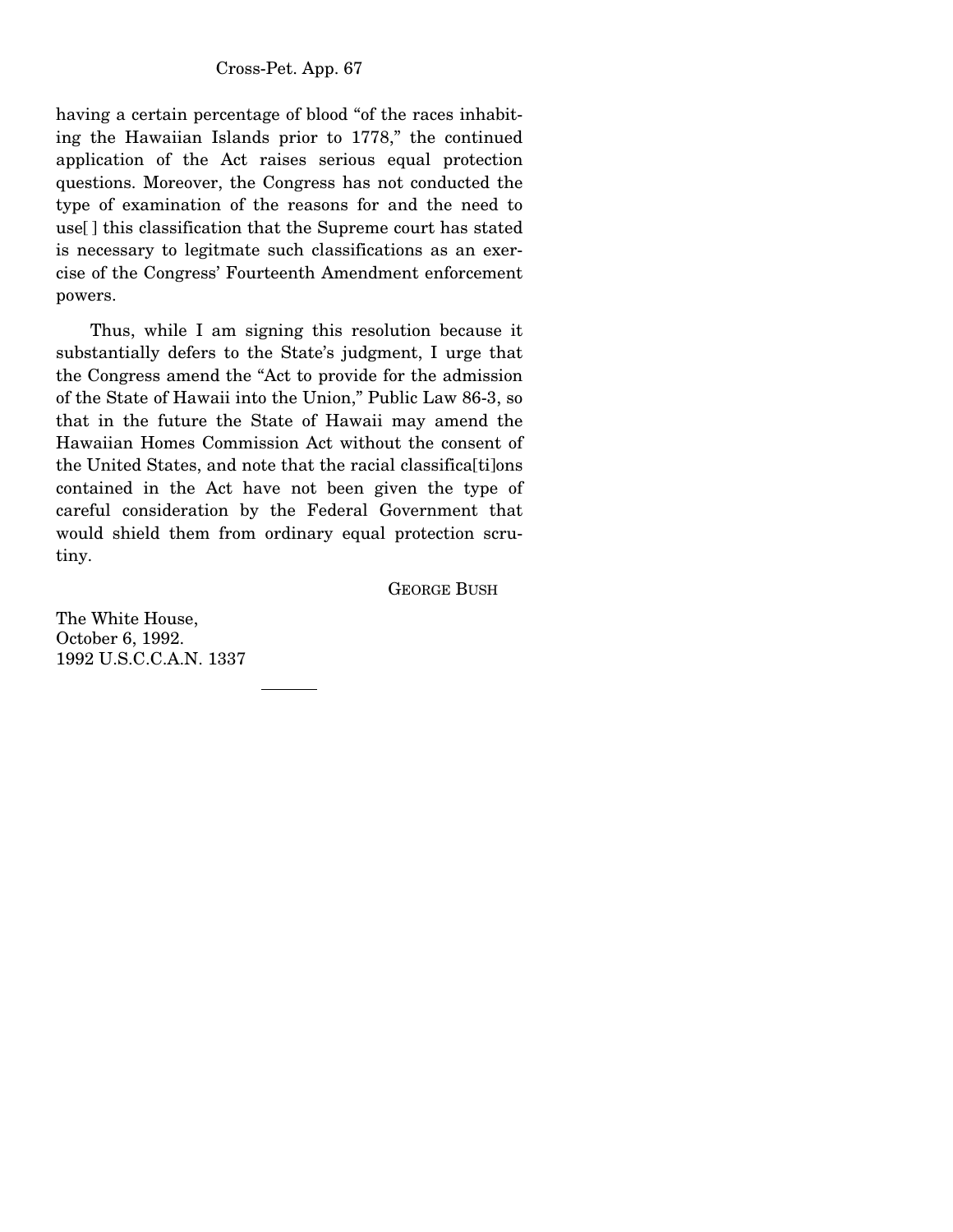# SIGNING STATEMENT P.L. 102-524

# **STATEMENT BY PRESIDENT OF THE UNITED STATES**

# **STATEMENT BY PRESIDENT GEORGE BUSH UPON SIGNING S. 2044**

## 28 Weekly Compilation of Presidential Documents 2133, November 2, 1992

 Today I am signing into law S. 2044, the "Native American Languages Act of 1992," a bill to establish a program to help preserve Native American languages. Traditional languages are an important part of this Nation's culture and history and can help provide Native Americans with a sense of identity and pride in their heritage.

 I am concerned, however, about provisions in this bill that provide benefits to "Native Hawaiians" as defined in a race-based fashion. This race-based classification cannot be supported as an exercise of the constitutional authority granted to the Congress to benefit Native Americans as members of tribes. In addition, the terms "Native American Pacific Islanders" and "Indian organizations in urban or rural nonreservation areas" are not defined with sufficient clarity to determine whether they are based on racial classifications. Therefore, I direct the affected Cabinet Secretaries to consult with the Attorney General in order to resolve these issues in a constitutional manner.

GEORGE BUSH

The White House, *October 26, 1992.*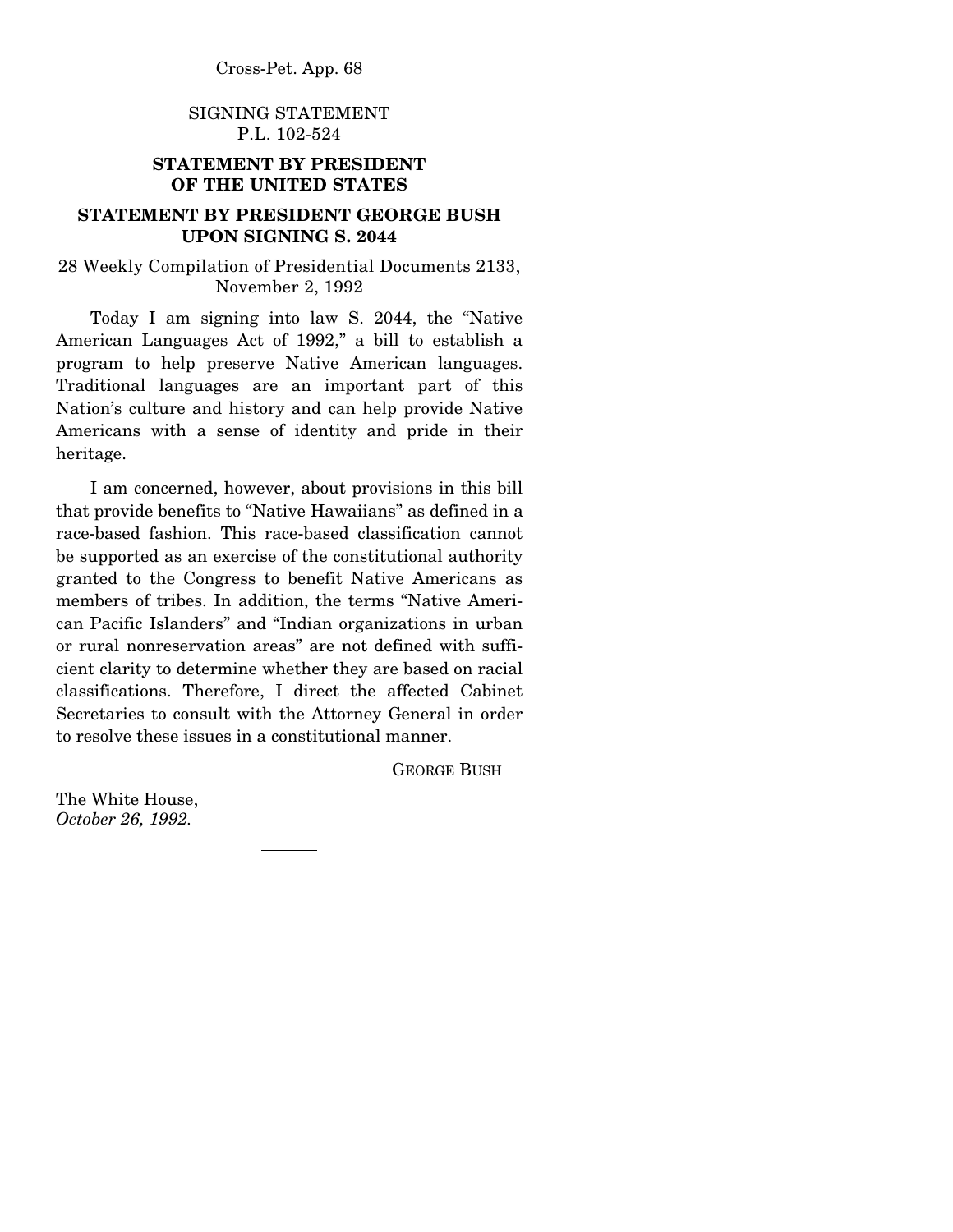# SIGNING STATEMENT P.L. 102-547

# **STATEMENT BY PRESIDENT OF THE UNITED STATES**

# **STATEMENT BY PRESIDENT GEORGE BUSH UPON SIGNING H.R. 939**

28 Weekly Compilation of Presidential Documents 2182, November 2, 1992

 Today I am signing into law H.R. 939, the "Veterans Home Loan Program Amendments of 1992." On balance, the bill improves the Veterans Home Loan Program by authorizing new programs and expanding or extending existing programs.

 I am, however, concerned that certain provisions of this bill raise serious constitutional concerns. For example, the race-based classification of "native Hawaiian" cannot be supported as an exercise of the constitutional authority granted to the Congress to benefit. Native Americans as members of tribes, Therefore, this classification would be subject to the most exacting equal protection standards. I direct the affected Cabinet Secretaries to consult with the Attorney General in order to ensure that the program is implemented in a constitutional manner.

 In addition, the bill purports to require the Secretary of Veterans Affairs to recommend future legislation regarding a pilot program for housing loans to Native American veterans. the constitution grants exclusively to the President the power to recommend to the Congress such measures as he judges necessary and expedient. The Congress may not by law command judges necessary and expedient. the Congress may not by law command the President or his subordinates to exercise the power that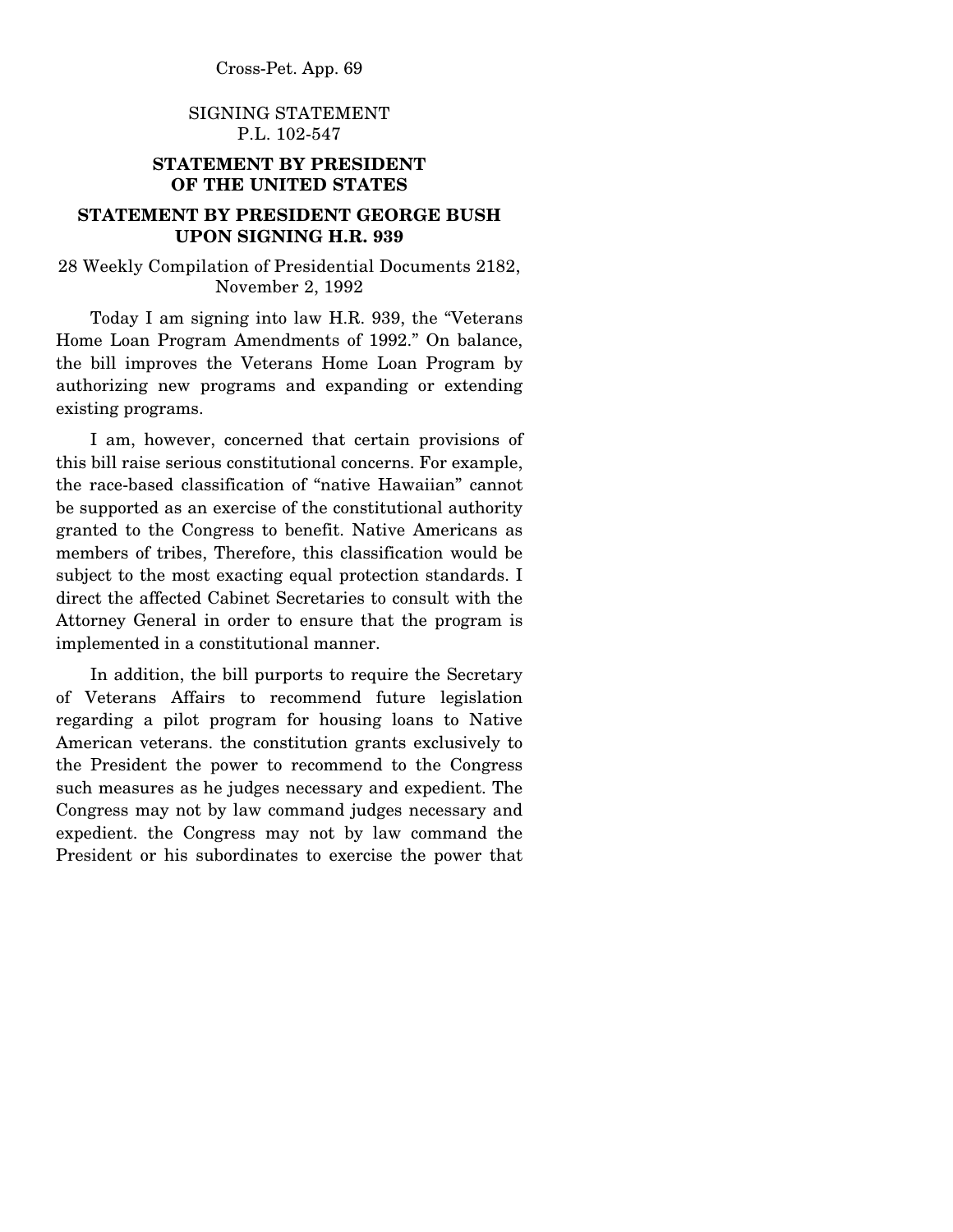the Constitution commits to his judgment. Therefore, I will treat this requirement as advisory rather than mandatory.

GEORGE BUSH

The White House, *October 26, 1992.*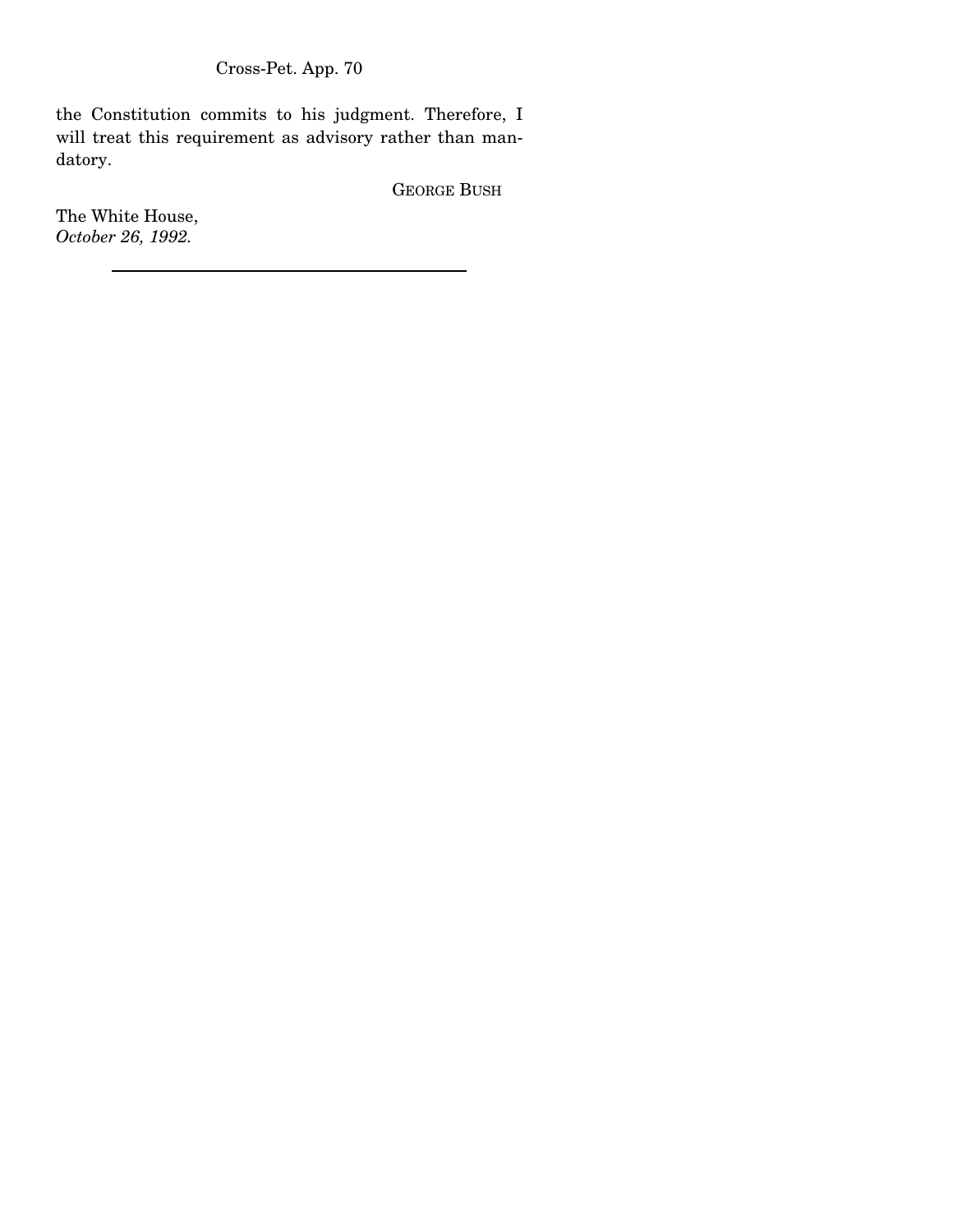H. WILLIAM BURGESS #833 2299C Round Top Drive Honolulu, Hawai'i 96822 Telephone: (808) 947-3234<br>Fax: (808) 947-5822  $(808)$  947-5822

PATRICK W. HANIFIN #2716-0 IM HANIFIN PARSONS, LLLC 1001 Bishop Street Pacific Tower, Suite 2475 Honolulu, Hawai'i 96813 Telephone: (808) 585-0335<br>Fax: (808) 585-0336 (808) 585-0336

Attorneys for Plaintiffs

# UNITED STATES DISTRICT COURT FOR THE DISTRICT OF HAWAII

| EARL F. ARAKAKI, EVELYN C.                                            | CIVIL NO.                                  |
|-----------------------------------------------------------------------|--------------------------------------------|
| ARAKAKI, EDWARD U.                                                    | <b>CV02 00139 SOM KSC</b>                  |
| BUGARIN, SANDRA PUANANI<br>BURGESS, PATRICIA A.<br>CARROLL, ROBERT M. | <b>COMPLAINT FOR</b><br><b>DECLARATORY</b> |
| CHAPMAN, BRIAN L. CLARKE,                                             | JUDGMENT                                   |
| MICHAEL Y. GARCIA, ROGER                                              | (RE:                                       |
| GRANTHAM, TOBY M. KRAVET,                                             | CONSTITUTIONALITY                          |
| JAMES I. KUROIWA, JR.,                                                | OF OFFICE OF                               |
| FRANCES M. NICHOLS, DONNA                                             | <b>HAWAIIAN AFFAIRS,</b>                   |
| MALIA SCAFF, JACK H. SCAFF,                                           | <b>HAWAIIAN HOMES</b>                      |
| ALLEN H. TESHIMA,                                                     | <b>COMMISSION AND</b>                      |
| THURSTON TWIGG-SMITH,                                                 | <b>RELATED LAWS)</b>                       |
| Plaintiffs,<br>v.                                                     | AND FOR AN<br>INJUNCTION;                  |
| <b>BENJAMIN J. CAYETANO</b>                                           | <b>SUMMONS</b>                             |
| in his official capacity as                                           | (Filed MAR. 04, 2002)                      |
| <b>GOVERNOR OF THE STATE OF</b>                                       |                                            |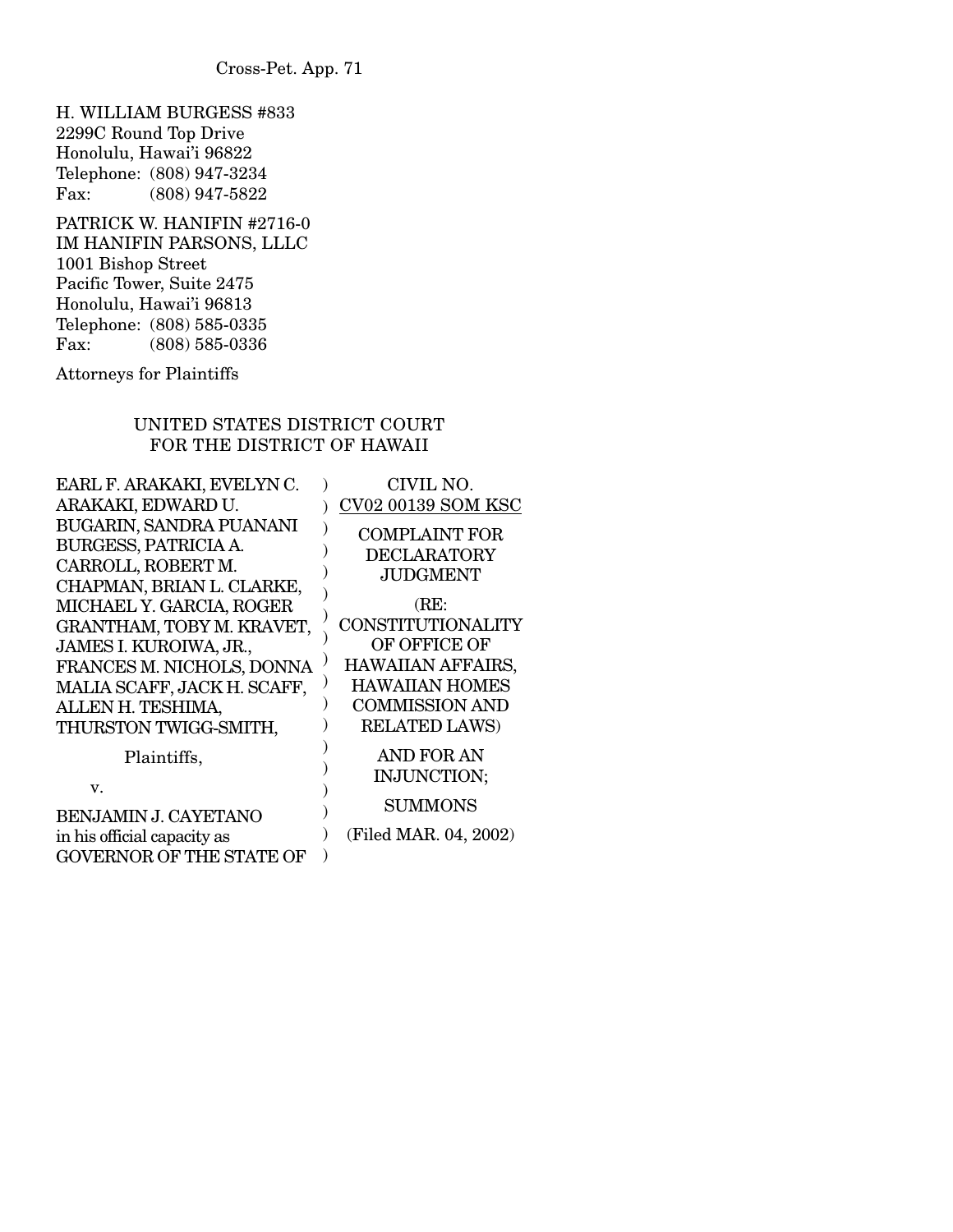HAWAI'I, NEAL MIYAHIRA in his ) official capacity as DIRECTOR OF THE DEPARTMENT OF BUDGET AND FINANCE, GLENN OKIMOTO in his official capacity as STATE COMPTROLLER, and DIRECTOR OF THE DEPARTMENT OF ACCOUNTING AND GENERAL SERVICES, GILBERT COLOMA-AGARAN in his official capacity as CHAIRMAN OF THE BOARD OF LAND AND NATURAL RESOURCES, JAMES J. NAKATANI, in his official capacity as DIRECTOR OF THE DEPARTMENT OF AGRICULTURE, SEIJI F. NAYA, in his official capacity as DIRECTOR OF THE DEPARTMENT OF BUSINESS, ECONOMIC DEVELOPMENT AND TOURISM, BRIAN MINAAI in his official capacity as DIRECTOR OF THE DEPARTMENT OF TRANSPORTATION,  $\lambda$ ) ) ) ) ) ) ) ) ) ) ) ) ) )  $\lambda$ ) ) ) ) ) ) ) ) )

State Defendants,

) ) )

) ) ) )

HAUNANI APOLIONA, Chairman, and ROWENA AKANA, DONALD B. CATALUNA, LINDA DELA CRUZ, CLAYTON HEE, COLETTE Y.P. MACHADO, CHARLES OTA, OSWALD STENDER, and JOHN D. WAIHE'E, IV in their official capacities as trustees of the  $\lambda$  $\lambda$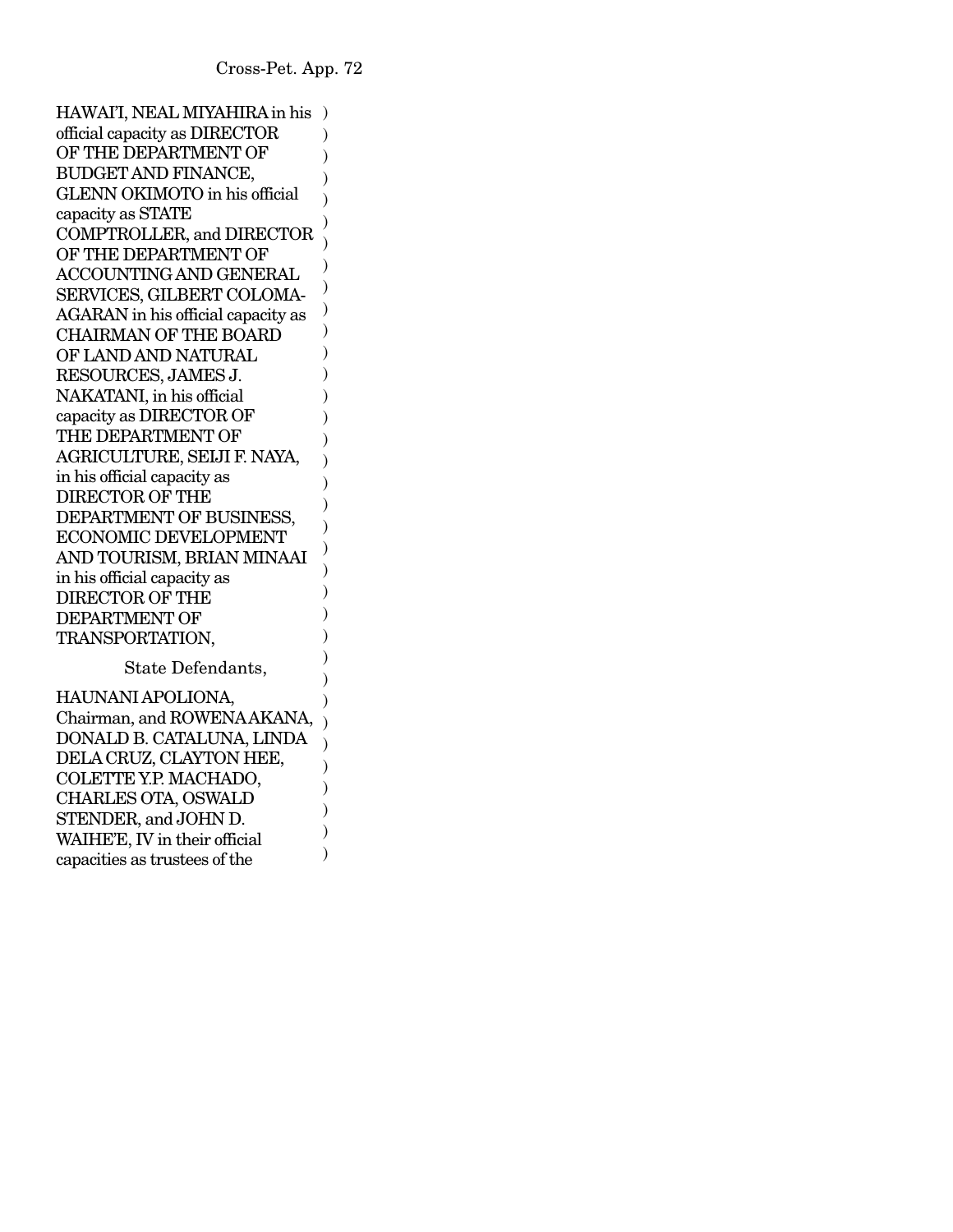) ) ) )  $\overline{)}$ ) ) ) ) ) ) )

) ) ) ) )

- Office of Hawaiian Affairs,
	- OHA Defendants,
- RAYNARD C. SOON, Chairman and WONDA MAE AGPALSA, HENRY CHO, THOMAS P. CONTRADES, ROCKNE C. FREITAS, HERRING K. KALUA, MILTON PA, and JOHN A.H. TOMOSO, in their official capacities as members of the Hawaiian Homes Commission,

# HHCA/DHHL Defendants,

| THE UNITED STATES OF  |  |
|-----------------------|--|
| AMERICA, and JOHN     |  |
| DOES 1 through 10,    |  |
| $D_{\alpha}$ fondonto |  |

Defendants.

# TABLE OF CONTENTS

# COMPLAINT FOR DECLARATORY JUDGMENT (RE: CONSTITUTIONALITY OF OFFICE OF HAWAIIAN AFFAIRS, HAWAIIAN HOMES COMMISSION AND RELATED LAWS) AND FOR AN INJUNCTION

#### PAGE

| Note: Equitable accommodation between the public<br>need and the needs of existing Homesteaders 4 |  |
|---------------------------------------------------------------------------------------------------|--|
|                                                                                                   |  |
|                                                                                                   |  |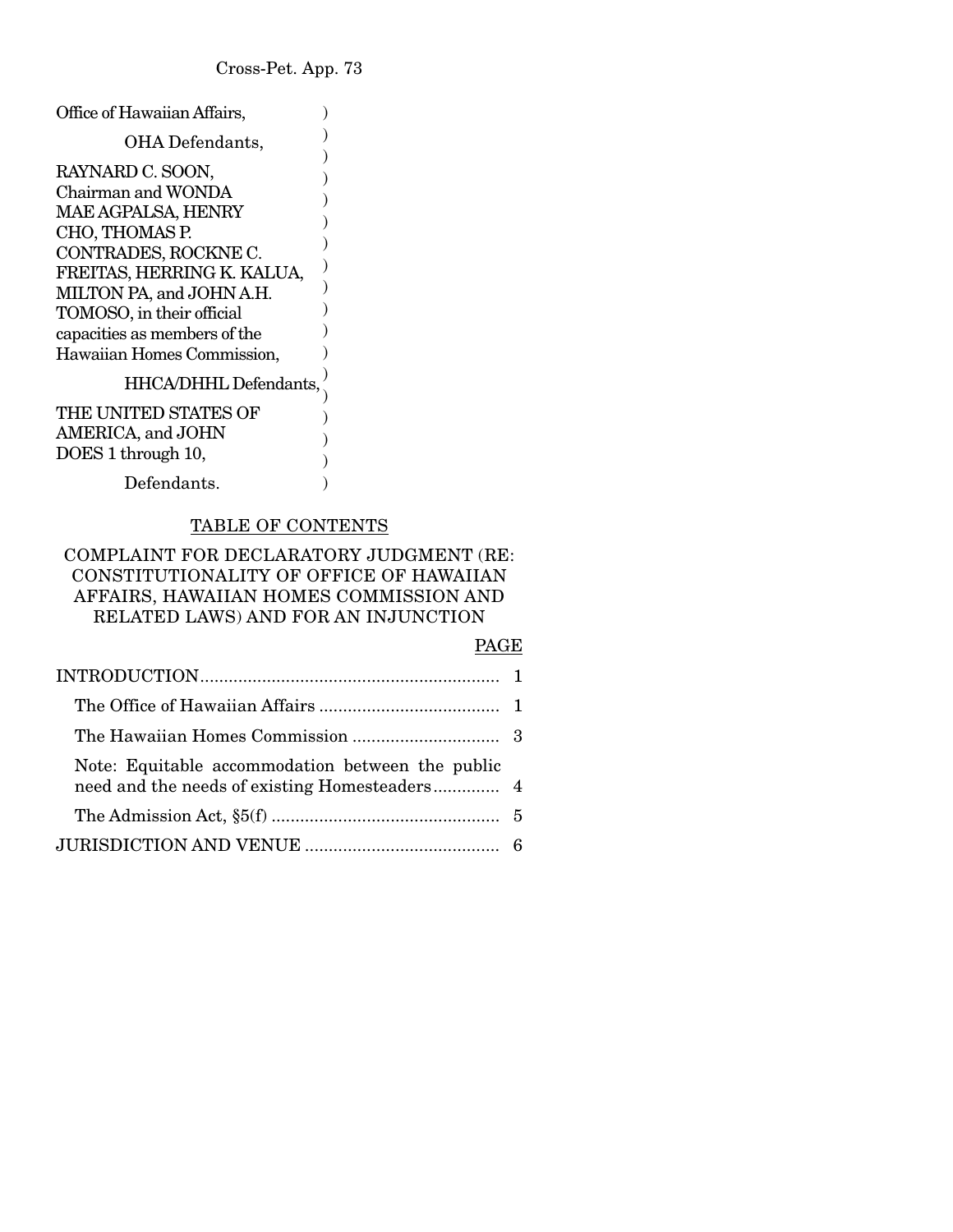| $\overline{7}$                                                                                              |
|-------------------------------------------------------------------------------------------------------------|
| 7                                                                                                           |
| 7                                                                                                           |
| 9                                                                                                           |
|                                                                                                             |
|                                                                                                             |
|                                                                                                             |
| 1898 – The public land trust established for inhabi-                                                        |
| 1921 - The Hawaiian Homes Commission Act 13                                                                 |
|                                                                                                             |
| 1978 - Hawaii Constitution purportedly amended,<br>creates OHA, further breach of public land toast and     |
| Note: 1978 votes not tallied legally. 18,833 voters<br>disenfranchised. Doubtful that majority ratified OHA |
| 1990 – Legislature defines "revenues" retroactively,<br>mandates Budget & Finance and OHA to negotiate  16  |
| 1994 – OHA sues for more for same period, 1980 –                                                            |
| 1999 – Some of Plaintiffs here file amicus brief in                                                         |
| February 23, 2000 – Rice v. Cayetano decided by high                                                        |
| March 2000 – Some of Plaintiffs here sought to                                                              |
| September 2001 - Hawaii Supreme Court dismisses                                                             |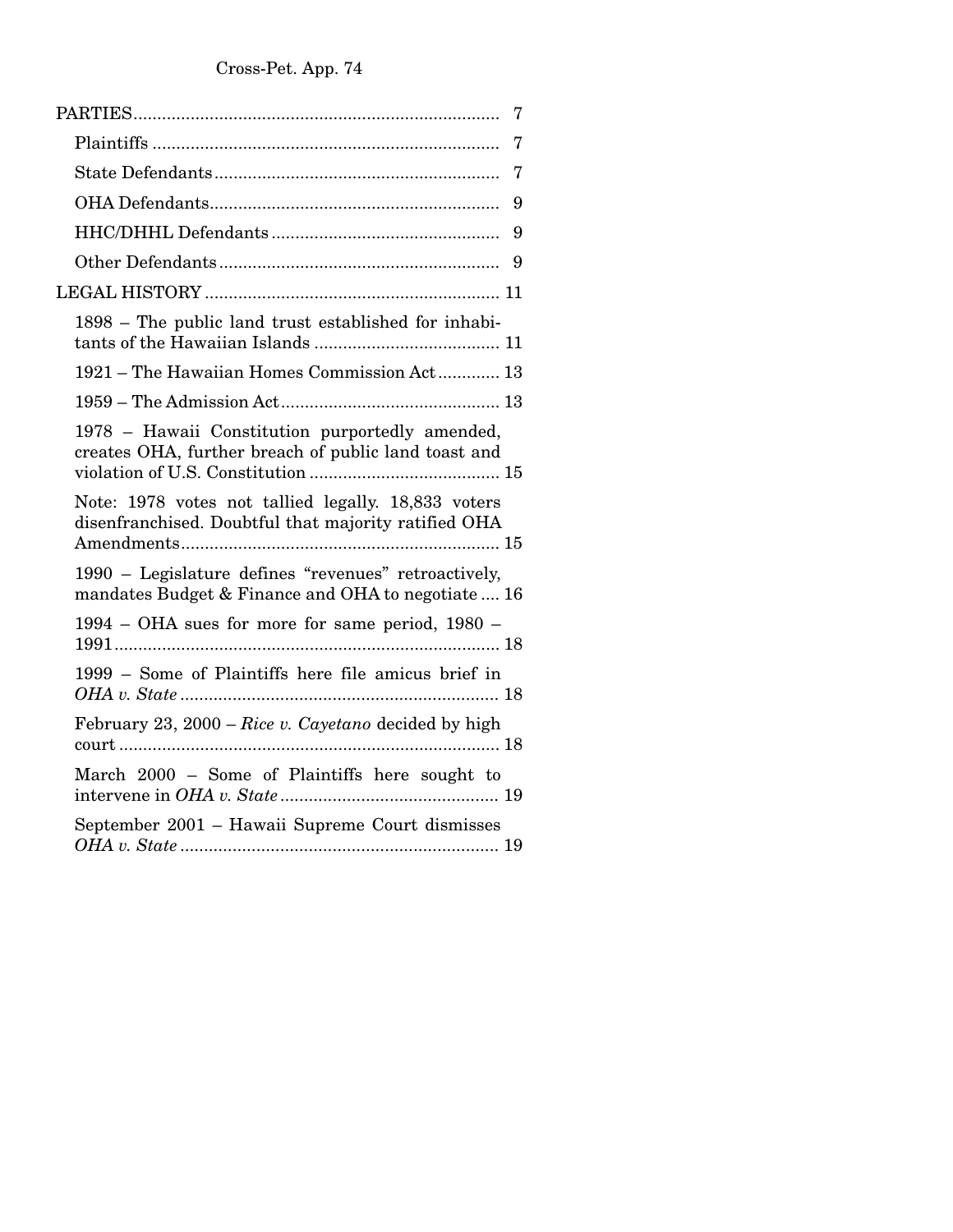| Harm to Plaintiffs and others similarly situated 21                                                                                                                                                                                                                        |
|----------------------------------------------------------------------------------------------------------------------------------------------------------------------------------------------------------------------------------------------------------------------------|
| Diversions of public land trust lands and revenues to<br>DHHL harm Plaintiffs as trust beneficiaries  22                                                                                                                                                                   |
| Existing Homestead leases require the HHC/DHHL<br>Defendants to continue to enforce and administer<br>racially discriminatory provisions for over 100 more<br>years. They inflict ongoing and continuing harm on                                                           |
| DHHL has the right to withdraw the whole or any<br>part of the lands demised by the Homestead leases as<br>may be required for a public use and purpose. Com-<br>pliance with the 14th Amendment and the state's<br>fiduciary duty as trustee of the public land trust are |
| Appropriations for DHHL harm Plaintiffs as taxpay-                                                                                                                                                                                                                         |
| Diversions of public land trust revenues to OHA harm<br>Plaintiffs as beneficiaries of the public land trust 27                                                                                                                                                            |
| Appropriations for OHA harm Plaintiffs as taxpayers 27                                                                                                                                                                                                                     |
| The exemption of Homestead lots from real property<br>taxes also harms Plaintiffs as taxpayers  28                                                                                                                                                                         |
|                                                                                                                                                                                                                                                                            |
| First Claim for Relief. Equal Protection Clauses of                                                                                                                                                                                                                        |
| Second Claim for Relief. Violation of the Civil rights                                                                                                                                                                                                                     |
| Third Claim for Relief. Breach of Public Land Trust 31                                                                                                                                                                                                                     |
|                                                                                                                                                                                                                                                                            |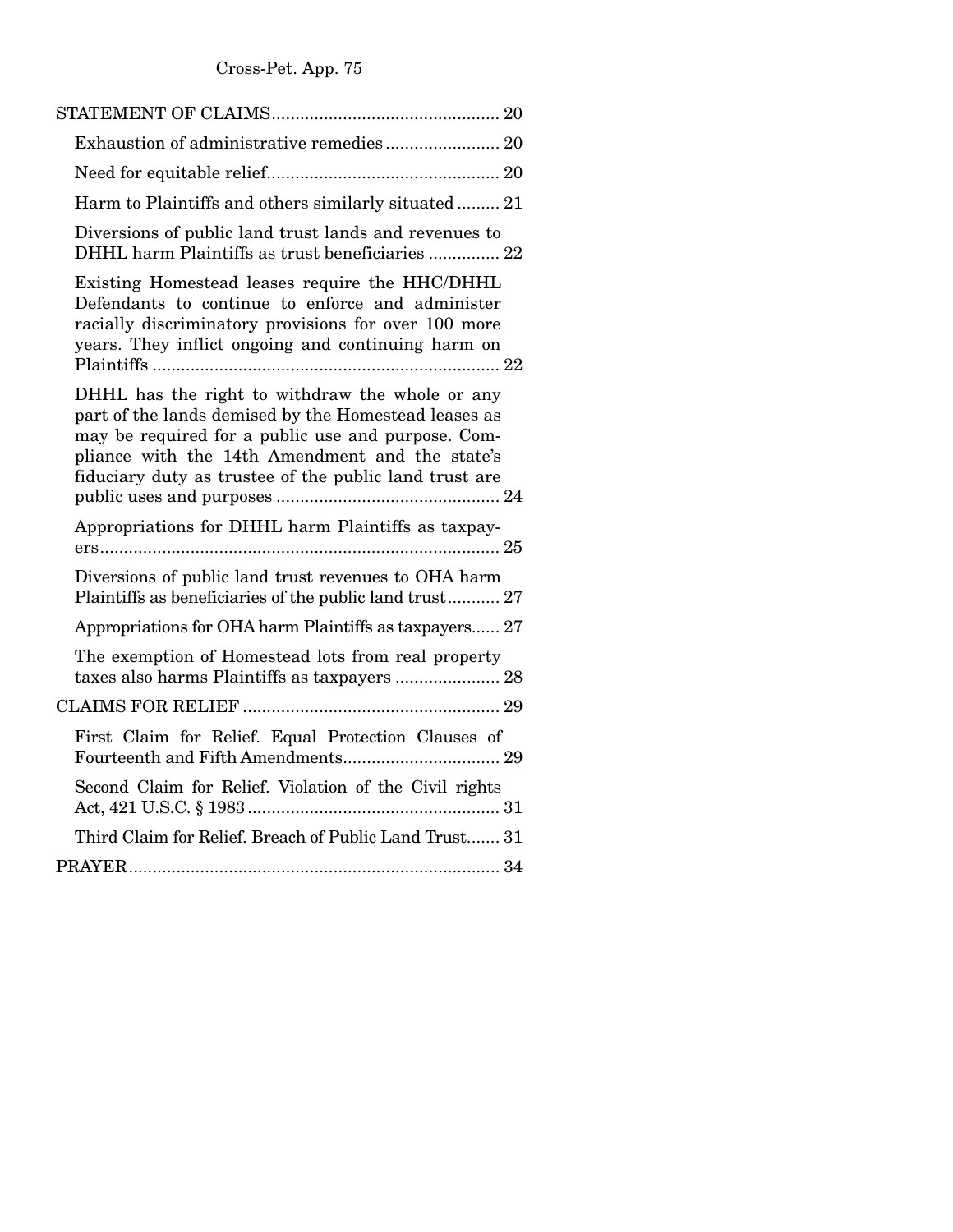# **COMPLAINT FOR DECLARATORY JUDGMENT (RE: CONSTITUTIONALITY OF OFFICE OF HAWAIIAN AFFAIRS, HAWAIIAN HOMES COMMISSION AND RELATED LAWS) AND FOR AN INJUNCTION**

## **INTRODUCTION**

 1. *The Office of Hawaiian Affairs.* This suit challenges the validity under the Constitution of the United States of:

 a. Article XII, §4 of the Hawaii State Constitution, which, among other things, requires that the lands granted to the State of Hawaii by the Admission Act shall be held as a public trust for native Hawaiians and the general public. (This provision is challenged only to the extent that it gives or is construed or implemented to give native Hawaiians any protection, entitlements, rights, privileges or immunities not given equally to other beneficiaries of the public land trust.).

 b. Article XII, §5 of the Hawaii State Constitution, which, among other things, establishes the Office of Hawaiian Affairs ("OHA"), and requires that OHA hold property in trust for native Hawaiians and Hawaiians.

 c. Article XII, §6 of the Hawaii State Constitution, which, among other things, requires the OHA board to manage, administer and control income and proceeds from a pro rata share of the public land trust for native Hawaiians and other property for Hawaiians.

 d. Chapter 10 of the Hawaii Revised Statutes ("H.R.S.") entitled "Office of Hawaiian Affairs" which governs OHA and, among other provisions, defines "Hawaiian" by ancestry and "native Hawaiian" explicitly by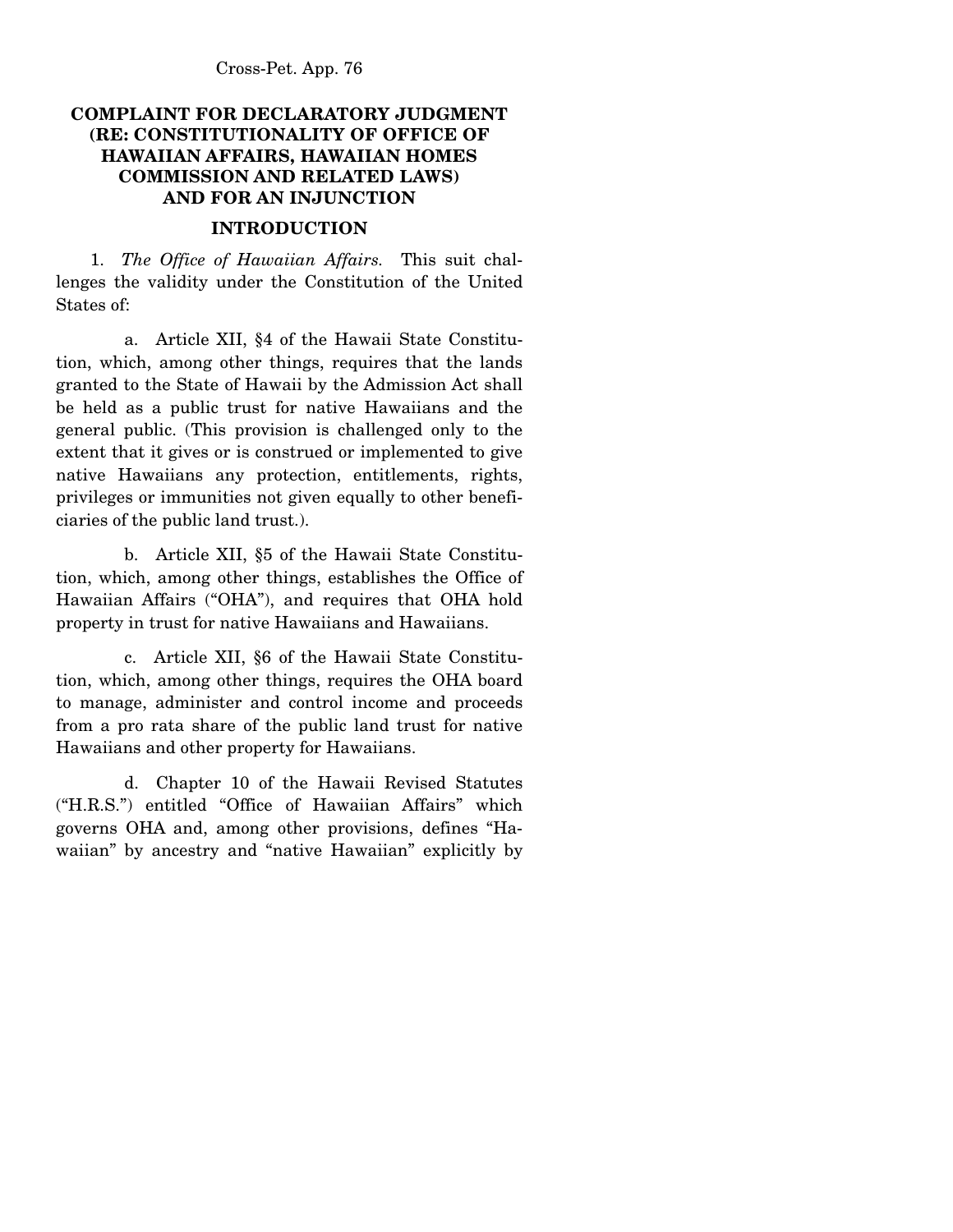race, i.e., "descendants of not less than one-half part of the races inhabiting the Hawaiian Islands previous to 1778" (§10-2), requires that OHA act for the betterment of Hawaiians and native Hawaiians (§§10-3 through 10-6) and requires, or may require, that 20% of revenues from the public land trust be expended for the betterment of native Hawaiians (§10-13.5).

 e. Chapter 13D H.R.S. entitled "Board of Trustees, Office of Hawaiian Affairs" which governs the OHA board.

 f. §§11-1, 15 and 17 H.R.S. to the extent that they define "Hawaiian" and govern OHA elections.

 g. §171-18 H.R.S. which requires that the lands ceded to the United States by the Republic of Hawaii under the joint resolution of annexation in 1898 and returned to the State of Hawaii by the Admission Act in 1959 shall be held as a public trust for the support of public schools and other public educational institutions and for other purposes including "the betterment of native Hawaiians". (This provision is challenged only to the extent that it gives or is construed or implemented to give native Hawaiians any protection, entitlements, rights, privileges or immunities not given equally to other beneficiaries of the public land trust.)

 h. All other provisions of the constitutional law, statutes, regulations, case law and all actions, customs and usages of the state of Hawaii which create, establish, authorize, implement, fund, give public lands or public moneys to, or otherwise aid, assist or benefit OHA. (The foregoing constitutional provisions, statutes and other laws and actions, customs and usages are sometimes hereinafter referred to collectively as "the OHA laws".)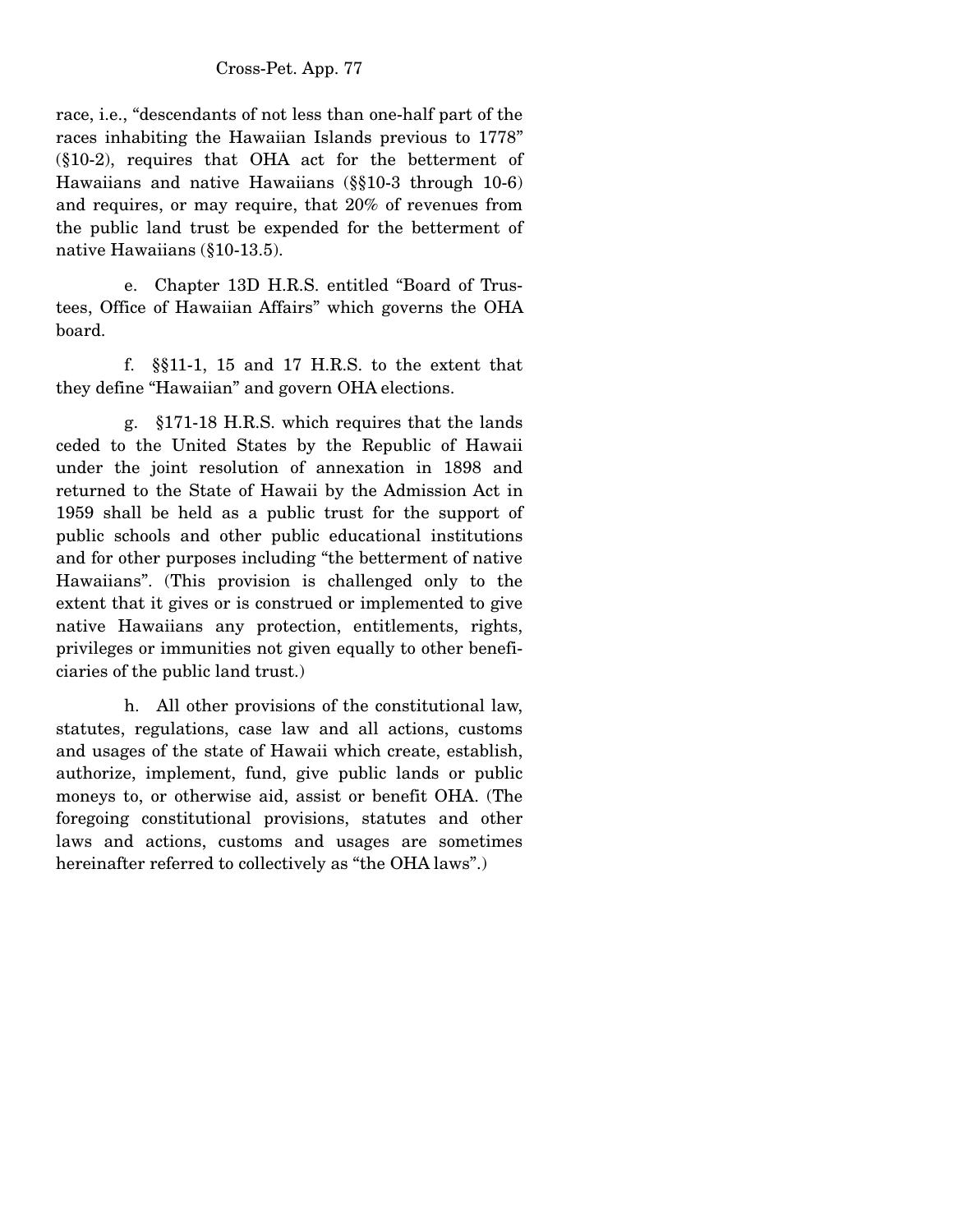2. *The Hawaiian Homes Commission.* This suit also challenges the validity under the Constitution of the United States of:

 a. Article XII, §§1, 2 and 3 of the Hawaii State Constitution, which adopt the Hawaiian Homes Commission Act, 1920 ("HHCA") enacted by Congress, accept the compact imposed by the United States as a condition of admission, prohibit the amendment or repeal of HHCA without the consent of the United States, and mandate that the Hawaii legislature fund the programs, administration and operation of the Department of Hawaiian Home Lands.

 b. §4 of the Admission Act of March 18, 1959, Pub L 86-3, 73 Stat 4 (the "Admission Act") which requires, as a compact with the United States, that the HHCA shall be adopted as a provision of the Constitution of the State of Hawaii and, among other things, prohibits the amendment or repeal of the HHCA without the consent of the United States;

 c. The Hawaiian Homes Commission Act, 1920, Act of July 9, 1921, c 42, 42 Stat 108, as amended, (HHCA) which, among other things, sets aside approximately 200,000 acres of the public lands of Hawaii for the benefit of persons defined explicitly by race, i.e., "descendants of not less than one-half part of the blood of the races inhabiting the Hawaiian Islands previous to 1778."

 d. Act 14 of the Special Session Laws of Hawaii 1995 which, among other things, established the Hawaiian home lands trust fund and required that the State make twenty annual deposits of \$30 million or their discounted value equivalent, into the trust fund. Also HHCA §213.6 which is the codification of Section 7 of said Act 14.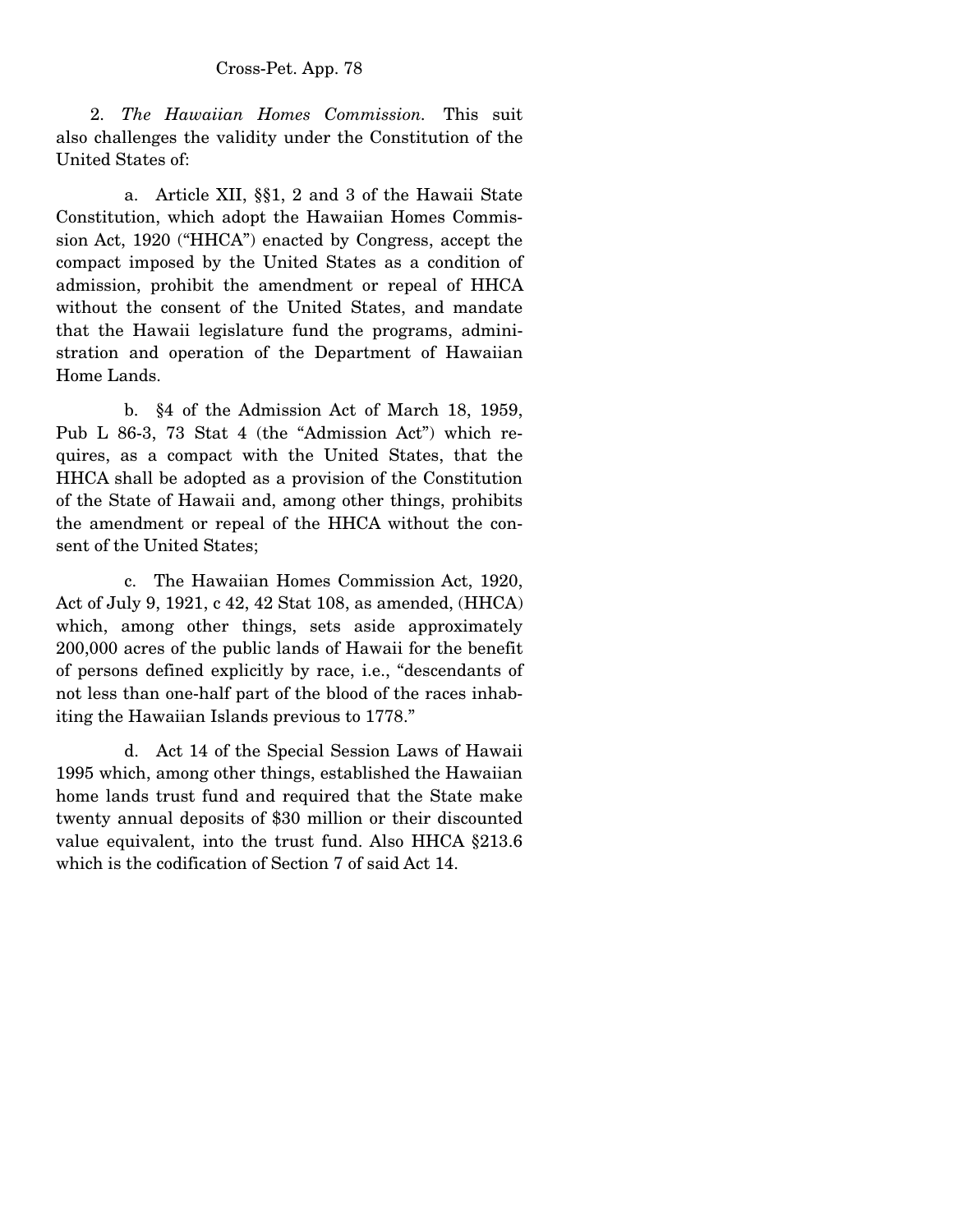e. Continuation of existing Homestead leases under terms that require or permit future governmental action based on the racial classification in the HHCA or deny to Plaintiffs in the future the equal protection of the laws and the benefit of the lands covered by the leases.

 f. All other provisions of the constitutional law, statutes, regulations, case law and all actions, customs and usages of the State of Hawaii which create, establish, authorize, implement, fund, or otherwise carry out the HHCA or give public lands or public moneys to or otherwise aid, assist or benefit the Hawaiian Homes Commission or the department of Hawaiian home lands. (The foregoing constitutional provisions, statutes and other laws and actions, customs and usages are sometimes hereinafter referred to collectively as "the HHCA laws".)

 3. **Note: Equitable accommodation between the public need and the needs of existing Homesteaders.** Plaintiffs recognize the practical reality that the HHCA laws have been in effect for 81 years; many persons of native Hawaiian ancestry have reasonably relied on them and have become Homesteaders (7,281 Homestead leases were outstanding as of 1/31/02); in reliance on the HHCA laws, many of the Homesteaders have built homes and improvements and made other commitments with respect to their Homestead lots; and invalidating the Hawaiian homes program may have serious financial consequences for those existing Homesteaders. Plaintiffs therefore seek an equitable decree to accommodate both the public need (to end this racial discrimination by the State government) and the private needs of the existing Homesteaders (to avoid inequitable financial consequences to them merely because they acted on the basis of laws they thought were valid). *Lemon v.*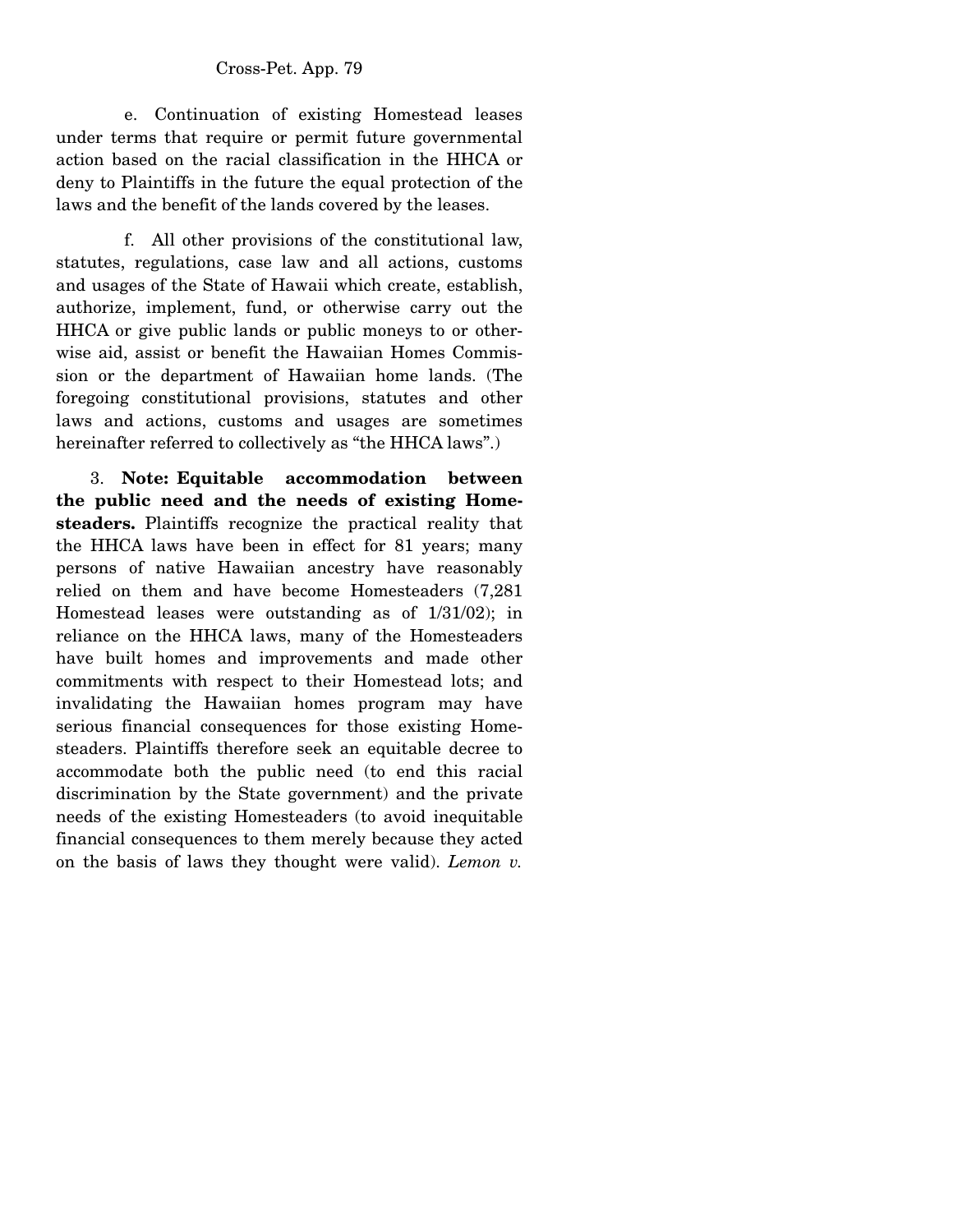*Kurtzman* 411 U.S. 192 (1973). (An unconstitutional statute is not absolutely void, but is a practical reality upon which people rely. Courts recognize that reality. Pp. 197-199. A trial court has wide latitude in shaping an equitable decree and reaching an accommodation between public and private needs. Pp. 200-201. A State and those with whom it deals are not to be subjected to harsh, retrospective relief merely because they act on the basis of presumptively valid legislation, in the absence of contrary judicial direction. Pp. 208-209.)

 Specifically Plaintiffs ask the Court, as part of its judgment invalidating the HHCA laws to order the State Defendants and HHC/DHHL Defendants to negotiate with the existing Homesteaders for the State's exercise of its right to withdraw the lands demised in a way that is fair to the Homesteaders but does not further violate the rights of Plaintiffs and others similarly situated. Such negotiations could result in a global settlement under which the fee simple interest is conveyed to the Homesteader in exchange for no or a reduced payment and a complete release of all claims by the Homesteader and his or her heirs and assigns against all parties, including all claims against the State of Hawaii and the United States arising out of or related to the Homestead leases, the HHCA laws, the OHA laws and any other claims for Hawaiian entitlements.

 Plaintiffs seek no retroactive application of the Court's declaratory judgment or retrospective relief of any kind.

 4. *The Admission Act, §5(f).* This suit also challenges the validity under the Constitution of the United States of: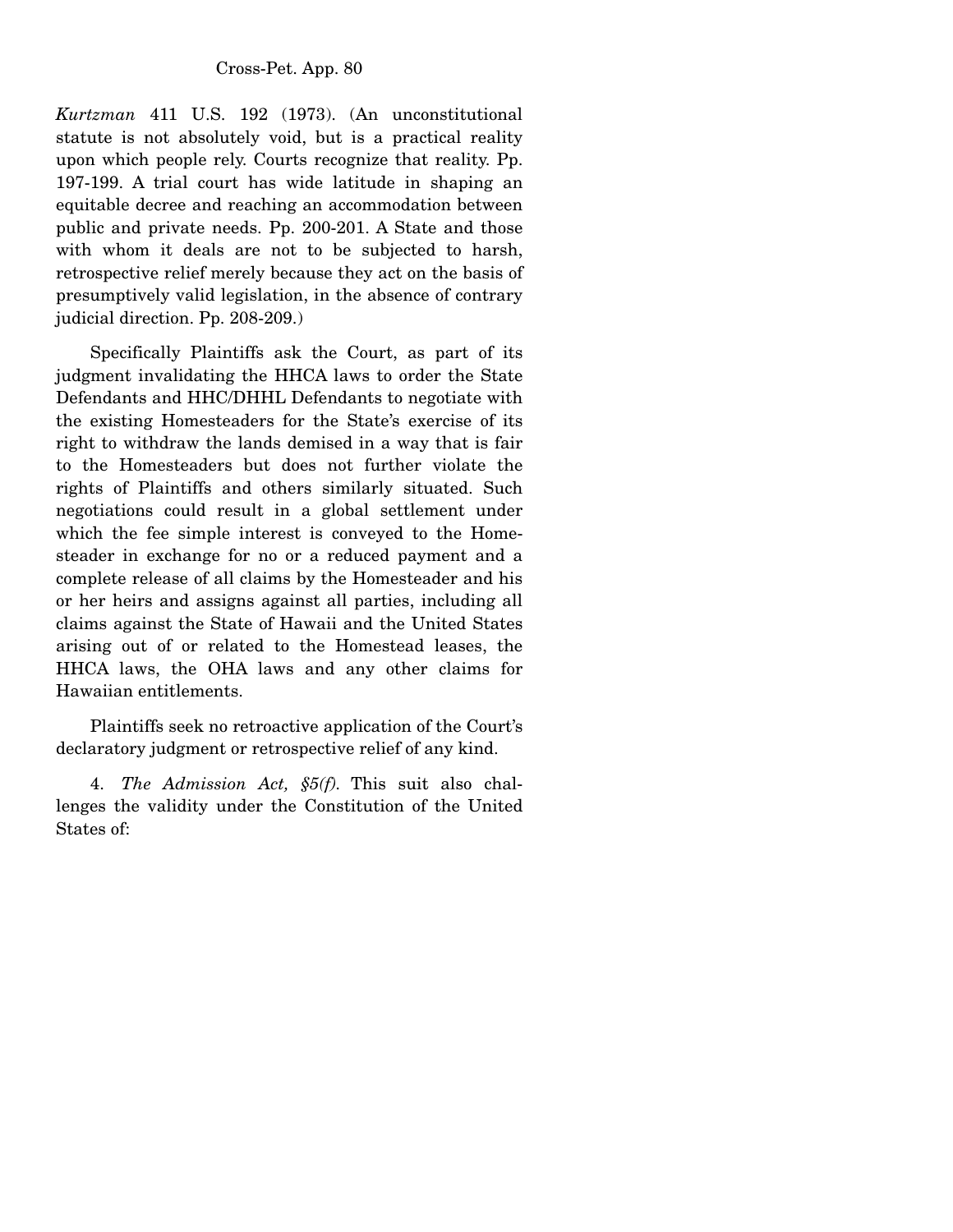a. §5(f) of the Admission Act, which requires that the lands granted to the State of Hawaii shall be held as a public trust for one or more of five purposes, including "for the betterment of the conditions of native Hawaiians as defined in the Hawaiian Homes Commission Act". (This provision, §5(f), is challenged only to the extent that it gives or is construed or implemented to require or authorize the State of Hawaii to give native Hawaiians any right, title or interest in the "ceded lands" or public lands of Hawaii, or the proceeds or income therefrom, not given equally to other beneficiaries of the public land trust.)

 b. All other provisions of the statutes, regulations, case law and all actions, customs and usages of the United States which enforce, implement or carry out §5(f) of the Admission Act so as to require or authorize the State of Hawaii to give, native Hawaiians any protection, right, title or interest in the "ceded lands" or public lands of Hawaii, or the proceeds or income therefrom, not given equally to other beneficiaries of the public land trust.

# **JURISDICTION AND VENUE**

 5. Jurisdiction is invoked pursuant to 28 U.S.C. § 1331 (federal question), 1343(3) and 1343(4) (civil rights) and 2201 and 2202 (declaratory judgment).

 6. Venue is in this judicial district pursuant to 28 U.S.C. §1391(b) because the acts giving rise to this action occurred in this district and the property that is the subject of this action is situated in this district.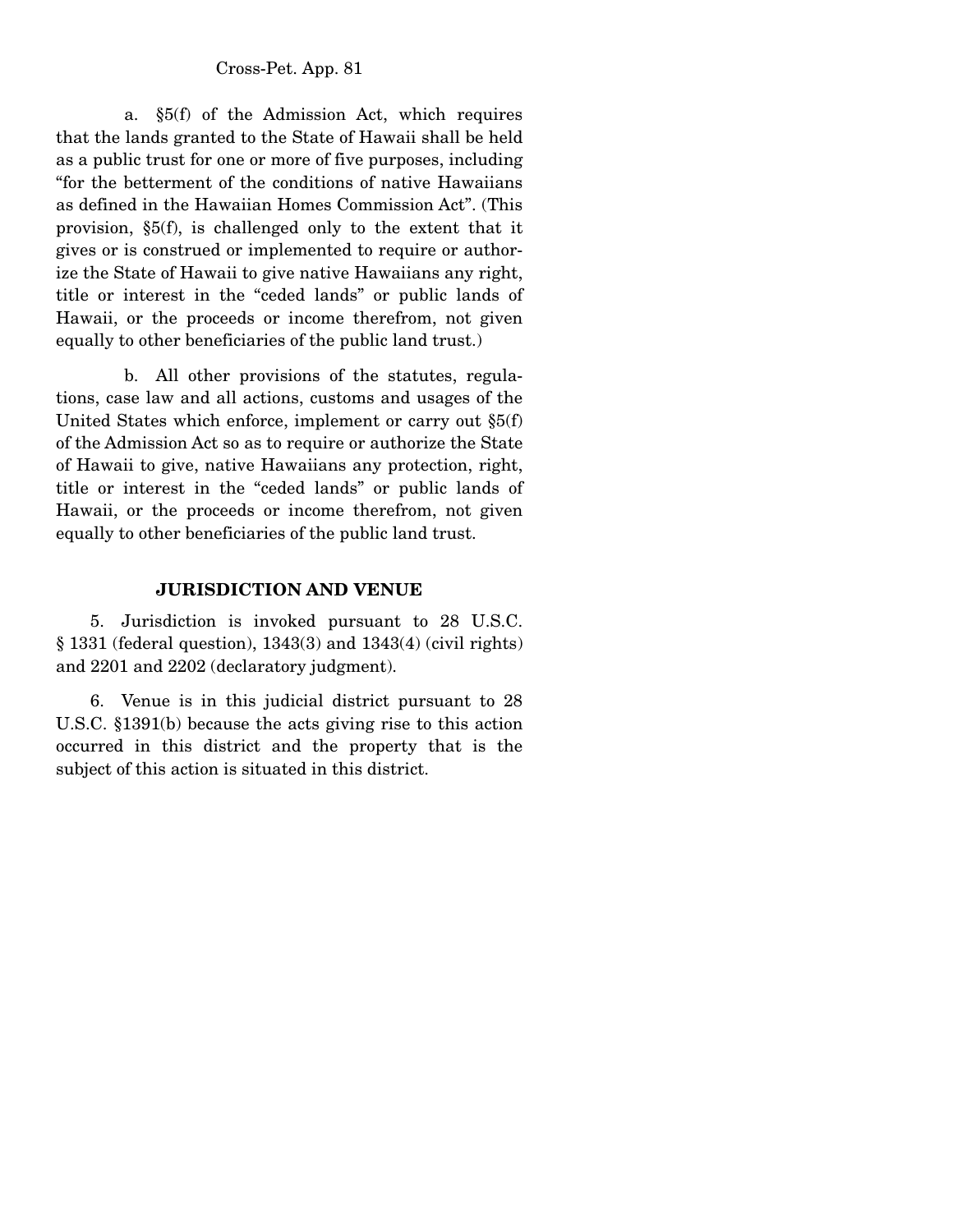## **PARTIES**

## **Plaintiffs**

 7. All 16 Plaintiffs are residents and citizens of the State of Hawaii and of the United States.

 8. Included among Plaintiffs are persons of Japanese, English, Filipino, Portuguese, Hawaiian, Irish, Chinese, Scottish, Polish, Jewish, German, Spanish, Okinawan, Dutch, French and other ancestries.

 9. Each and every Plaintiff has a material financial interest in the subject matter of this action as a taxpaying citizen of the State of Hawaii and the United States and as a beneficiary of the public land trust created in 1898 when the public lands of the government of Hawaii were ceded to the United States with the requirement that all revenues or proceeds, with certain exceptions, "shall be used solely for the benefit of the inhabitants of the Hawaiian Islands for educational and other public purposes".

#### **State Defendants**

 10. Defendant Benjamin J. Cayetano is a resident and Governor of the State of Hawaii.

 11. Defendant Neal Miyahira is a resident of the State of Hawaii and the Director of the State of Hawaii Department of Budget and Finance. In that capacity, he is charged with the responsibility of allocating, remitting and/or transferring revenue to the Trustees of OHA to be used by OHA as provided in Art. XII, §§ 5 and 6 and HRS Chapter 10, including the racially discriminatory provisions of HRS § 10-2; and allocating, remitting and/or transferring revenues to the Defendant Hawaiian Homes Commissioners.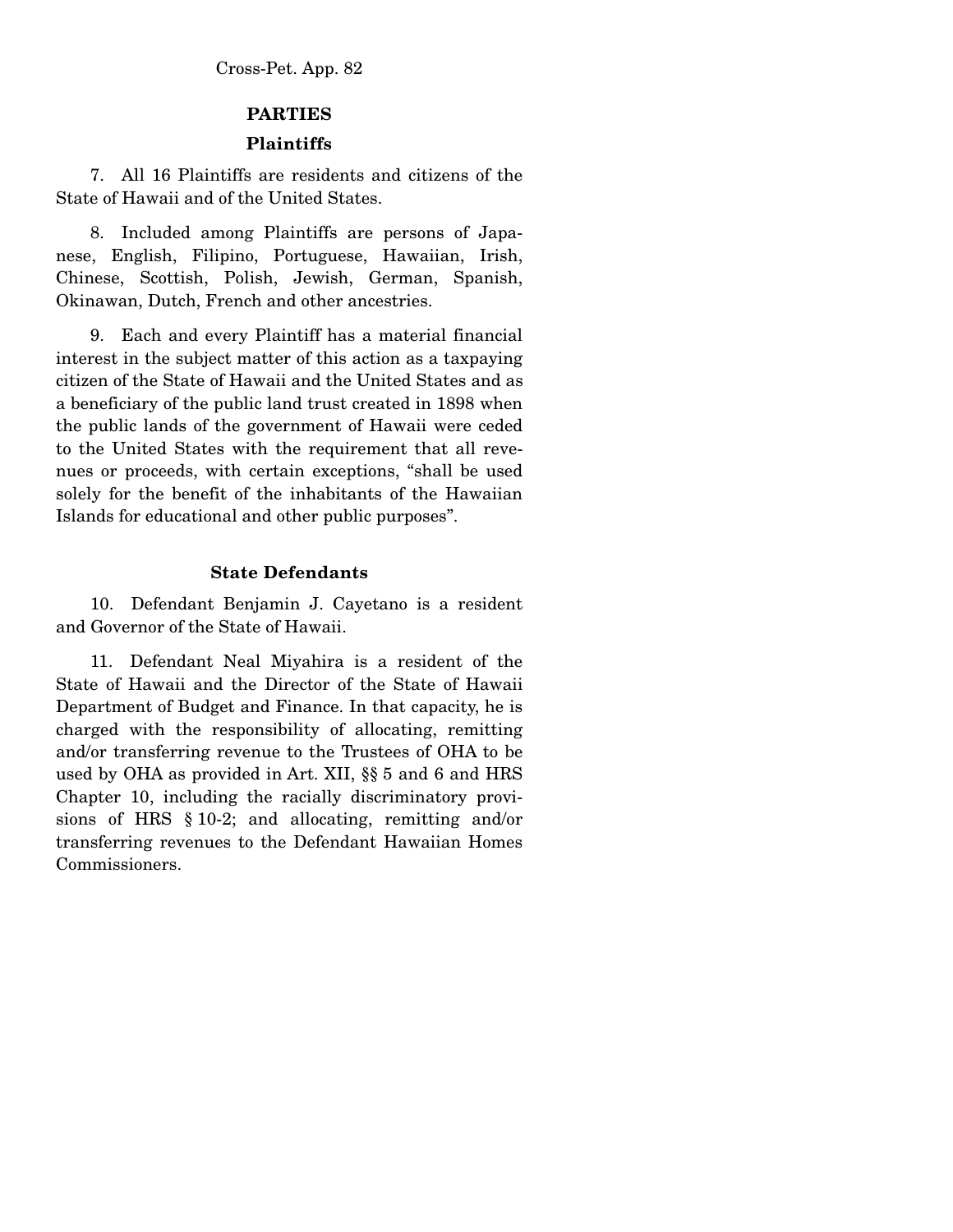12. Defendant Glenn Okimoto is a resident of the State of Hawaii and the State Comptroller, and the Director of the Department of Accounting and General Services. In those capacities he is charged with the responsibility of allocating, remitting and/or transferring revenue to the Trustees of OHA to be used by OHA as provided in Art. XII, §§ 5 and 6 and HRS Chapter 10, including the racially discriminatory provisions of HRS § 10-2; and allocating, remitting and/or transferring revenues to the Defendant Hawaiian Homes Commissioners.

 13. Defendant Gilbert Coloma-Agaran is a resident of the State of Hawaii and the Chair of the Board of Land and Natural Resources and the Director of the State of Hawaii Department of Land and Natural Resources. In that capacity, he is charged with the responsibility of allocating, remitting and or transferring revenue to the Trustees of OHA to be used by OHA as provided in Art. XII, §§ 5 and 6 and HRS Chapter 10, including the racially discriminatory provisions of HRS § 10-2.

 14. Defendant James J. Nakatani is a resident of the State of Hawaii and the Director of the State of Hawaii Department of Agriculture. In that capacity, he is charged with the responsibility of allocating, remitting and or transferring revenue to the Trustees of OHA to be used by OHA as provided in Art. XII, §§ 5 and 6 and HRS Chapter 10, including the racially discriminatory provisions of HRS § 10-2.

 15. Defendant Seiji Naya is a resident of the State of Hawaii and the Director of the State of Hawaii Department of Business, Economic Development and Tourism. In that capacity, he is charged with the responsibility of allocating, remitting and or transferring revenue to the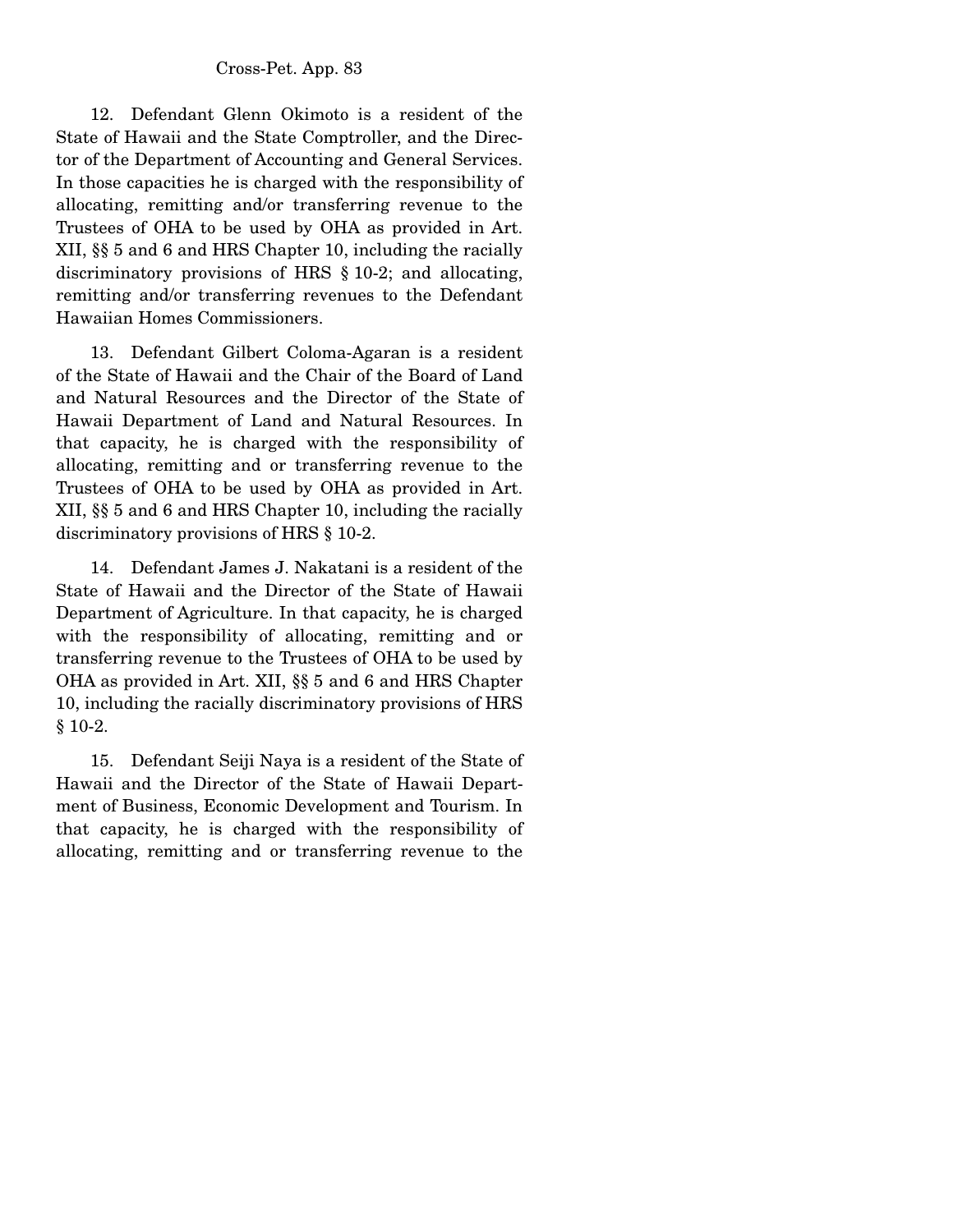Trustees of OHA to be used by OHA as provided in Art. XII, §§ 5 and 6 and HRS Chapter 10, including the racially discriminatory provisions of HRS § 10-2.

 16. Defendant Brian Minaai is a resident of the State of Hawaii and the Director of the State of Hawaii Department of Transportation. In that capacity, he is charged with the responsibility of allocating, remitting and or transferring revenue to the Trustees of OHA to be used by OHA as provided in Art. XII, §§ 5 and 6 and HRS Chapter 10, including the racially discriminatory provisions of HRS § 10-2

#### **OHA Defendants**

 17. Defendants Huanani Apoliona, Chairperson and Rowena Akana, Donald B. Cataluna, Linda Dela Cruz, Clayton Hee, Collette Y.P. Machado, Charles Ota, Oswald Stender, and John D. Waihe'e IV are residents of the State of Hawaii and are the Trustees of the Office of Hawaiian Affairs ("OHA"), an agency of the State of Hawaii, and are officials of the State of Hawaii.

#### **HHC/DHHL Defendants**

 18. Defendants Raynard C. Soon, Chairman, and Wonda Mae Agpalsa, Henry Cho, Thomas Contrades, Rockne Freitas, Herring Kalua, Milton Pa, and John Tomoso are residents of the State of Hawaii and are the commissioners of the Hawaiian Homes Commission, an agency of the State of Hawaii, and are officials of the State of Hawaii.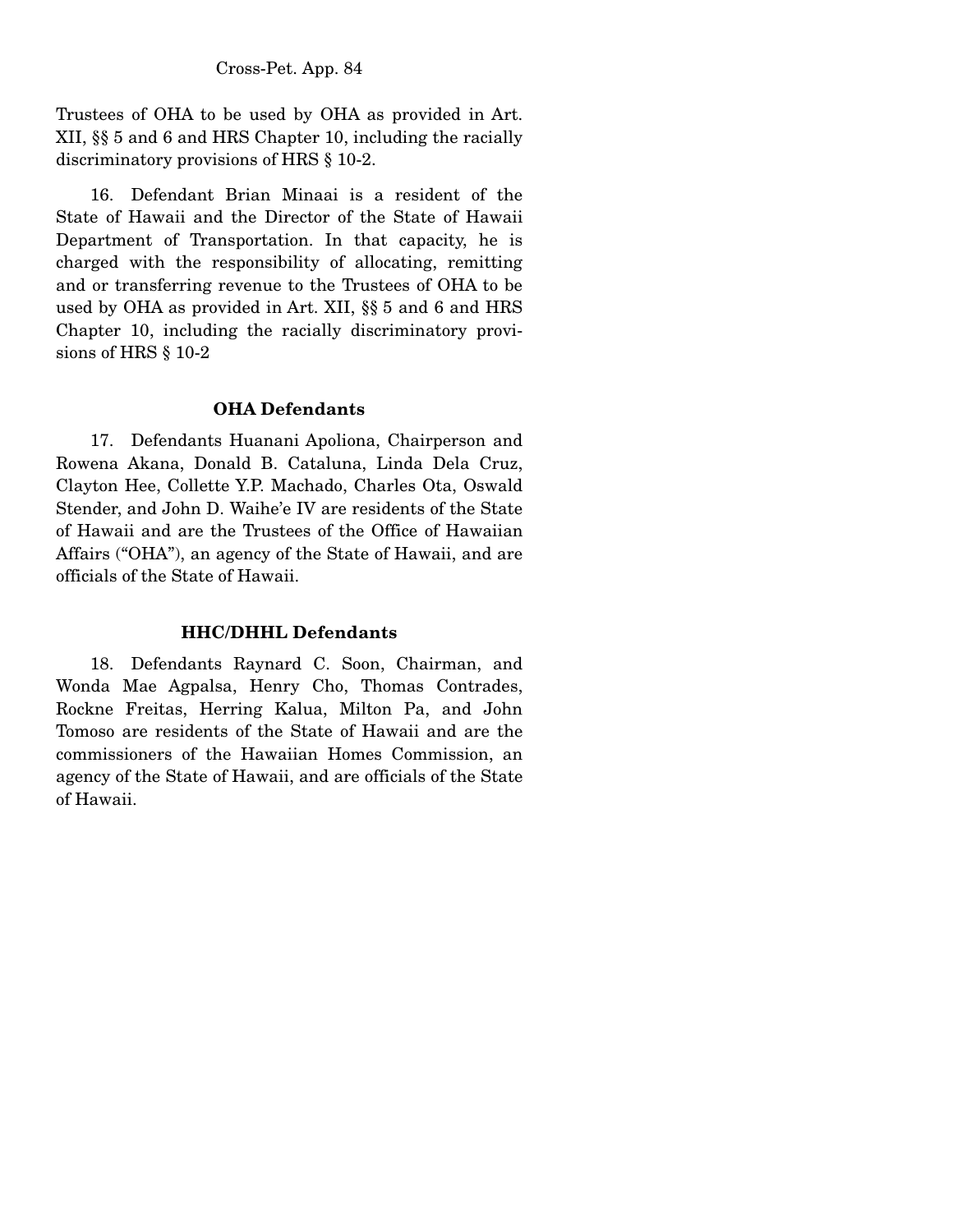#### **Other Defendants**

 The United States of America is named as a party because the constitutionality of two acts of Congress affecting the public interest (The HHCA and §§4 and 5(f) of the Admission Act) are drawn in question. 28 U.S.C. §2403. HHCA was originally a federal statute but is now a State law incorporated into the State Constitution by reference, Art. XII,  $\S$  1, 2 & 3. See also page 12 of this Court's order of July 12, 2001 in *Barrett v. State of Hawaii,*  CV. No. 00-00645 DAE KSC. (Plaintiff challenged HHCA but did not name United States as party. Court granted summary judgment against Plaintiff. "In the absence of the United States as a party to this action, this court is unable to redress Plaintiffs injury in any meaningful way.") Plaintiffs do not believe that their claims are adverse to the interests of the United States in upholding the Constitution of the United States. Two presidents have expressed doubts as to the constitutionality of the express racial classification of "native Hawaiian" as used by HHCA and certain other bills. (Statement by President Ronald Reagan upon signing N.J. Res 17 in 1986 (HHCA "employs an express racial classification" . . . "raises serious equal protection questions"; and Statement by President George H.W. Bush upon signing S. 566 on November 28, 1990 (Affordable Housing Act defines "native Hawaiian" in a "race-based fashion" . . . "cannot be derived from the constitutional authority granted to the Congress and the executive branch to benefit native Americans as members of tribes."; then President Bush expressed similar convictions in S.J. Res. 23 on October 6, 1992; S. 2044 on October 26, 1992; and H.R. 939 on October 28, 1992). Plaintiffs therefore believe it is possible that the U.S. may cho[o]se not to defend or support the constitutionality of the HHCA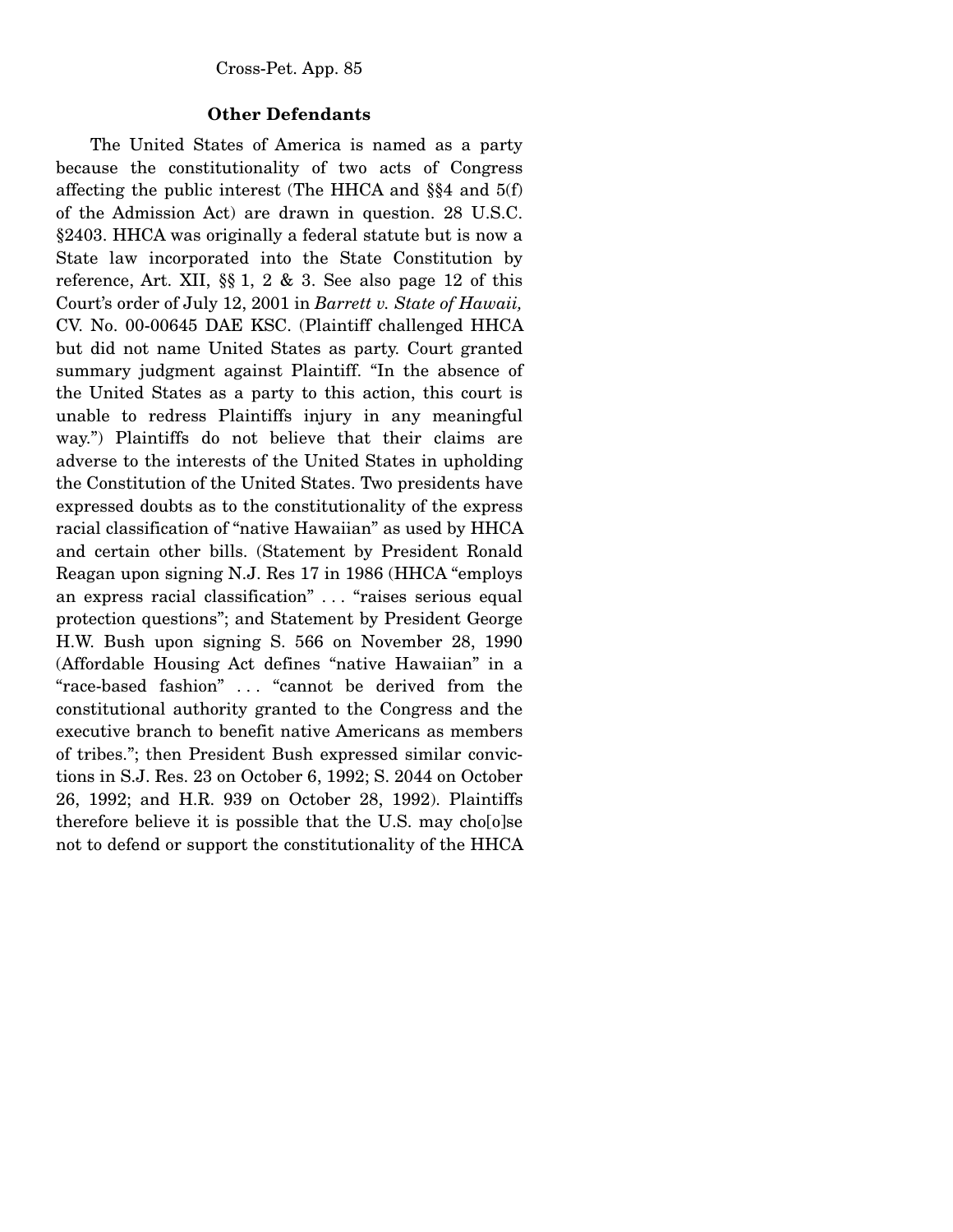laws or the OHA laws or the challenged interpretation of a portion of §5(f) of the Admission Act.

 19. The "Doe Defendants" are persons whose identities are unknown to Plaintiffs but who are believed to be residents of the State of Hawaii and to be agents, employees or officials of the State of Hawaii and are and will be engaged in the performance of their duties as agents, employees or officials of the State of Hawaii and further will be acting pursuant to directives, instructions, or orders from or with the permission of the Defendants, or those acting in concert with them or at their direction or under their control.

 20. Each individual Defendant is sued only in his or her official capacity. Relief is sought against each Defendant as well as his or her or its agents, assistants, successors, employees, attorneys, and all persons acting in concert or cooperation with them or at their direction or under their control.

# **LEGAL HISTORY**

# **(With notations showing applicability to Plaintiffs' claims in this action.)**

# **1898 – The public land trust established for inhabitants of the Hawaiian Islands**

 21. In 1898, the Republic of Hawaii ceded its public lands (about 1.8 million acres formerly called the Crown lands and Government lands) to the United States with the requirement that all revenue from or proceeds of these lands except for those used for civil, military or naval purposes of the U.S. or assigned for the use of local government "shall be used solely for the benefit of the inhabitants of the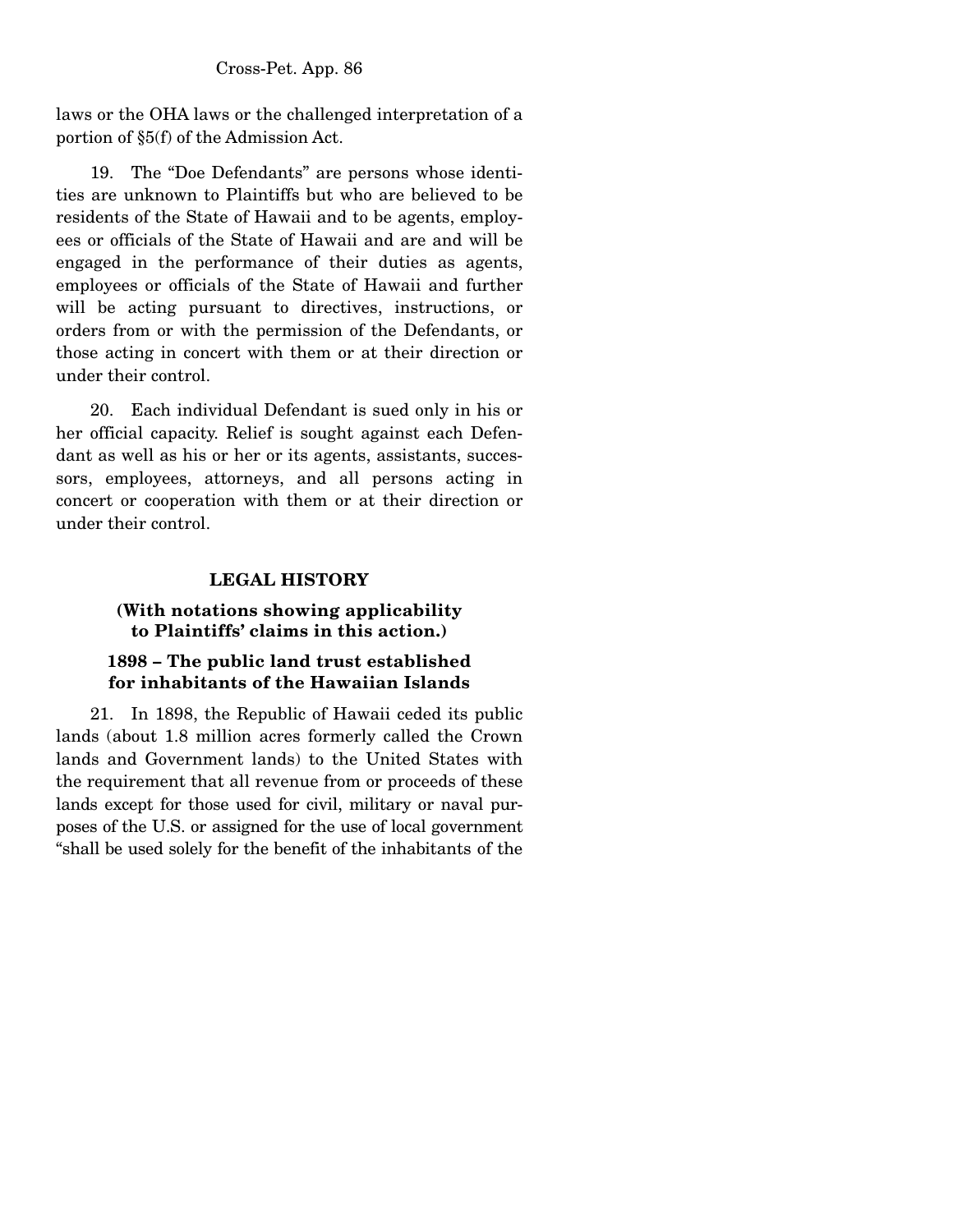Hawaiian Islands for educational and other public purposes". *Joint Resolution to Provide for Annexing the Hawaiian Islands to the United States, Resolution No. 55, known as the "Newlands Resolution", approved July 7, 1898*; Annexation Act, 30 Stat. 750 (1898) (reprinted in 1 Rev. L. Haw. 1955 at 13-15).

 22. The Newlands Resolution established the public land trust. Such a special trust was recognized by the Attorney General of the United States in Op. Atty. Gen. 574 (1899); *State v. Zimring* 58 Haw. 106, 124, 566 P.2d 725 (1977) and *Yamasaki* 69 Haw. 154. 159, 737 P.2d 446, 449 (1987); see also Hawaii Attorney General Opinion July 7, 1995 (A.G. Op. 95-03) to Governor Benjamin J. Cayetano from Margery S. Bronster, Attorney General, "Section 5 [Admission Act] essentially continues the trust which was first established by the Newlands Resolution in 1898, and continued by the Organic Act in 1900. Under the Newlands Resolution, Congress served as trustee; under the Organic Act, the Territory of Hawaii served as Trustee."

 23. In 1898, about 31% of the inhabitants of Hawaii were of Hawaiian ancestry and the remaining 69% were of other ancestry. Robert C. Schmitt, *Demographic Statistics of Hawaii, 1778-1965* (Honolulu, 1968).

 24. In 1900, the Organic Act, 31 Stat. 141 (1900), §73(e) reiterated that "All funds arising from the sale or lease or other disposal of public land shall be . . . applied to such uses and purposes for the benefit of the *inhabitants* of the Territory of Hawaii as are consistent with the joint resolution of annexation approved July 7, 1898." (Emphasis added.)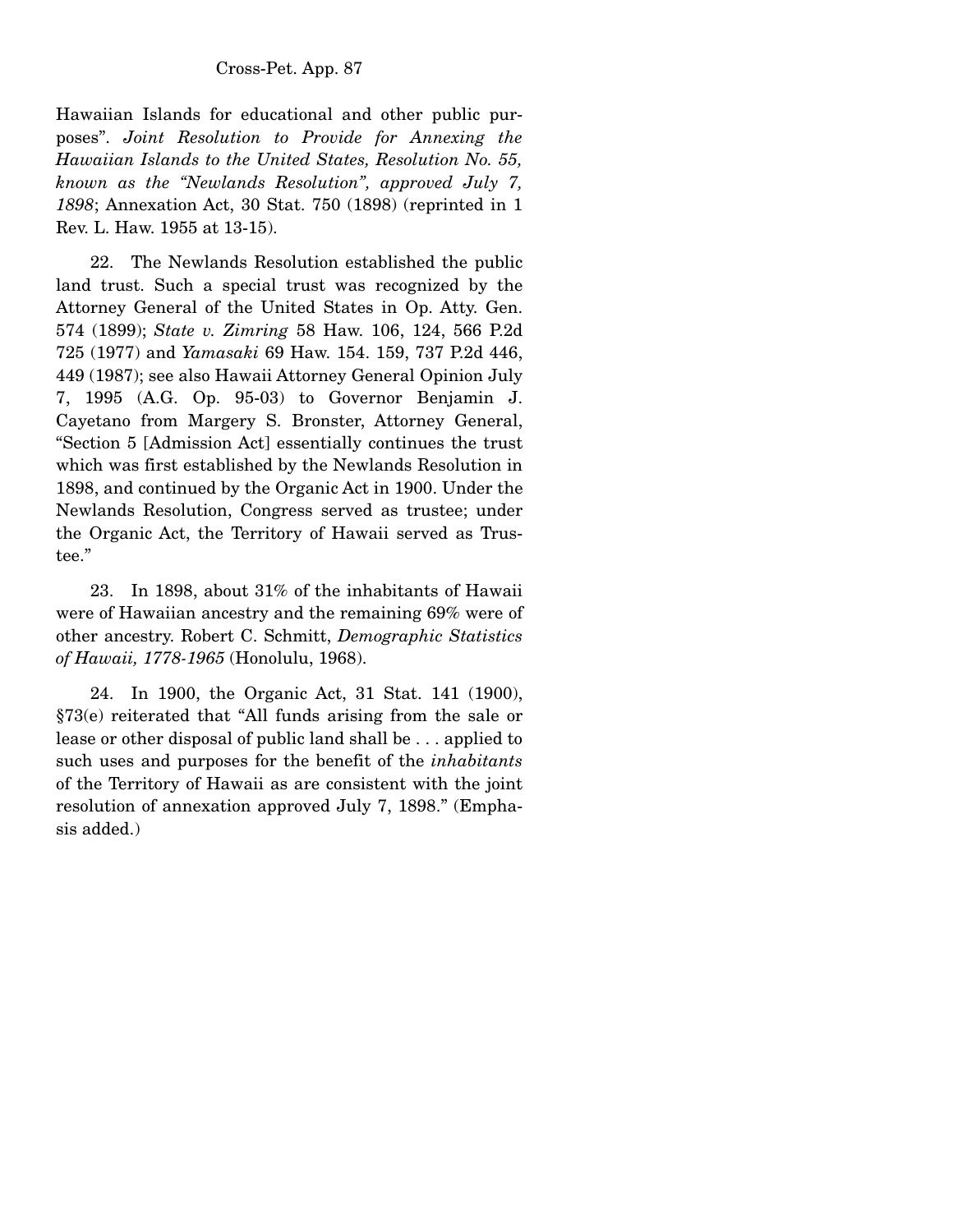25. **Note:** The public land trust, from its inception in 1898, required the ceded lands and proceeds and revenues derived from them, to be held "solely for the benefit of the *inhabitants* of the Hawaiian lslands", not just for those of Hawaiian ancestry. (Emphasis added.)

 26. **Note:** Nor did persons of Hawaiian ancestry, merely by virtue of their ancestry, have any special entitlement to the use, income or proceeds of the public lands of the Kingdom of Hawaii. The King conducted his government for the common good and not for the private interest of any one man, family or class of men among his subjects. Constitution of 1852, Article 14. Every adult male subject, whether native of naturalized, was entitled to vote. Id, Section 78. Everyone born in the Kingdom (except children of foreign diplomats) was a native-born subject of the Kingdom. In the last half of the 19th century, the government of the Kingdom actively encouraged immigration and offered immigrants easy naturalization and full political rights. For example, the Civil Code of 1858 provided that "[e]very foreigner so naturalized shall be deemed to all intents and purposes a native of the Hawaiian islands . . . and . . . shall be entitled to all the rights, privileges and immunities of an Hawaiian subject."

#### **1921 – The Hawaiian Homes Commission Act**

 27. In 1921, Congress enacted the Hawaiian Homes Commission Act, 42 Stat. 108 (1921) ("HHCA") which set aside about 200,000 acres of the ceded lands and provided for long term leases of Homestead lots (at one dollar per year) to "native Hawaiian" persons, defined in §201(7) as "any descendant of not less than one-half part of the blood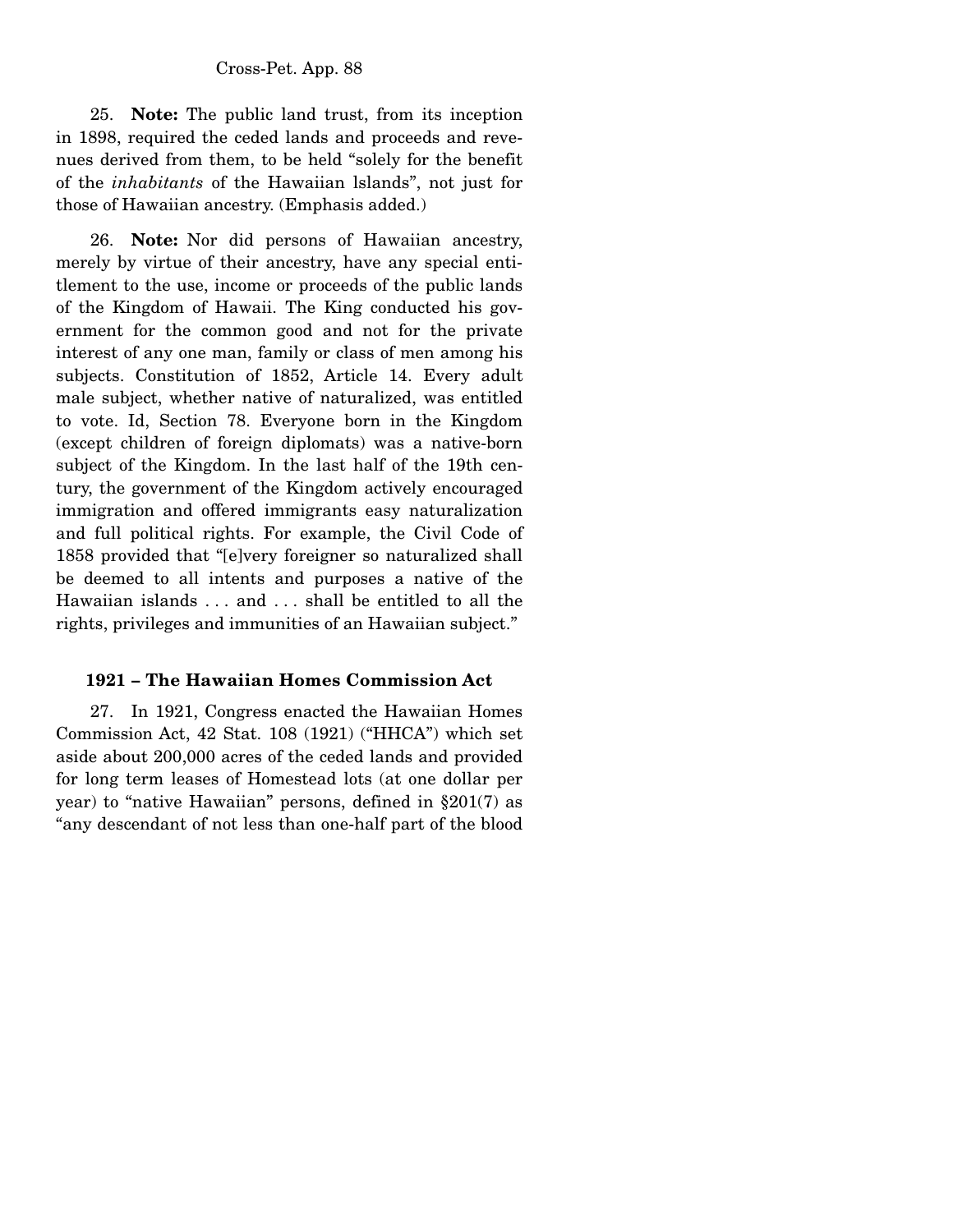of the races inhabiting the Hawaiian Islands previous to 1778."

 28. Congress, by enacting the HHCA and limiting its benefits to a group selected on the basis of race or ancestry, caused the United States to violate the equal protection requirement implicit in the Fifth Amendment to the U.S. Constitution and also to violate its fiduciary duty as trustee of the public land trust to all the citizens of Hawaii who had none or less than "one-half part of the blood of the races inhabiting the Hawaiian Islands previous to 1778."

#### **1959 – The Admission Act**

 29. In 1959, when Hawaii became a state, the United States transferred title to the ceded lands (less those parts retained by the U.S. for national parks, military bases and other public purposes) back to Hawaii with the requirement in the Admission Act §4 that the State adopt the HHCA and in §5(f) that the State hold the ceded lands "as a public trust" for "one or more" of five purposes ("for the support of public schools and other public educational institutions", "for the betterment of the conditions of native Hawaiians as defined in the Hawaiian Homes Commission Act" (i.e., "any descendant of not less than one-half part of the blood of the races inhabiting the Hawaiian Islands previous to 1778"), "for the development of farm and home ownership", "for the making of public improvements" and "for the provision of lands for public use."

 30. Congress, by requiring as a condition of statehood, that the HHCA be adopted and that a race-based component, ("for the betterment of the conditions of "native Hawaiians" as defined in the HHCA, i.e., "any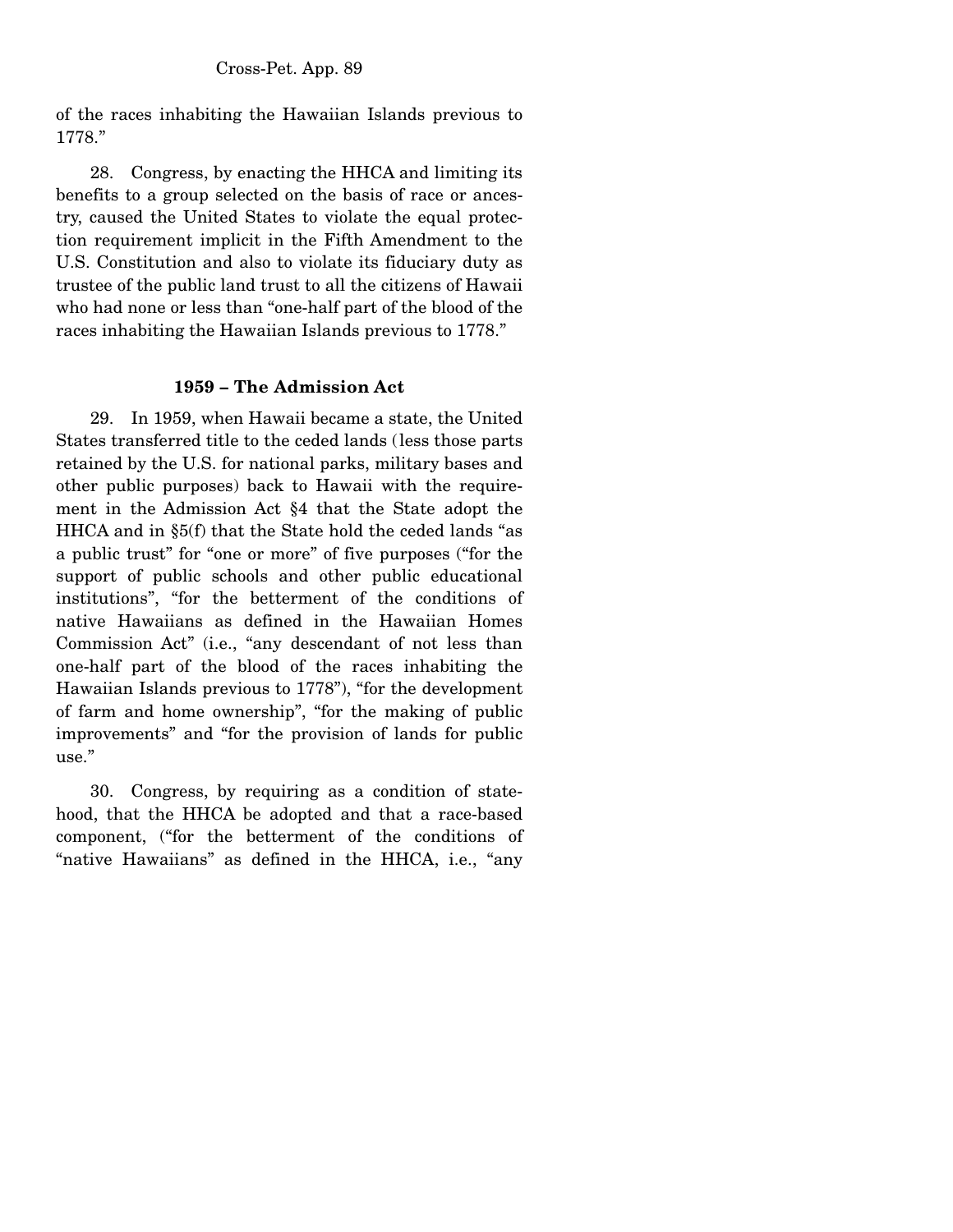descendant of not less than one-half part of the blood of the races inhabiting the Hawaiian Islands previous to 1778.") be added to the purposes of the public land trust:

 a. violated the equal protection implicit in the Fifth Amendment to the U.S. Constitution;

 b. also violated the "equal footing doctrine" which prohibits Congress from imposing, as a condition of statehood, any restriction on a state's constitutional powers not required of other states;

 c. also caused the United States to violate its fiduciary duty as trustee of the public land trust to all the citizens of Hawaii who had none or less than "one-half part of the blood of the races inhabiting the Hawaiian Islands previous to 1778."

# **1978 – Hawaii Constitution purportedly amended, creates OHA, further breach of public land trust and violation of U.S. Constitution**

 31. In 1978, Hawaii's Constitution was purportedly amended to establish an Office of Hawaiian Affairs ("OHA''). Amended Article XII, Section 6 provides that the board of trustees of OHA "shall exercise power as provided by law; to manage and administer the proceeds from the sale . . . and income . . . including all income and proceeds from that pro rata portion of the trust referred to in Section 4 of this article for native Hawaiians." Section 4 does not specify any pro rata portion.

32. **Note: 1978 votes not tallied legally. 18,833 voters disenfranchised. Doubtful that majority ratified OHA Amendments.** The ballots for the 1978 ratification election were not tallied as requested by the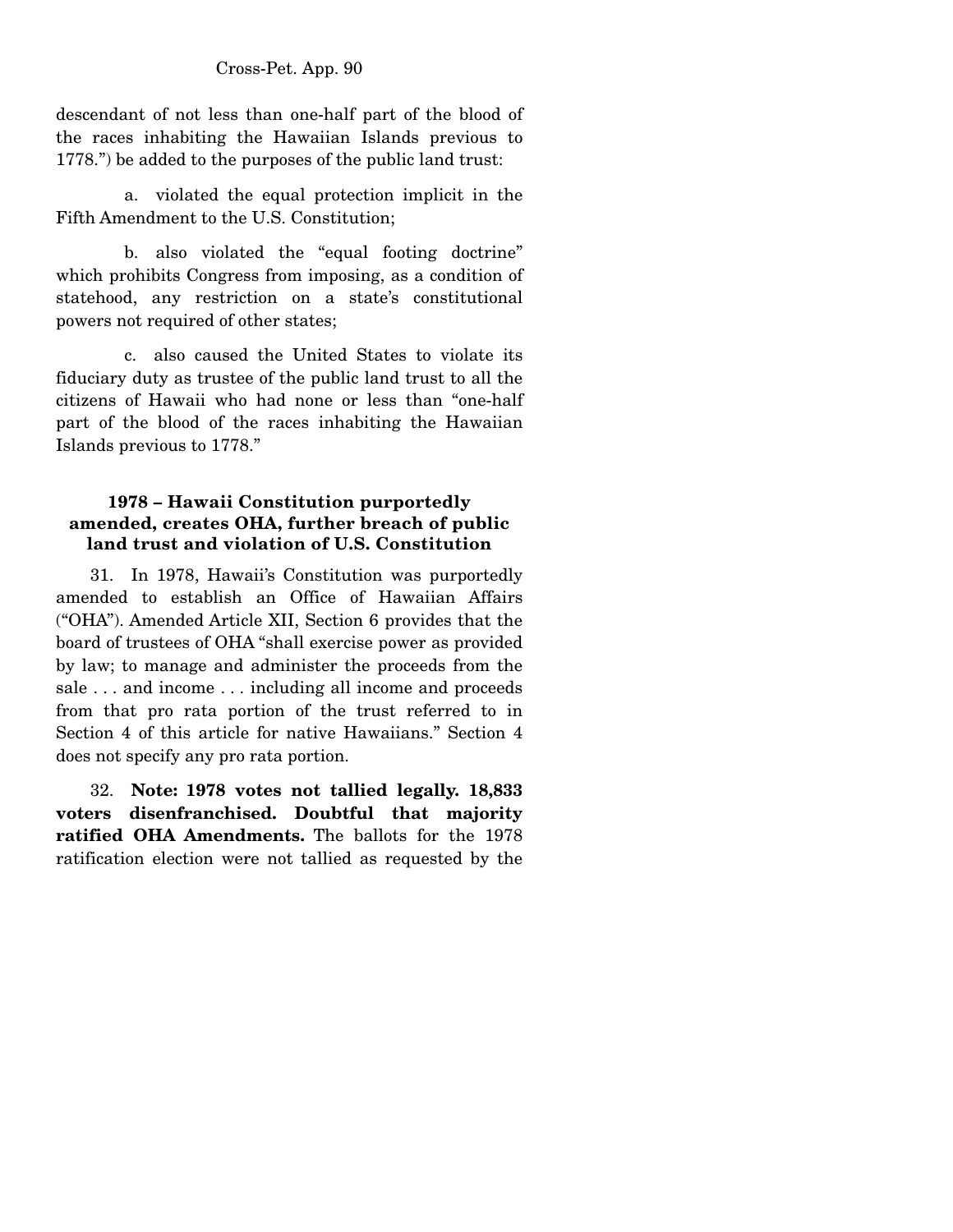Constitutional Convention or in compliance with the common law rule that a ballot must be counted if the voter's intent can be reasonably ascertained from the ballot. As a result of the illegal manner of tallying, 18,833 voters who attempted to vote on the proposed amendments were disenfranchised. These rejected, uncounted 18,833 ballots (6.4% of the total votes cast) were more than enough to change the outcome on the amendments that established OHA and DHHL, the two least popular of all the thirty-four proposed amendments. Furthermore, only about 18% of the voters specifically marked their ballots "Yes." A plurality of about 45% was recorded in favor of the OHA and DHHL amendments by counting ballots that did not mark "Yes" or "No" regarding the amendments as affirmative votes. The Hawaii Constitution in effect at the time of the Nov. 7, 1978 general election provided in the relevant part that proposed constitutional "amendments shall be effective only if approved at a general election by a majority of all the votes tallied upon the question . . . " Hawaii Constitution January 1969 Article XV, Section 2. Since 18,833 ballots, enough to change the outcome, were wrongfully rejected from the tally, it was impossible to accurately determine that the amendments were approved by the necessary majority.

 33. In 1980, the Hawaii Legislature enacted Section 10-13.5 H.R.S. "Twenty per cent of all funds derived from the public land trust, described in Section 10-3, shall be expended by the office [OHA], as defined in section 10-2, for the purposes of this chapter."

 34. By changing the terms of the public land trust so as to permanently give 20% of the funds generated by the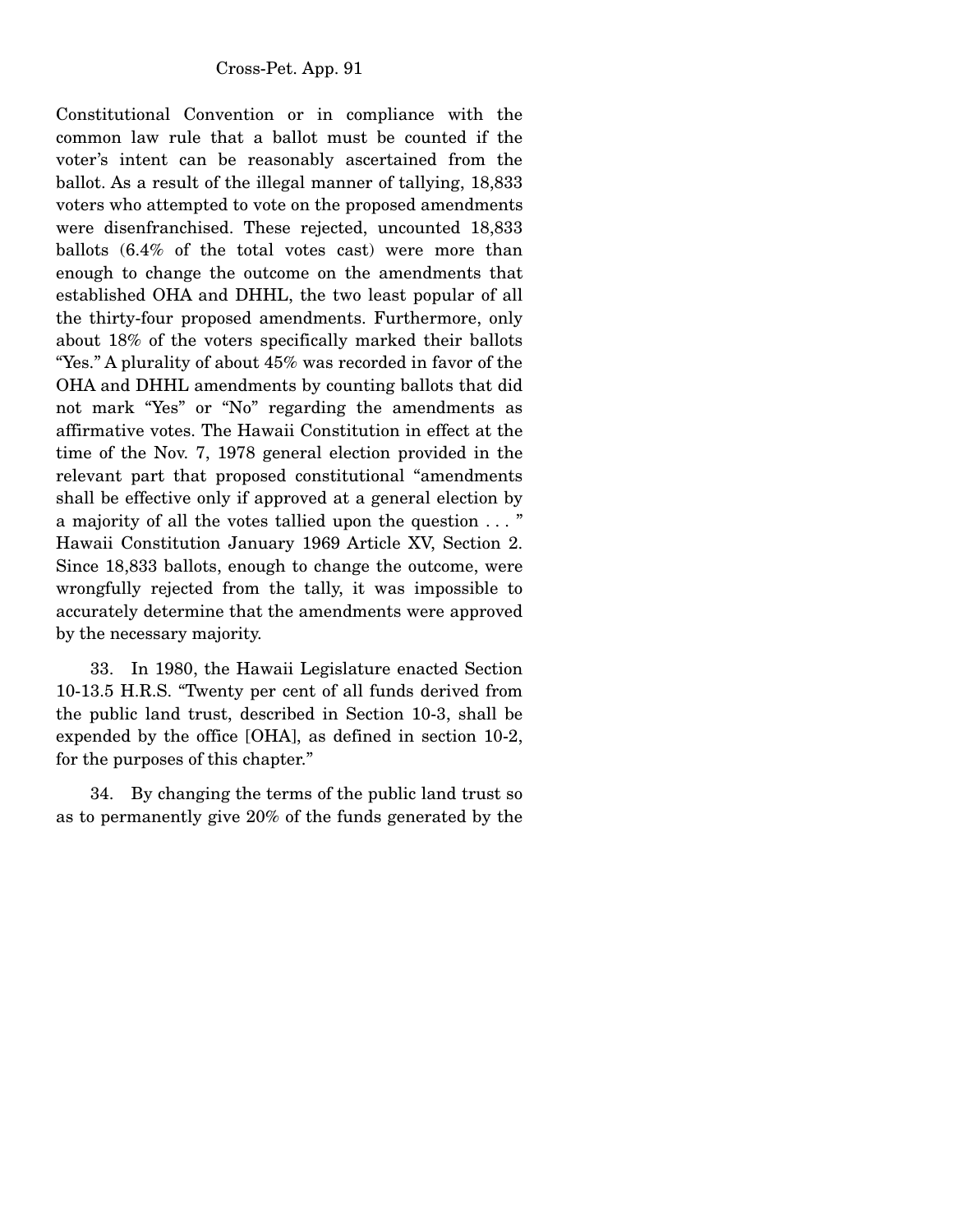trust to a group selected only on the basis of their race or ancestry and who make up less than 5% of the trust beneficiaries, the Hawaii Legislature in 1980:

 a. Required the State to violate the equal protection clause of the Fourteenth Amendment to the U.S. Constitution; and

 b. Required the State, as trustee of the public and trust, to violate its fiduciary duty to Plaintiffs and to over 95% of the beneficiaries, i.e., the about 1.1 million citizens of Hawaii who have less than 50% or no Hawaiian blood;

# **1990 – Legislature defines "revenues" retroactively, mandates Budget & Finance and OHA to negotiate.**

 35. In 1990 the Hawaii Legislature in Act 304 defined "revenue" from which OHA is to share, retroactive to 1980, as "all proceeds, fees, charges, rents or other income . . . derived from any . . . use or activity, that is situated upon and results from the actual use of lands comprising the public land trust".

 36. Act 304, which was interpreted to calculate OHA's "pro rata share" on the gross revenues, (rather than on "income" as provided in the Hawaii Constitution or on net income after expenses as required under trust law), further compounded the breach of the State's fiduciary duty to 95% of Hawaii's citizens, including Plaintiffs.

 37. Act 304 also mandated that OHA and the State Department of Budget and Finance ("B&F") negotiate the amounts payable to OHA for the years 1980 through 1991.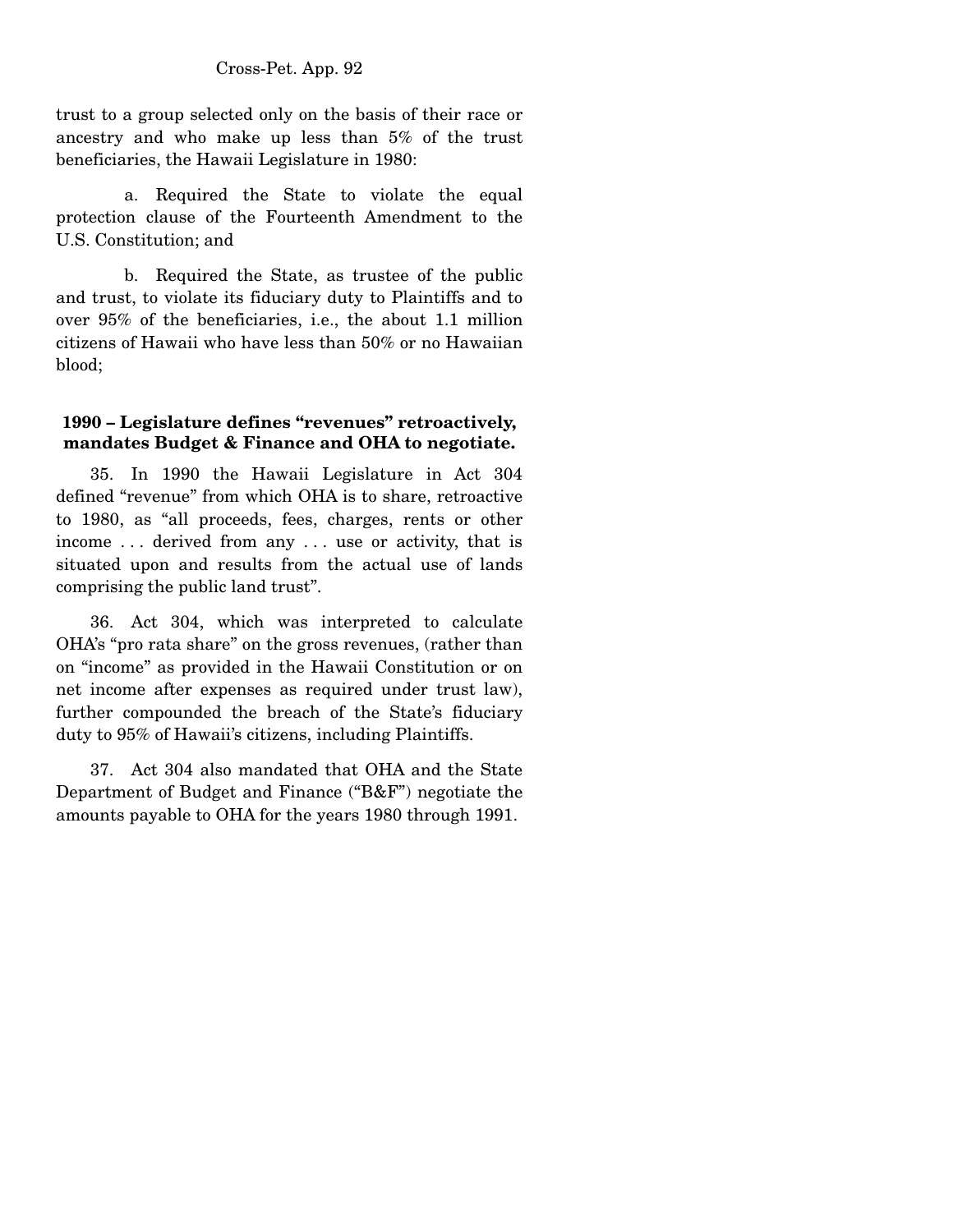38. In 1993, after extensive discussions, a proposal for payment of about \$130 million, including interest, for the years 1980 through 1991, supported by both OHA and the State, was submitted to the Legislature. State officials, including the then Director of the Department of Budget and Finance, testified that such amount would "settle" or constitute "paying the full amount" of OHA's claims to revenues from the ceded lands for 1980-1991. OHA did nothing to dispel this understanding but rather confirmed it. The Legislature, by Act 35, then authorized and appropriated the amount in general obligation bond funds to be paid to OHA for this purpose.

 39. In April 1993, after Act 35 was enacted, OHA and an official from the Office of State Planning ("OSP") signed a Memorandum which stated in part "OSP and OHA recognize and agree that the amount specified in Section 1 hereof does not include several matters regarding revenues which OHA has asserted is due to OHA and which OSP has not accepted and agreed to."

 40. In June 1993 the approximately \$130 million was paid to OHA for its share of the ceded lands revenues for 1980 through 1991.

#### **1994 – OHA sues for more for same period, 1980-1991**

 41. In January 1994, OHA commenced a lawsuit, *OHA v. State of Hawaii*, seeking payment of additional amounts going back to 1980 arising from receipts of the Waikiki duty-free shop, public housing, the Hilo Hospital and investment earnings on unpaid "revenue."

 42. In October 1996, Circuit Court Judge Daniel G. Heely granted OHA's motion for partial summary judgment,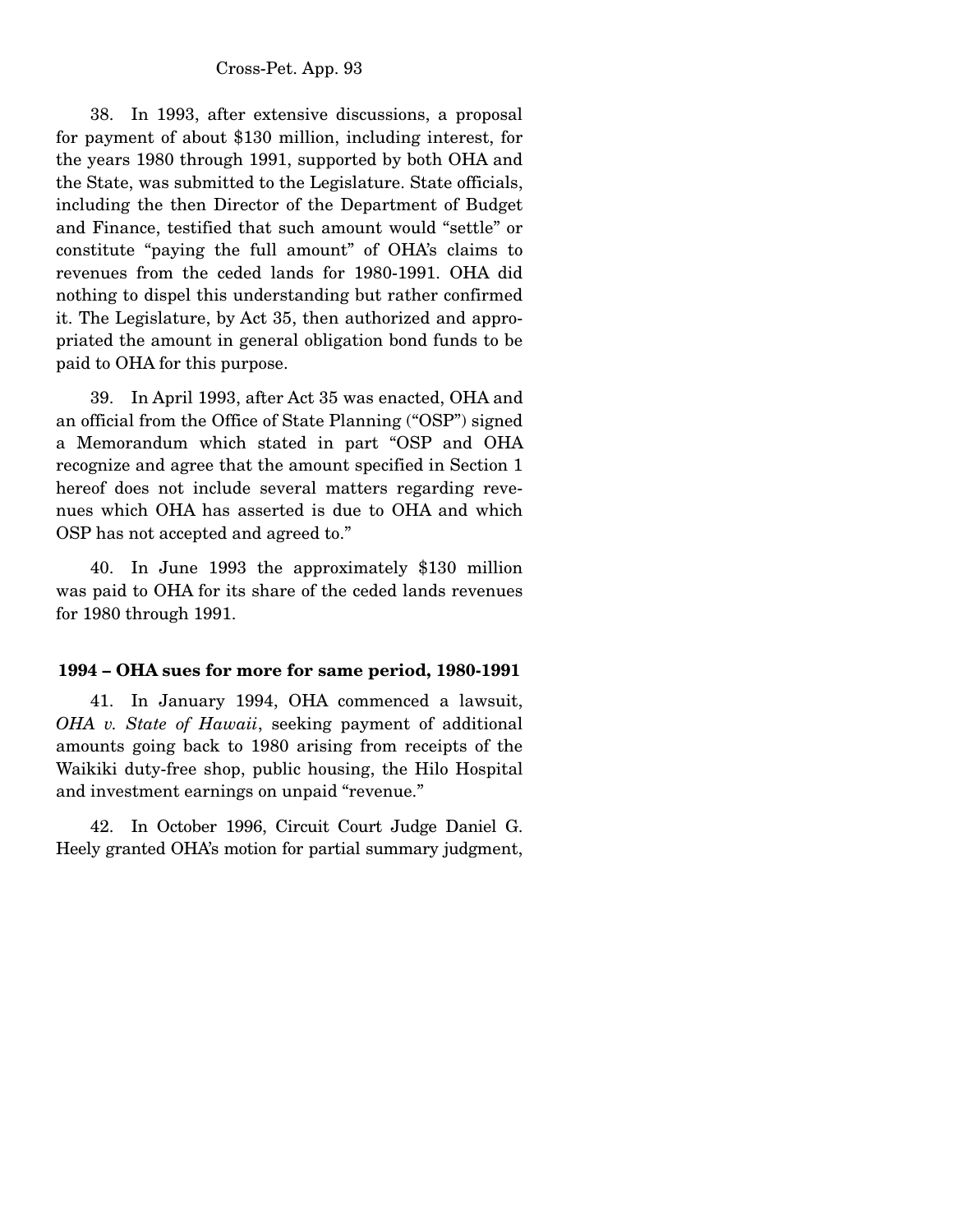ruling that OHA is entitled to a 20% share of each of the items in question. The State appealed and the Hawaii Supreme Court until 1999 deferred ruling while the State and OHA discussed settlement.

 43. Media accounts estimated that, if Judge Heely's decision was affirmed, between \$300 million and \$1.2 billion may be payable to OHA for the period 1980 through 1991 in addition to the \$130 million already paid to settle OHA's claims for that period.

# **1999 – Some of Plaintiffs here file amicus brief in** *OHA v. State*

44. On May 29, 1999, some of Plaintiffs here filed in the Hawaii Supreme Court an amicus curiae brief in *OHA v. State* arguing on behalf of the Defendant State of Hawaii that the OHA laws are based on racial classifications and therefore presumptively invalid and subject to strict scrutiny. Also, Hawaiians have no "special" or "political" relationship, comparable to that of Indian tribes, which would exempt the OHA laws from strict scrutiny analysis.

# **February 23, 2000 –**  *Rice v. Cayetano* **decided by high court**

 45. On February 23, 2000, the Supreme Court of the United States in *Rice v. Cayetano,* 528 U.S. 495, struck down OHA's Hawaiians-only voting restriction. In applying the Fifteenth Amendment, the Court rejected the arguments to the contrary by OHA and the State and held that the definitions of "Hawaiian" and "native Hawaiian" are racial classifications.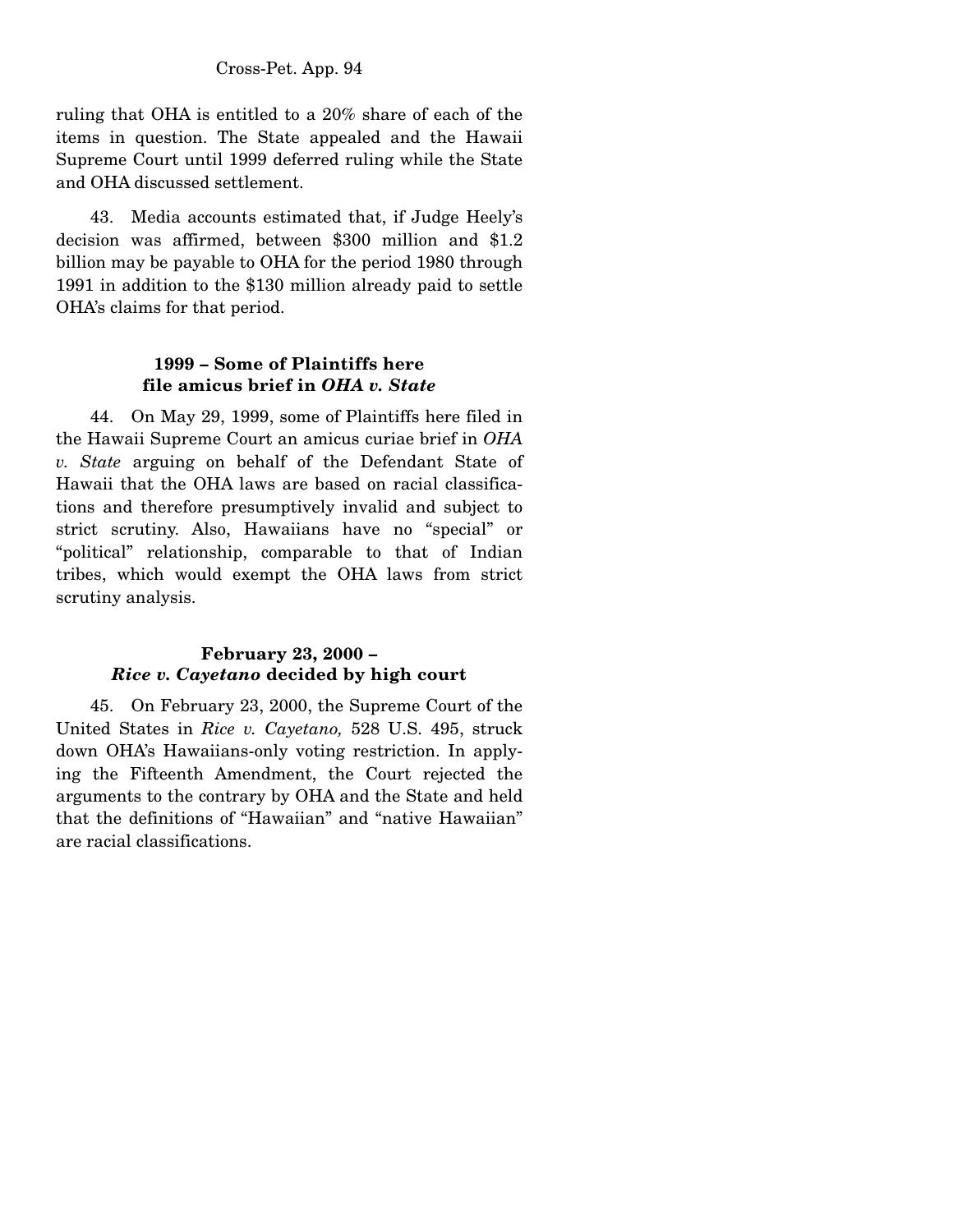46. Those definitions, which the highest court in the land has now determined to be racial classifications, are the foundation and the only reason for the existence of OHA and HHCA.

# **March 2000 – Some of Plaintiffs here sought to intervene in** *OHA v. State*

 47. On March 28, 2000, a diverse, multi-ethnic group of 23 Hawaii men and women, some of whom are Plaintiffs in this case, moved to intervene in the Hawaii Supreme Court in *OHA v. State* arguing, among other things, that the *Rice* decision together with the Supreme Court's other decisions holding all racial classifications presumptively invalid, if applied in a case challenging OHA itself, will require that OHA be invalidated and its claims be dismissed.

 48. On May 8, 2000, the Hawaii Supreme Court denied the motion to intervene in *OHA v. State.* No reason was stated.

# **September 2001 – Hawaii Supreme Court dismisses** *OHA v. State*

 49. On September 12, 2001, the Hawaii Supreme Court in OHA v. State, reversed the 1996 Heely decision and dismissed the case for lack of justiciability. The Court said that, because it conflicts with federal legislation, "Act 304 – by its own terms – is effectively repealed."

 50. The Hawaii Supreme Court did not rule on or mention the federal constitutional question raised in the amicus brief and in the motion to intervene. It nevertheless did say, "the State's obligation to native Hawaiians is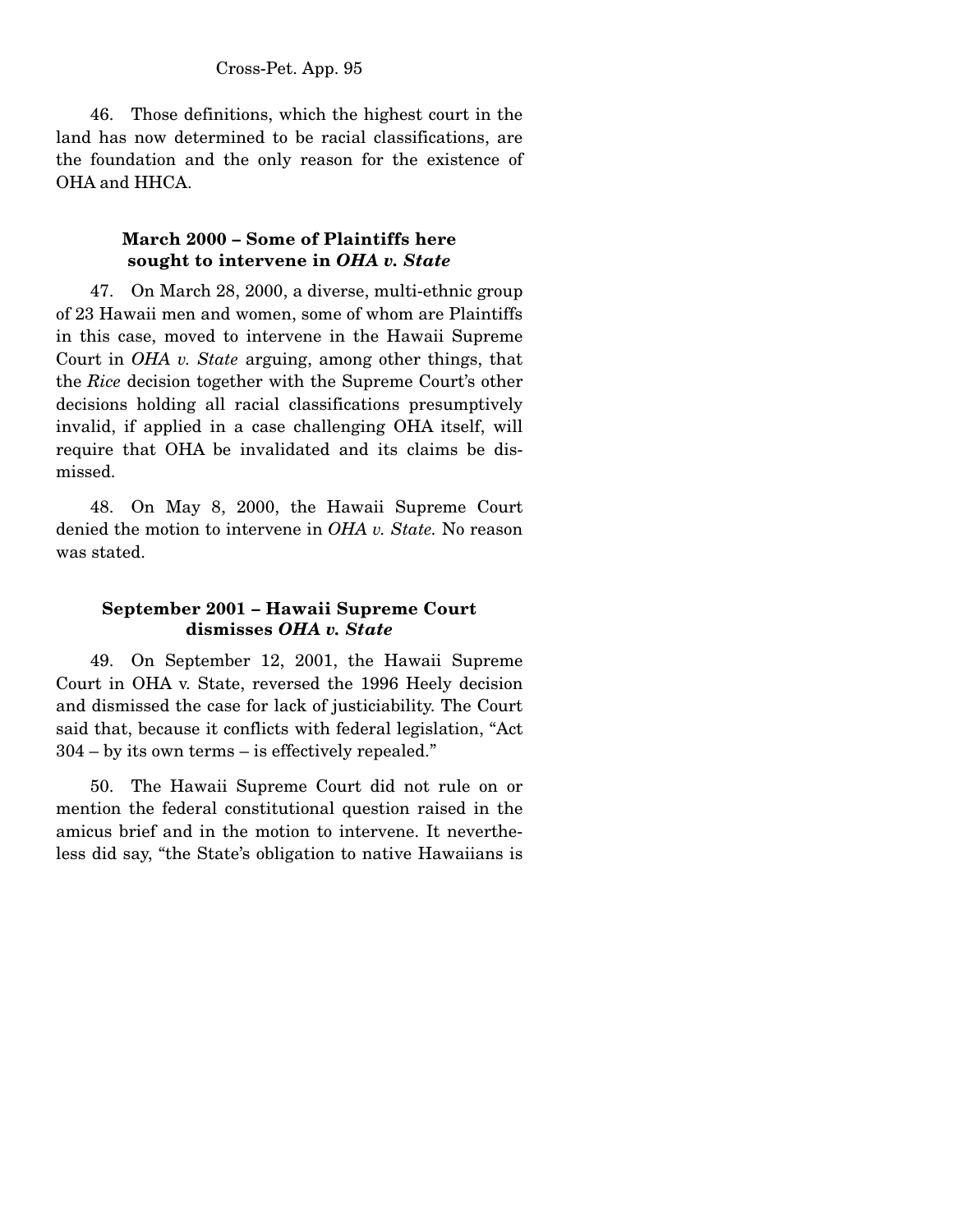firmly established in our constitution" and "it is incumbent upon the legislature to enact legislation that gives effect to the right of native Hawaiians to benefit from the ceded lands trust." *OHA v. State,* Appeal Nos. 20281 & 20216 Decision, September 12, 2001.

 51. Following the Hawaii Supreme Court's decision, OHA trustee Clayton Hee was quoted in the media that OHA had cut its own throat by walking away from a settlement offer by the State of \$251 million and 360 acres of ceded lands.

 52. New bills are presently pending before the current Legislature of the State of Hawaii that would "reinstate Act 304-style funding" or, as an interim measure, appropriate \$17 million to OHA. Some legislative leaders have said that interim funding in some amount would probably be favorably considered in the current session.

# **STATEMENT OF CLAIMS**

# **Exhaustion of administrative remedies**

 53. Plaintiffs have no administrative remedy for challenging the constitutionality of the OHA laws or the HHCA laws or for enforcing their rights as beneficiaries of the public land trust.

# **Need for equitable relief**

 54. Plaintiffs have no adequate remedy at law and will continue to have their rights as beneficiaries of the public land trust and as taxpayers and their constitutional and civil rights violated as a result of the OHA laws and the HHCA laws and the ongoing acts of Defendants in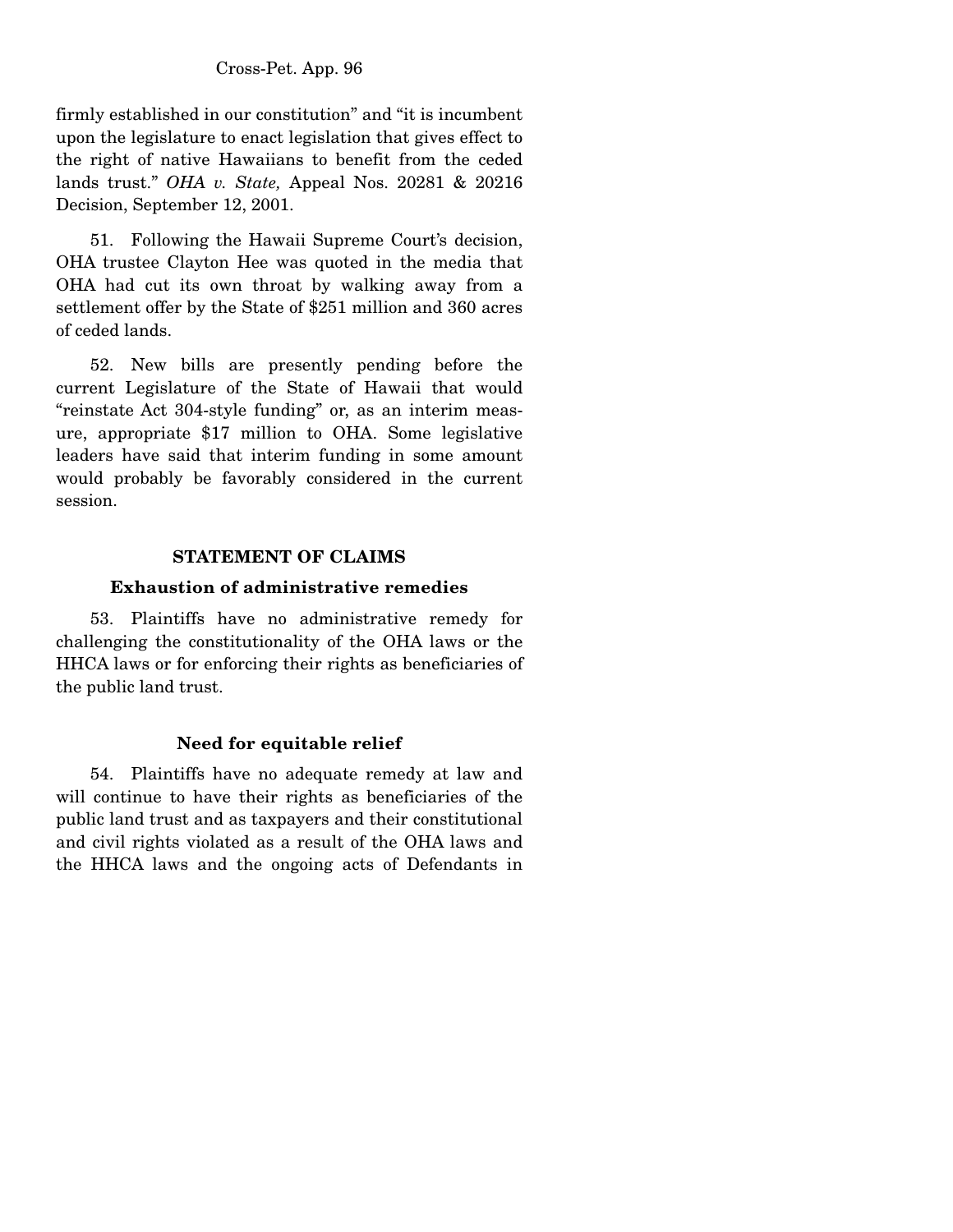implementing and enforcing them unless immediate and permanent injunctive relief is rendered.

# **Harm to Plaintiffs and others similarly situated**

 55. From July 7, 1898, when the public lands of Hawaii were ceded to the United States until enactment of the Hawaiian Homes Commission Act in 1921 the United States held title and the Territory of Hawaii remained in the possession, use and control of the public lands of Hawaii (except for those used for civil, military or naval purposes of the U.S.), hereinafter called the "ceded lands", and their revenues and proceeds, for the benefit of the inhabitants of Hawaii. This was in compliance with the public land trust and the Constitution of the United States.

 56. From 1921, when Congress enacted the Hawaiian Homes Commission Act ("HHCA") and set aside about 200,000 acres of the public lands of Hawaii for the exclusive benefit of "native Hawaiians," to the present, some of Plaintiffs' ancestors and, ultimately, all of Plaintiffs have been deprived of the equal opportunity to use and benefit from those about 200,000 acres as well as thirty percent of the state receipts derived from the leasing of cultivated sugarcane lands and from water licenses and from the proceeds from other dispositions of those sugarcane lands, solely because they (Plaintiffs) are not of the favored race, i.e., because they are not "descendants of not less that onehalf part of the blood of the races inhabiting the Hawaiian Islands previous to 1778."

 57. In 1995, based on a memorandum of understanding signed by the previous governor and enacted in the Special Session of 1995, Governor Cayetano signed Act 14 which established the "Hawaiian home lands trust fund"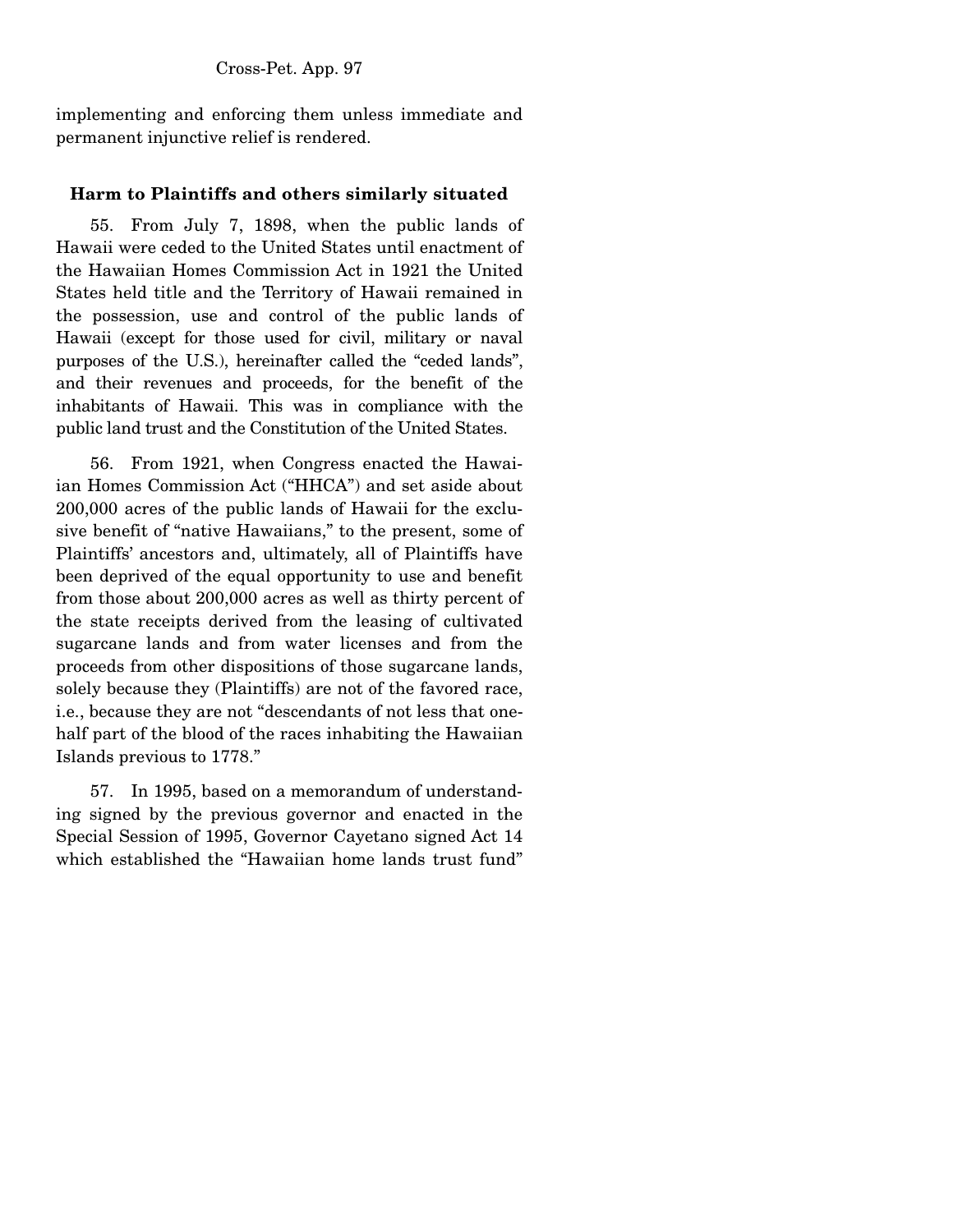(now provided for in HCCA §213.6.) to be used for capital improvements and other purposes in furtherance of HHCA and provided for the State to make twenty annual deposits of \$30 million each into that fund. As of June 30, 2000, the State had paid DHHL \$158 million and had appropriated another \$15 million for these deposits.

 58. As a result of the HHCA laws, and the issuance of Homestead leases pursuant to the racial classification in the HHCA laws and the ongoing acts of Defendants in implementing and enforcing the HHCA laws, Plaintiffs and over one million of Hawaii's other citizens similarly situated, have been and continue to be harmed as follows:

 a. **Diversions of public land trust lands and revenues to DHHL harm Plaintiffs as trust beneficiaries.** As beneficiaries of the public land trust Plaintiffs, and others similarly situated, are entitled to impartial treatment, equal access to all programs funded by public land trust revenues, and equal opportunity to use or benefit from the public lands. But as a result of the diversion of the about 200,000 acres of public lands and thirty percent of the State receipts from the sugarcane lands and water licenses and other diversions of public lands and revenues to DHHL and the issuance of Homestead leases pursuant to the racial classification in the HHCA laws, each Plaintiff has been and continues to be deprived of the equal protection of the laws and his or her full and equal share of the use or benefits of the public land trust;

 b. **Existing Homestead leases require the HHC/DHHL Defendants to continue to enforce and administer racially discriminatory provisions for over 100 more years. They inflict ongoing and continuing harm on Plaintiffs.** As of January 31, 2002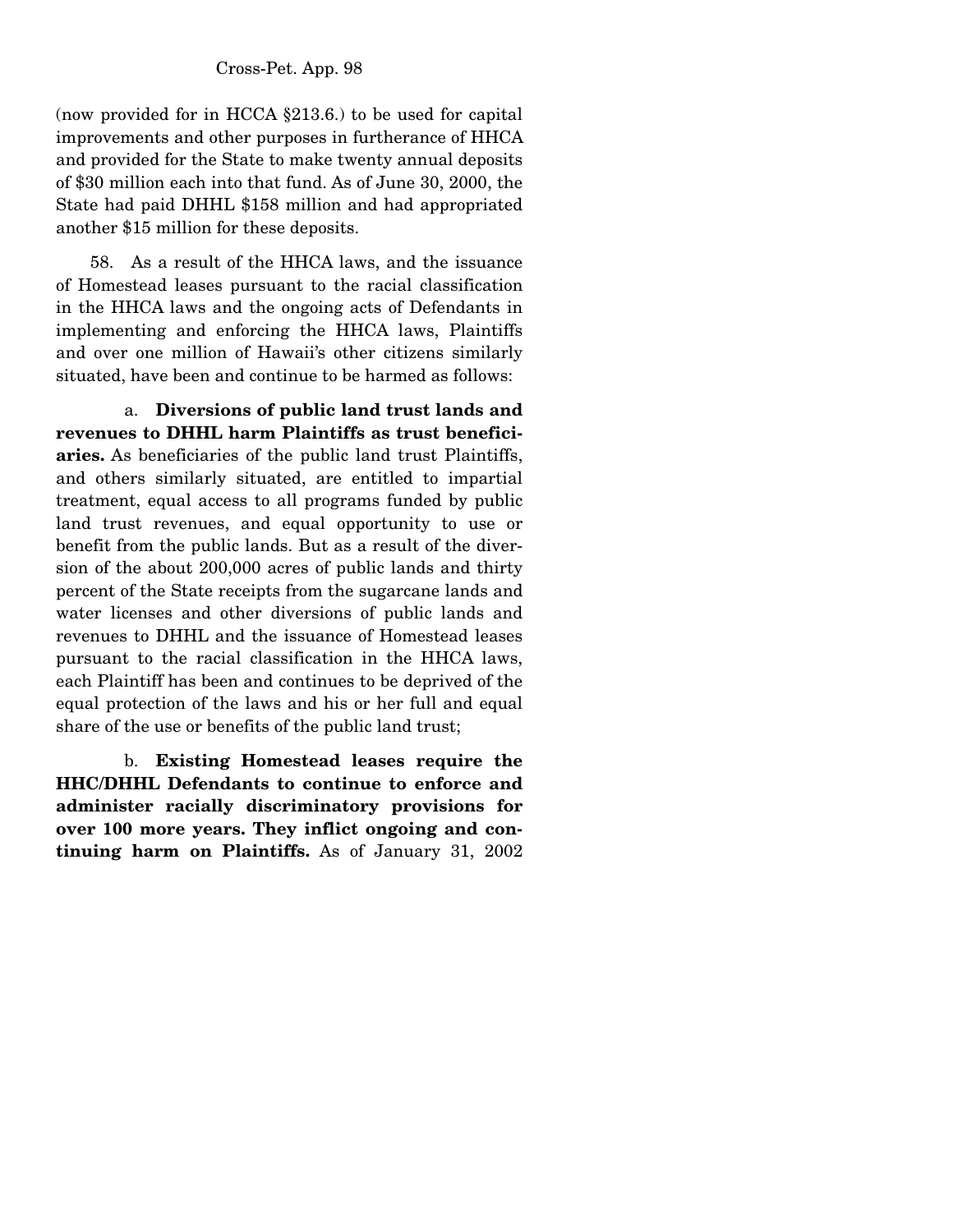there were 7,281 Homestead leases outstanding (including 5,823 residential, 1076 agricultural and 382 pastoral) covering some 42,000 or more acres from the public land trust. Each of these Homestead leases is required to have an initial term of 99 years "unless sooner terminated as hereinafter provided", extendable by DHHL for an additional term of 100 years, at rent of \$1 per year. The original lessee is required to swear under oath that the lessee is a native Hawaiian. Upon the death of a lessee the lessee's interest may vest in certain relatives who are at least one-quarter Hawaiian. The lessee is not permitted to transfer or hold the premises for any other person except a native Hawaiian or Hawaiians, and then only upon the approval of DHHL. The lessee's interest is not subject to attachment, levy or sale upon court process, except pursuant to agreement with a native Hawaiian or Hawaiians or for any indebtedness due to or assured by DHHL. The lessee may mortgage or pledge his or her interest only with the consent and approval of the HHC. In the case of residential Homestead leases, the lessee is required to occupy the lot as the lessee's home and to continue to occupy and use the lands on lessee's own behalf. The agricultural Homestead leases require the lessee to practice "good husbandry" and, should DHHL deem advisable and so require, the lessee shall adopt a farm or ranch plan prepared by the U.S. Soil Conservation Service. Also, "The primary purpose of the Act being the successful rehabilitation of native Hawaiians under the guidance and tutelage of the Lessor [DHHL], it is deemed necessary and in furtherance of said Act and the purpose thereof that the Lessor retain, and it does hereby so retain, the right to approve in advance any proposed agreement between the Lessee and another relating in any way to the use of the agricultural lot." Pastoral Homestead leases have similar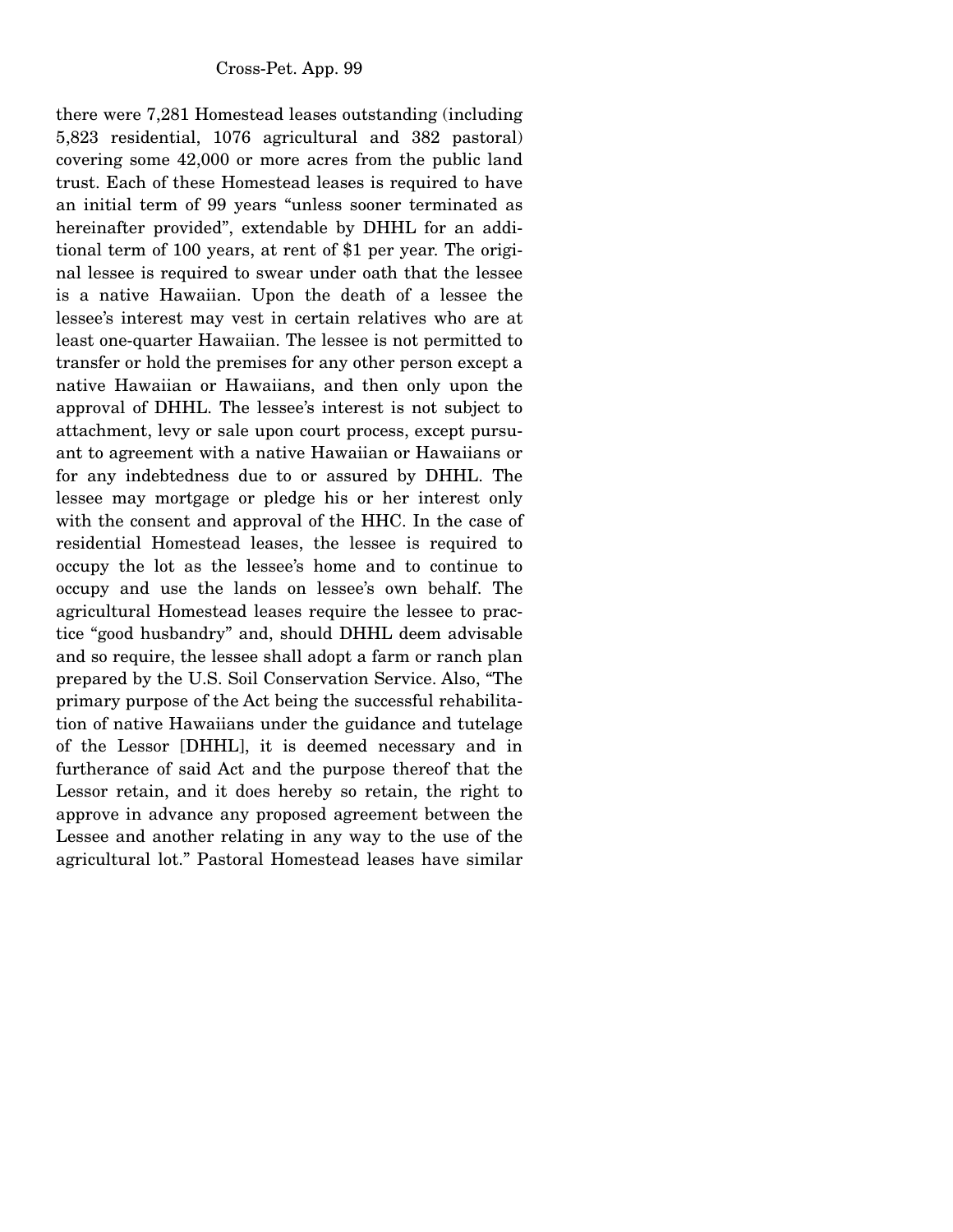provisions for good husbandry and the rehabilitation of native Hawaiians under DHHL's guidance and tutelage. The result of each of those Homestead leases is to deprive Plaintiffs of the benefit of some part of the public lands. A prudent trustee would and could obtain fair market lease rents substantially higher than \$1 per year. The HHC/DHHL Defendants, by complying with the Homestead leases and performing the duties and exercising the rights of Lessor under those leases, deprive and continue to deprive Plaintiffs, and others similarly situated, of the benefit of over 42,000 acres of lands in the public land trust, and the equal protection of the laws, solely because Plaintiffs are not of the favored race.

 c. **DHHL has the right to withdraw the whole or any part of the lands demised by the Homestead leases as may be required for a public use and purpose. Compliance with the 14th Amendment and the State's fiduciary duty as trustee of the public land trust are public uses and purposes.**  Under the Homestead leases, the DHHL reserves "The right to withdraw from the operation of this lease the whole or any part or portion of the lands demised hereby, and any interest therein as in the exclusive judgment of the Lessor [DHHL] may be required for a public use and purpose . . . " The HHC/DHHL Defendants and the State Defendants are all required to take an oath of office to support and defend the Constitution of the United States. (Hawaii State Constitution, Art.XVI §4; §202 HHCA; §26- 34 HRS). Under the Constitution of the United States, state officials, including the HHC/DHHL Defendants and the State Defendants, are forbidden from denying to any person the equal protection of the laws on account of race. Their duty to support and defend the Constitution of the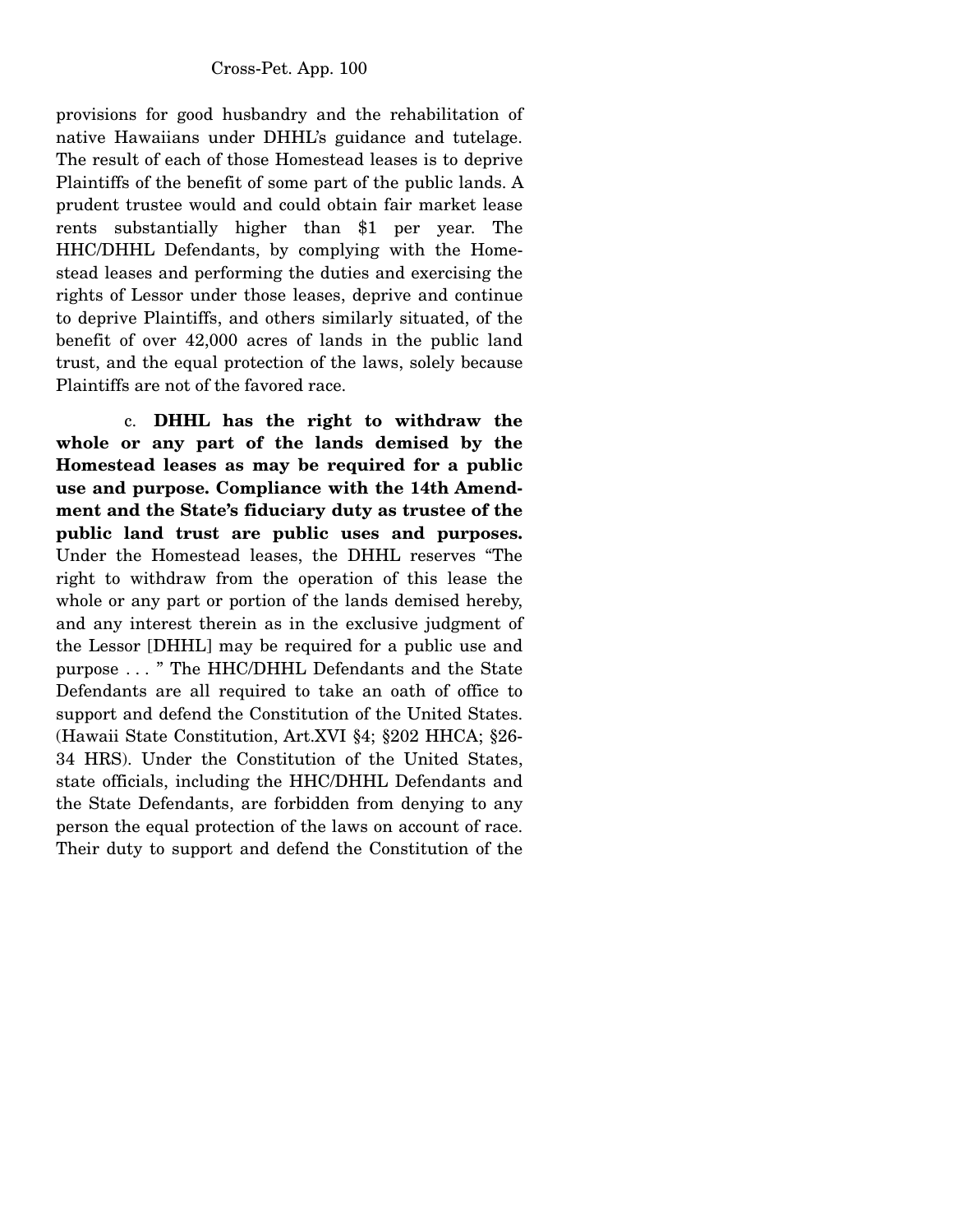United States is a public purpose which overrides any inconsistent duties arising under state law or federal statutes. Also, both federal and state trust laws require the HHC/DHHL Defendants and the State Defendants to comply with the State's fiduciary duty and public purpose to act impartially in administering the public land trust.

 d. **Appropriations for DHHL harm Plaintiffs as taxpayers.** Part of the State of Hawaii's tax revenues (which include taxes Plaintiffs pay to the State of Hawaii) are appropriated to the Department of Hawaiian Home Lands (DHHL) and part also may go to pay principal and interest on bonds that generated funds that have been appropriated to DHHL. For instance, for Fiscal Year 2001 at least \$7,154,969 was appropriated to DHHL in general and special funds paid by the Plaintiffs and other taxpayers of Hawaii. 2000 Sess. L. Act 281. The Legislature also approved \$25,000,000 in revenue bonds. The Hawaiian Homes Commissioners administer DHHL's funds and decide how those funds will be spent. The HHCA laws require the Hawaiian Homes Commissioners to work solely for the benefit of the racial class of native Hawaiians and to promote the interests of people in that class, particularly the people who have qualified for Homesteads based on their racial ancestry. If the state tax revenues (including taxes Plaintiffs pay) were not diverted to DHHL, Plaintiffs' taxes could be reduced or funding for racially neutral programs that Plaintiffs could qualify for could be increased. Although each Plaintiff's tax burden is increased by the appropriations to DHHL, and by any appropriations to pay principal and interest on bonds that generated funds that have been appropriated to DHHL, every Plaintiff is denied any benefit of those appropriations solely because of his or her ancestry, i.e., he or she is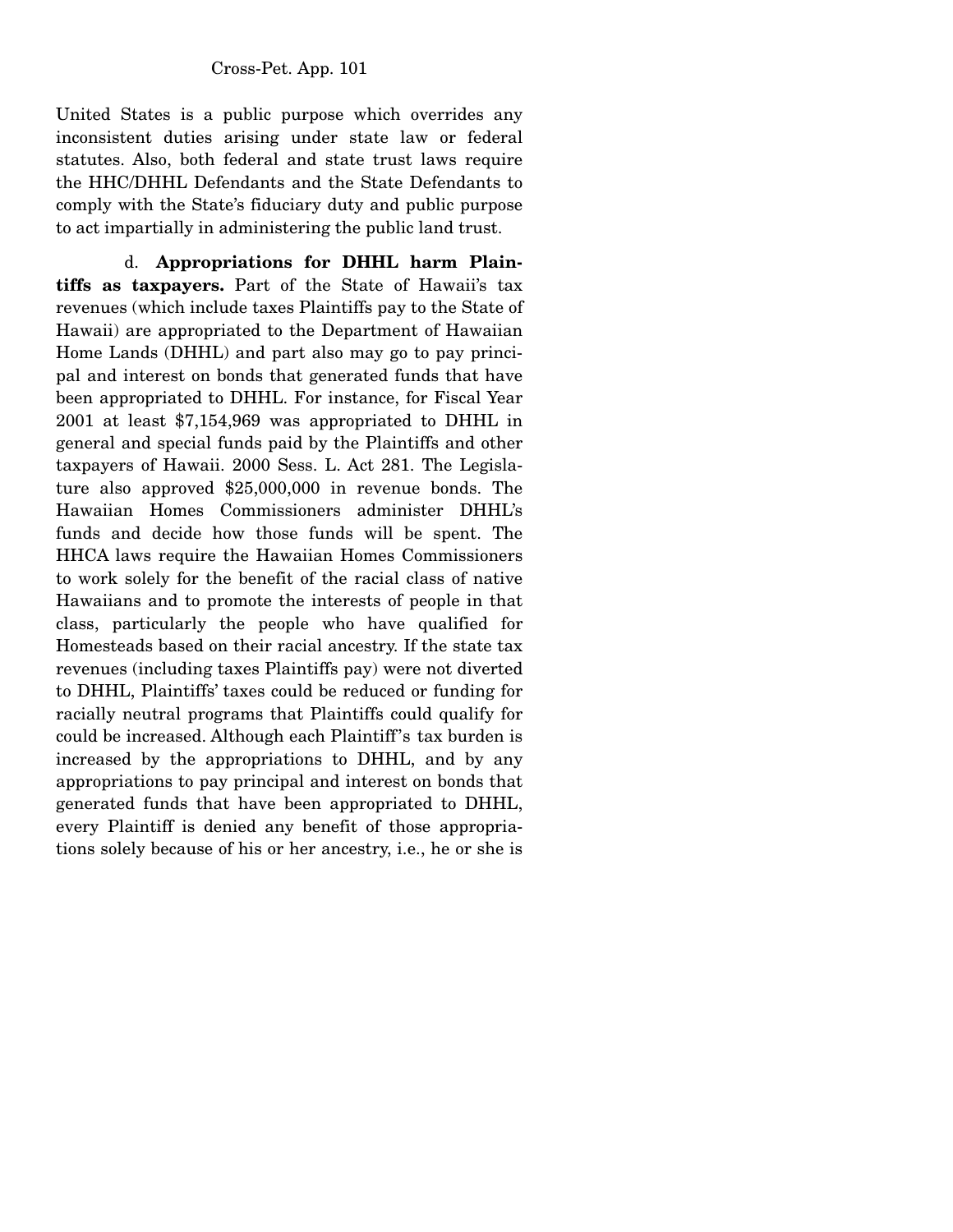#### Cross-Pet. App. 102

not "native Hawaiian" since none of Plaintiffs have the required one half part of the favored racial ancestry. Every Plaintiff is injured in that he or she is denied the equal protection of the laws and is forced to pay taxes for unconstitutional racially discriminatory programs.

 59. From 1959 to 1978 the practice of the State of Hawaii was to channel the income of the ceded lands, except for the parts set aside under the HHCA, by and large to the Department of Education. Final Report of the Public Land Trust, Legislative Auditor, Dec. 1985.

 60. This use of the income from the ceded lands, except for the parts set aside under the HHCA, complied with the public land trust because the primary purpose of the public land trust from the inception has been public education. It also complied with the Admission Act because the support of the public schools was one of the five permitted purposes. It also complied with the Constitution of the United States because it benefited all children of Hawaii who attended public schools without regard to their race or ancestry. Children of Hawaiian ancestry, who make up about 25% of the public school student body, shared fully in that benefit.

 61. In 1978, through the Constitutional Convention and subsequent legislation, the State of Hawaii shifted this priority. It purportedly ordered the diversion of a pro rata share" of ceded lands revenues and proceeds "to the betterment of native Hawaiians" through a newly created agency, the Office of Hawaiian Affairs ("OHA"). One consequence of these events was to take substantially all of the net income from the ceded lands and divert it from public education to OHA. Another consequence was to convert what had been (except for the HHCA) a race-neutral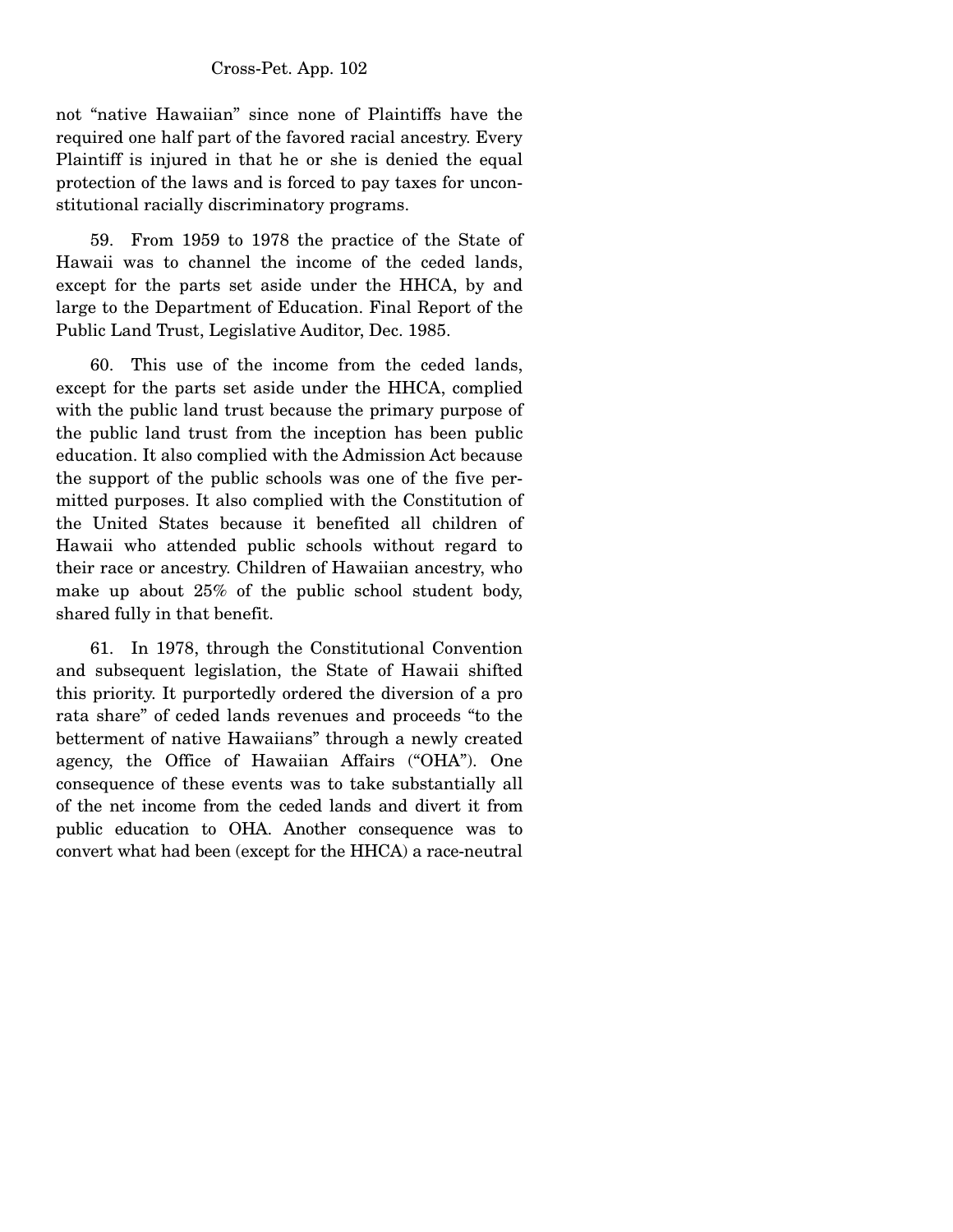public land trust and convert it to one which treated beneficiaries differently based on their ancestry.

 62. As a result of the OHA laws and the ongoing acts of Defendants in implementing and enforcing them, Plaintiffs and about one million of Hawaii's other citizens similarly situated have been and continue to be harmed as follows:

 a. **Diversions of public land trust revenues to OHA harm Plaintiffs as beneficiaries of the public land trust.** At least \$250 million in ceded lands revenues, or appropriations "equivalent to" such revenues, have been diverted to OHA for the exclusive benefit of the racial class defined as "native Hawaiian". OHA is legally obliged to segregate and earmark funds from the public land trust for "native Hawaiians". According to OHA's financial report of November 30, 200[1], OHA holds investments of over \$304 million and total fund equity of over \$337 million. Plaintiffs believe that most of those investments and funds are derived from public land trust revenues diverted to OHA. If the public land trust revenues were not diverted to OHA, funding for the racially neutral purposes of the public land trust, such as public education, could be increased; or that revenue could be spent on racially neutral programs now funded by tax revenues and Plaintiffs' taxes could be reduced; or funding for racially neutral programs that each Plaintiff could qualify for could be increased. As a beneficiary of the public land trust each Plaintiff is entitled to impartial treatment and equal access to or benefit of all programs funded by public land trust revenues. But as a result of the diversion of the public land trust assets to OHA exclusively for "native Hawaiians", each Plaintiff is and continues to be denied the equal protection of the laws and continues to be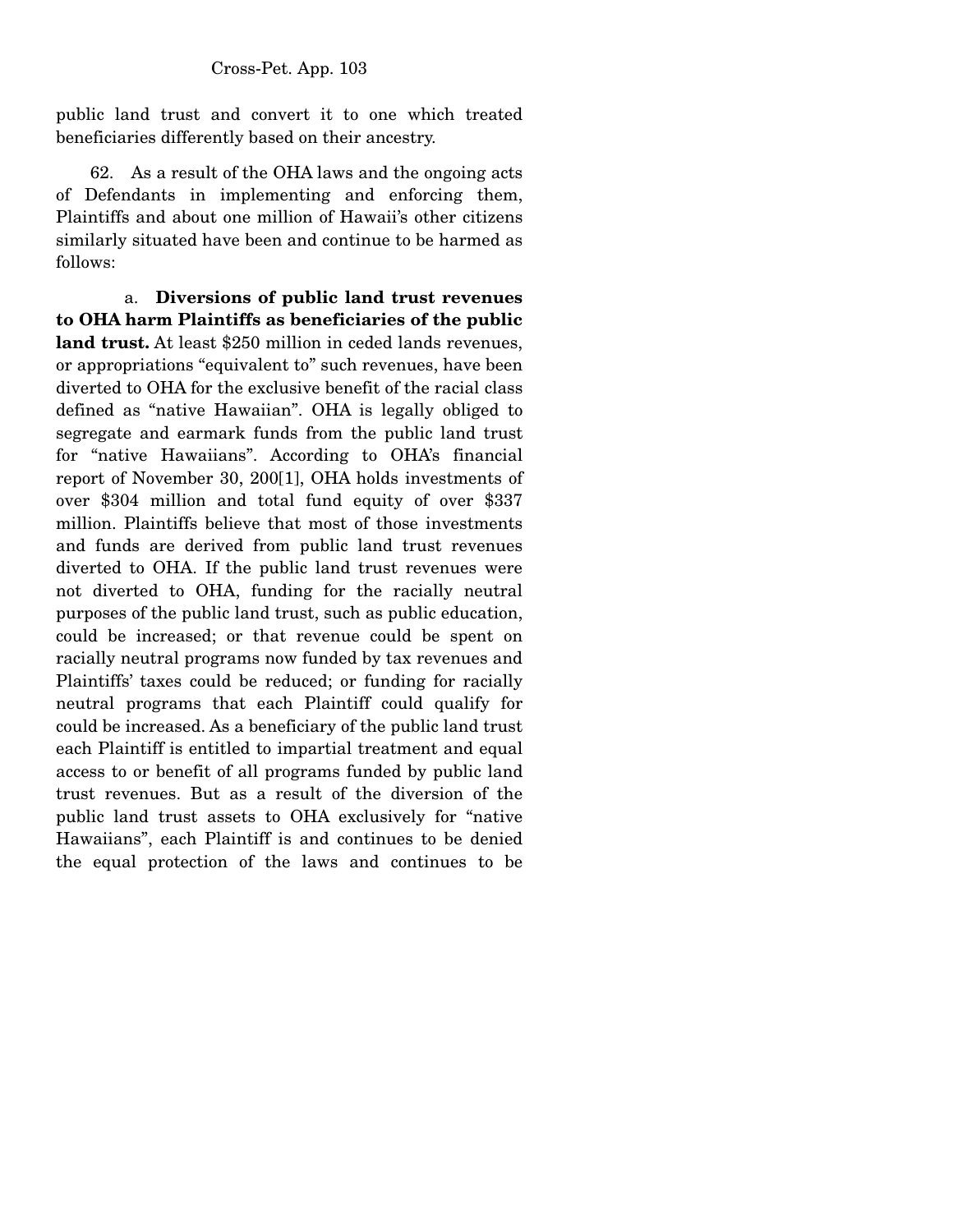deprived of his or her full and equal share of the benefits of the public land trust;

 b. **Appropriations for OHA harm Plaintiffs as taxpayers.** Part of the State of Hawaii's tax revenues (which include taxes each Plaintiff pays to the State of Hawaii) are appropriated to the Office of Hawaiian Affairs (OHA) and part also go to pay principal and interest on bonds that generated funds that have been appropriated to OHA. The trustees of the OHA administer OHA's funds and decide how those funds will be spent. The OHA laws require the OHA trustees to work solely for the benefit of the racial classes of Hawaiians and native Hawaiians and to promote the interests of people in those racial classes. If the state tax revenues (including taxes each Plaintiff pays) were not diverted to OHA, each Plaintiff 's taxes could be reduced or funding for racially neutral programs that each Plaintiff could qualify for could be increased. Although each Plaintiff 's tax burden is increased by the appropriations to OHA, and the appropriations to pay principal and interest on bonds that generated funds that have been appropriated to OHA, each Plaintiff is denied any benefit of the portions set aside for "native Hawaiians" solely because of his or her ancestry, i.e., none of the Plaintiffs have the required one half part of the favored racial ancestry. All except three of the Plaintiffs are also denied any benefit of the portions set aside for "Hawaiians" because they have none of the favored ancestry. Every Plaintiff is harmed in that he or she is denied the equal protection of the laws and is forced to pay taxes for unconstitutional racially discriminatory programs.

 c. **The exemption of Homestead lots from real property taxes also harms Plaintiffs as taxpayers.** The City and County of Honolulu and the County of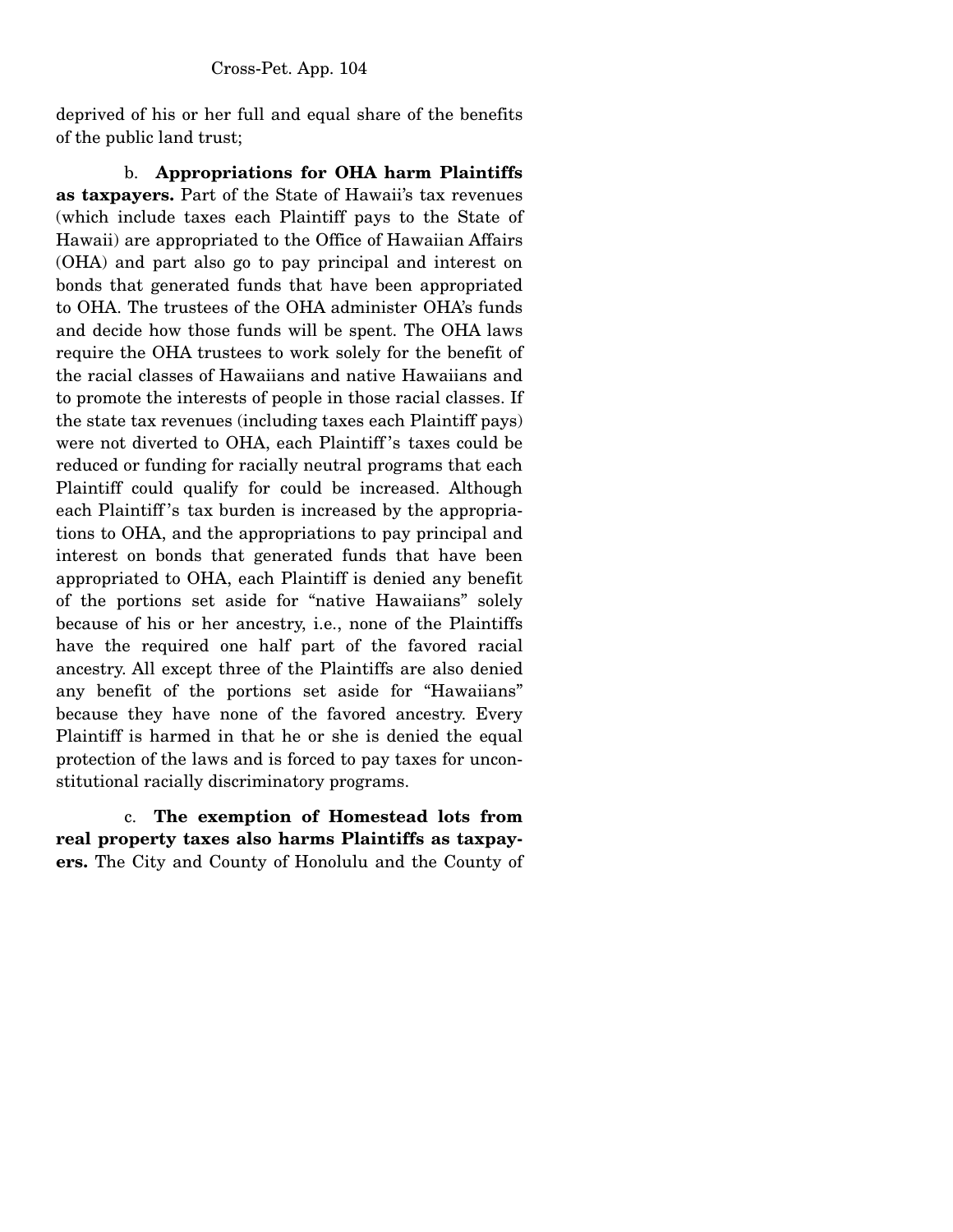Maui both exempt Hawaiian Homesteads from paying real property taxes. To be awarded a Hawaiian Homestead one must be native Hawaiian or the child of a native Hawaiian Homesteader. As a result of this racially discriminatory tax exemption, taxes imposed on the owners of other property, including every Plaintiff, in order to pay the costs of the government are higher than they otherwise would be.

## **CLAIMS FOR RELIEF**

## **First Claim for Relief Equal Protection Clauses of Fourteenth and Fifth Amendments**

 63. Plaintiffs reallege paragraphs 1 through 62 as if set forth fully.

 64. The Fourteenth Amendment of the Constitution of the United States provides:

No State shall make or enforce any law which shall abridge the privileges or immunities of citizens of the United States; nor shall and State deprive any person of life, liberty, or property, without due process of law; nor deny to any person within its jurisdiction the equal protection of the laws.

 65. The Supreme Court of the United States held, in *Rice v. Cayetano,* 528 U.S. 495, 514 (2000) that the definitions of "Hawaiian" and "native Hawaiian" in the OHA laws, which specifically incorporate the HHCA definition, are racial classifications. "Ancestry can be a proxy for race. It is that proxy here." "The State, in enacting the legislation before us, has used ancestry as a racial definition and for a racial purpose." *Id.* at 515. "The State's electoral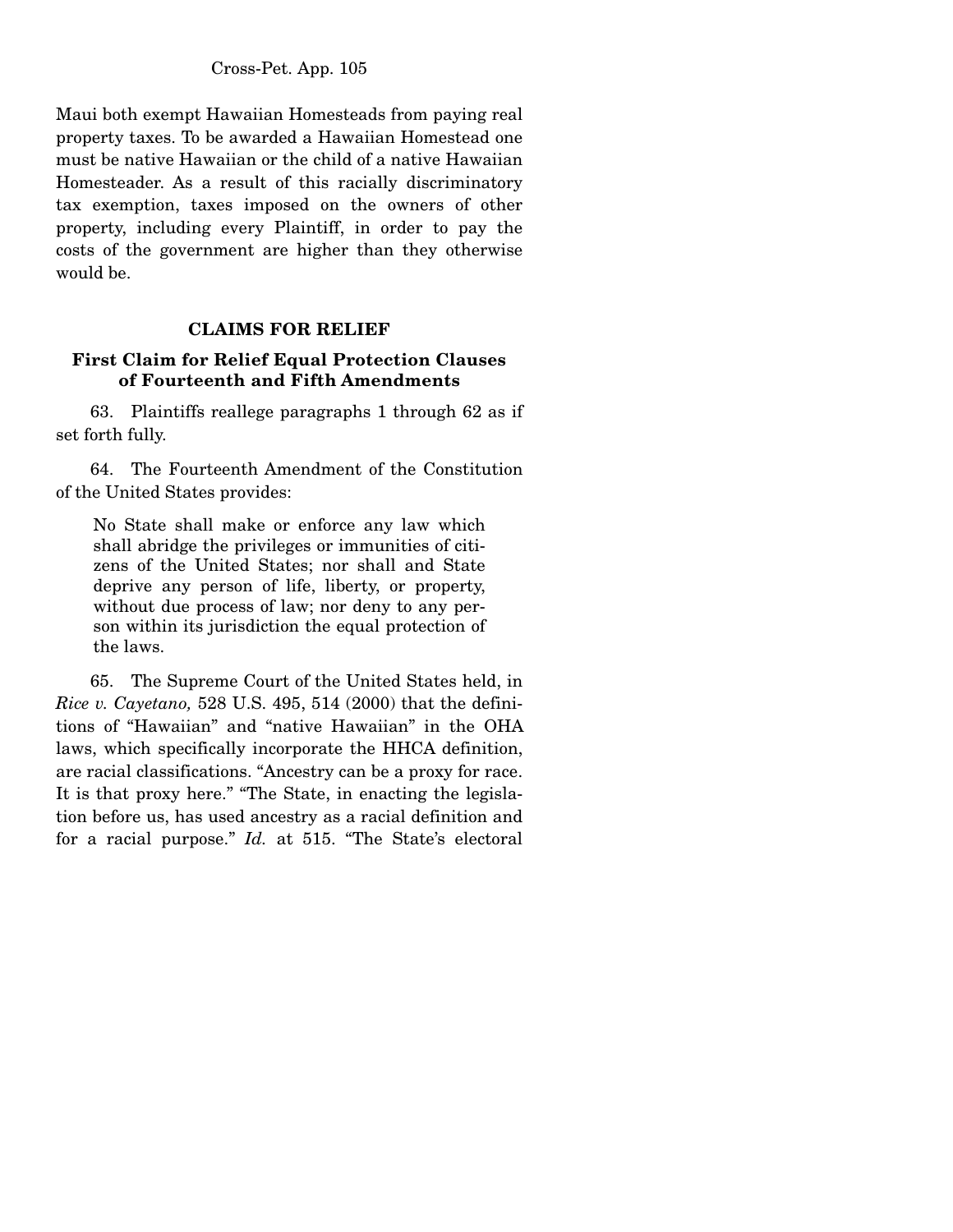restriction enacts a race-based voting qualification." *Id*. at 517.

 66. Giving status, entitlements, privileges, preferences and benefits exclusively to people who meet those definitions are the foundation and the only reason for the existence of OHA, HHCA and DHHL.

 67. The Supreme Court held in *Adarand Constructors, Inc. v. Pena,* 515 U.S. 200, 222 (1995) that "equal protection analysis in the Fifth Amendment area is the same as that under the Fourteenth Amendment" and at 226, "Accordingly, we hold today that all racial classifications, imposed by whatever federal, state or local governmental actor must be analyzed by a reviewing court under strict scrutiny. In other words, such classifications are constitutional only if they are narrowly tailored measures that further compelling governmental interests."

 68. The OHA laws and the HHCA laws cannot pass strict scrutiny because: (a) neither the State of Hawaii nor the United States has a compelling interest in dividing its citizens into two classes based on race and discriminating against those citizens in one class and favoring those in the other; and (b) even if some compelling interest existed, neither the OHA laws nor the HHCA laws are narrowly tailored.

 69. To the extent that the Admission Act requires the State of Hawaii to adopt the HHCA and to the extent that it is construed as requiring or compelling the State to give native Hawaiians rights to the ceded lands, or revenues or proceeds thereof, not shared equally by other citizens, those parts of the Admission Act are invalid under the Fifth and Fourteenth Amendments and the Equal Footing doctrine.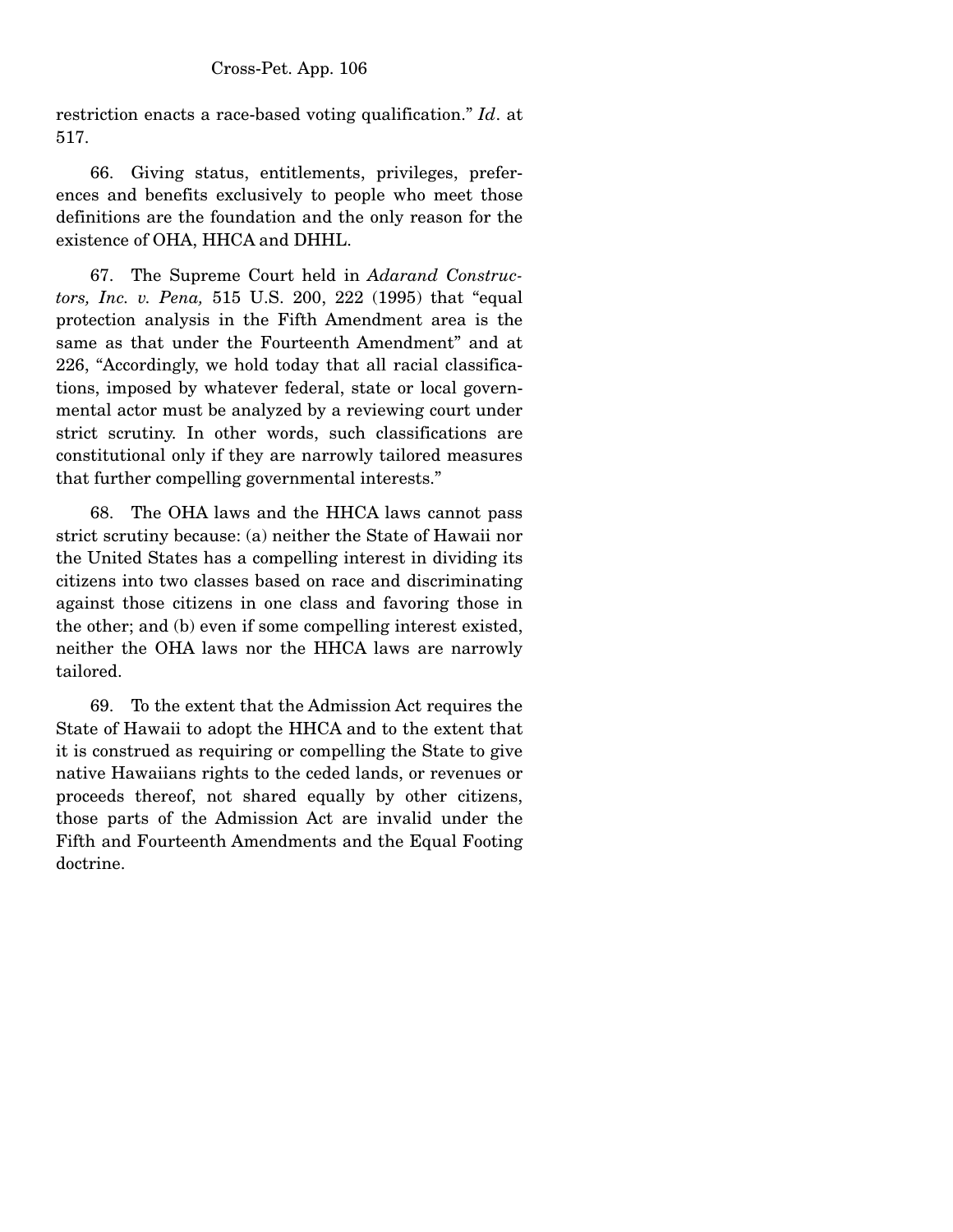#### Cross-Pet. App. 107

 70. The OHA laws, the HHCA laws, the Homestead leases issued pursuant to the racial classification in the HHCA laws, and the ongoing acts, customs and usages of the State Defendants, the HHC/DHHL Defendants and the OHA Defendants in implementing and enforcing the OHA laws and the HHCA laws deny and continue to deny to Plaintiffs the equal protection of the laws and are ongoing violations of the Fourteenth Amendment.

 71. If and to the extent that the OHA laws or the HHCA laws are defended, implemented or authorized by any acts, customs or usages of the United States or its officials, they deny and continue to deny to Plaintiffs the equal protection of the laws and are ongoing violations of the Fifth Amendment.

## **Second Claim for Relief Violation of the Civil Rights Act, 42[ ] U.S.C. § 1983**

 72. Plaintiffs reallege paragraphs 1 through 71 as if set forth fully.

73. The Civil Rights Act, 42 U.S.C. § 1983, provides,

Every person who, under color of any statute, ordinance, regulation, custom, or usage, of any State or Territory or the District of Columbia, subjects, or causes to be subjected, any citizen of the United States or other person within the jurisdiction thereof to the deprivation of any rights, privileges, or immunities secured by the Constitution and laws, shall be liable to the party injured in an action at law, suit in equity, or other proper proceeding for redress.

 74. The OHA laws, the HHCA laws, the Homestead leases issued pursuant to the racial classification in the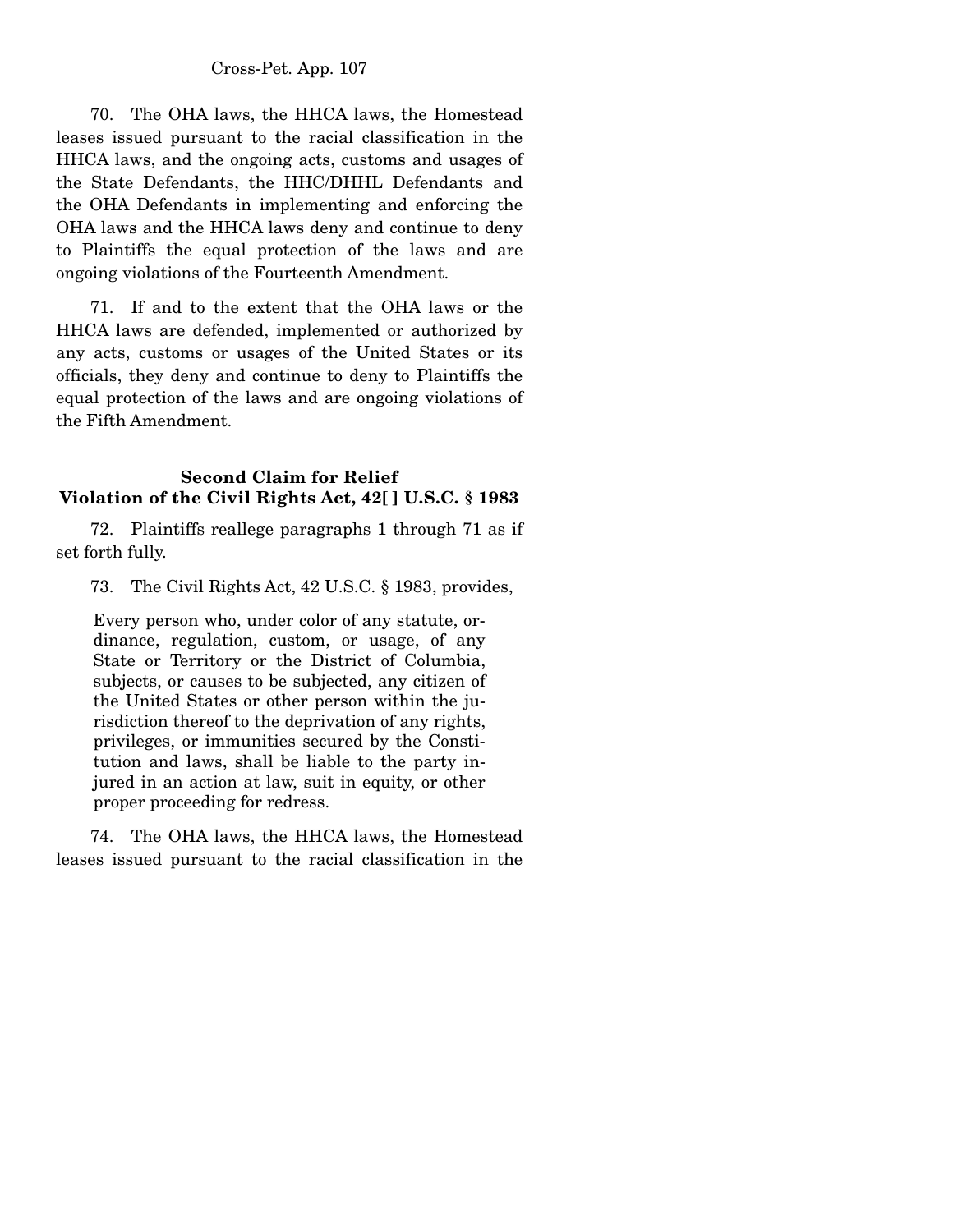HHCA laws and the ongoing acts, customs and usages of the State Defendants, the HHC/DHHL Defendants and the OHA Defendants under color thereof deny and continue to deny to Plaintiffs the equal protection of the laws and rights, privileges and immunities secured to them by the Constitution and laws of the United States and are ongoing violations of the Civil Rights Act, 42 U.S.C. § 1983.

### **Third Claim for Relief Breach of Public Land Trust**

 75. Plaintiffs reallege paragraphs 1 through 74 as if set forth fully.

 76. The public land trust was created by federal law: The Newlands Resolution in 1898 expressly accepting the terms offered by the Republic of Hawaii (including the requirement that, with the exceptions noted, proceeds and revenues of the ceded lands "shall be used solely for the benefit of the Inhabitants of the Hawaiian Islands for educational and other public purposes.") and the Organic Act in 1900 (reiterating that "All funds arising from the sale or lease or other disposal of public land shall be applied to such uses and purposes for the benefit of the inhabitants of the Territory of Hawaii as are consistent with the Joint Resolution of Annexation approved July 7, 1898.")

 77. Having accepted the duties of a trustee of the public land trust for the benefit of the people of Hawaii, the United States is (or at least through the time it returned the ceded lands to Hawaii in 1959, was) obliged to treat all of the inhabitants of Hawaii, including the Plaintiffs, with the strict equality that is required of a trustee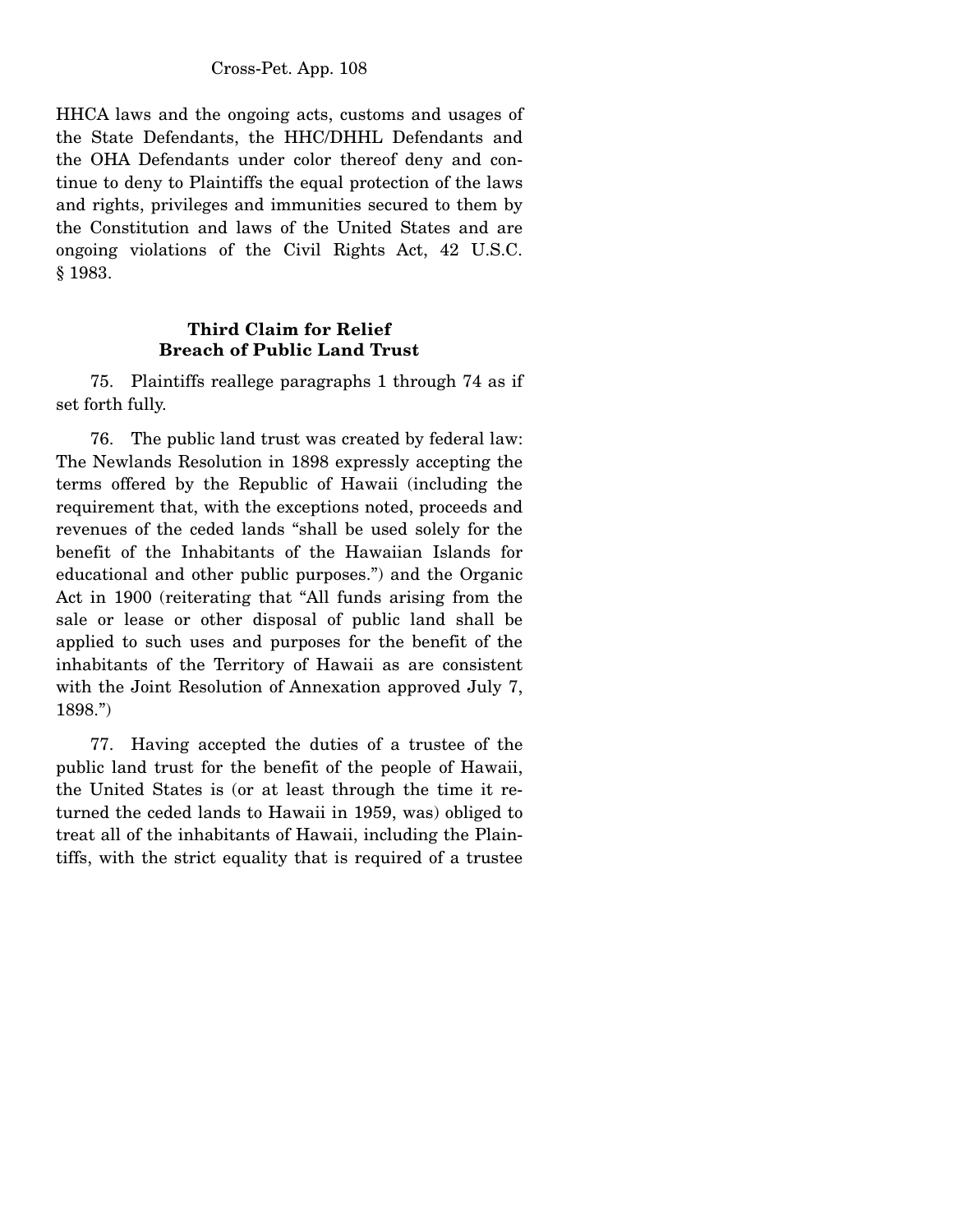who is obliged to protect the interests of multiple beneficiaries.

 78. The scope of the U.S. fiduciary duty in administering trust property is a question of federal law. *U.S. v. Mason,* 412 U.S. 391, 397 (1973). Congress's power to change the public land trust is limited by the Fifth Amendment, the equal footing doctrine and the fiduciary duty under federal law of the United States as trustee of the public land trust, at least through the time it returned most of the ceded lands to Hawaii in 1959. The power of the United States to act as trustee of the public land trust is, like all of its powers, limited by the Fifth Amendment. The equal protection component of the Fifth Amendment and the obligations of a public trustee require that the United States in all its actions related to the public lands trust treat all beneficiaries equally, without regard to race.

 79. The United States neither had nor has any constitutional power to authorize, permit or require the State as trustee of the public land trust to discriminate for or against beneficiaries on grounds of race or ancestry.

 80. The State's role and the scope of its duties as trustee is likewise limited by federal law, including the Newlands Resolution, the Admission Act, the United States Constitution, the Fourteenth Amendment and other federal laws. The State has accepted the duties of a trustee of the public lands trust and has recognized that its fiduciary obligations to the beneficiaries are governed by the same strict standards applicable to private trustees. "The State owes this same high standard to the beneficiaries of the ceded lands trust and, as stated in the text, the beneficiaries of this trust should not be left powerless to prevent the State from allegedly neglecting its obligations."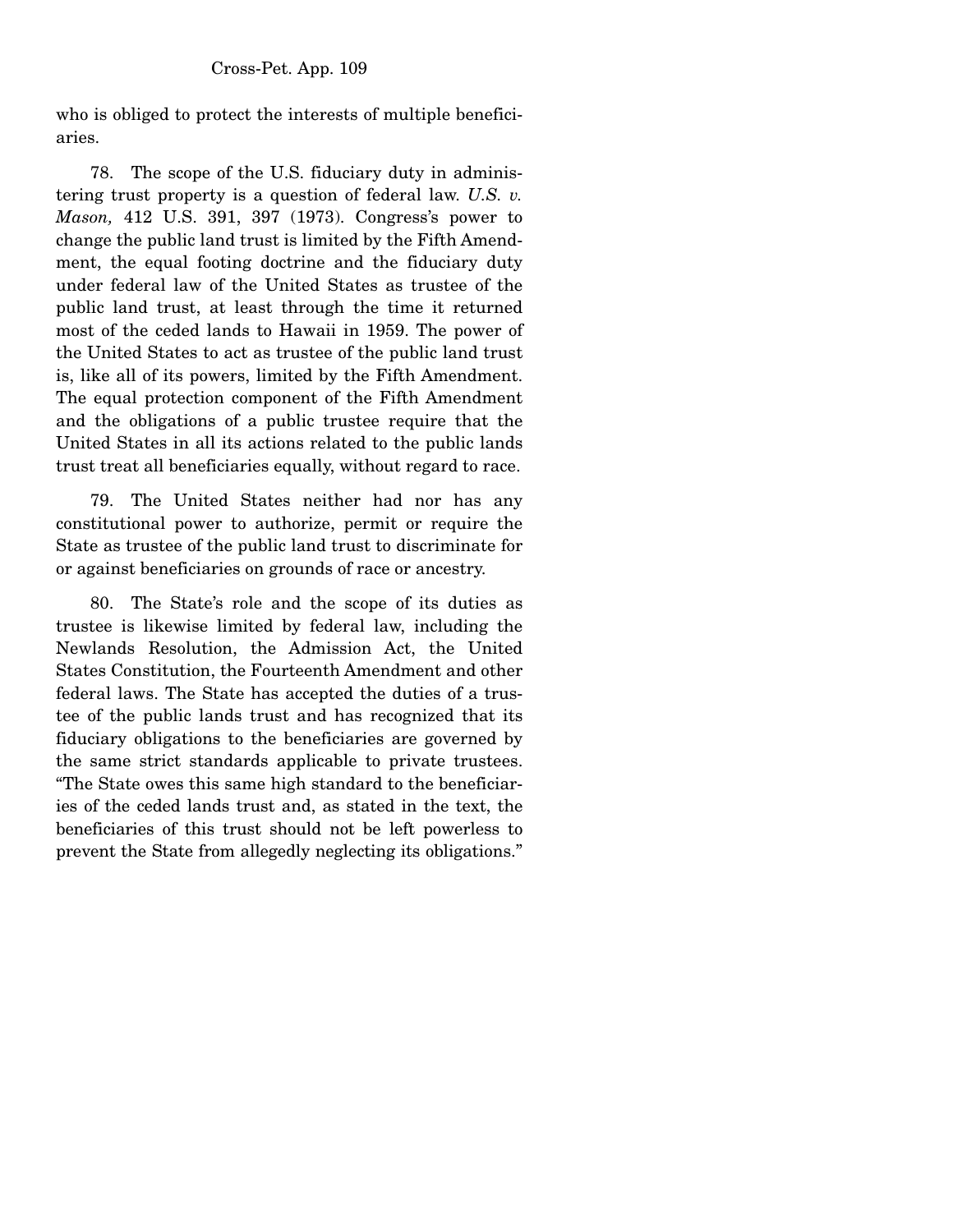*Pele Defense Fund v. Paty,* 73 Haw. 578, 604, 837 P.2d 1247, 1264 (1992). The trustee must deal impartially when there is more than one beneficiary. *Ahuna v. Dept. Hawaiian Home Lands,* 64 Haw. 327, 340 (1982) citing federal authorities including *Mason,* supra.

 81. As beneficiaries of the public land trust, Plaintiffs have federally created rights under the Newlands Resolution and the Admission Act and have standing to invoke 42 U.S.C. § 1983 to sue state officials who violate the terms of the federally created trust (as limited by the requirements of the United States Constitution) or who violate other federal laws in their administration of that trust.

 82. The OHA laws, the HHCA laws and the ongoing acts of the State Defendants, the HHC/DHHL Defendants and the OHA Defendants in implementing and enforcing them and the Homestead leases issued only to people who satisfy the racial classification in the HHCA laws, breach the fiduciary duty those Defendants, as State officials, owe to Plaintiffs as beneficiaries of the public land trust and are ongoing violations of federal laws.

 83. If and to the extent that the OHA laws or the HHCA laws are defended, supported, implemented or authorized by any acts, customs or usages of the United States or its officials, they breach the fiduciary duty the United States owes to Plaintiffs as beneficiaries of the public land trust and are ongoing violations of federal laws.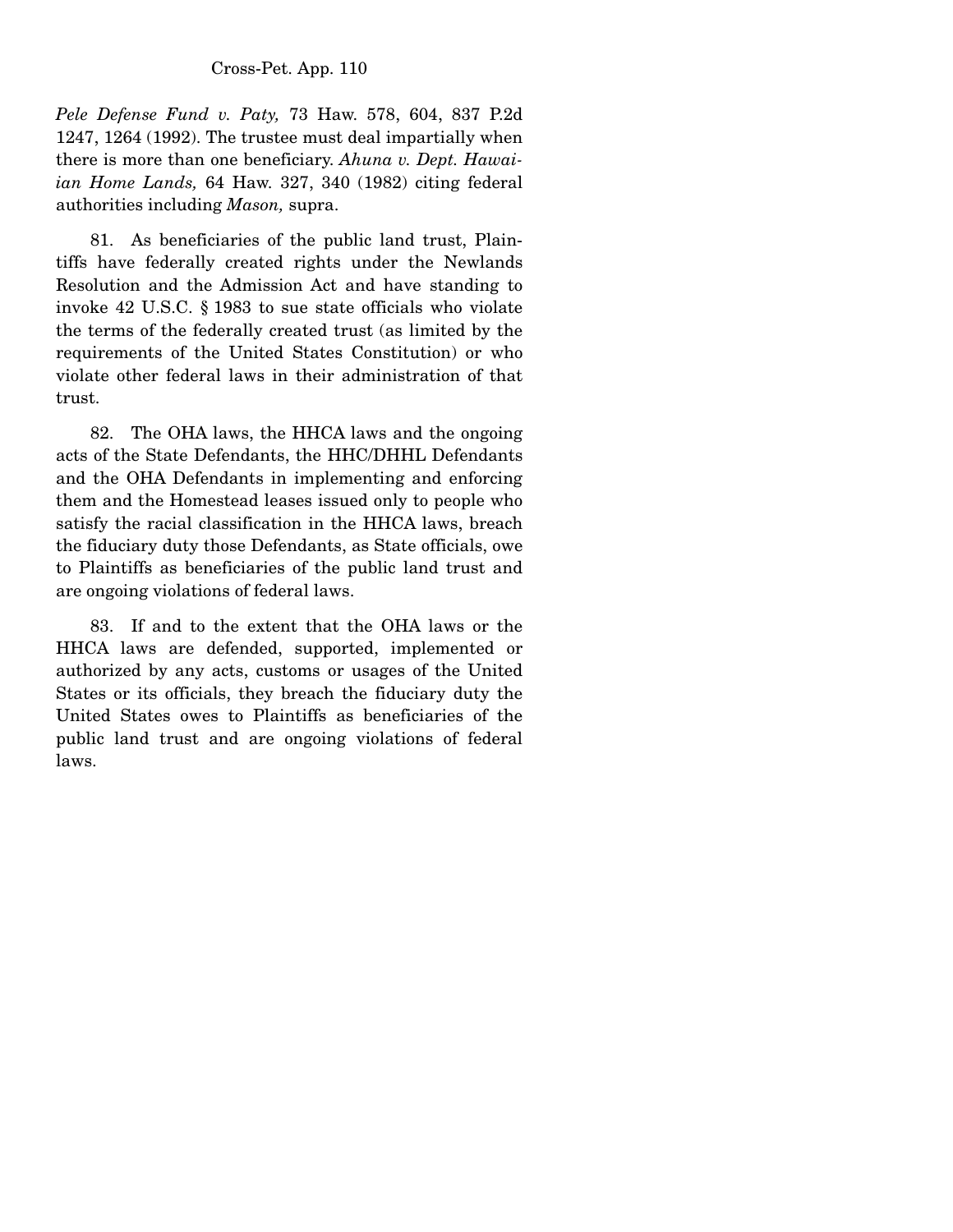## **Prayer**

Wherefore, Plaintiffs pray that this Court:

A. Declare:

 1. The OHA laws and the HHCA laws are invalid under the Constitution of the United States, effective as of the date of the Court's Judgment;

 2. All moneys, investments, lands and property of any kind, and all earnings thereon and growth thereof, held by or for OHA, HHC or DHHL, are general funds and property of the State of Hawaii;

 a. All such property is free of any trust or other encumbrance which restricts its use to the benefit of any racial classification or prevents it from being used for the benefit of all of the people of Hawaii; and

 b. All such property is within the care and control of the Defendant Governor to be used for such constitutional and non-discriminatory purposes as the State deems appropriate and in compliance with the public land trust for the inhabitants of the State of Hawaii; and

 3. Continued management, administration and enforcement of the existing Homestead leases by HHC/ DHHL Defendants would be an ongoing and continuing violation of federal law (the equal protection clause of the Fourteenth Amendment and the Civil Rights Act) and a continuing breach of the State's fiduciary duty, under federal law, as trustee of the public land trust;

 B. Order the HHC/DHHL Defendants and/or the State Defendants to negotiate with the existing Homesteaders for the State's exercise of its right to withdraw the lands demised in a way that is fair to the Homesteaders but does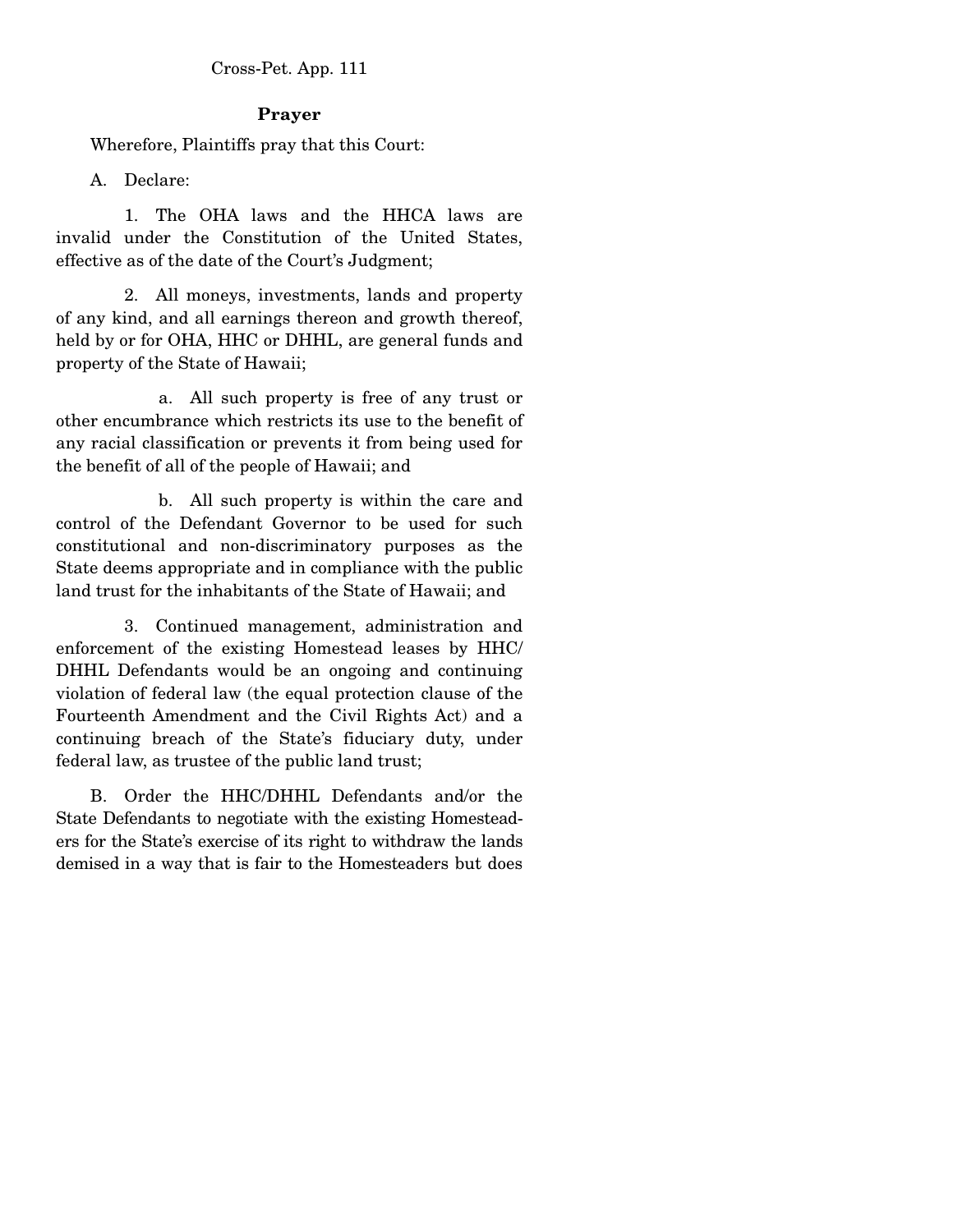not further violate the rights of Plaintiffs and others similarly situated.<sup>1</sup>

 C. Permanently enjoin the HHC/DHHL Defendants from issuing any further Homestead leases, making any further grants, loans, guarantees, transfers, contracts or expenditures or doing any further developments relating to the HHCA laws, or from otherwise further implementing, enforcing or carrying out the HHCA laws;

 D. Permanently enjoin the OHA Defendants from making any further grants, loans, guarantees, transfers, contracts or expenditures relating to the OHA laws or from

<sup>&</sup>lt;sup>1</sup> Such negotiations could result in a global settlement under which, for example, the fee simple interest in the demised land is conveyed to the Homesteader in exchange for no or a reduced payment and a complete release of all claims by the Homesteader and his heirs and assigns against all parties, including all claims against the State of Hawaii and the United States and anyone else arising out of or related to the Homestead leases, the HHCA laws, the OHA laws and any other claims for Hawaiian entitlements. If the fair market value of the land demised were, say, \$50,000, the fee might be conveyed with no payment required. If the fair market value was \$200,000 the Homesteader might be required to pay \$150,000 within ten years or earlier if the Homesteader sells or mortgages the land or ceases to occupy it as the Homesteader's residence. These are just examples showing how plaintiffs believe a fair settlement might be reached. Plaintiffs do not ask the court to order such a settlement. Plaintiffs do believe that any settlement reached should be subject to this court's approval, to ensure that the interests of plaintiffs and others similarly situated are protected. If no settlement is reached by the State and Homesteaders within a reasonable time, plaintiffs believe the court should order the State Defendants and the HHC/DHHL Defendants to withdraw the lands demised by the Homestead leases. In that event, and if the Homesteaders intervene in this action, plaintiffs believe the court should adjudicate the manner in which the demised lands are withdrawn so that it is fair to the Homesteaders and does not further violate the rights of plaintiffs and others similarly situated.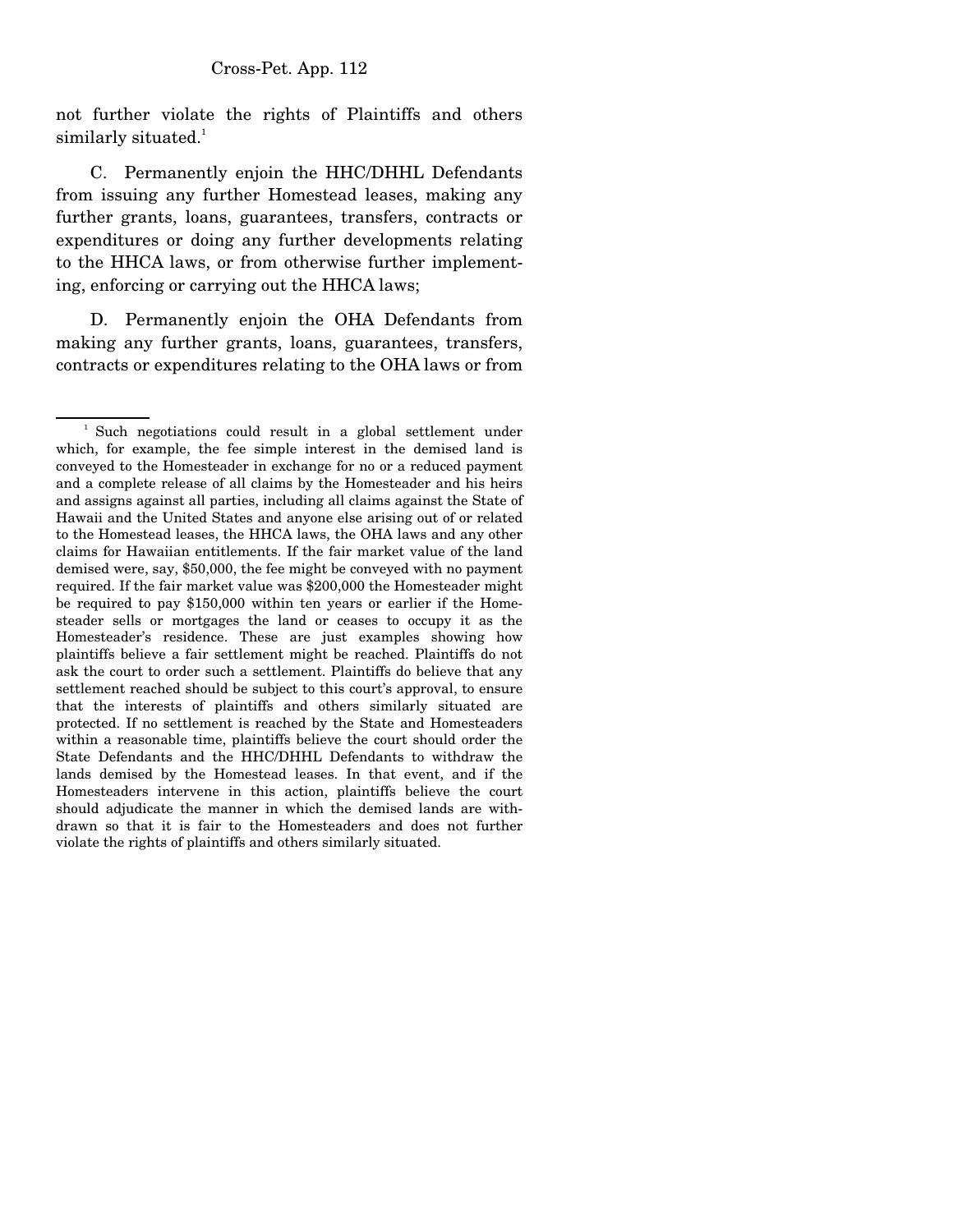otherwise further implementing, enforcing or carrying out the OHA laws;

 E. Permanently enjoin the State Defendants from making or agreeing to make any further transfers of public moneys, investments, lands or property of any kind to or for OHA or to or for HHCA or DHHL and from otherwise carrying out, implementing or enforcing the OHA laws or the HHCA laws;

 F. Order the OHA Defendants to transfer to the State Defendants all moneys, investments, lands and property of any kind, and all earnings thereon and growth thereof, held by or for OHA;

 G. Order the HHCA/DHHL Defendants to transfer to the State Defendants all moneys, investments, lands and property of any kind, and all earnings thereon and growth thereof, held by or for HHC and DHHL;

 H. Retain jurisdiction to exercise its equitable powers and issue such further orders in aid of execution of its judgment, to resolve disputes as to settlements between the State Defendants and the individual Homesteaders and to accomplish, to the greatest extent possible, either a global settlement or final adjudication of all related claims.

 I. Allow Plaintiffs their costs herein, including reasonable attorney's fees, and such other and further relief as is just.

Dated: Honolulu, Hawaii this 4th day of March, 2002.

/s/ H. William Burgess H. WILLIAM BURGESS PATRICK W. HANIFIN Attorneys for Plaintiffs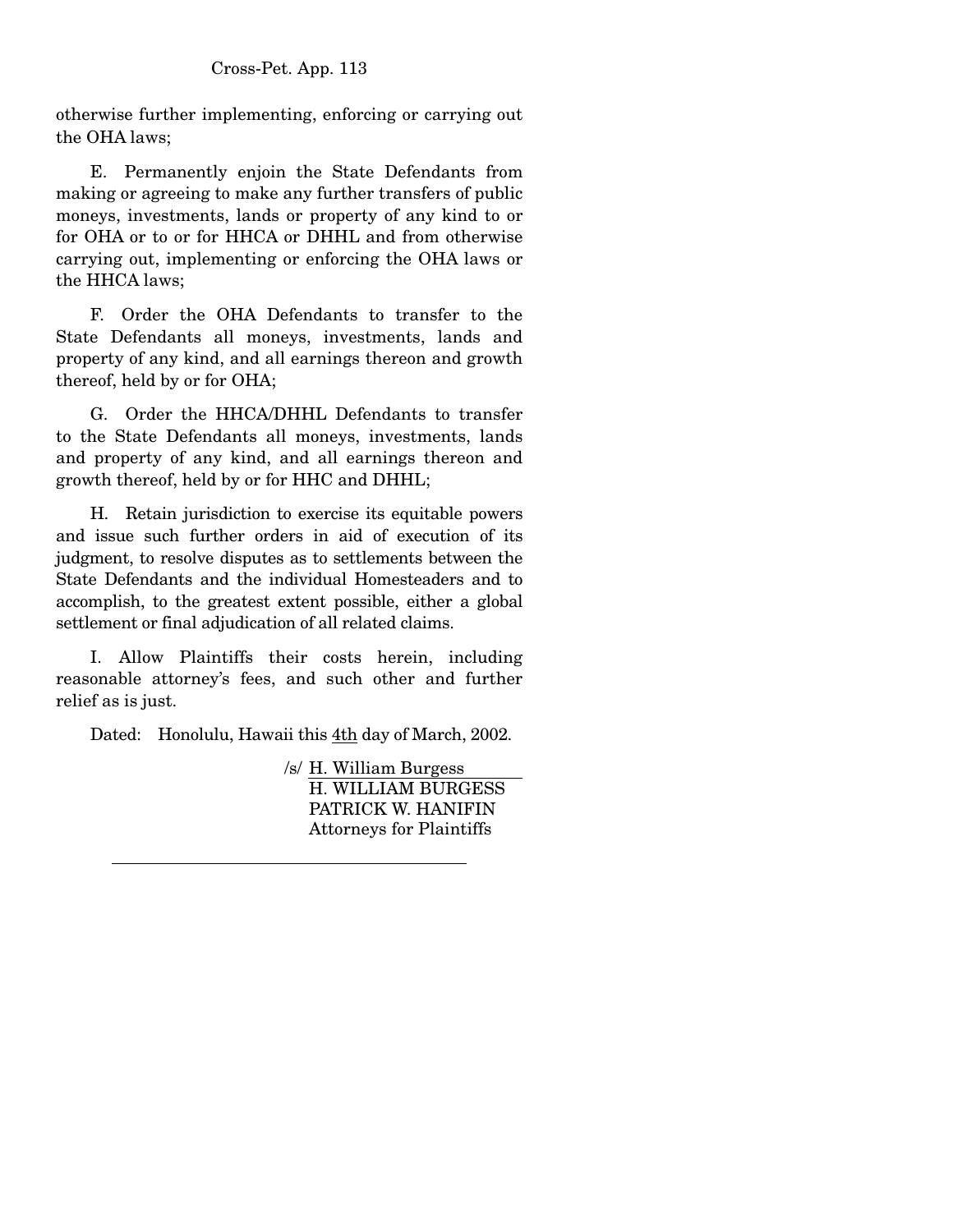EDWARD H. KUBO, JR. United States Attorney District of Hawaii

THOMAS L. SANSONETTI Assistant Attorney General Environment and Natural Resources Division United States Department of Justice

SILAS R. DeROMA Attorney U.S. Department of Justice Room 6-100, PJKK Federal Building 30 Ala Moana Blvd. Honolulu, Hawaii 96850-6100 Telephone: (808) 541-2850

SAMUEL C. ALEXANDER PATRICIA MILLER Attorneys, U.S. Department of Justice Environment & Natural Resources Division Indian Resources Section P.O. Box 44378 L'Enfant Plaza Station Washington, DC 20026-4378 Telephone: (202) 305-1117

Attorneys for Defendant United States of America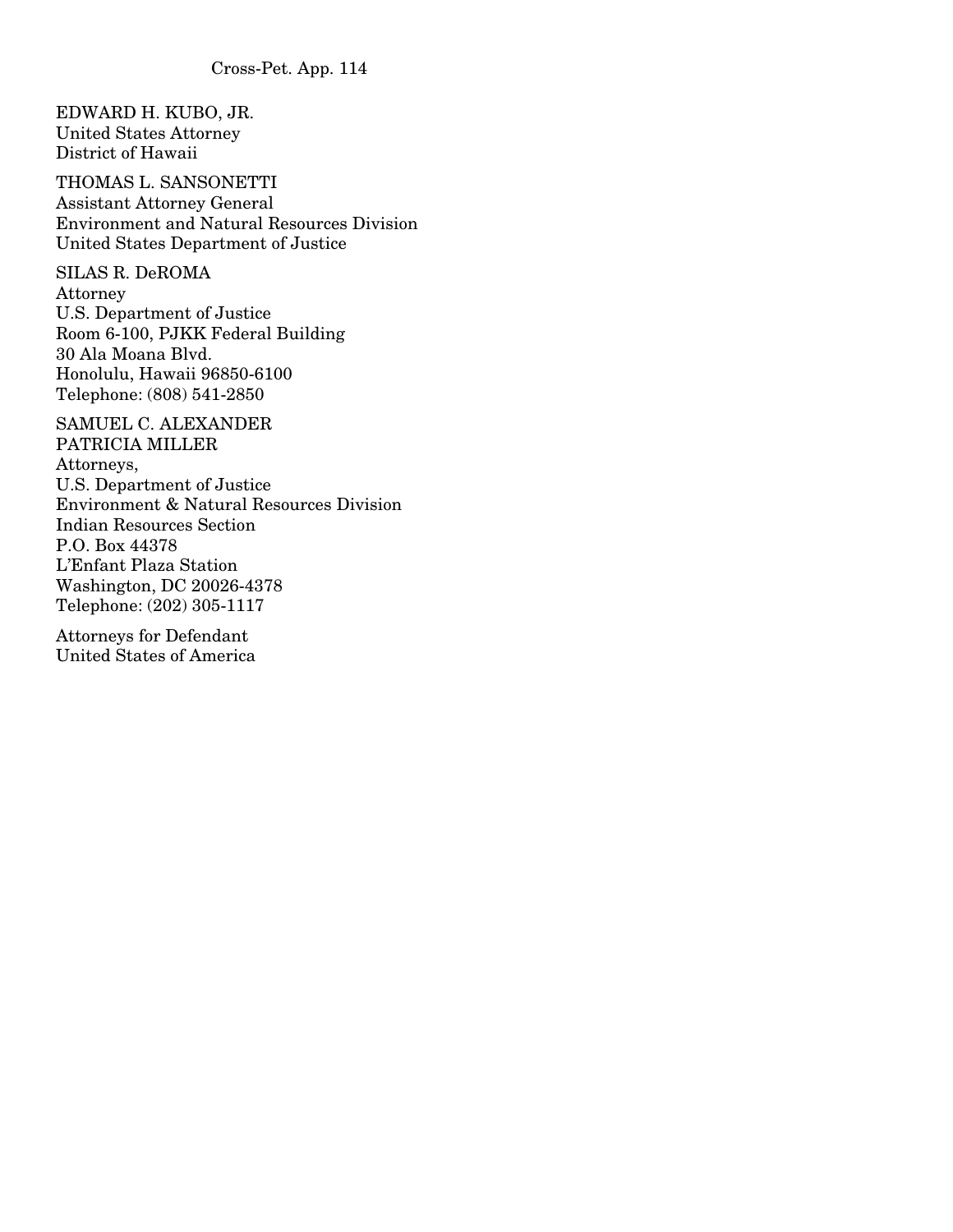## IN THE UNITED STATES DISTRICT COURT FOR THE DISTRICT OF HAWAII

| EARL F. ARAKAKI, et al.,<br>Plaintiffs,<br>VS.<br>BENJAMIN J. CAYETANO<br>in his official capacity as<br><b>GOVERNOR OF THE</b><br>STATE OF HAWAII, et al. | CIVIL NO.<br>02-00139 SOM/KSC<br>Reply to Plaintiffs' Response<br>to the United States' Motion<br>to Dismiss; Certificate of<br>Service<br>DATE: September 3, 2002<br>TIME: 9:45 a.m. |
|------------------------------------------------------------------------------------------------------------------------------------------------------------|---------------------------------------------------------------------------------------------------------------------------------------------------------------------------------------|
| Defendants,                                                                                                                                                | HONORABLE SUSAN OKI<br><b>MOLLWAY</b>                                                                                                                                                 |

#### REPLY TO PLAINTIFF'S RESPONSE TO THE UNITED STATES' MOTION TO DISMISS

#### (Filed Aug. 26, 2002)

\* \* \*

(D. Hawaii 2001). Plaintiffs reasoning is flawed. To begin with, the United States is not required to be named as a party in every action involving state statutes to which it has given its imprimatur. In *Rice v. Cayetano*, 528 U.S. 495 (2000), for example, the United States was never viewed as an indispensable party despite the Court's recognition of the role Congress played in the underlying statutory scheme. Furthermore, Plaintiffs in this case base their standing on their status as taxpayers – unlike the plaintiff in *Carroll*. As we set out in or original motion, Plaintiffs' claims against the United States are nothing more than "generalized grievances" of federal taxpayers. Such claims do not confer standing, and there is no basis for finding the United States to be an indispensable party